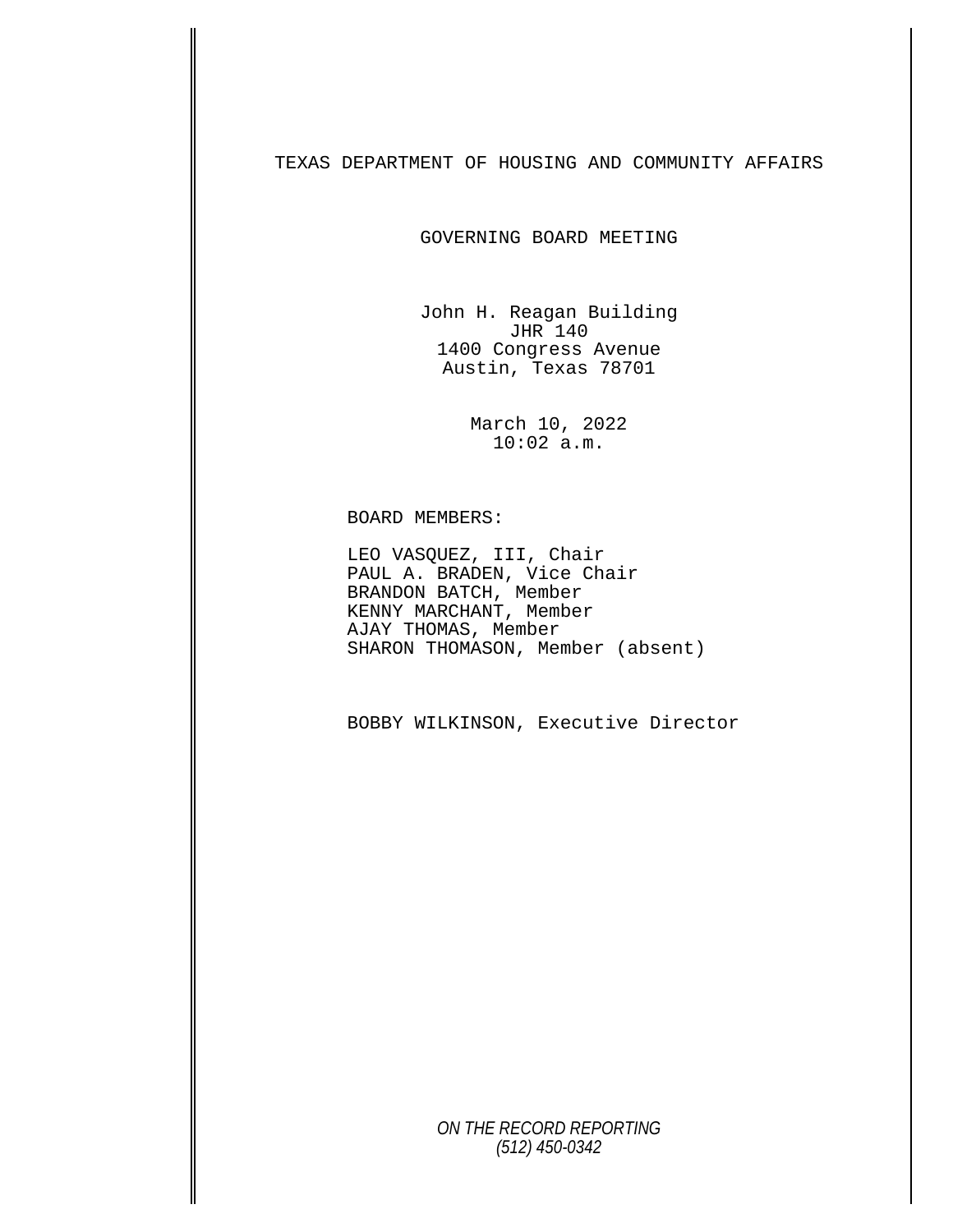| INDEX                                                                                                                                                                                                                                                                                                                                                                                                                        |      |
|------------------------------------------------------------------------------------------------------------------------------------------------------------------------------------------------------------------------------------------------------------------------------------------------------------------------------------------------------------------------------------------------------------------------------|------|
| AGENDA ITEM                                                                                                                                                                                                                                                                                                                                                                                                                  | PAGE |
| CALL TO ORDER<br>ROLL CALL<br>CERTIFICATION OF QUORUM                                                                                                                                                                                                                                                                                                                                                                        | 7    |
| Resolution Recognizing April as Fair Housing Month                                                                                                                                                                                                                                                                                                                                                                           | 7    |
| CONSENT AGENDA                                                                                                                                                                                                                                                                                                                                                                                                               |      |
| ITEM 1: APPROVAL OF THE FOLLOWING ITEMS PRESENTED<br>IN THE BOARD MATERIALS:                                                                                                                                                                                                                                                                                                                                                 | 10   |
| EXECUTIVE<br>Presentation, discussion, and possible action<br>a)<br>on Board meeting minutes summary for<br>February 10, 2022                                                                                                                                                                                                                                                                                                |      |
| ASSET MANAGEMENT<br>b)<br>Presentation, discussion, and possible action<br>regarding a Material Amendment to the Housing<br>Tax Credit Application                                                                                                                                                                                                                                                                           |      |
| 20018 Park Tower Fort Worth                                                                                                                                                                                                                                                                                                                                                                                                  |      |
| BOND FINANCE<br>$\circ$ )<br>Presentation, discussion, and possible action<br>on Inducement Resolution No. 22-016 for<br>Multifamily Housing Revenue Bonds regarding<br>authorization for filing applications for<br>private activity bond authority                                                                                                                                                                         |      |
| d)<br>Presentation, discussion, and possible action<br>to adopt a resolution regarding designating<br>signature authority and superseding previous<br>resolutions                                                                                                                                                                                                                                                            |      |
| <b>RULES</b><br>Presentation, discussion, and possible action<br>e)<br>on the statutory four-year rule review and order<br>of proposed readoption for 10 TAC Chapter 1,<br>Administration, Subchapter A, General Policies<br>and Procedures, §1.16, Ethics and Disclosure<br>Requirements for Outside Financial Advisors and<br>Service Providers, and directing its publication<br>for public comment in the Texas Register |      |
| Presentation, discussion, and possible action on<br>f)<br>an order adopting the repeal, and new rule, for                                                                                                                                                                                                                                                                                                                    |      |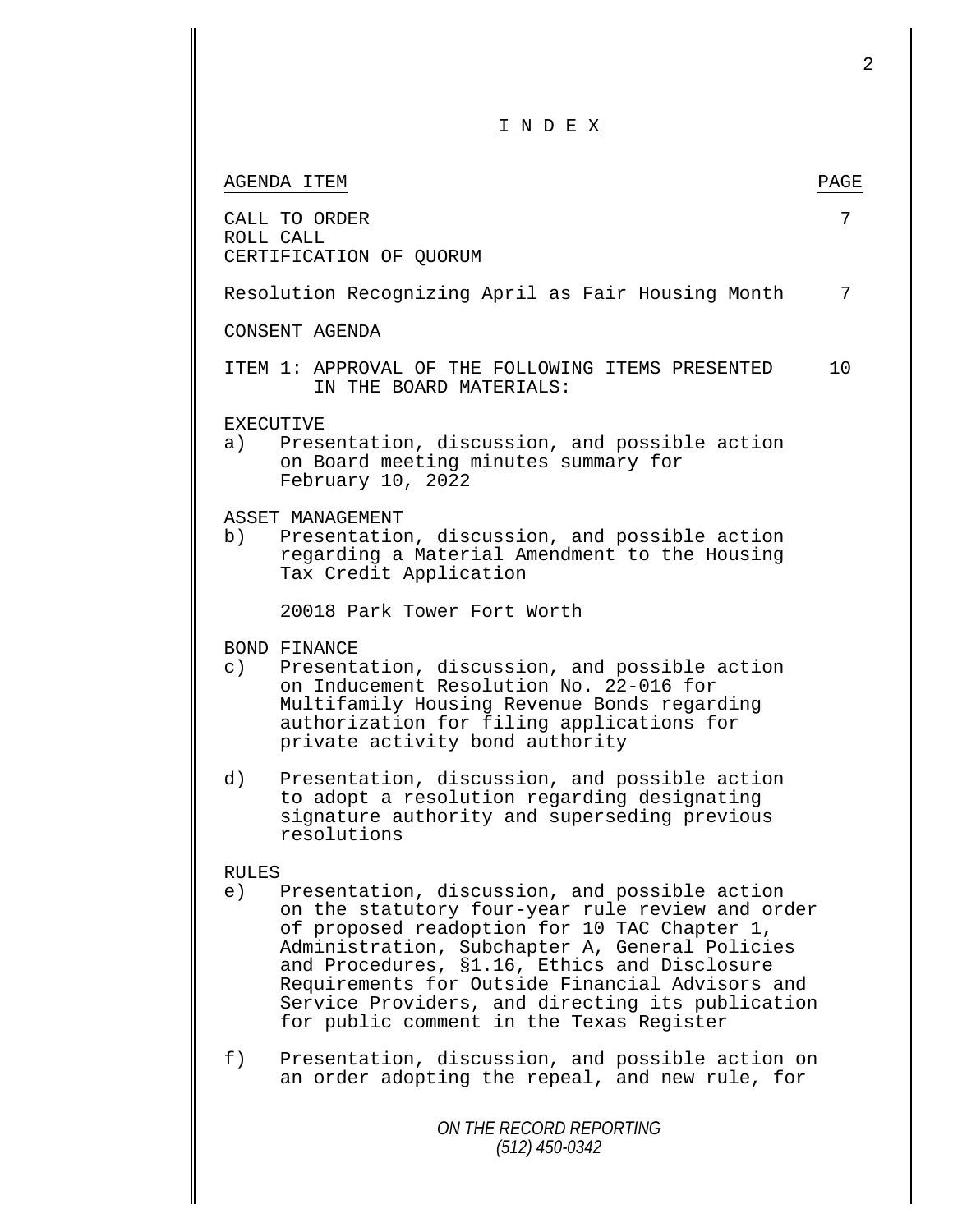10 TAC Chapter 1, Administration, Subchapter A, General Policies and Procedures, §1.5 Waiver Applicability in the Case of Federally Declared Disasters, and an order directing their publication in the Texas Register

g) Presentation, discussion, and possible action on an order adopting the repeal of 10 TAC Chapter 8, Project Rental Assistance Program Rule; the adoption of new 10 TAC Chapter 8, Project Rental Assistance Program Rule; and directing their submission for adoption in the Texas Register

## COMMUNITY AFFAIRS<br>h) Presentation

Presentation, discussion, and possible action on approval of the draft 2022 Department of Energy Weatherization Assistance Program state plan for public comment and awards

CONSENT AGENDA REPORT ITEMS

## ITEM 2: THE BOARD ACCEPTS THE FOLLOWING REPORTS: <br>a) Media Analysis and Outreach Report<br>(January 2022)<br>b) Report on TDHCA One-Time or Temporary

- 
- Allocations B Pandemic Response and<br>Other Initiatives
- c) Report on the closing of the Department's Residential Mortgage Revenue Bonds, Series 2022A (Non-AMT) (Social Bonds)

## ACTION ITEMS

Executive Session: the Chair may call an Executive none Session at this point in the agenda in accordance with the below-cited provisions:

ITEM 3: EXECUTIVE Executive Director's Report 10

ITEM 4: AUDIT<br>a) Report o

- Report on the meeting of the Internal Audit 15 and Finance Committee
- b) Review and possible acceptance of the State 16 Auditor's Office audit of the TDHCA Financial Statements

ITEM 5: RULES Presentation, discussion, and possible action on 19 the proposed repeal and proposed new 10 TAC §7.1, §7.2, §7.3, §7.7, and §7.12; 10 TAC Chapter 7,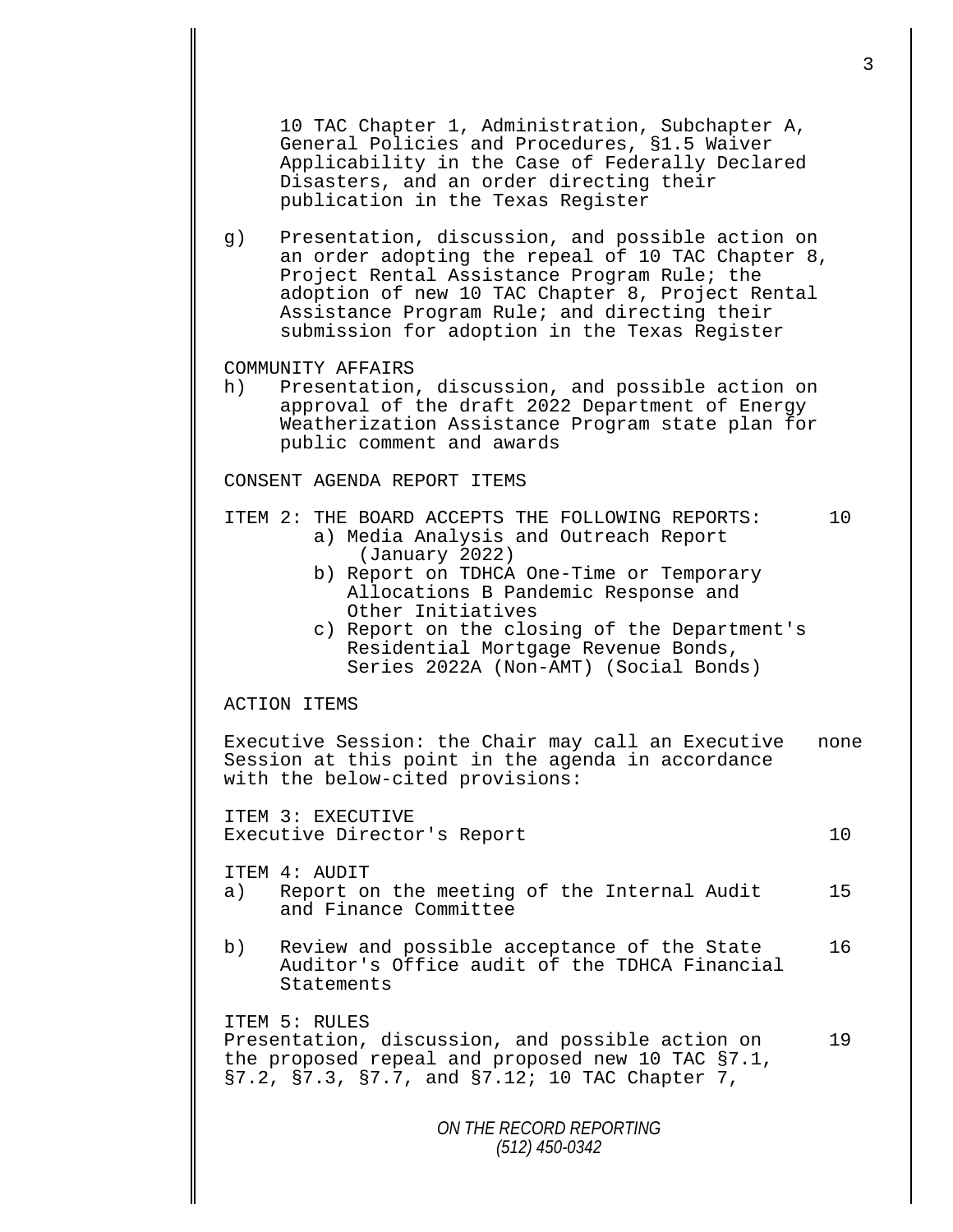|           | Subchapter C, Emergency Solutions Grants; and<br>10 TAC Chapter 7, Subchapter D, Ending Homelessness<br>Fund, and directing their publication for public<br>comment in the Texas Register<br>ITEM 6: SINGLE FAMILY AND HOMELESS PROGRAMS<br>Report on Emergency Solutions Grants Funding Under<br>the CARES Act | 24 |
|-----------|-----------------------------------------------------------------------------------------------------------------------------------------------------------------------------------------------------------------------------------------------------------------------------------------------------------------|----|
| a)        | ITEM 7: HOUSING Stability Services<br>Presentation, discussion and possible action<br>granting authority for Emergency Rental<br>Assistance 2 Housing Stability Services Funds<br>to be awarded to the Texas Access to Justice<br>Foundation for the provision of Housing<br>Stability Services                 | 29 |
| b)        | Presentation, discussion, and possible action<br>on timely filed eligibility or scoring appeals<br>under the Notice of Funding Availability for<br>Emergency Rental Assistance 2 Housing Stability<br>Services (Pulled from agenda)                                                                             |    |
| $\circ$ ) | Presentation, discussion and possible action<br>on Emergency Rental Assistance 2 Housing<br>Stability Services Awards                                                                                                                                                                                           | 34 |
| a)        | ITEM 8: BOND FINANCE<br>Presentation, discussion, and possible action<br>regarding the Issuance of Multifamily Housing<br>Revenue Bonds (Socorro Village) Series 2022<br>Resolution No. 22-017, and a Determination<br>Notice of Housing Tax Credits                                                            | 39 |
| b)        | Quarterly report relating to staff-issued<br>Determination Notices for 2021 Noncompetitive<br>4% Housing Tax Credit applications, summary of<br>year-end activity and 2022 Program Update                                                                                                                       | 42 |
|           | ITEM 9: TEXAS HOMEOWNERSHIP<br>Texas Homeownership Activity Report                                                                                                                                                                                                                                              | 46 |
|           | ITEM 10: HOME-AMERICAN RESCUE PLAN<br>Presentation, discussion and possible action for<br>approval to submit the HOME American Rescue Plan<br>Allocation Plan as modified based on public<br>comment to the U.S. Department of Housing and<br>Urban Development                                                 | 63 |
|           | ITEM 11: COMMUNITY AFFAIRS<br>Presentation, discussion, and possible action on<br>the reprogramming of Program Year 2021 Community<br>Services Block Grant Administrative and                                                                                                                                   | 66 |
|           | ON THE RECORD REPORTING<br>$(512)$ 450-0342                                                                                                                                                                                                                                                                     |    |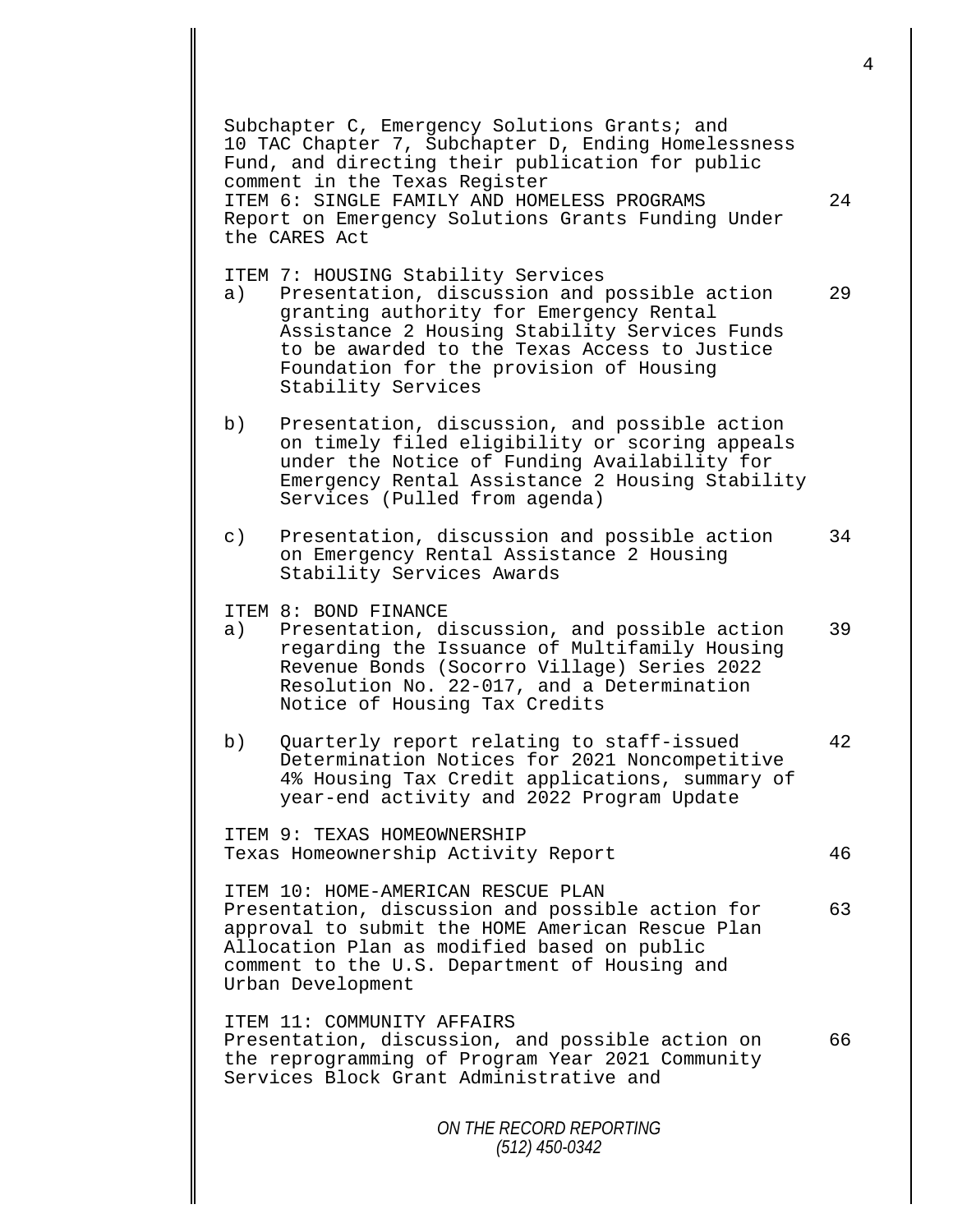Discretionary funds

ITEM 12: MULTIFAMILY FINANCE<br>a) Presentation, discussio

- Presentation, discussion, and possible action 69 regarding an award from the Multifamily Direct Loan (MFDL) 2021-3 Notice of Funding Availability (NOFA), as amended
- b) Presentation, discussion, and possible action 79 regarding a waiver of 10 TAC  $$13.8(b)(6)(A)$ for Balcones Terrace (#21513)
- c) Presentation, discussion, and possible action 86 regarding a waiver of 10 TAC §11.1002 of the 2022 Qualified Allocation Plan relating to the Program Calendar for Supplemental Housing Tax Credits for Canal Lofts (#20011) in Houston
- d) Presentation, discussion, and possible action 102 regarding approval of Supplemental Housing Tax Credit requests for the 2022 Competitive Housing Tax Credit Application Round

PUBLIC COMMENT ON MATTERS OTHER THAN ITEMS none FOR WHICH THERE WERE POSTED AGENDA ITEMS

| EXECUTIVE SESSION | none |
|-------------------|------|
| OPEN SESSION      |      |
| ADJOURN           | 108  |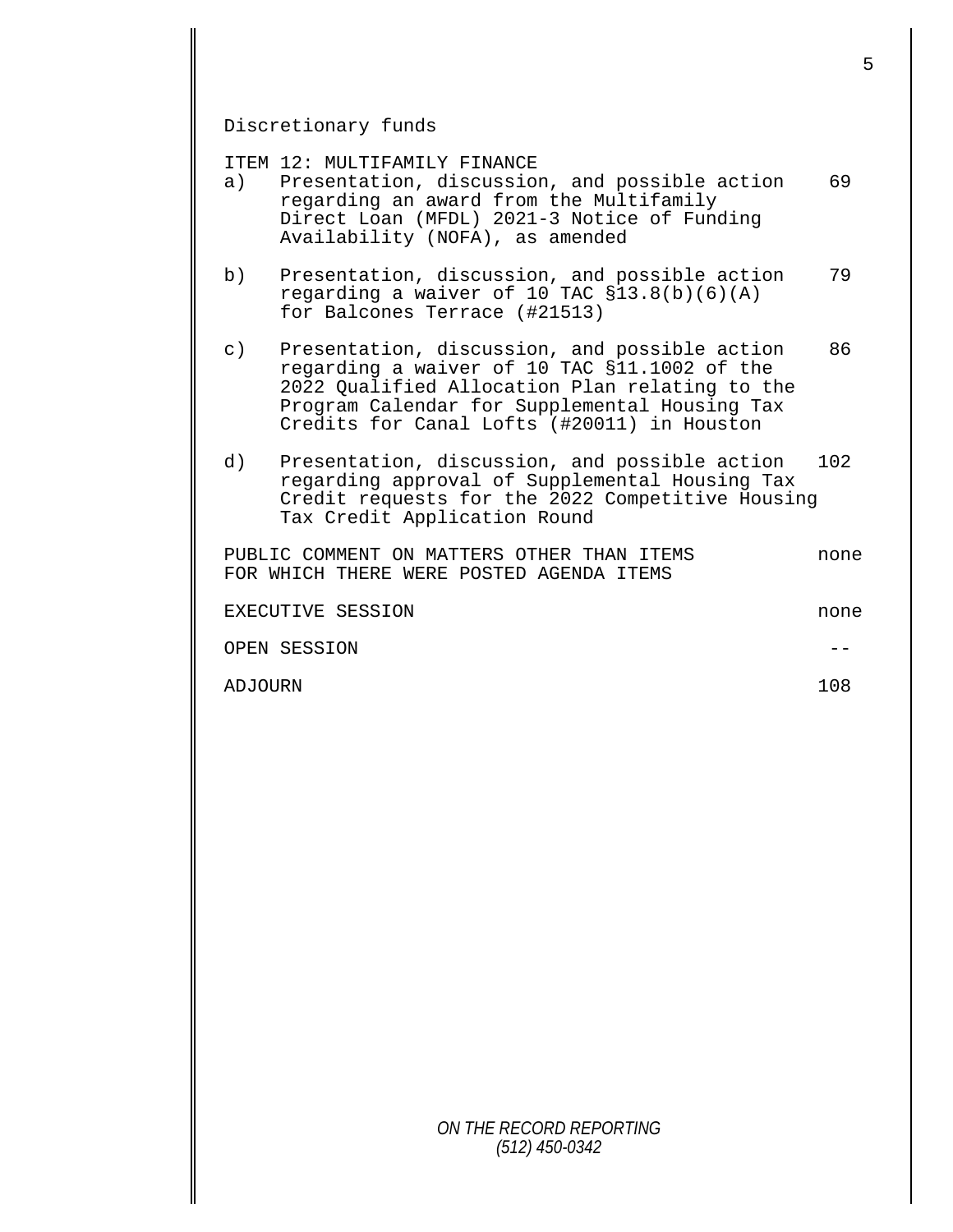|             | 6                                                          |
|-------------|------------------------------------------------------------|
|             |                                                            |
| $\mathbf 1$ | P R O C E E D I N G S                                      |
| 2           | MR. VASQUEZ: I'm calling to order the meeting              |
| 3           | of the Governing Board of the Texas Department of Housing  |
| 4           | and Community Affairs. It is 10:02 a.m. on March 10, 2022. |
| 5           | Thank you all for being here.                              |
| 6           | We'll start out with a roll call.                          |
| 7           | Mr. Batch?                                                 |
| 8           | MR. BATCH:<br>Here.                                        |
| 9           | MR. VASQUEZ: Mr. Braden?                                   |
| 10          | MR. BRADEN:<br>Here.                                       |
| 11          | MR. VASQUEZ: Mr. Marchant?                                 |
| 12          | MR. MARCHANT: I'm here.                                    |
| 13          | MR. VASQUEZ: Mr. Thomas?                                   |
| 14          | MR. THOMAS: I'm here.                                      |
| 15          | MR. VASQUEZ: And Ms. Thomason is unable to join            |
| 16          | I am here.<br>us.                                          |
| 17          | I believe we also have a special honored guest             |
| 18          | in the audience today, Mr. Thomas. Is there a Ms. Jenna    |
| 19          | Thomas here visiting here?                                 |
| 20          | (Applause.)                                                |
| 21          | MR. THOMAS: I appreciate that, Mr. Chairman.               |
| 22          | My youngest daughter, Jenna Thomas, who is a 7th grader at |
| 23          | St. Stephens Episcopal School, is interested in government |
| 24          | and is a member of student government, so she wanted to    |
| 25          | watch and see how we all do it here in the State of Texas. |
|             | ON THE RECORD REPORTING<br>$(512)$ 450-0342                |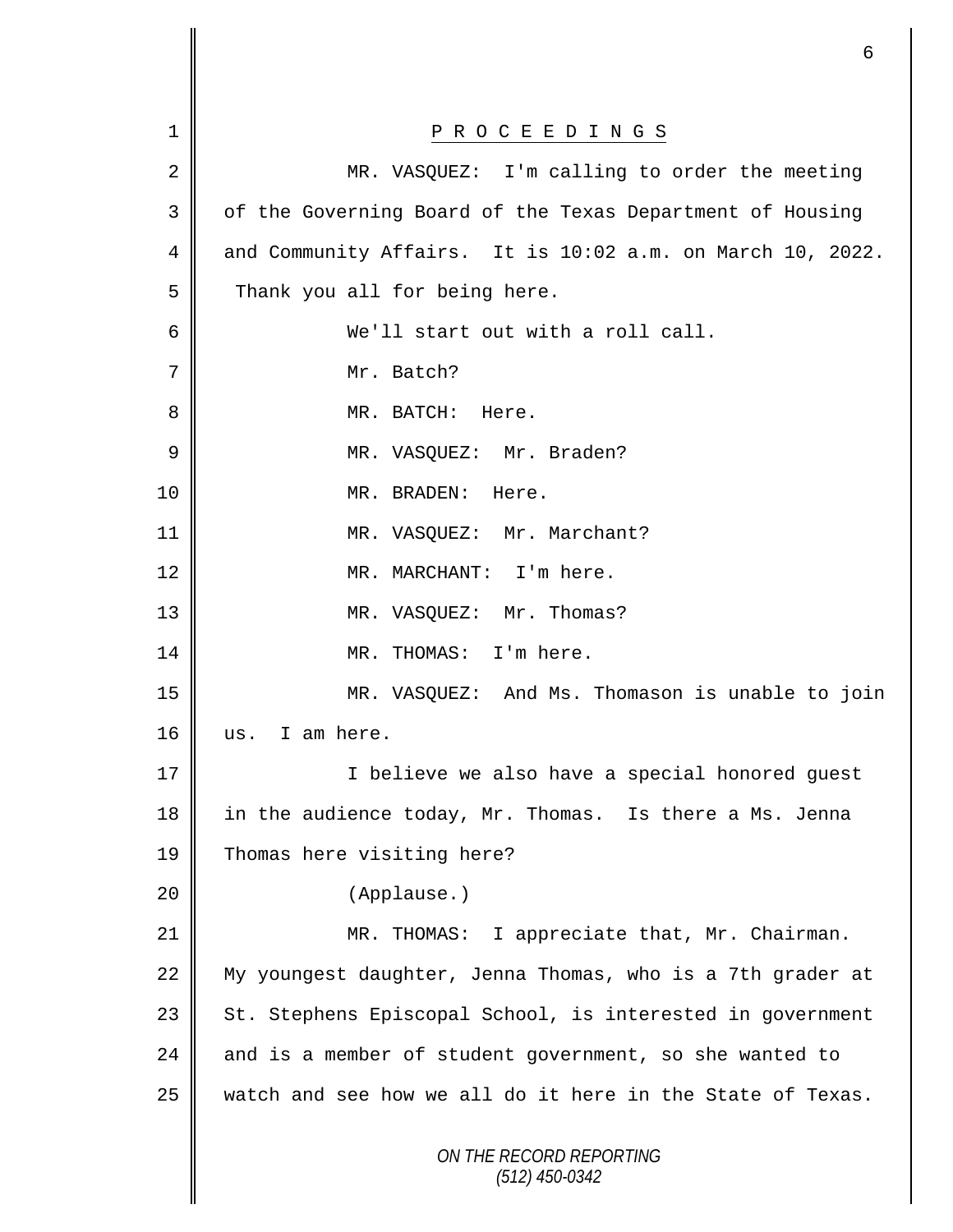1 || Appreciate the recognition.

*ON THE RECORD REPORTING (512) 450-0342* 2 || MR. VASQUEZ: Thank you for being here, Jenna. 3 Don't let this meeting discourage from pursuing. 4 || (General laughter.) 5 MR. VASQUEZ: Okay. We will start with Mr. 6 Wilkinson leading us in the pledges. 7 (The Pledge of Allegiance and the Texas 8 | Allegiance were recited.) 9 || MR. VASQUEZ: And the TDHCA is recognizing April 10 as Fair Housing Month, and Mr. Lyttle will read a 11 | resolution to that effect. 12 | MR. LYTTLE: Thank you, Mr. Chairman. 13 **The resolution reads as follows:** 14 "Whereas, April 2022 is Fair Housing Month, and 15 marks 54 years since the passage of the federal Fair 16 Housing Act (Title VIII of the Civil Rights Act of 1968), 17 | signed by U.S. President Lyndon Baines Johnson on April 11, 18 1968; 19 "Whereas, the Fair Housing Act provides that no 20 person shall be subjected to discrimination because of 21 || race, color, national origin, religion, sex, disability, or 22 familial status in the sale, rental, financing, or 23 | advertising of housing and charges the Secretary of the 24 U.S. Department of Housing and Urban Development (HUD) with 25 administering HUD programs in a manner that meets the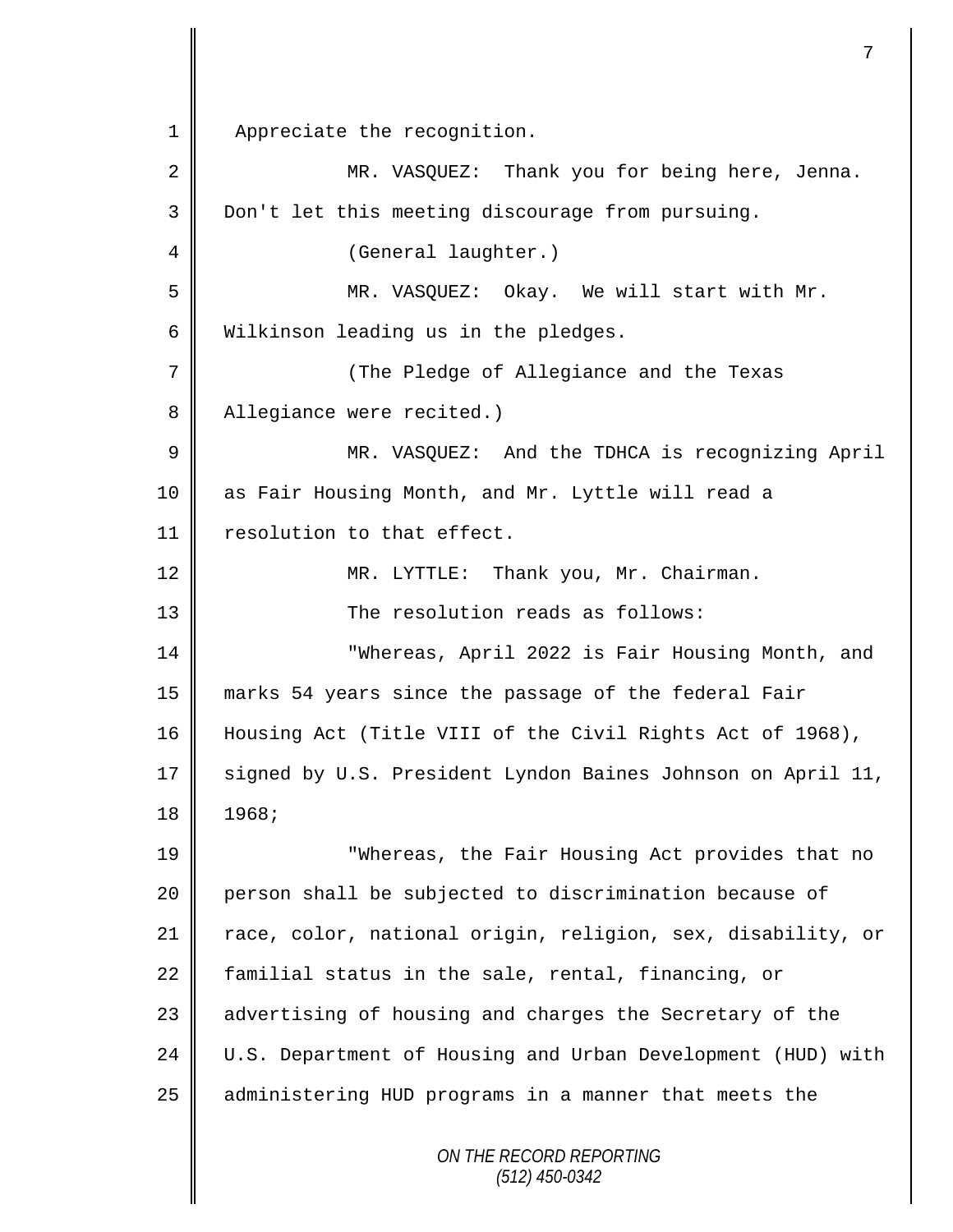1 || requirements of the law and purposes of the Fair Housing  $2 \parallel$  Act;

3 "Whereas, the Texas Department of Housing and 4 Community Affairs (the Department) administers HUD and 5 | other housing programs that promote the development and 6 supply of safe, decent, affordable housing for qualifying 7 **T**exans;

8 || "Whereas, it is the policy of the Department to  $9 \parallel$  support equal housing opportunity in the administration of 10 all of its programs and services, including encouraging 11 equitable lending practices for its homebuyer programs and 12 ensuring compliance with Fair Housing rules and guidelines 13 | for its multifamily developments;

14 **||** Whereas, the Department, through its programs, 15 workshops, trainings, and materials seeks to educate 16 property managers, consultants, program administrators, 17 architects, contractors, developers, engineers, lenders, 18 real estate professionals, and others about the importance 19 of their adherence to the requirements of the Fair Housing  $20$  Act;

21 **||** "Whereas, the Department encourages the 22 development of educational fair housing programs in local 23 | communities throughout the State and is seeking to build 24 new opportunities for fair housing education and training;  $25$  and

> *ON THE RECORD REPORTING (512) 450-0342*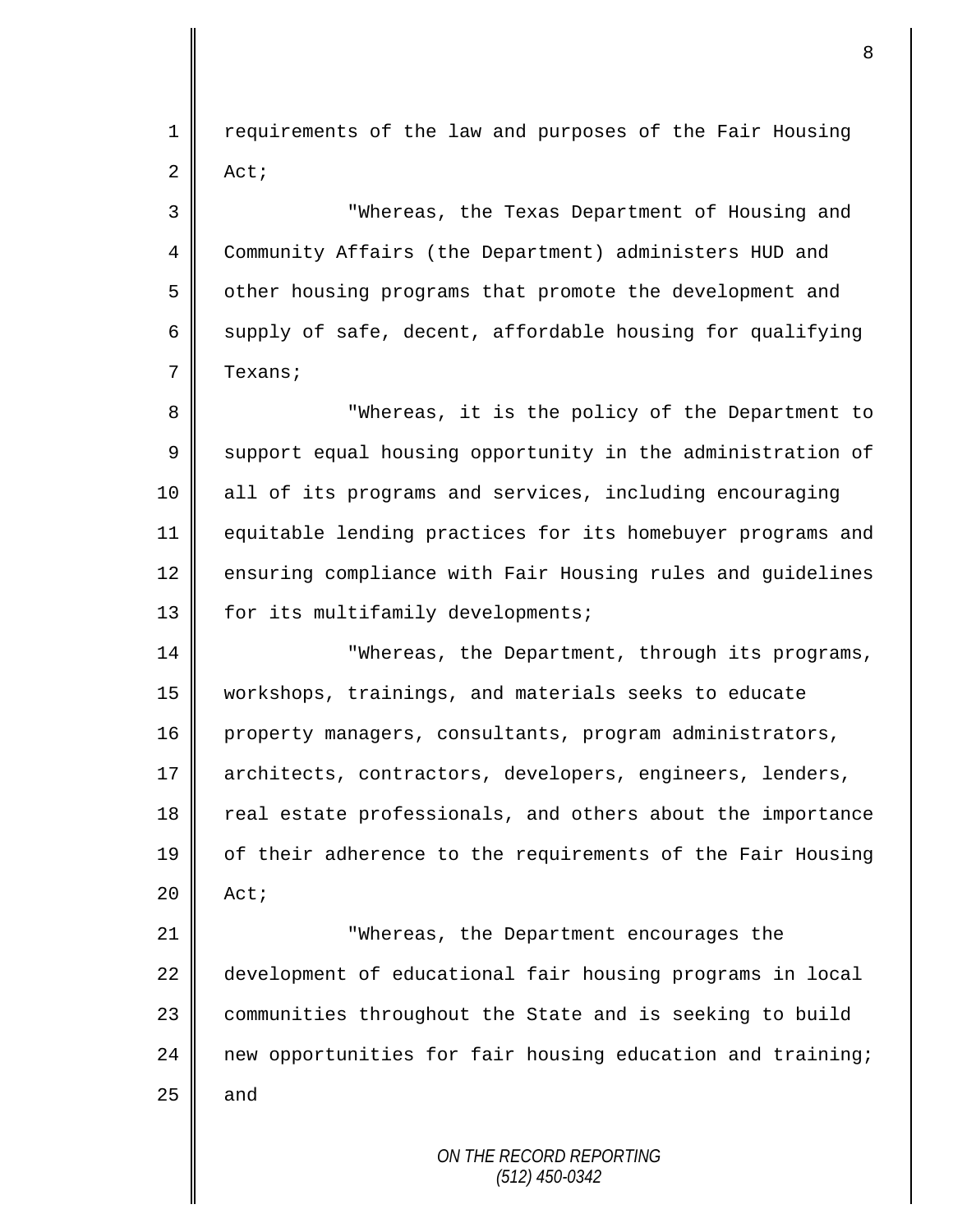*ON THE RECORD REPORTING (512) 450-0342* 1 "Whereas, the Department and the State of Texas  $2 \parallel$  support equal housing opportunity and housing choice in 3 | accordance with the Fair Housing Act not only during Fair 4 Housing Month in April, but throughout the entire year; 5 || "Now, therefore, it is hereby resolved, that the 6 Texas Department of Housing and Community Affairs  $7 \parallel$  (1) recognizes the significance of Fair Housing Month as an 8 important time to acknowledge, better understand, and 9 Support equal housing opportunity, and encourages the 10 | continued commitment to fair housing in the State of Texas; 11 || and 12  $\parallel$  (2) recognizes that in the pursuit of the goal and 13 | responsibility of providing affordable housing and equal 14 | housing opportunities for all, the Governing Board of the 15 Texas Department of Housing and Community Affairs does 16 hereby celebrate April 2022 as Fair Housing Month in Texas  $17$  and encourages all Texas individuals and organizations, 18 public and private, to join and work together in this 19 | observance of the impact and importance of affordable 20 housing and equal housing opportunity to the success of all 21 | Texans. 22 || Signed this tenth day of March 2022." 23 MR. VASQUEZ: Thank you, Mr. Lyttle. 24 | **Hearing no objections, the resolution is so**  $25$  | adopted.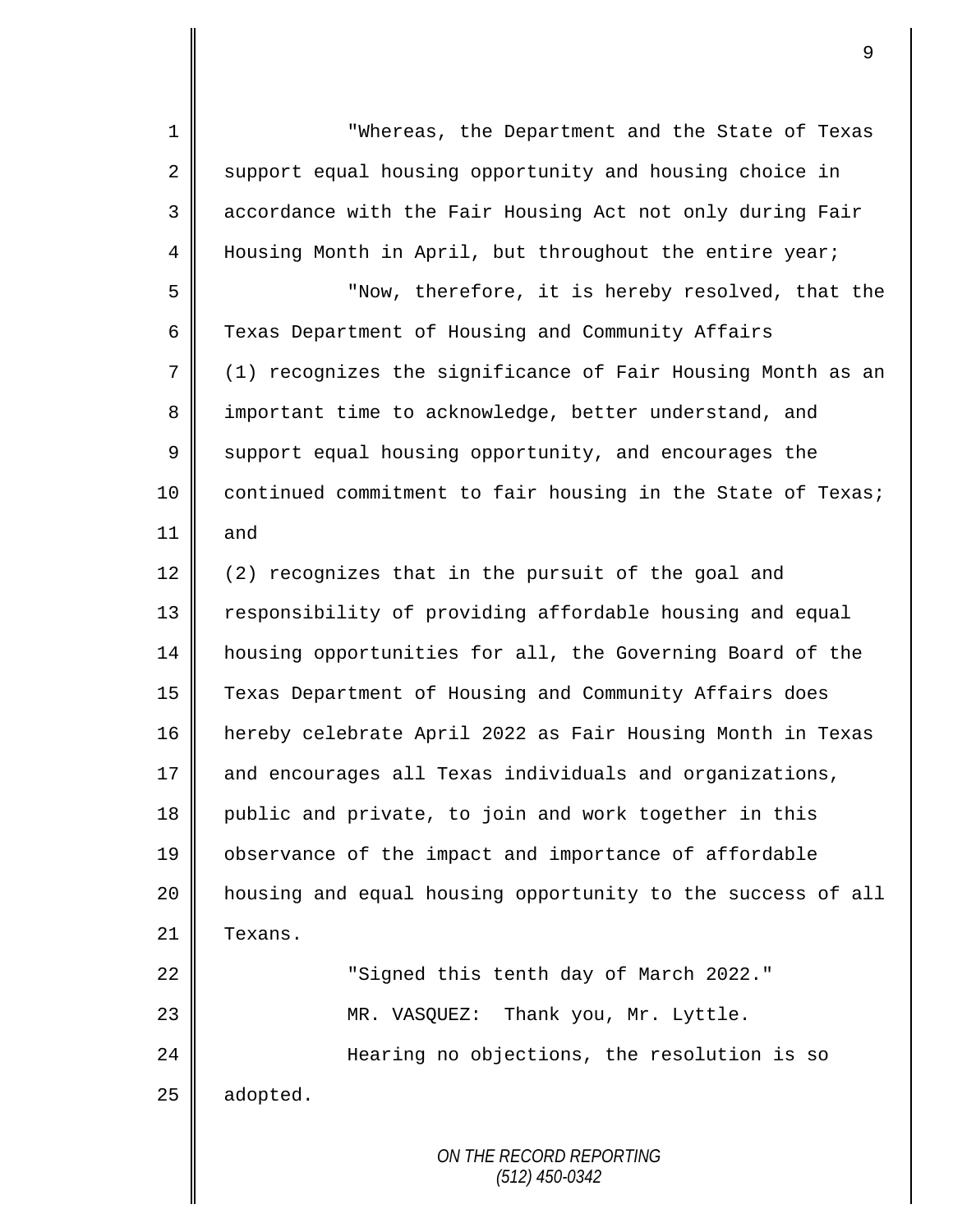*ON THE RECORD REPORTING (512) 450-0342* 1 Let's move on to the consent agenda. Are there  $2 \parallel$  any items that members of the Board or the public want to 3 **I** move from consent to action? 4 MR. VASQUEZ: Hearing none, I'd entertain a 5 | motion for approval of the consent agenda. 6 MR. MARCHANT: So moved, Mr. Chairman. 7 || MR. VASQUEZ: Moved by Mr. Marchant. 8 MR. BATCH: Second. 9 || MR. VASQUEZ: Seconded by Mr. Batch. All those 10 in favor say aye. 11 (A chorus of ayes.) 12 || MR. VASQUEZ: Any opposed? 13 || (No response.) 14 | MR. VASQUEZ: Hearing none, motion carries. 15 We will not be needing an executive session 16 today, so we'll go straight to the executive director's  $17 \parallel$  report. 18 || MR. WILKINSON: Thank you, Chairman. 19 The long-awaited Homeowners Assistance Fund, we 20 got our plan approved by Treasury January 28, and we just 21 | launched on Texas Independence Day, March 2. Things have  $22$  been going smoothly so far. 23 || It was kind of a soft opening, in that we didn't  $24$   $\parallel$  do a huge marketing campaign like we did with Rent Relief. 25 We're going to kind of beef that up as time goes on.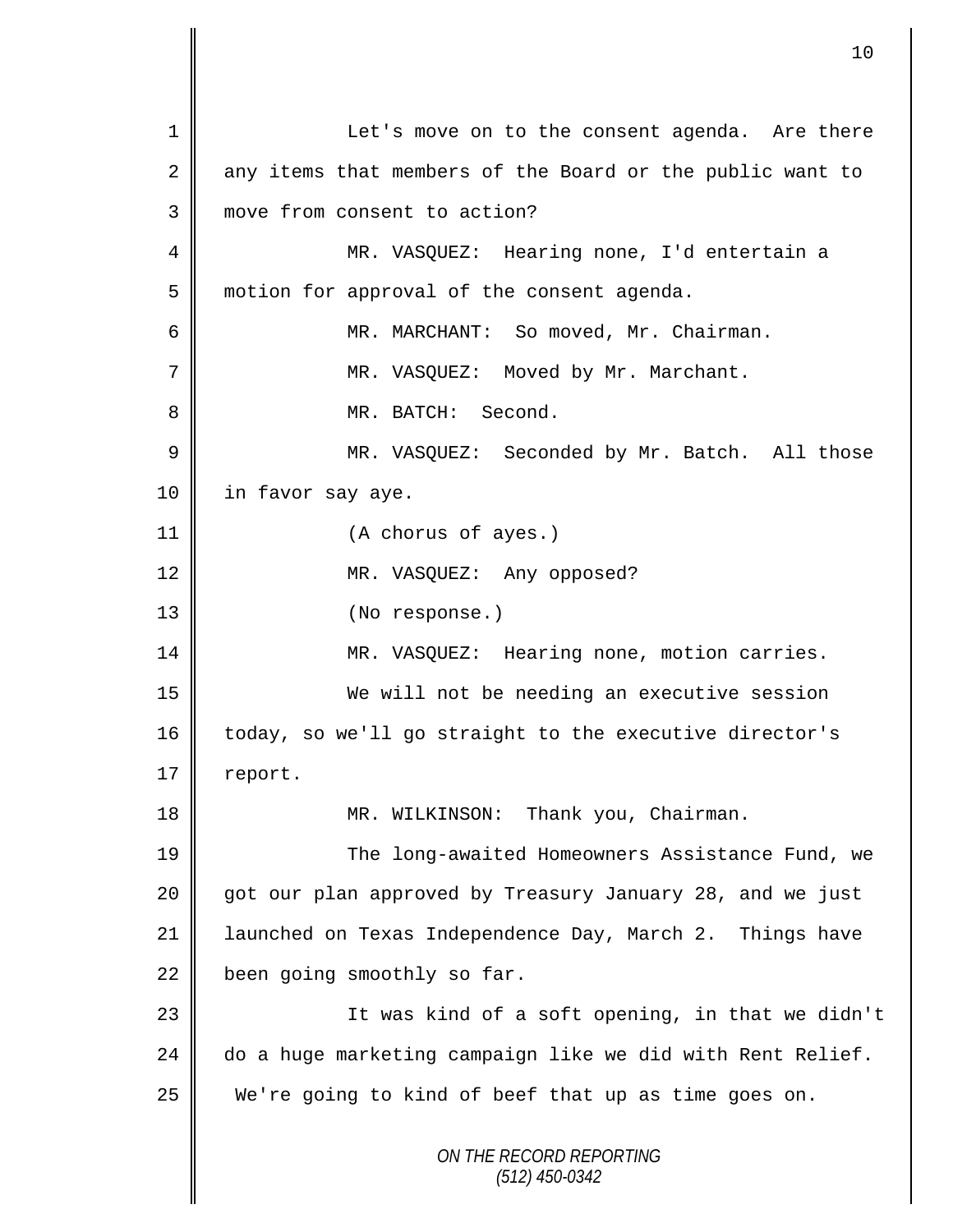1 There's a public-facing dashboard at the top of 2 TexasHomeownerAssistance.com, and you'll see that we have 3 || \$6-something million out to over 700 households. That's 4 pilot, that's reflective of the pilot, and those numbers  $5 \parallel$  will start to move on the statewide program in the coming 6 weeks and months. Additionally, we'll develop metrics for 7 aging files and time to pick up and all that stuff from 8 | lessons learned from Texas Rent Relief, so I'm excited 9 about it.

 Once again, for anyone in the audience, TexasHomeownerAssistance.com or 1-833-651-3874, multiple languages are available. It's a benefit up to \$65,000 for 13 || a homeowner who might be behind on their mortgage or property tax, up to 40K on the mortgage side and up to 25K for the combination of HOA fees, homeowner's insurance, and 16 the big one, property taxes.

17 The average payout so far in the pilot is more 18 | like 7 or 8 grand, so how many households we serve is going 19 to depend on the data in the next few weeks to see how big 20  $\parallel$  the average payout is, but hope to serve over 70,000.

21 On the Texas Rent Relief side, the program 22 continues its wind down. We've put out about \$1.97 23 || billion, or 99 percent of the direct rent and utility 24 assistance funds. We've helped more than 309,000 25 | households, and the eviction diversion portion of that was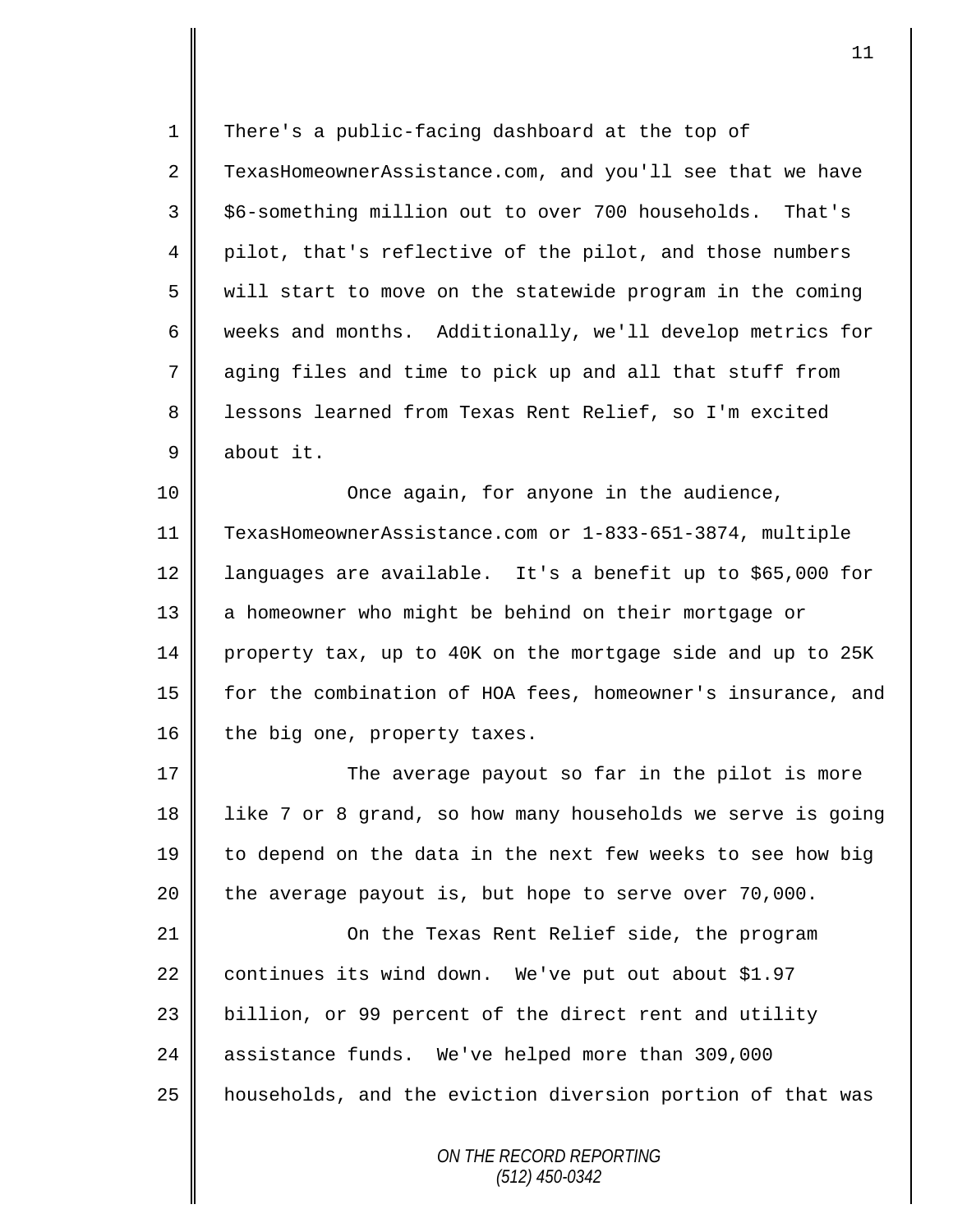1 | 21,000 households.

2 We closed the portal in November of 2021 because 3 || it was obvious we had more applications than we had 4 funding, and we're kind of done processing approved 5 applications; it's mostly some outstanding payment issues  $6 \parallel$  and appeals. 7 The Texas Supreme Court order establishing the

8 Texas Eviction Diversion Program has been extended through  $9 \parallel$  May 1, although we don't really have the funding piece to 10 | go along with that.

11 || It is possible that we might get some 12 reallocated funds from Treasury. We didn't make it in the 13 | first round. Houston-Harris got some, San Antonio did, 14 very few statewide programs got any. We should be in line 15 for this one. We were told a few weeks ago it was going to 16 || be one or two weeks so it's imminent.

17 How much, I can't say. You know, hopefully it's 18 a meaningful amount so we can serve some of the backlog of 19 last minute applications that have not been able to get 20 || funded. I do not expect us to open the portal to new 21 applications, even with a significant reallocation.

22 || Con the multifamily side, the deadline for the 23 || full applications for 9 percent was March 1. We received 24 | 127 applications for 2022 9 percent. That's in addition to  $25$  the 36 supplemental applications for supplemental credits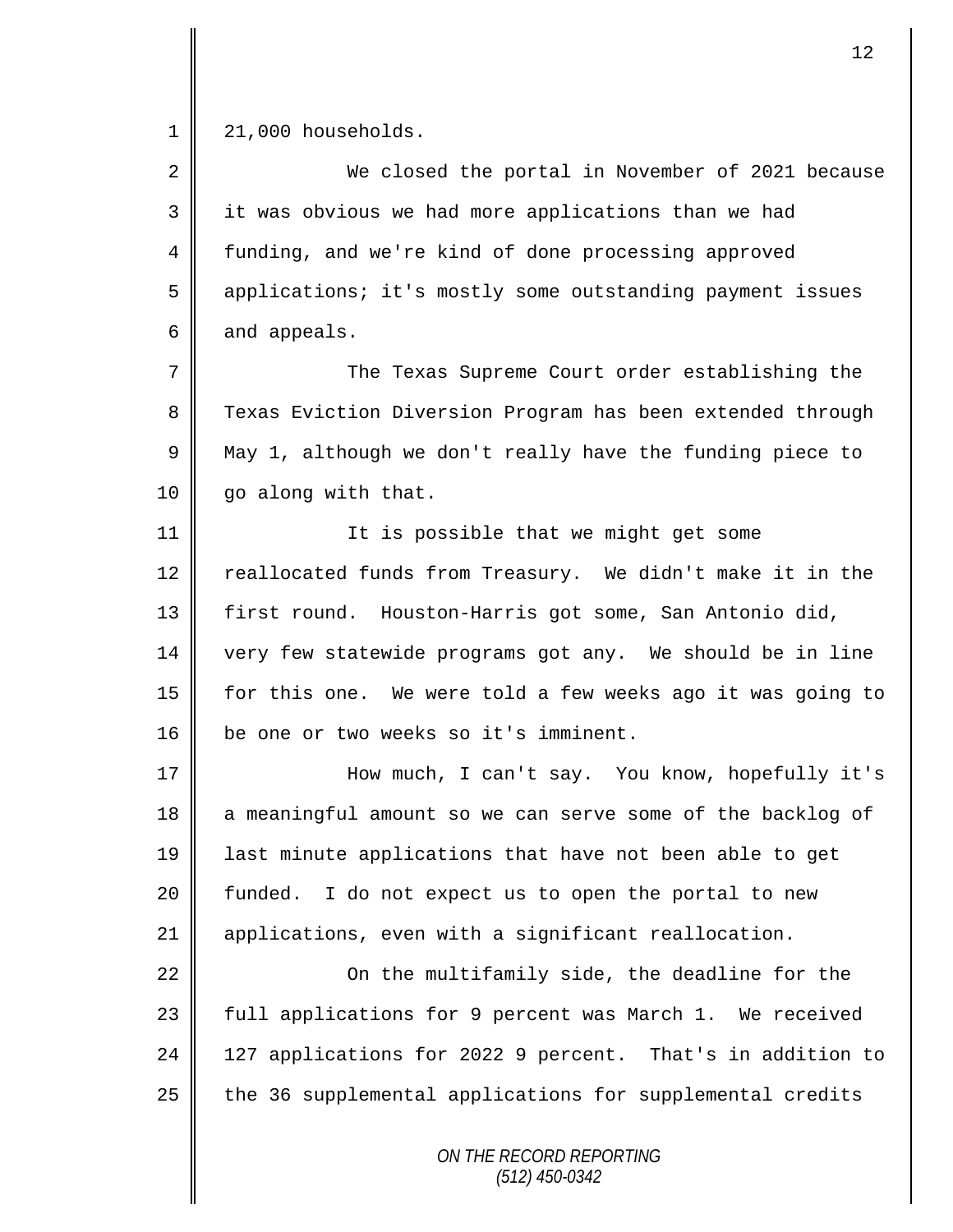*ON THE RECORD REPORTING* 1 for '19 and '20 deals. We have a total of \$174.6 million  $2 \parallel$  in credits requested, and we only have \$76.3 million 3 || available, so it will be a fun competition, as always. 4 We sent out an announcement on Monday announcing 5 | our online work groups and public roundtables that are in 6 person; we're doing a combination, as we plan for the 2023 7 | Oualified Allocation Plan. You know, we're always still 8 tracking, we're doing the current round and we're planning  $9 \parallel$  for the rules for the next one at the same time. 10 || Kind of the development of the 2023 QAP, if 11 you'll remember Brooke's plan, it's more comprehensive than 12 it's been in the last couple of years. We were kind of in 13 COVID modem and now we're really going to engage with the 14 stakeholders and industry to develop the QAP going forward. 15 You should get kind of an earlier look at it, as well, so 16 that Board members and Rules Committee can weigh in. 17 || Developers and consultants, please sign up and 18 participate in the roundtables and such. We want to hear 19 what you have to say. We hear you here sometimes, but it's  $20$  | nice to hear you at the roundtables as well. 21 **The Compliance Division is having a roundtable** 22 on March 25, hoping to get feedback from our partners, and  $23$  we'll use this roundtable to help us consider what updates,  $24$  | if any, are needed to the rules and such. 25 We have a new training for housing tax credit

*(512) 450-0342*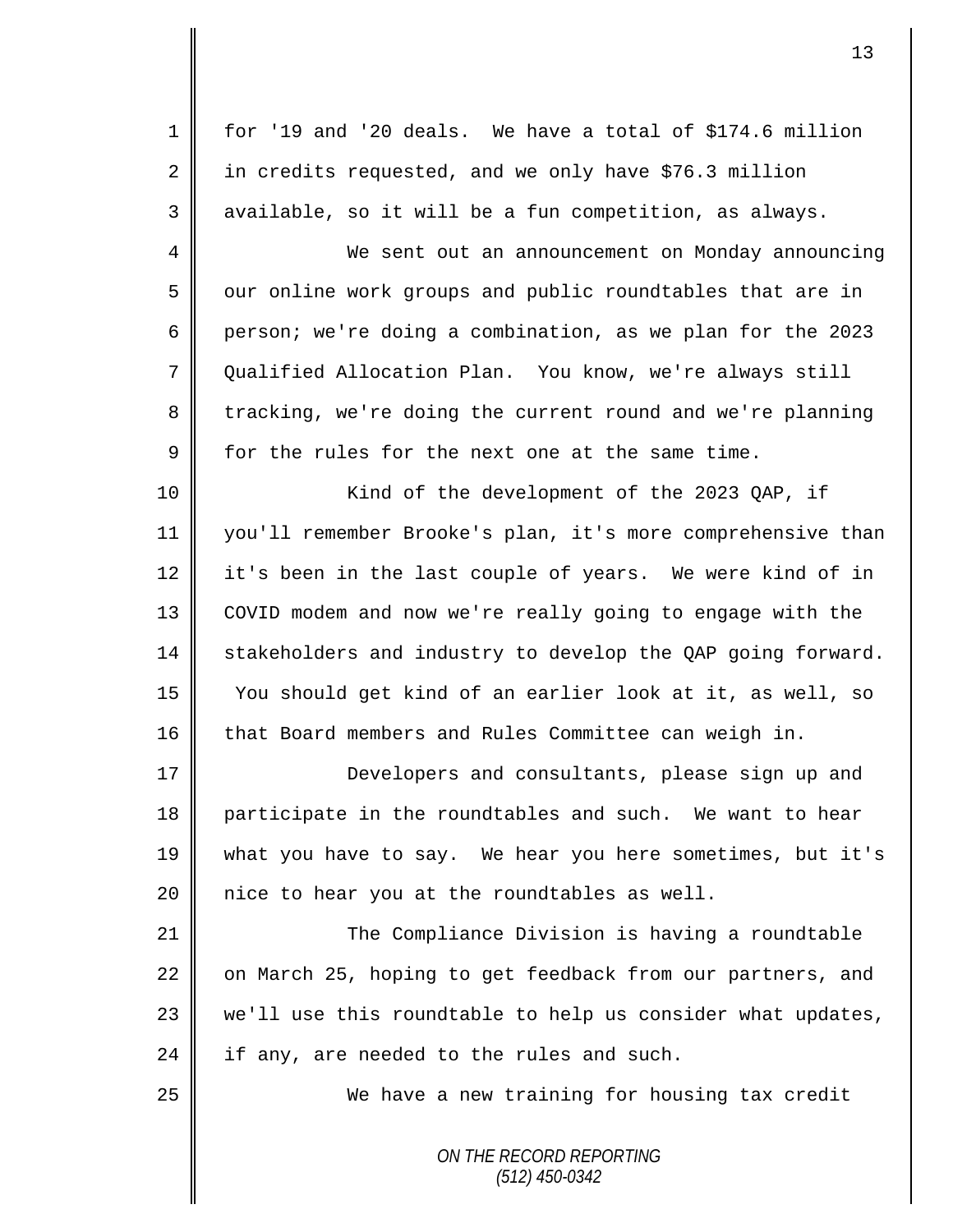*ON THE RECORD REPORTING (512) 450-0342* 1 properties that have completed the federal compliance  $2 \parallel$  period. This is being done virtually on March 24. The new 3 || training is designed to help current and new owners 4 purchasing post-15 properties on how to maintain compliance  $5 \parallel$  and what to expect during reviews and inspections. 6 On the staff side we have some good and some 7 bad. Brian Thornton, are you here? There he is. Hello, 8 Brian. 9 || Brian is our new senior policy advisor and joins 10 || our Legislative Affairs team. We stole him from Senator 11 Bettencourt's office, which Senator Bettencourt was our 12 chair of Local Government, our oversight committee, so he's 13 | familiar with TDHCA and some housing programs. 14 He previously worked for Senator Campbell; I 15 believe he worked in the House. He also worked for Ellen 16 Troxclair when she was an Austin City councilwoman and has 17 a lot of policy experience with the issue of homelessness. 18 | So welcome, Brian. 19 **On the bad side, we are losing Monica Galuski**,  $20$  | who is leaving us at the end of the month. 21 Monica, are you here? She's waving. 22 || She's been great the last seven years at TDHCA, 23 | she's done so much to improve our Bond Finance area and 24 homeownership programs. Tried to talk her out of it but no 25 || luck. We're really going to miss you, and hard shoes to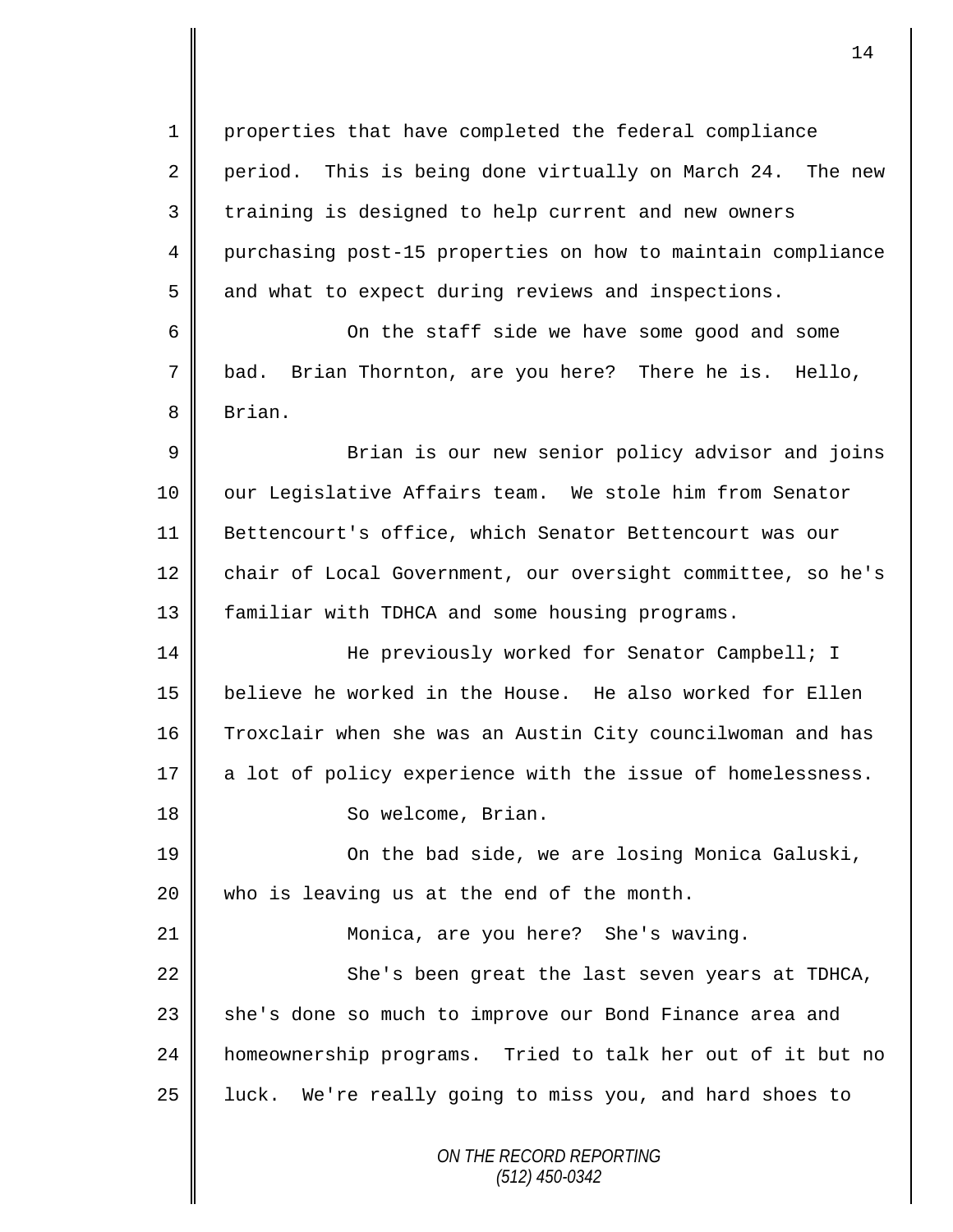*ON THE RECORD REPORTING (512) 450-0342* 1 fill, so we're trying to do that now, we have a posting for 2 Bond Finance director, we'll be advertising, et cetera. So 3 if you know of anybody who's like Monica, you know, please 4 have them apply. 5 Finally, on a very sad note, TDHCA recently lost 6 a staffer for our compliance area. Lorrie Lopez passed 7 away. This was Ernest's right hand, and she worked for us 8 for 17 years in Compliance as well as Internal Audit. She 9 touched a lot of lives at the agency, and she's going to be 10 dearly missed. We send condolences to her co-workers, 11 | family and friends. 12 | And that's the end of my prepared remarks, Mr. 13 Chairman. If anyone has any questions, I'm happy to 14 entertain. 15 MR. VASQUEZ: Do any Board members have 16 | questions for Mr. Wilkinson? 17 | (No response.) 18 MR. VASQUEZ: Great. Hearing none, thank you 19 | for the report. 20 Moving on to item 4 of the agenda, report on the 21 meeting of the Audit and Finance Committee, and Mr. Thomas, 22  $\parallel$  the committee chair, will present. 23 MR. THOMAS: Thank you, Mr. Chair and fellow 24 **m**embers. 25 || The Audit and Finance Committee met this morning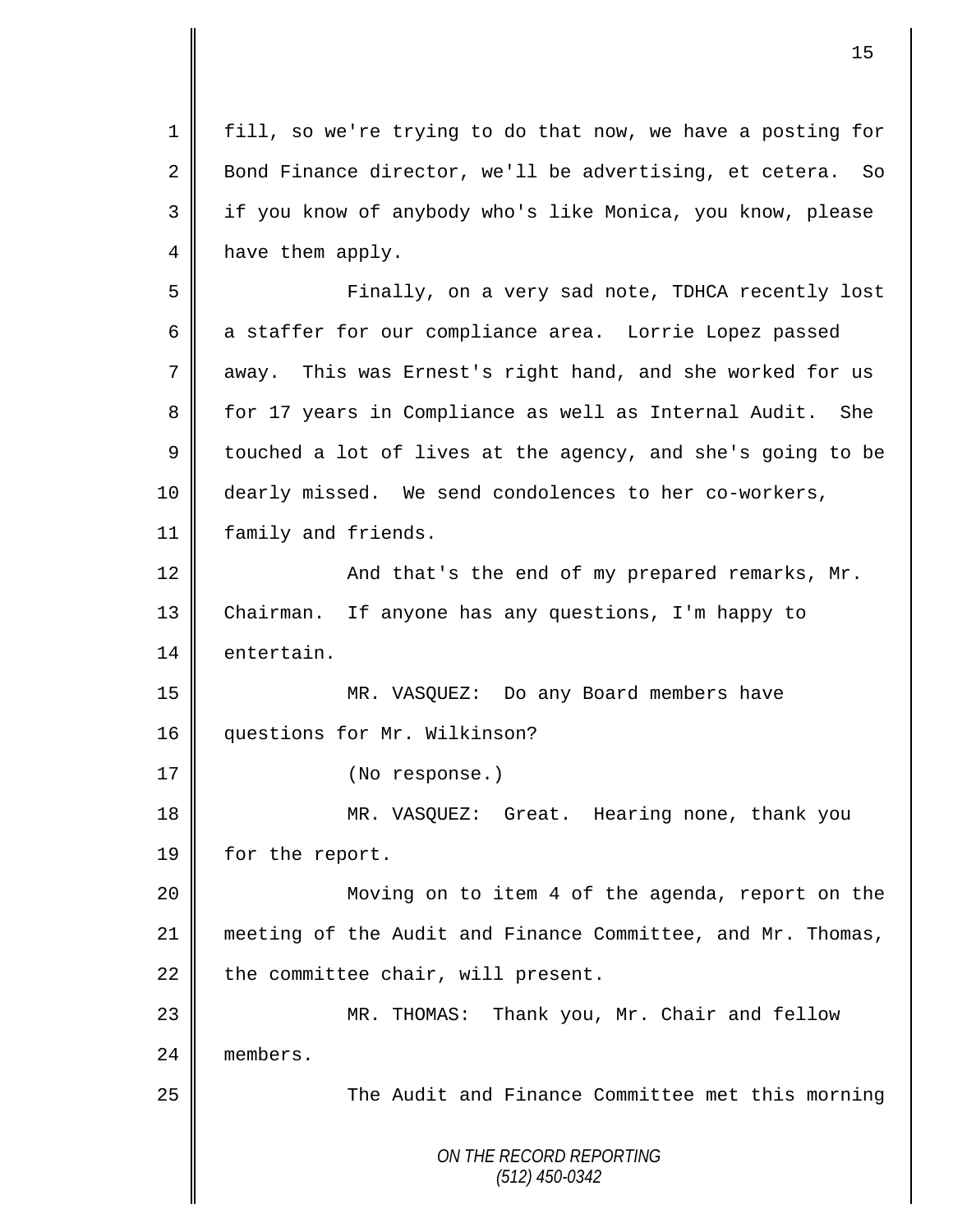*ON THE RECORD REPORTING (512) 450-0342* 1 at 9:05 a.m. Central. In that meeting, Mr. Mark Scott, 2 director of Internal Audit, presented three report items:  $3 \parallel$  the internal audit of IT general controls, the internal 4 audit of the previous participation review functions, and  $5 \parallel$  the status of internal and external audit activities. 6 Ms. Lauren Futch, with the State Auditor's 7 | Office, presented the State Auditor's Office's audit of the 8 TDHCA financial statements for fiscal year 2021 as an 9 action item. The committee voted to recommend approval of 10 || the State Auditor's Office's report to the full Board. Ms. 11 | Futch is here to present that report. 12 Lauren. 13 || MS. FUTCH: Good morning, Chairman and members. 14 My name is Lauren Futch, and I'm a project manager with 15 the State Auditor's Office. This morning I will be 16 presenting the results of our most recent financial audit 17 at the Department. 18 We issued two unmodified opinions, one for the 19 Department's basic financial statements for fiscal year 20 | 2021 and one for the Department's Revenue Bond Program 21 financial statements for fiscal year 2021. 22 We determined that these financial statements 23 | are materially correct and reported in accordance with 24 Generally Accepted Accounting Principles, or GAAP. In  $25$  | other words, we determined that these statements as issued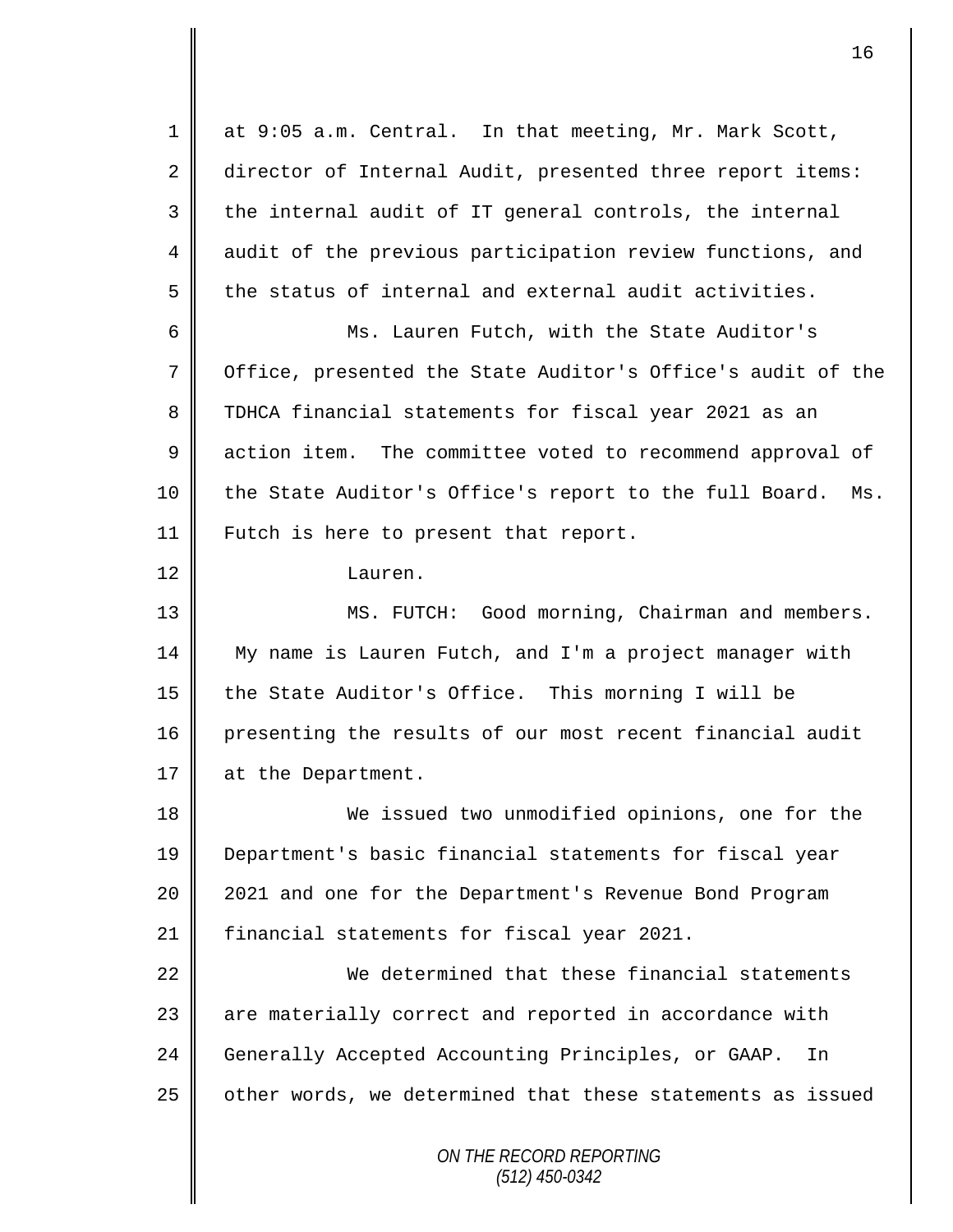*ON THE RECORD REPORTING (512) 450-0342* 1 were not misleading to the reader of those statements. 2 Additionally, we also concluded that the 3 Department's computation of unencumbered fund balances 4 complies with Texas Government Code Sections 2306.204 and  $5 \parallel 2306.2015.$ 6 We also issued an opinion on the Department's 7 compliance with the Public Funds Investment Act for fiscal 8 year ended August 31, 2021. The results of that work 9 determined that the Department materially complied with the 10 | Public Funds Investment Act. 11 **EXECUTE:** Lastly, I would like to thank Mr. Cervantes and 12 the Financial Administration group, Larry and his IT team, 13 and Mr. Scott for their assistance and cooperation 14 | throughout the audit. 15 This concludes my comments, and I'd be happy to 16  $\parallel$  address any questions that you have. 17 WR. VASQUEZ: Thank you, Ms. Futch, and thank 18 you for the presentation at the committee meeting earlier  $19 \parallel$  today. 20 **||** MS. FUTCH: Thank you. 21 MR. VASQUEZ: Does anyone have any questions for 22 Ms. Futch? 23 || (No response.) 24 || MR. VASQUEZ: Mr. Thomas. 25 || MR. THOMAS: Thank you, Mr. Chair.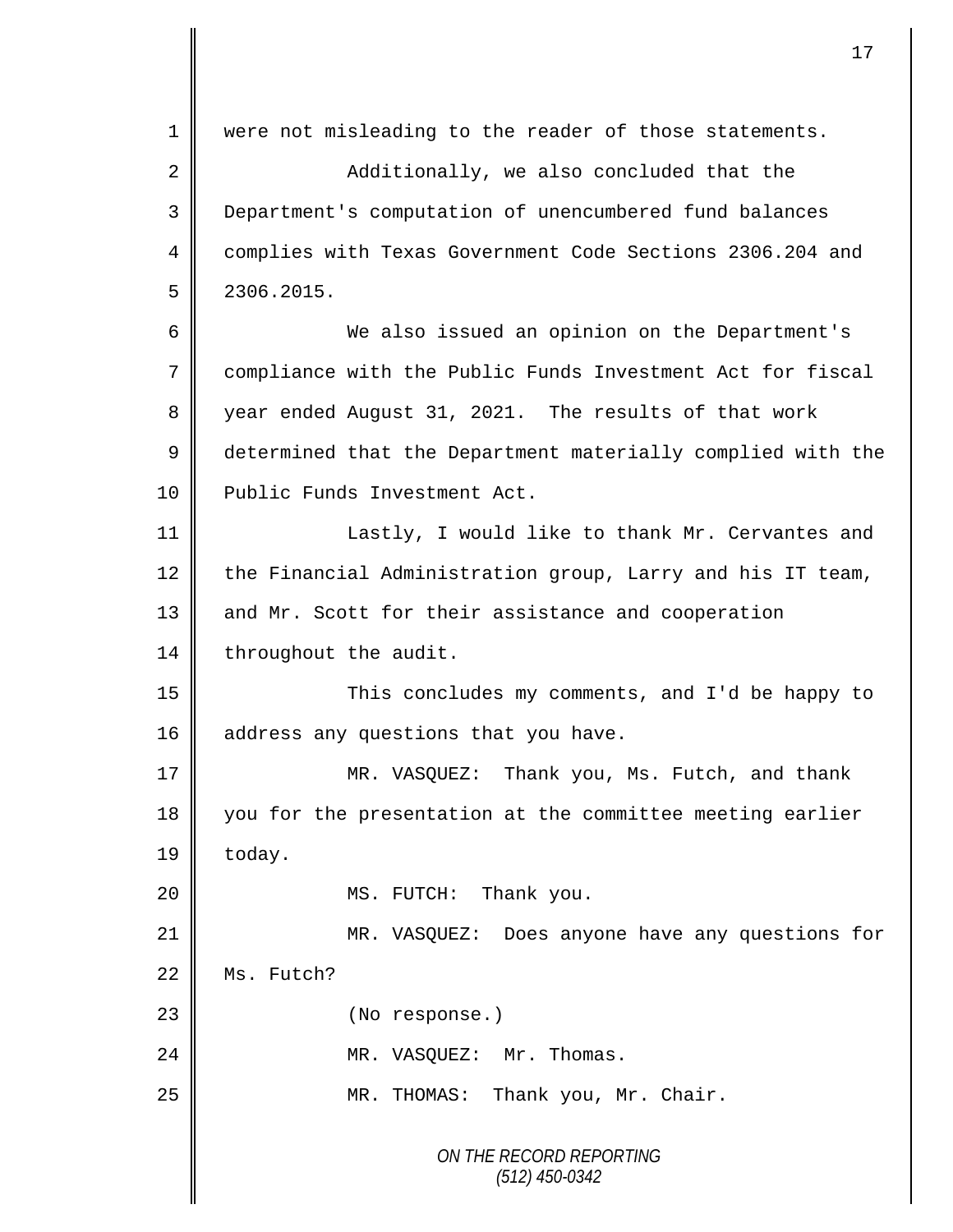| $\mathbf 1$    | I move the Board accept the annual financial                |
|----------------|-------------------------------------------------------------|
| $\overline{2}$ | audit of the State Housing Trust Fund and the audit of the  |
| 3              | Housing Finance Division, all as presented in the Board     |
| 4              | action request on this item.                                |
| 5              | MR. BRADEN: Second.                                         |
| 6              | MR. VASQUEZ: Seconded by Mr. Braden and motion              |
| 7              | made by Mr. Thomas. And just for the record, we are now on  |
| 8              | item 4(b) of the agenda. So all those in favor say aye.     |
| $\mathsf 9$    | (A chorus of ayes.)                                         |
| 10             | MR. VASQUEZ: Any opposed?                                   |
| 11             | (No response.)                                              |
| 12             | MR. VASQUEZ: Hearing none, motion carries.                  |
| 13             | Thank you, Mr. Thomas.                                      |
| 14             | Moving right along to item 5, Rules.                        |
| 15             | Presentation, discussion, and possible action on the        |
| 16             | proposed repeal and proposed new 10 TAC Section 7.1, 7.2,   |
| 17             | 7.3 and Section 7.7 and 7.12; 10 TAC Chapter 7, Subchapter  |
| 18             | C, Emergency Solutions Grants; and 10 TAC Chapter 7,        |
| 19             | Subchapter D, Ending Homelessness Fund, and directing their |
| 20             | publication for public comment in the Texas Register.       |
| 21             | Ms. Versyp.                                                 |
| 22             | MS. VERSYP: Good morning, Chairman and members              |
| 23             | of the Board. I'm Abigail Versyp, director of Single        |
| 24             | Family and Homeless programs.                               |
| 25             | The first item I'm presenting today are rule                |
|                | ON THE RECORD REPORTING<br>$(512)$ 450-0342                 |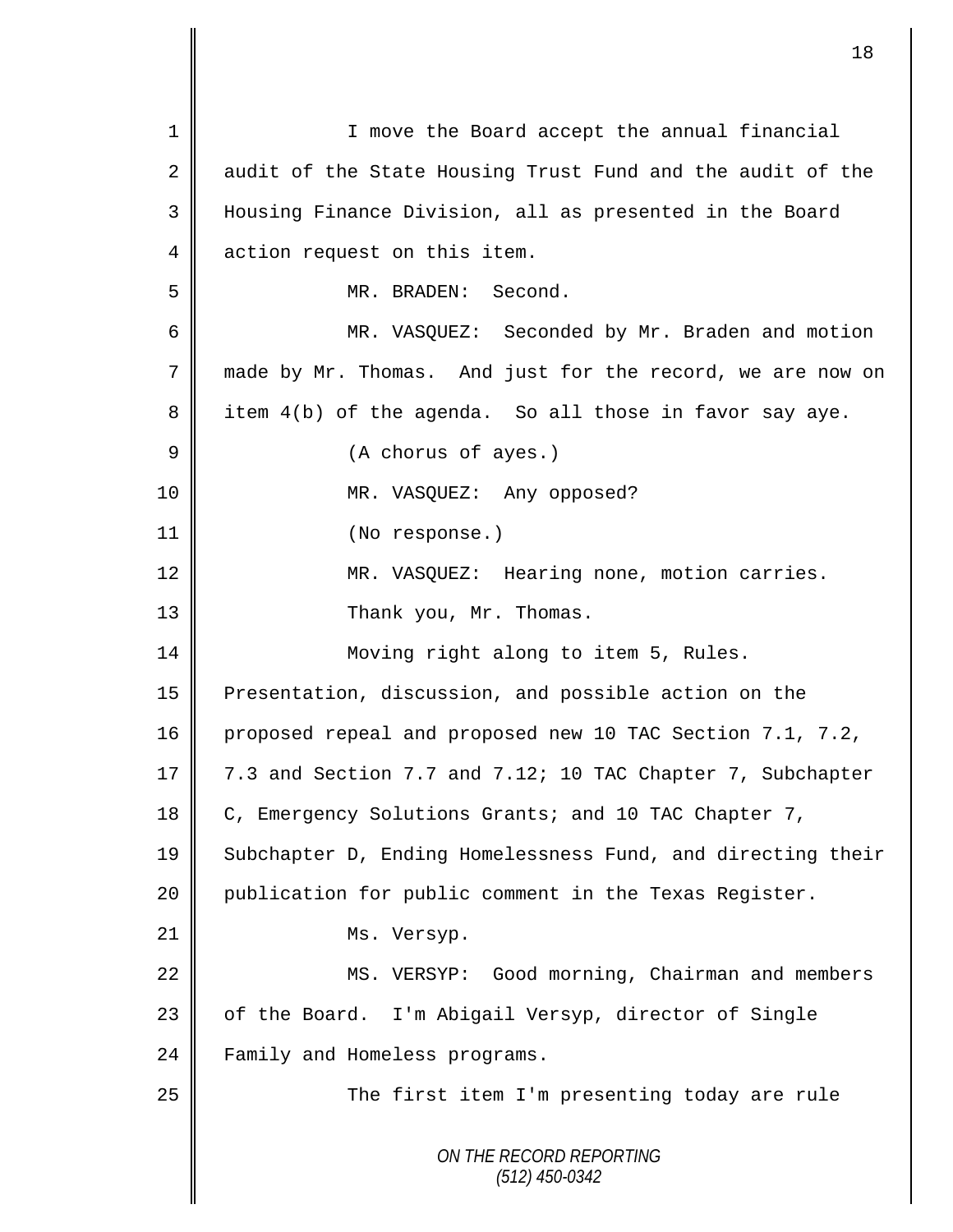1 changes to the Department's Homeless programs at 10 TAC 2 Chapter 7. The changes presented primarily impact the 3 || award process and requirements for TDHCA's Emergency 4 Solutions Grants, or ESG Program, and the Ending 5 Homelessness Fund.

6 Staff presented a summary of the proposed  $7 \parallel$  changes to interested parties during a series of 8 T roundtables where we had 187 individual stakeholders 9 attend. They were invited to provide feedback and 10 | recommendations to the proposal.

11 **The recommendations for the rule changes are** 12 Summarized in the board book, and I wanted to highlight 13 | today the most significant proposed changes where we 14 received the greatest amount of feedback from our 15 | stakeholders.

16 || Portions of Subchapter A and all of Subchapter C 17 and D are recommended for repeal and replacement due to 18 these 70 updates. The changes to Subchapter A are 19 primarily to align with proposed changes in Subchapter C,  $20$  so anything in there is not something we expect to receive 21 public comment about outside of comment with Subchapter C.

 $22$   $\parallel$   $\parallel$   $\parallel$   $\parallel$   $\parallel$   $\parallel$  of the feedback that we received was related 23 | to the proposal specifically to ESG. The proposal for ESG 24 contains extensive changes to the distribution of funds and 25 award process.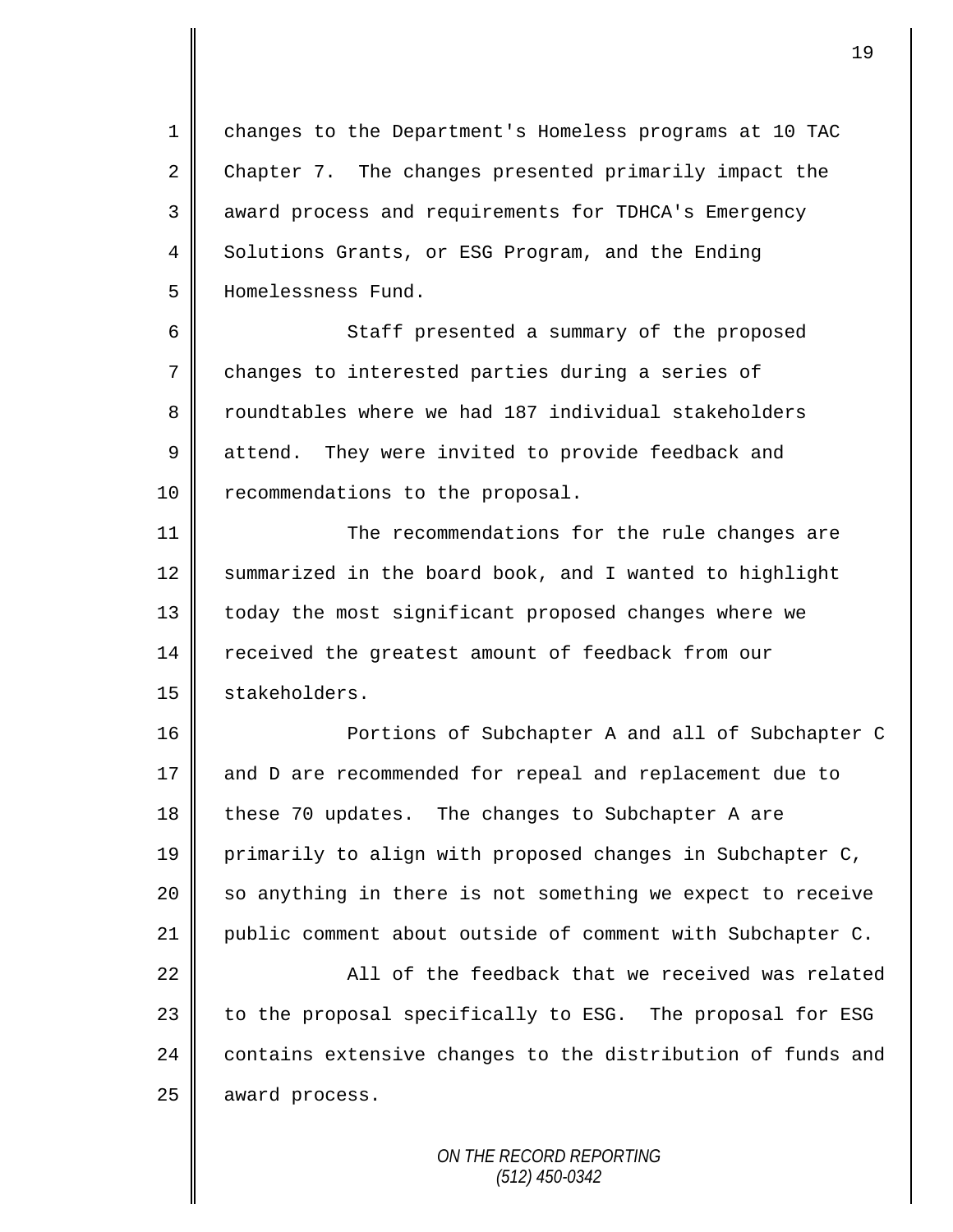1 The distribution method proposed includes giving 2 the Department the flexibility to enter into direct sub-3 grants with nonprofits with certain project types. Like if 4 we had someone who received HOME-ARP to create a non- $5 \parallel$  congregate shelter, we could directly award them funds for 6 | operation of said shelter without going through an award 7 process. 8 || It also includes the creation of a set-aside of 9 at least 70 percent of funds otherwise awarded to 10 | longstanding subrecipients of the ESG that have 11 demonstrated high performance in their prior awards, 12 | including both with expenditure and with compliant use of 13 | funds. 14 Currently all ESG funds are awarded through a 15 | competitive process. The funds are first divided by 16 Continuum of Care region, and in each region the Continuum

17 of Care lead can elect to run a local competition and make 18 Tecommendations to TDHCA for awards in their region.

19 Most CoC regions don't elect to run a local 20 | competition, so applicants in those regions apply to TDHCA 21 through a competitive process. The newly proposed process  $22$  eliminates the use of local competition, so all applicants 23 would apply directly to TDHCA.

24 **Additionally, the set-aside for existing**  $25$  subrecipients offers us the ability to offer an award of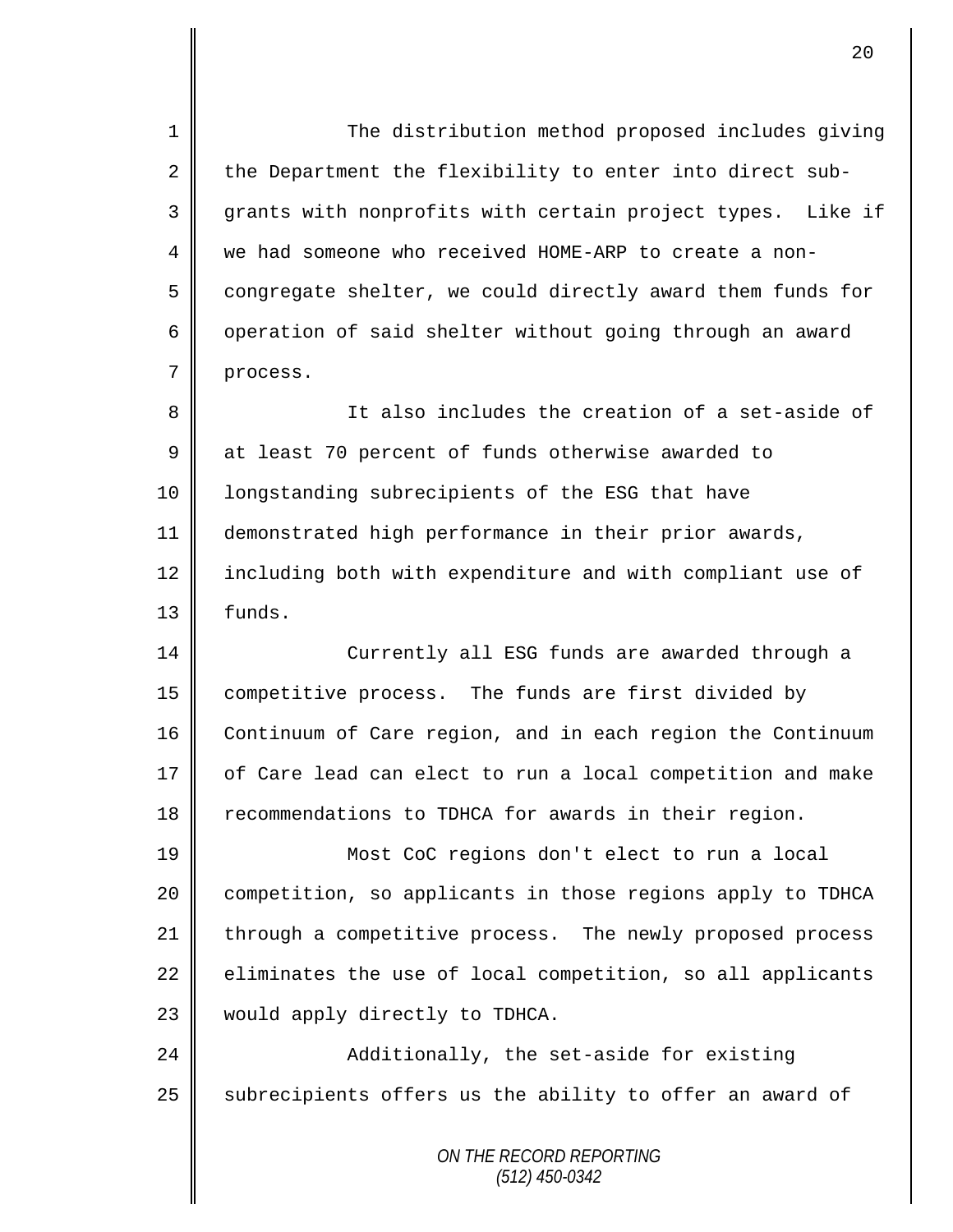1 funds proportionate to the prior year awards to  $2 \parallel$  subrecipients without going through a competitive process  $3 \parallel$  year over year as long as they remain in good standing.

 While the set-aside is at least 70 percent of 5 funds, this percentage may be increased in the NOFA in  $\parallel$  order to provide award amounts that will keep our highest performing partners funded to the greatest extent feasible.

8 The remaining funds would then be offered to 9 | other applicants under a competitive process described in 10 || the proposed changes, or if we have a subrecipient that was 11  $\parallel$  offered a direct award, elected not to take it so that they  $12 \parallel$  could compete, that's also an option.

13 || The funds would maintain their regional identity 14 through the first round of competition and then collapse 15 | into a statewide pool.

16 || Changes to the competitive process include 17 changes to scoring criteria. These include removal of the 18 recommendation of the CoC lead agency from the score and 19 changes that add points for organizational capacity and 20 exits to positive housing destinations. Some changes are 21 also recommended to post-award grant administration for 22  $\parallel$  ESG, including the eligible activities that TDHCA's ESG  $23$  | funds may be used for.

24 Since we are providing a significant investment  $25$  into capital for non-congregate shelters, and since the ESG

> *ON THE RECORD REPORTING (512) 450-0342*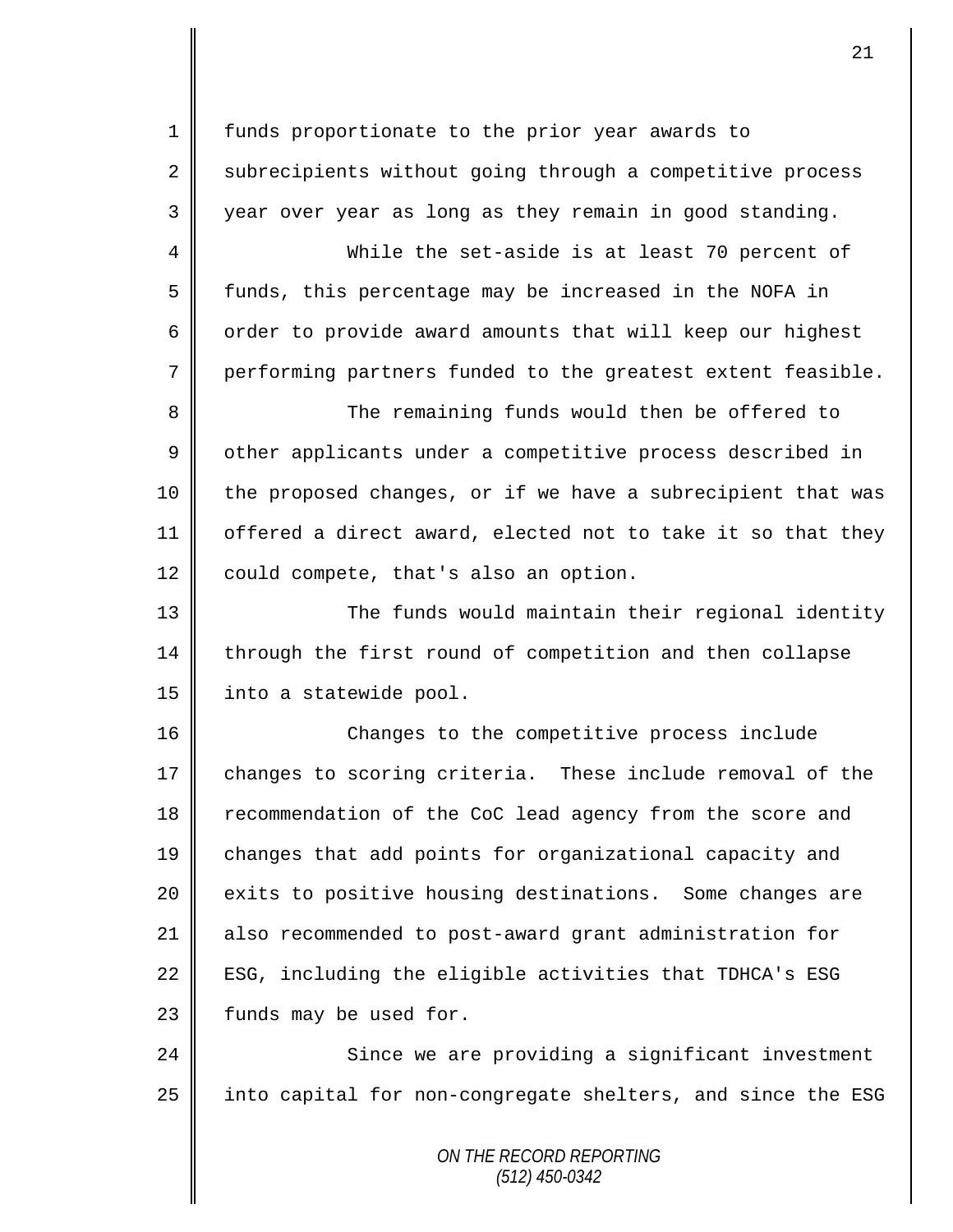1 Program has a really, really compressed expenditure 2 deadline, the changes do propose to remove rehabilitation, 3 Tenovation, or conversion of emergency shelters; however, 4 general repairs, upkeep of those shelters is still eligible 5 under the shelter operations activity.

6 We didn't receive comment about this change at  $7 \parallel$  the roundtable, but we did receive comment about another 8 change that would prohibit the lease or purchase of 9 Vehicles with ESG funds.

 While staff does understand that this is a federally eligible cost, there are ongoing federal 12 | requirements related to purchase or lease of vehicles that 13 || would cause administrative oversight for many, many years even after the grant term has expired, so staff did  $\parallel$  recommend that the prohibition remain in the rule.

16 We didn't receive any feedback related to 17 Subchapter D, the Ending Homelessness Fund, but in summary, 18 the changes allow us to administer the funds solely under 19 the more flexible HHSP requirements and to increase the 20  $\parallel$  amount of funds in the account before we enter into a 21 competitive funding source. The intention here is to make 22  $\parallel$  that fund as flexible as possible and to increase the 23 | community impact of the funds when they're awarded.

24 || I know the changes are extensive. I welcome any 25 | clarifying questions or comments.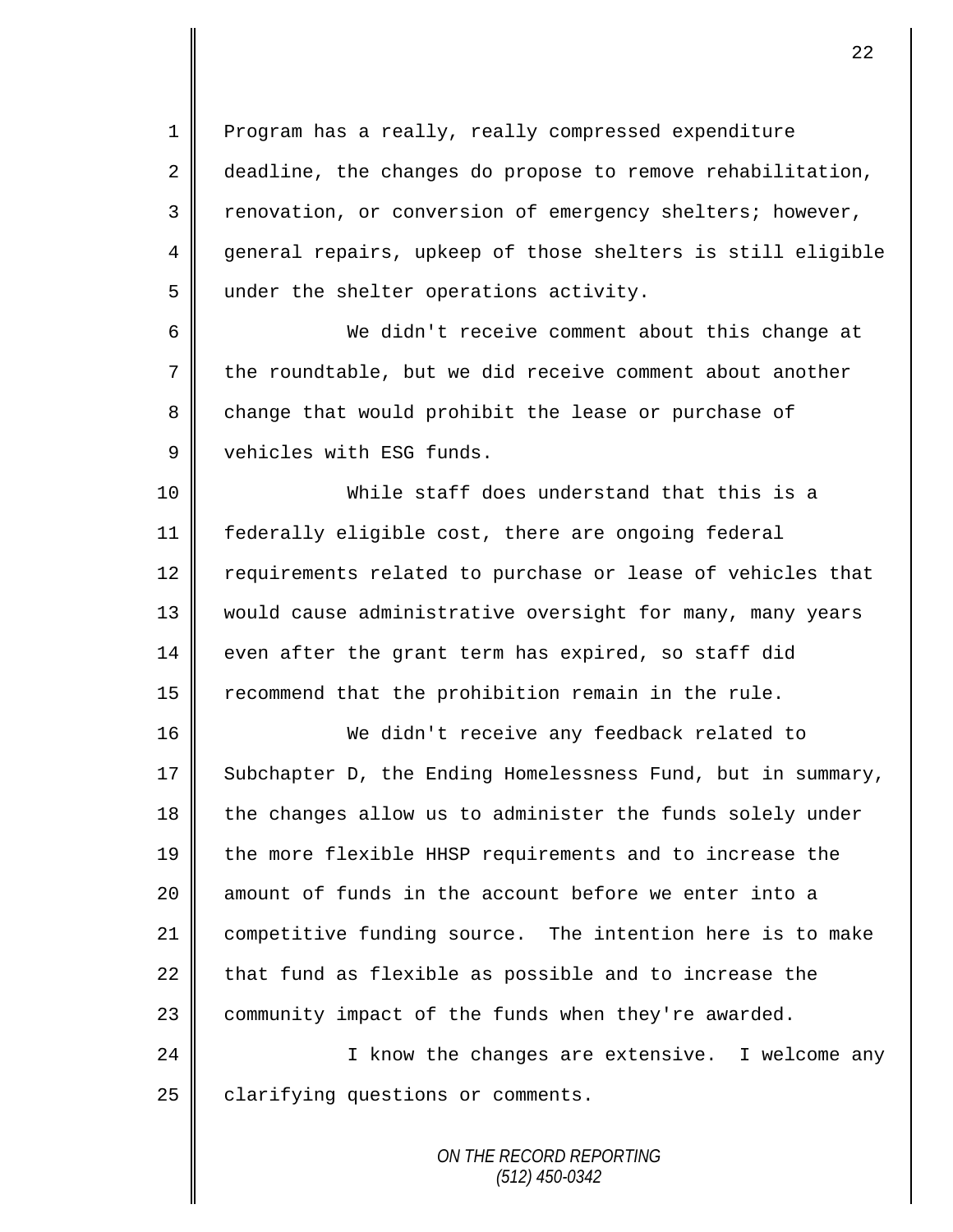*ON THE RECORD REPORTING (512) 450-0342* 1 MR. VASQUEZ: Do any Board members have 2 questions for Ms. Versyp on this? 3 (No response.) 4 || MR. VASQUEZ: And again, I think the changes  $5 \parallel$  that I've seen will help move things along much faster. 6 MS. VERSYP: That's the idea, and to keep our 7 partners operating with a level of security that as long as  $8$  they perform, they'll receive an award. 9 || MR. VASQUEZ: Okay. So are we done with this 10 || part of the presentation? 11 || MS. VERSYP: Yes. 12 MR. VASQUEZ: Okay. Great. So the chair will 13 | entertain a motion on item 5 of the agenda. 14 MR. BATCH: Mr. Chairman, I move that the Board 15 approve the proposed repeal and proposed new sections of 10 16 TAC Chapter 7 for publication in the Texas Register for 17 public comment, all as stated in the Board action request 18 | on this item. 19 || MR. VASQUEZ: Motion made by Mr. Batch. Is 20 there a second? 21 | MR. THOMAS: Second, Mr. Chairman. 22 MR. VASQUEZ: Seconded by Mr. Thomas. All those  $23$  | in favor say aye. 24 | (A chorus of ayes.) 25 || MR. VASQUEZ: Any opposed?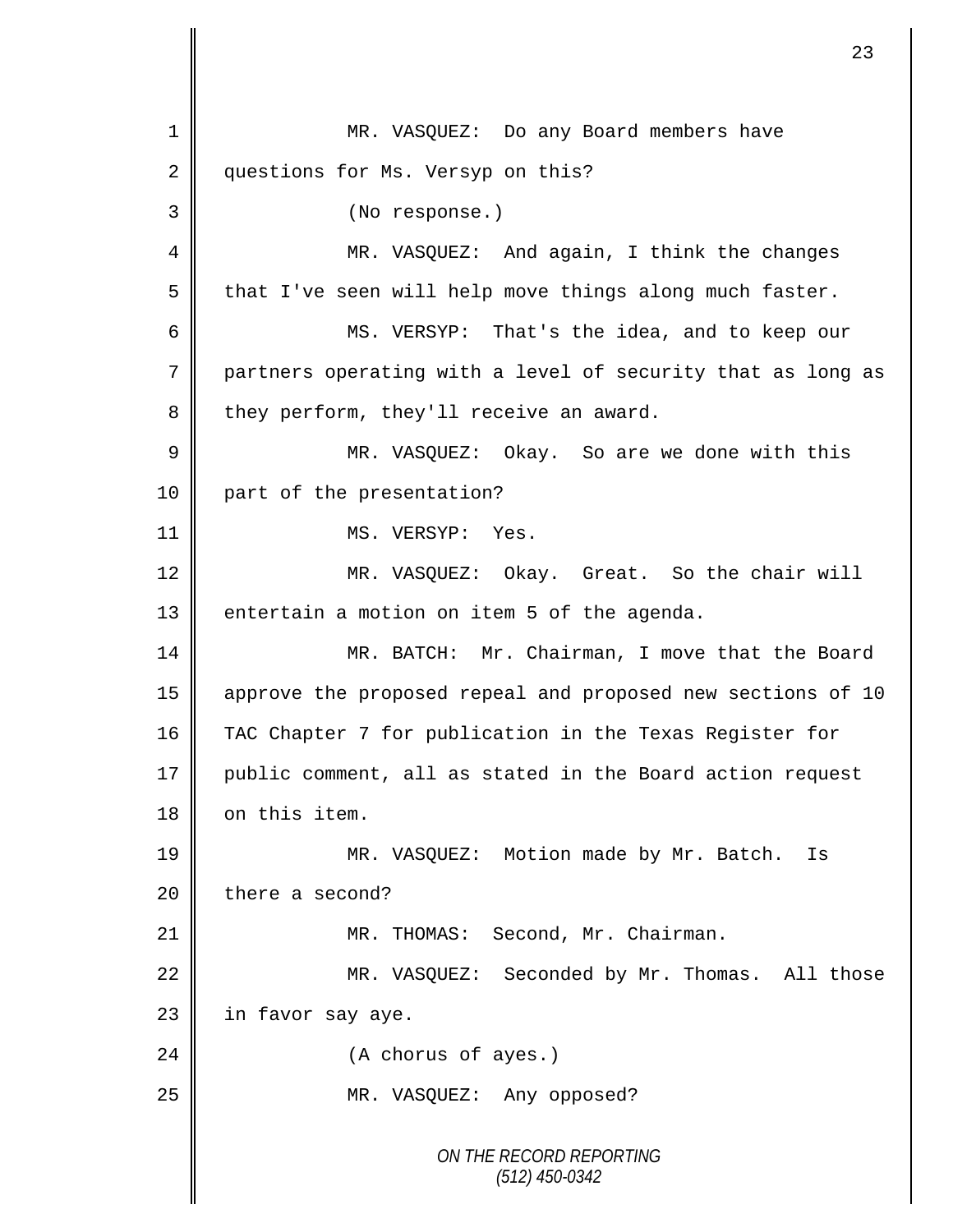| $\mathbf 1$    | (No response.)                                             |
|----------------|------------------------------------------------------------|
| $\overline{2}$ | MR. VASQUEZ: Hearing none, motion carries.                 |
| 3              | Thank you, Ms. Versyp. And you're still on item            |
| 4              | 6 of the agenda.                                           |
| 5              | MS. VERSYP: I'm still here.                                |
| 6              | MR. VASQUEZ: Report on Emergency Solutions                 |
| 7              | Grants funding under the CARES Act.                        |
| 8              | MS. VERSYP: Yes. So this is the second and                 |
| 9              | last item that I'm presenting on today, and this is simply |
| 10             | related to our ESG CARES Program. We wanted to take some   |
| 11             | time and report to you about our progress.                 |
| 12             | On March 27, 2020, the CARES Act as signed into            |
| 13             | law, and \$4 billion was invested into the ESG Program for |
| 14             | coronavirus response. TDHCA was allocated more than \$97   |
| 15             | million in two tranches in 2020. That's about ten times    |
| 16             | the annual amount of funds we receive in our regular ESG   |
| 17             | Program.                                                   |
| 18             | We partnered with 121 subrecipients in efforts             |
| 19             | to fully utilize this historic investment in ESG.<br>I'm   |
| 20             | pleased to report to you that TDHCA is one of the national |
| 21             | leaders in expended funding to aid Texans through street   |
| 22             | outreach, emergency shelter, rapid rehousing, and homeless |
| 23             | prevention.                                                |
| 24             | I'd like to take a moment to recognize the                 |
| 25             | efforts of the ESG CARES team: Natalie Buteos, Zac Gibson, |
|                | ON THE RECORD REPORTING                                    |

 $\begin{matrix} \phantom{-} \end{matrix}$ 

Ш II *(512) 450-0342*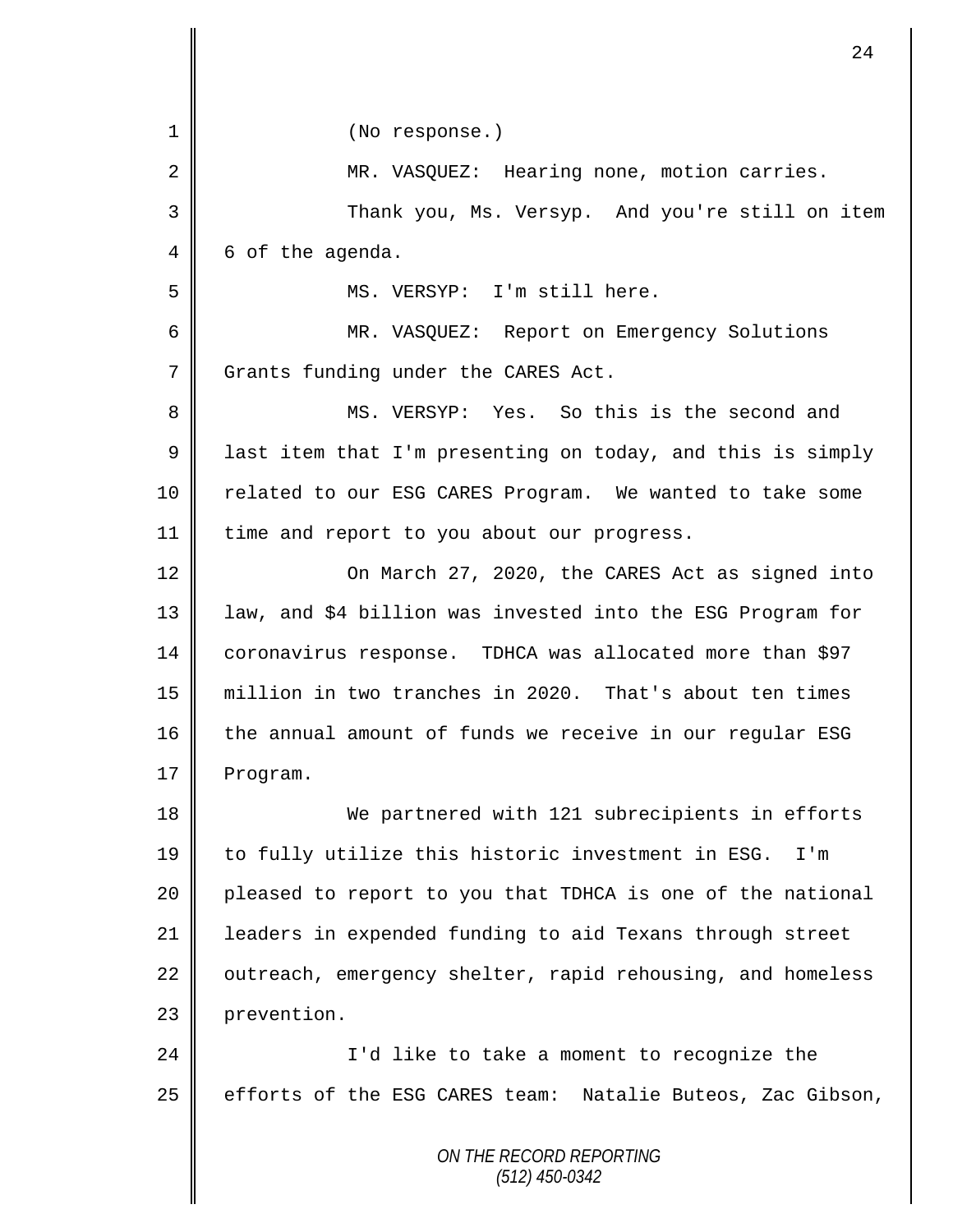1 Alonzo Peterson, and Cecilia Nurse, who were initially led 2 by Naomi Cantu and they're now managed by Rosy Falcon. I'd 3 | like to also mention Alexa Johnson, who is interning with 4 the ESG CARES team and assisted with preparation of the 5 report.

6 This team has demonstrated commitment, 7 creativity, diligence, expertise and service to our 8 partners and those that they serve. Their work has 9 positioned us to expend funds by the federal deadline 10 | approaching in September.

11 While our expenditure rate is high compared to 12 the national average, HUD recently pulled back an initial 13 deadline that it had set for 80 percent expenditures 14 | required by March 31.

15 Many factors over the course of the pandemic 16 impacted the ability of our subrecipients and subrecipients 17 | nationwide to expend funds for planned activities, 18 especially homeless prevention.

 Eviction moratoriums and additional funds made **a** available for rental assistance reduced the number of households eligible for these activities, and our ESG CARES team worked with subrecipients to quickly pivot and prepare 23 | for the end of moratoriums and the exhaustion of other 24 rental assistance sources.

25 | Despite these and other challenges, many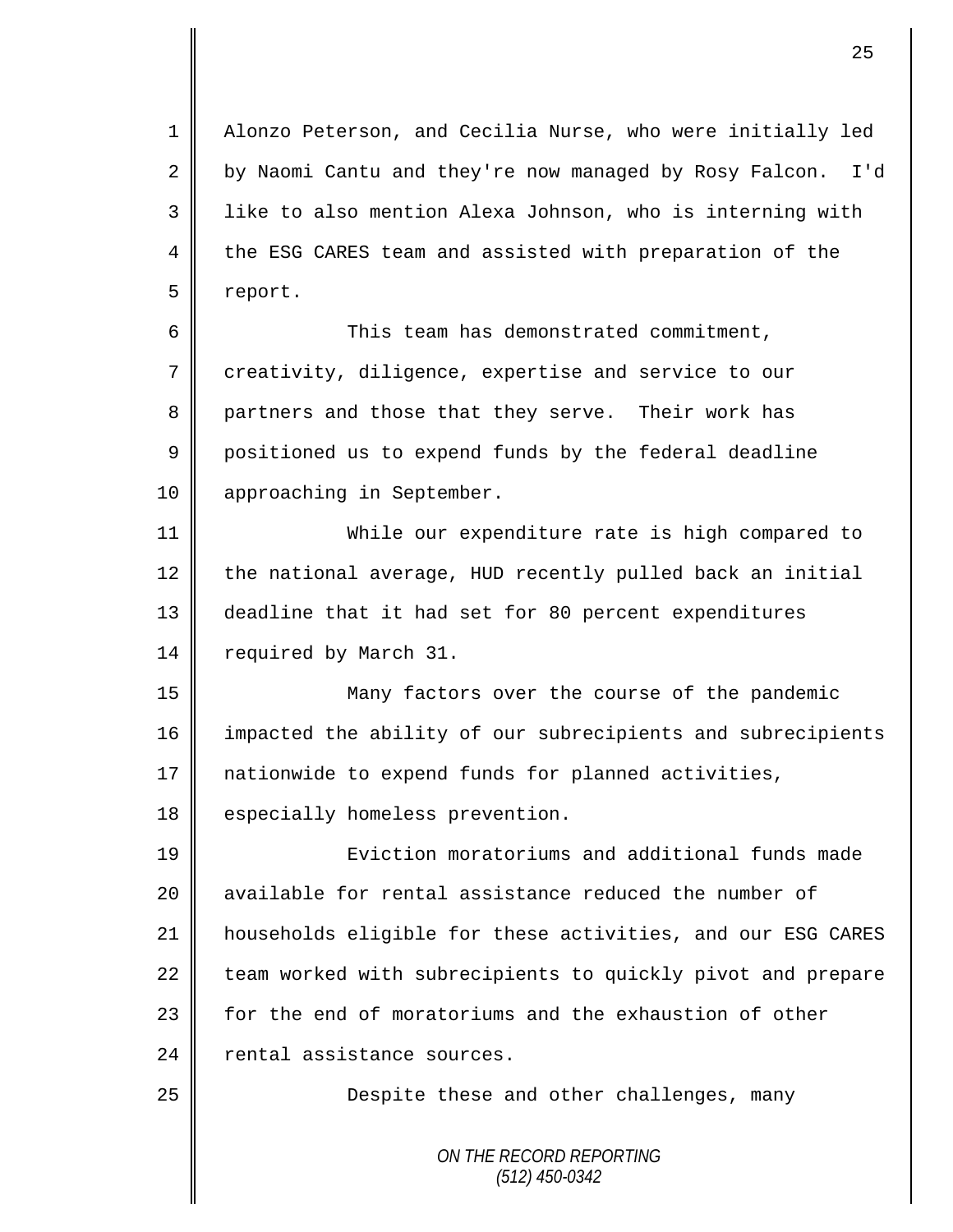1 subrecipients are on track to fully expend their funds, and 2 those that aren't are working with our team to voluntarily 3 de-obligate funds so that they can be recommitted to other 4 resources.

5 Out team routinely evaluates, reaches out to 6 subrecipients and management regarding reallocation of 7 funds, extension of contracts, necessary technical 8 assistance to ensure that the funds are completely used.

9 The waiver authority granted by this Board 10 allows for contract extensions up to the grant expenditure 11 deadline, and such extensions ensure that households may 12 continue to be entered into programs with an expectation of 13 | continuing funding for agencies to meet their needs.

14 || Thank you for taking a few minutes with me to 15 || talk about our progress with ESG CARES. I'm happy to 16 answer any questions that you have about the program or 17 about the report.

18 || And as a side note, I did poll some other states 19 this morning to see where we were specifically in 20 | comparison to them, with a healthy spirit of competition. 21 As of this morning, TDHCA is 55.66 percent expended, New 22 Vork 27.28 percent expended, California 29.41 percent  $23$  expended, and we are edging Florida by .04 percentage 24 points; they are at 55.62. So if you know anybody, you can  $25$  call and gloat. Thank you.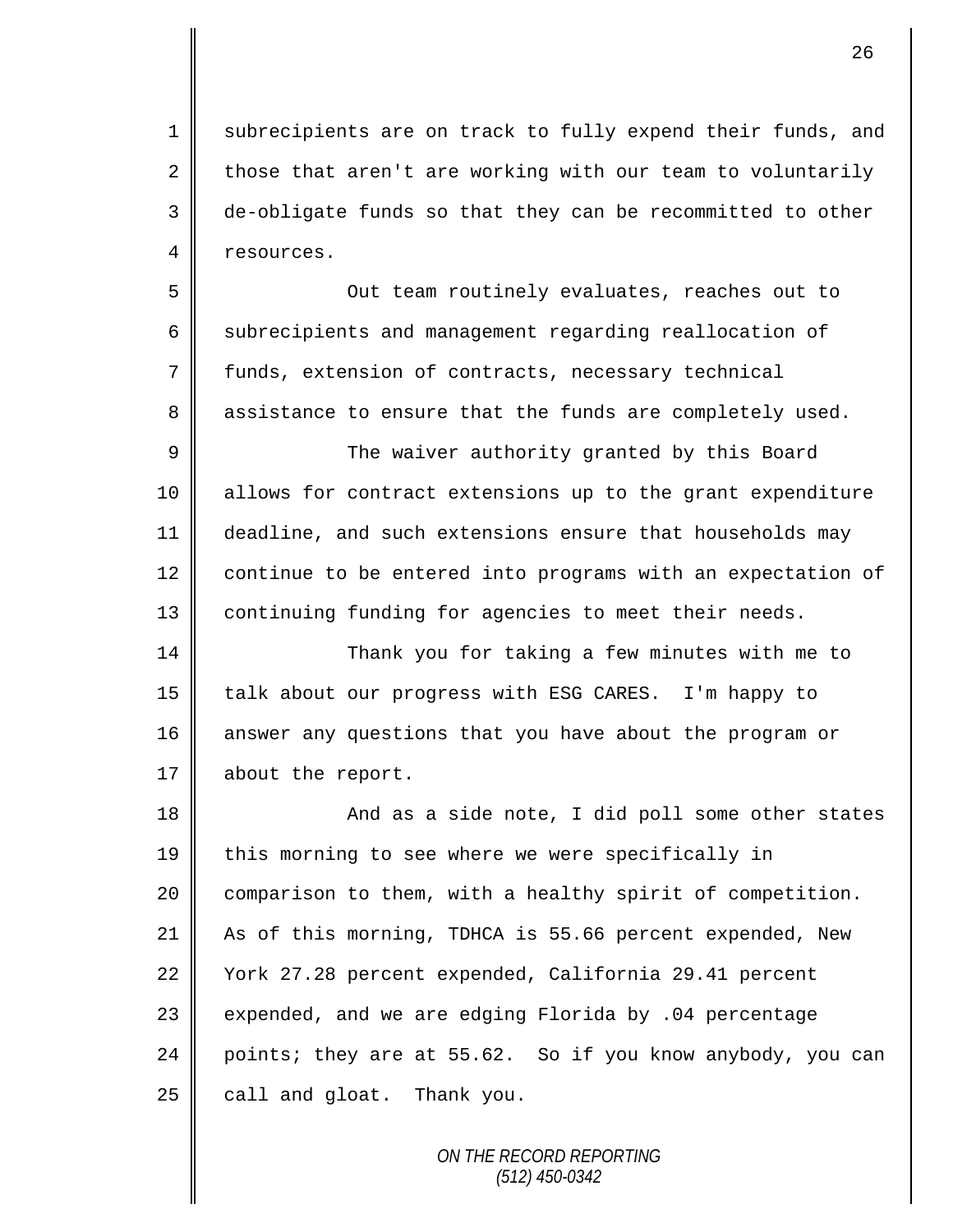|    | 27                                                          |
|----|-------------------------------------------------------------|
|    |                                                             |
| 1  | MR. VASQUEZ: Thank you, Ms. Versyp.                         |
| 2  | Do any Board members have questions?                        |
| 3  | I did have one question, just a<br>MR. THOMAS:              |
| 4  | clarification.                                              |
| 5  | Our packet, when we looked at the statistics of             |
| 6  | the program, roughly about 80,000 people are served from    |
| 7  | the ESG Program, but I did notice a separate special        |
| 8  | populations category and statistic that jumped out at me    |
| 9  | was that nearly 12,000 people are victims of domestic       |
| 10 | violence in that category. Is that 12,000, or 11,776, to    |
| 11 | be precise, part of that 80,000 as a component?             |
| 12 | MS. VERSYP: Yes, it is.                                     |
| 13 | MR. THOMAS:<br>That's a pretty amazing percentage           |
| 14 | I'd say that's a very serious issue and one that<br>then.   |
| 15 | it's nice to see that the program is assisting in that way. |
| 16 | MS. VERSYP: We have some providers that solely              |
| 17 | assist persons experiencing domestic violence or fleeing    |
| 18 | from domestic violence, and they provide such a valuable    |
| 19 | service in their community. We're really glad we can fund   |
| 20 | them.                                                       |
| 21 | MR. THOMAS: Great. Thank you.                               |
| 22 | MR. VASQUEZ: And Ms. Versyp, just to reiterate,             |
| 23 | so we are on track to expend the balance before the         |
| 24 | deadline?                                                   |
| 25 | MS. VERSYP: We are on track to expend. With                 |
|    | ON THE RECORD REPORTING<br>$(512)$ 450-0342                 |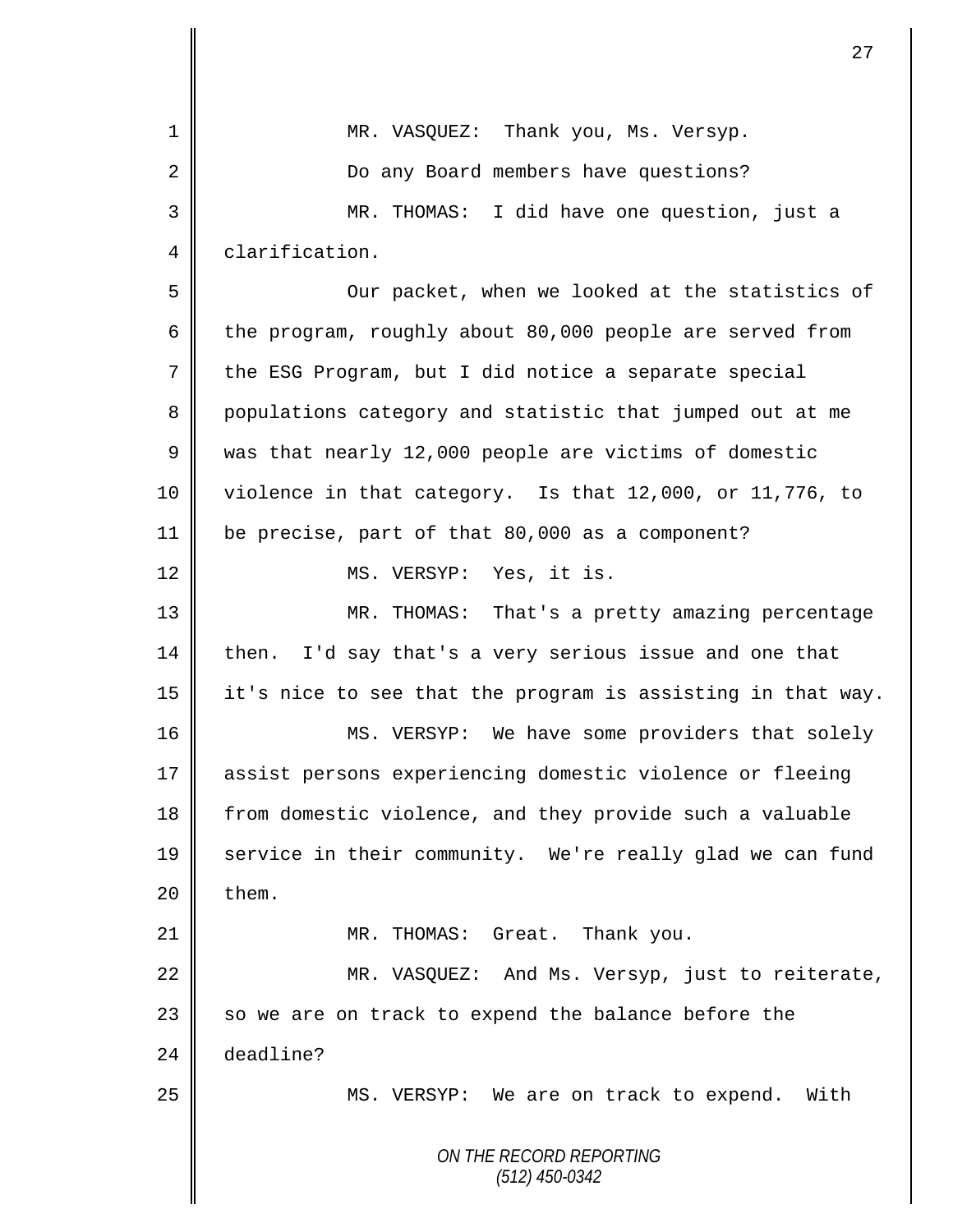1 | the expiration of eviction moratoriums, the funds can be 2 || utilized more freely for homeless prevention, which is one 3 | of the main categories that we put funding into prior to 4 Teceiving Texas Rent Relief, and so the expenditures are 5 ticking up month by month. So we don't expect that this 6 | level off on this current trend is going to continue; we 7 expect it to increase. 8 || MR. VASQUEZ: Okay, great. 9 || MR. WILKINSON: Quick comment, Chair. 10 || Abby, thank you so much for everything your team 11 is doing. 12 And this is a theme we're dealing with in 13 multiple areas of the Department as far as huge COVID 14 packages. Sometimes it's direct, like Rent Relief, and 15 sometimes it's partnering with subrecipients, and so it's 16 really helpful the waiver authority that y'all granted and  $17$  the nimbleness of staff to try to move money into different 18 areas and reallocate as needed. You know, the last thing 19 we want to do is give any money back, and we want to beat 20 Florida. 21 MS. VERSYP: Yeah, by more than .04 percentage

22 points. We hope everybody expends their money, but it's  $23$  | nice to be first.

24 And I would like to point out some members of my 25  $\parallel$  CARES team have joined us today for the meeting.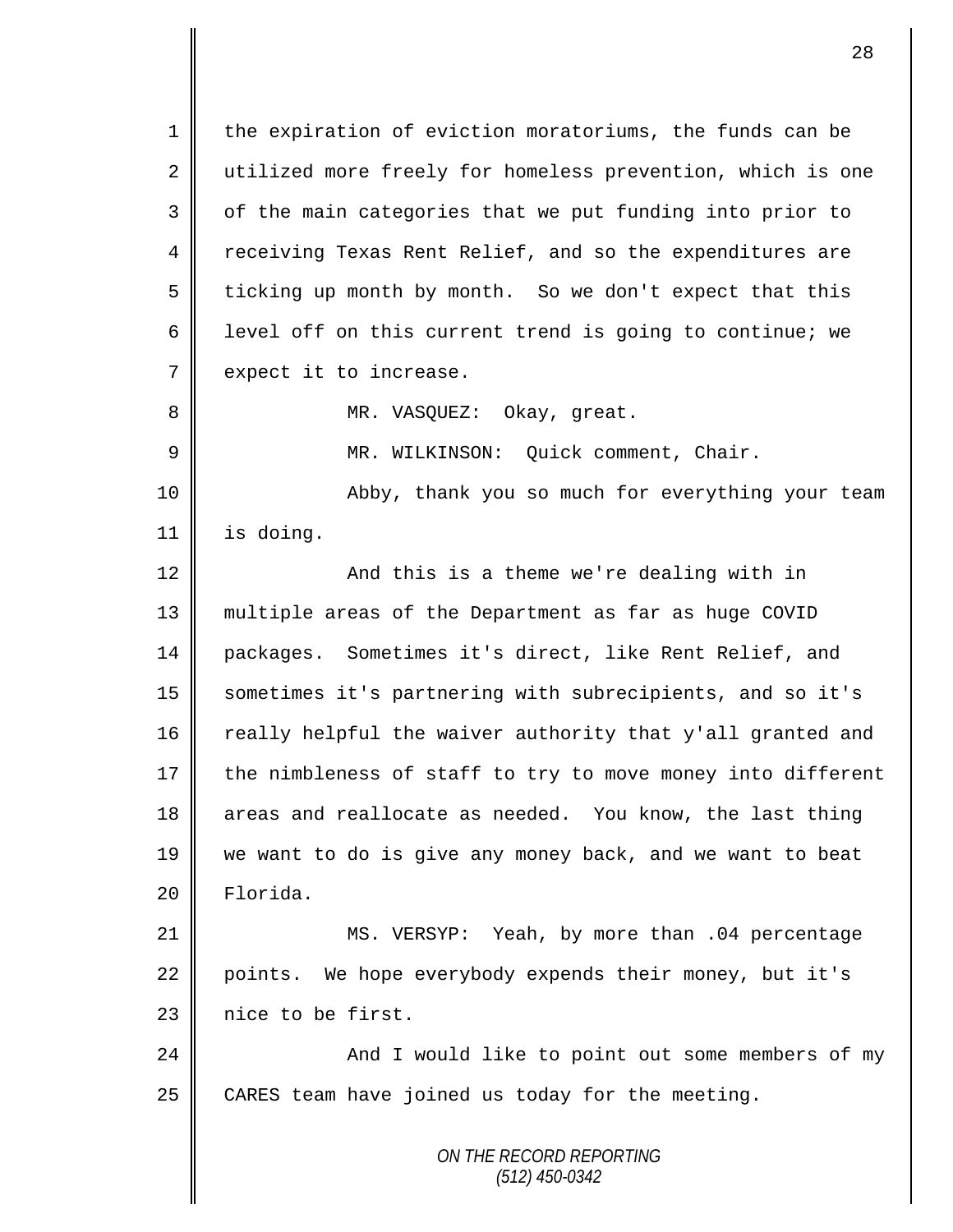|    | 29                                                         |
|----|------------------------------------------------------------|
| 1  | MR. VASQUEZ: Great, great. Thank you all.                  |
| 2  | Do we have public comment on this item?                    |
| 3  | MS. TRACZ: (Speaking from audience.) No. I'm               |
| 4  | on the next item.                                          |
| 5  | MR. VASQUEZ: All right. Good.                              |
| 6  | This is a report item only so I guess we're not            |
| 7  | having to vote on anything, so thank you for the report.   |
| 8  | MS. VERSYP: Thank you so much.                             |
| 9  | MR. VASQUEZ: Moving right along to item 7(a),              |
| 10 | Presentation, discussion, and possible action granting     |
| 11 | authority for Emergency Rental Assistance 2 Housing        |
| 12 | Stability Services funds to be awarded to the Texas Access |
| 13 | for Justice Foundation for the provision of housing        |
| 14 | Stability Services.                                        |
| 15 | Ms. Tracz.                                                 |
| 16 | MS. TRACZ: Good morning. I'm Cate Tracz,                   |
| 17 | director of Houston Stability Services. I'm presenting     |
| 18 | item 7(a), requesting authority to provide \$20 million in |
| 19 | ERA-2 Housing Stability Services funds to the Texas Access |
| 20 | to Justice Foundation, or TAJF, for a two-year contract    |
| 21 | period.                                                    |
| 22 | Effective in April 2021, the Department had                |
| 23 | awarded \$20 million in a contract for ERA-1 Housing       |
| 24 | Stability Services funds to the Texas Access to Justice    |
| 25 | Foundation to create a statewide coordinated response to   |
|    | ON THE RECORD REPORTING<br>$(512)$ 450-0342                |

 $\mathbf I$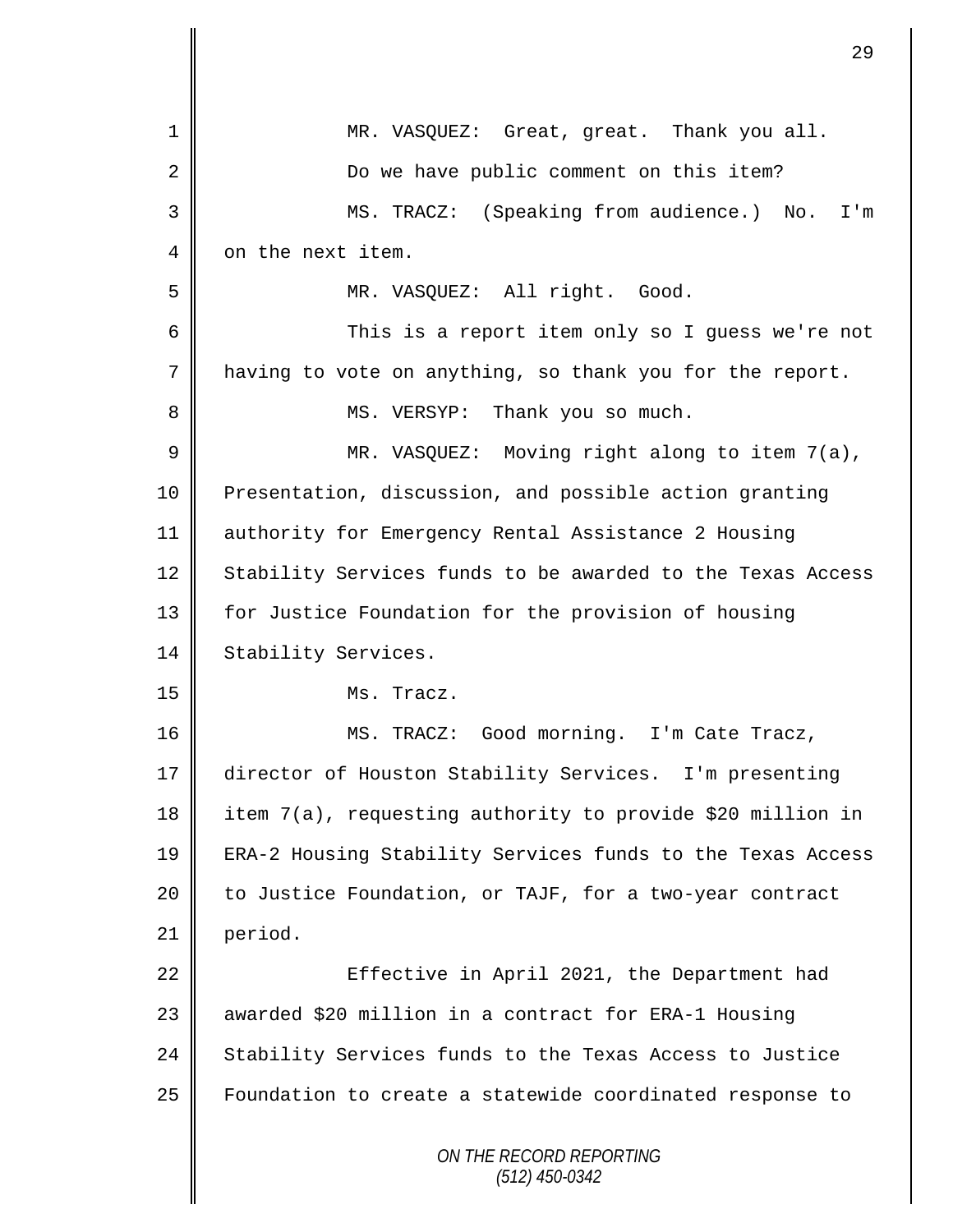pandemic-related legal services needs, focusing on housing 2 stability and eviction diversion.

 TAJF is the Supreme Court of Texas's 4 administrator of funding for civil legal aid, and they've been administering the ERA-1 Housing Stability Services  $\parallel$  funds through a network of ten sub-grantees to provide local in-person and online application clinics for the rent 8 programs such as Texas Rent Relief and other similar rent  $9 \parallel$  relief programs around the state, also to provide assistance with the Eviction Diversion Program application and to provide counsel and to accompany low income 12 | households to eviction proceedings and to provide mediation **b**etween tenants and landlords.

14 So given the reach and success of their current ERA-1 Housing Stability Services contract to date and the 16 continued need to provide legal aid services to eligible Texans experiencing housing instability in the wake of the pandemic, staff is recommending that the Board provide approval to enter into an agreement with TAJF for a contract period of March 31, 2022 through March 31, 2024, 21 so that TAJF may continue to provide housing stabilization 22 services.

 The contract will have an effective date of March 31, 2022, but the activity under this contract will not start until they've completely expended all of their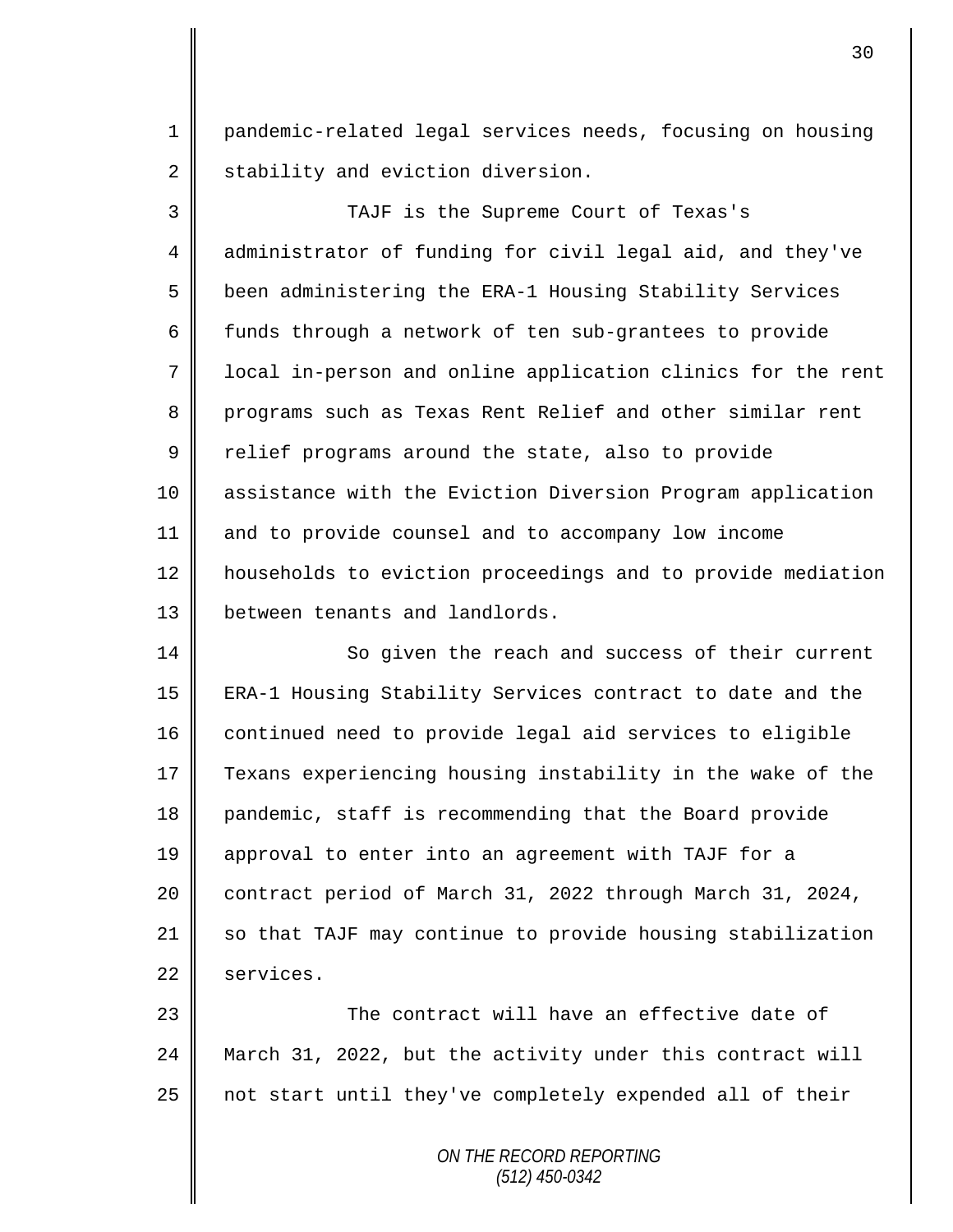*ON THE RECORD REPORTING* 1 funds in their current ERA-1 Housing Stability Services 2 contract, and this just ensures that TDHCA meets our 3 | obligation and expenditure deadlines to the Treasury. 4 || Providing households facing housing instability 5 with legal counsel we've really seen has been a key 6  $\parallel$  component in housing stability and directly affects the 7 | household's ability to maintain stable housing. 8 With the ramp down of so many successful rent 9 || relief programs, including Texas Rent Relief -- which was 10 hugely successful -- legal assistance being available now 11 to low income households during their eviction proceedings 12 becomes an even more critical piece in assisting that 13 || household to maintain their stable housing. 14 | As Bobby mentioned in his executive director's 15 | report, just recently at the end of February the Supreme 16 Court of Texas issued another emergency order extending the 17 Texas Eviction Diversion Program through May 1. 18 || Also in the emergency order it upheld the 19 | requirement that the eviction court judges must allow legal 20 || aid organizations and volunteer legal services to be 21 || present in court to support households, either in person or  $22$  remotely, to provide information, advice or assistance to  $23$  the households facing eviction. 24 So continued support of TAJF and their network 25 | of ten sub-awardees will provide support for activities

31

*(512) 450-0342*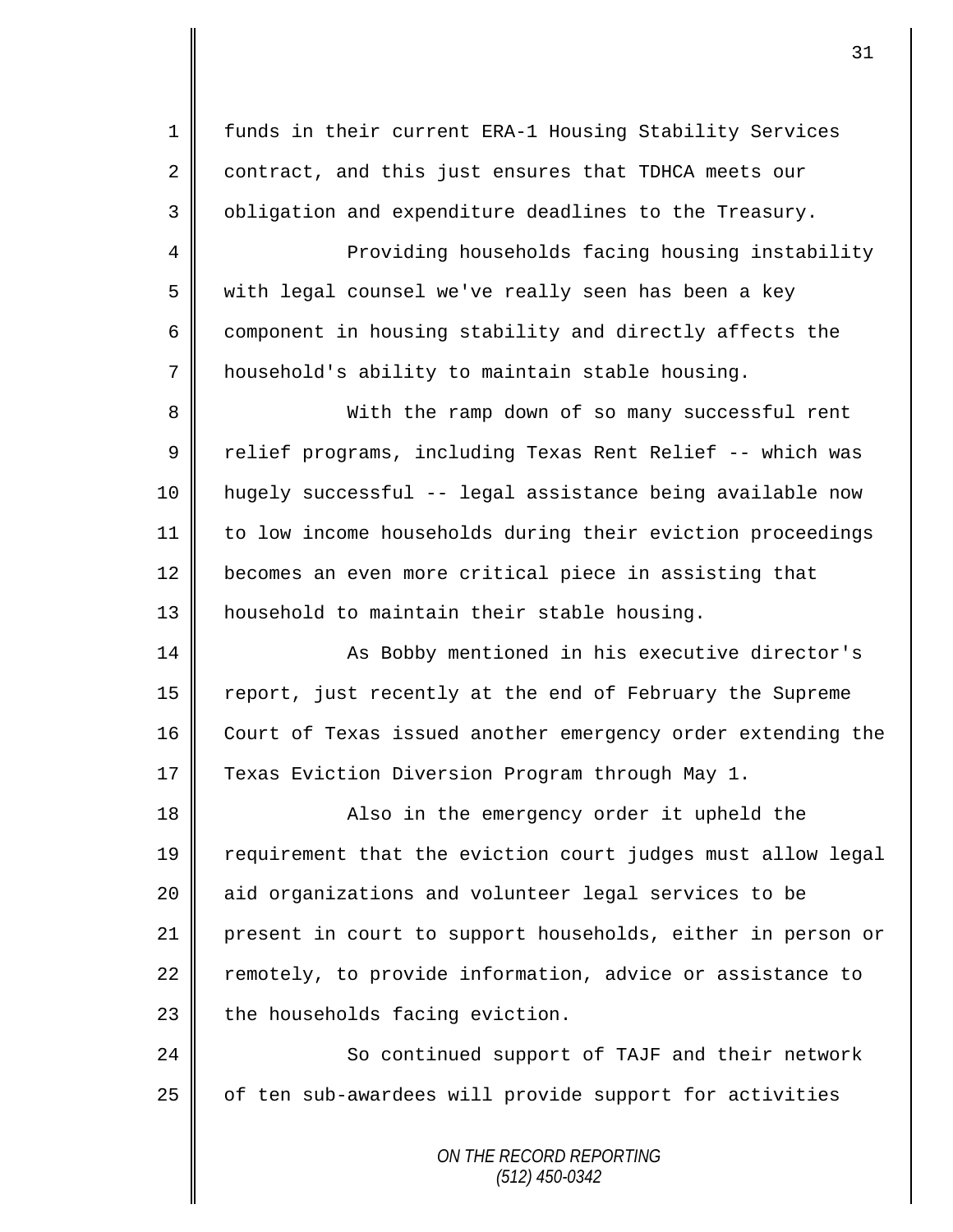1 described in the emergency order.

| 2  | Before I wrap up, I do want to mention that we             |
|----|------------------------------------------------------------|
| 3  | don't intend to bring any further allocation               |
| 4  | recommendations under this program for TAJF. This is part  |
| 5  | of the one-time COVID relief program, so actions taken     |
| 6  | under this item and then item $7(c)$ , which I'll present  |
| 7  | next, will fully obligate all of the ERA-2 Housing         |
| 8  | Stability Services funds administered by the Department.   |
| 9  | So I won't be back with similar award requests,            |
| 10 | but we will be providing regular progress updates through  |
| 11 | the regular board report items, and hopefully we can meet  |
| 12 | or exceed Abby's enthusiasm with her 52 percentage points. |
| 13 | And with that, I'm happy to answer any questions           |
| 14 | on this item.                                              |
| 15 | MR. VASQUEZ: Thank you.                                    |
| 16 | Do any Board members have questions for Ms.                |
| 17 | Tracz?                                                     |
| 18 | (No response.)                                             |
| 19 | MR. VASQUEZ: Just on my part, to clarify or                |
| 20 | reiterate that the Supreme Court's program, the Texas      |
| 21 | Access to Justice Foundation, they are now fully ramped up |
| 22 | and staffed up, so all of these will continue their        |
| 23 | programs.                                                  |
| 24 | MS. TRACZ: They are. Yes, they have found that             |
| 25 | with ramping up programs with so much available resources, |
|    | ON THE RECORD REPORTING<br>$(512)$ 450-0342                |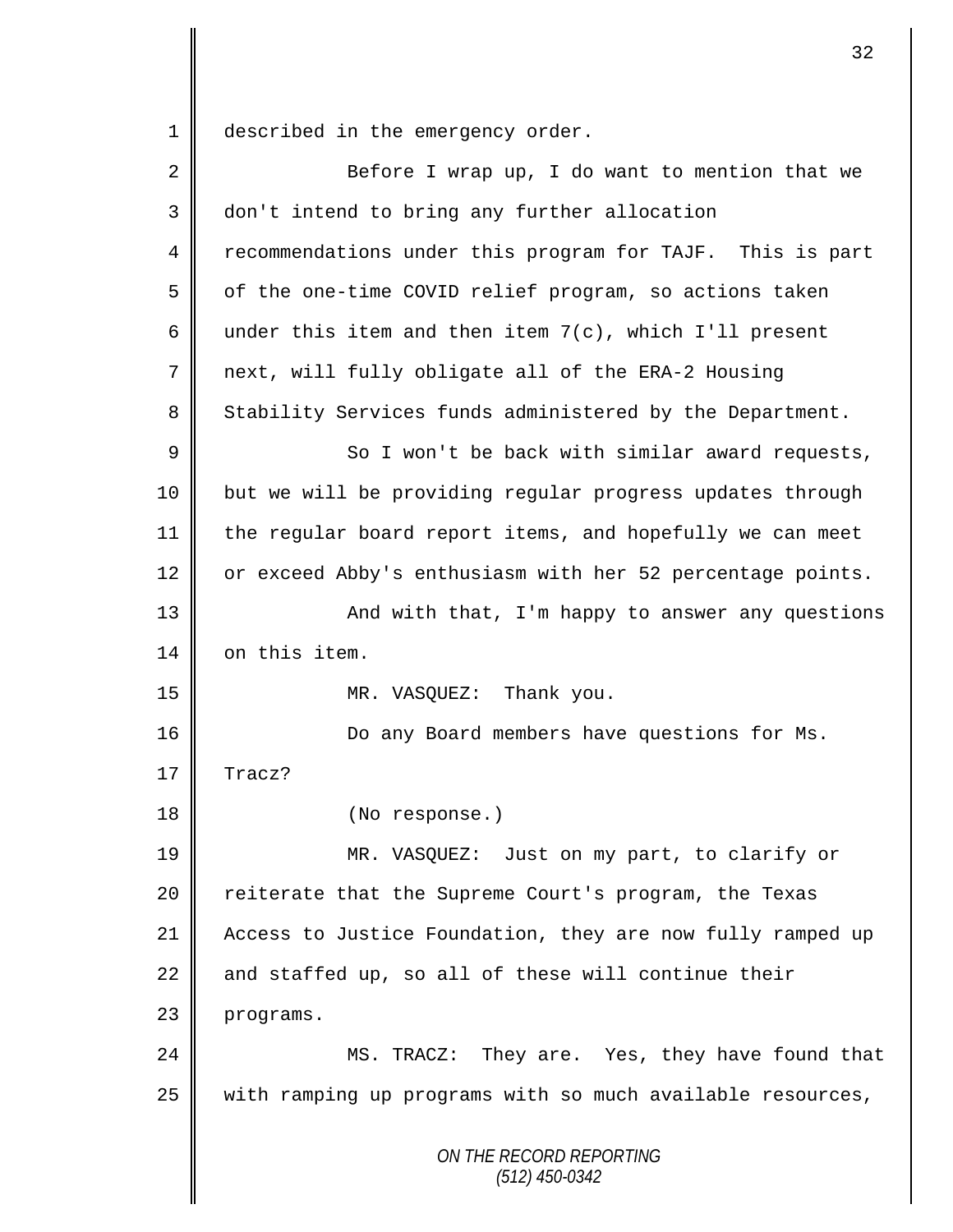you know, once they ramped up they felt that it was  $\parallel$  really -- and staff supports that it's really important to maintain that infrastructure now, instead of ramping down 4 again, to maintain the good progress that they've been 5 doing with helping households currently. Right now their contract would end in September,

7 and that infrastructure that they have ramped up and 8 they're going full steam ahead with now would end in 9 September. And we would like to continue that for up to 10 | two years. They have that amount of time to expend these 11 funds; they could certainly do it a lot quicker as well.

12 MR. VASQUEZ: Okay. Well, it's great to support 13 this program.

14 So hearing no other comments, the chair will 15 entertain a motion on item  $7(a)$  of the agenda.

16 MR. BRADEN: Mr. Chair, I move the Board grant 17 the executive director and his designees the authority to 18 enter into an agreement with the Texas Access to Justice 19 Foundation to continue provide eligible housing 20 | stabilization services, subject to conditions and 21 | limitations expressed in the Board action request on this  $22 \parallel$  item.

23 || MR. VASQUEZ: Thank you.

24 | Motion made by Mr. Braden. Is there a second? 25 | MR. BATCH: Second, Mr. Chairman.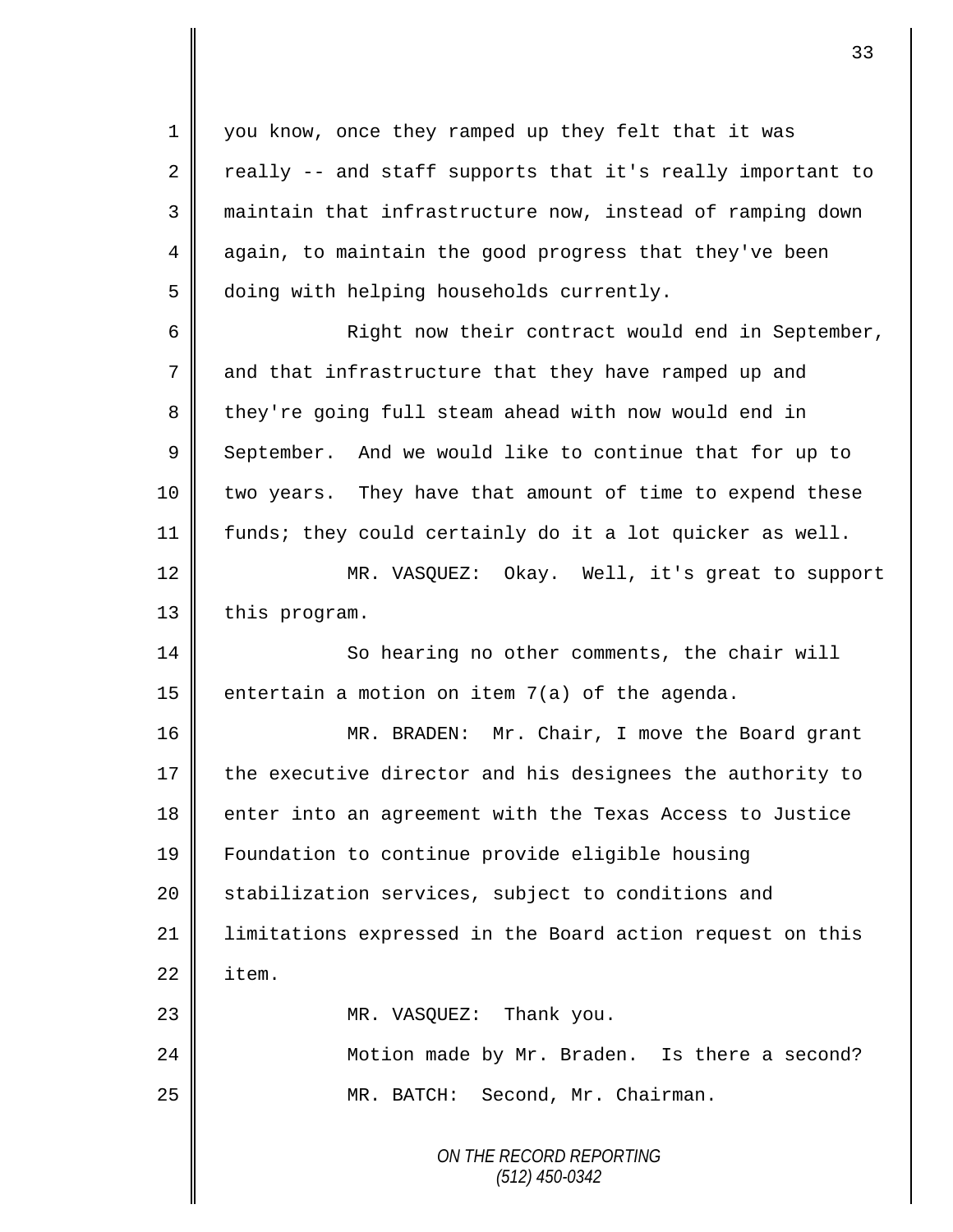*ON THE RECORD REPORTING (512) 450-0342* 1 MR. VASQUEZ: Seconded by Mr. Batch. All those  $2 \parallel$  in favor say aye. 3 (A chorus of ayes.) 4 || MR. VASQUEZ: Any opposed? 5 (No response.) 6 MR. VASQUEZ: Hearing none, the motion carries. 7 And item 7(b) has been pulled from the agenda. 8 || Moving to item 7(c), Presentation, discussion, 9 and possible action on Emergency Rental Assistance 2 10 Housing Stability Services awards, and again, Ms. Tracz. 11 MS. TRACZ: So this is item 7(c) requesting 12 authority to provide awards totaling \$84 million in ERA-2 13 Housing Stability Services funds to 44 organizations listed 14 in attachment A of this Board item. 15 || In June of 2021, the Board authorized staff to 16 Telease a NOFA, or Notice of Funding Availability, for ERA-17 2 Housing Stability Services funds. The NOFA was released 18 | on November 12, 2021. 19 || Staff held an application webinar on December 1, 20 || 2021 to present an overview of the NOFA as well as an 21 | opportunity for potential applicants to ask questions. It 22 was highly attended, we had a lot of questions, provided a 23 | lot of guidance for the NOFA applicants. 24 **Canadia** On January 7 of 2022, applications were due. 25 | Staff received 81 applications in response to the NOFA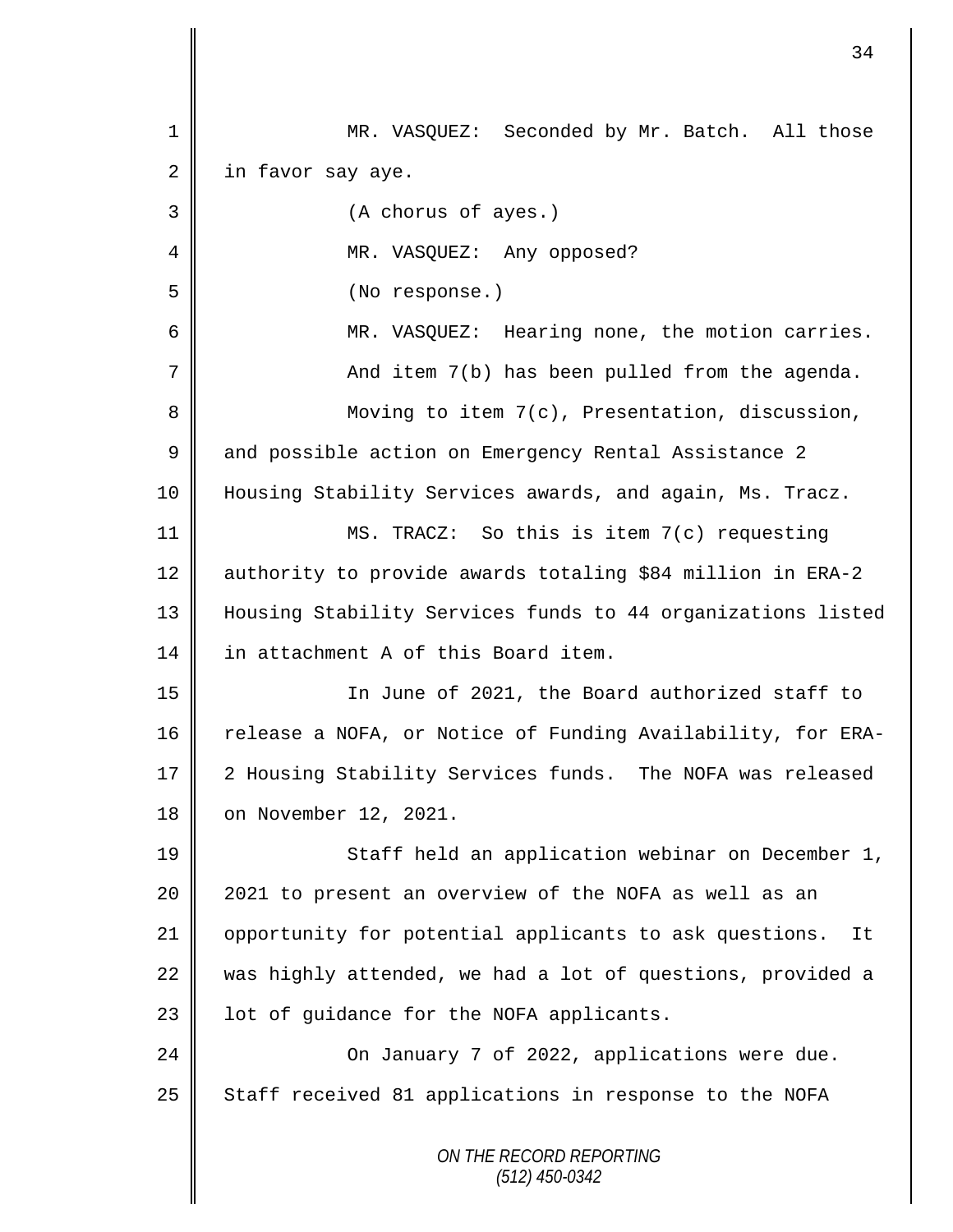1 | requesting nearly \$197 million; that's more than twice the 2 available funding in the NOFA of \$84 million.

3 Of the 81 total applications, seven were 4 disqualified for not meeting threshold criteria as outlined 5 | in the NOFA, and then upon completing scoring, four 6 applications did not meet the 65-point minimum and are 7 therefore not eligible to be recommended for funding. The 8 Temaining 70 applications are eligible for the NOFA 9 Tequirements, and the final scores ranged from 65 up to 190 10 || points out of a possible 200 points.

11 | Applicants had a chance to appeal their scores 12 to staff and staff received appeals to the executive 13 director from nine organizations. Six of these appeals 14 were granted and three were denied. None of the appealed 15 decisions were ultimately requested to be brought before 16 the Board today.

17 || In the NOFA the Department reserved the right to 18 revise requested funding amounts and indicated that we may 19 elect to revise all of the applicant funding amounts by 20 proportional amounts to increase the number of applicants 21  $\parallel$  that could be funded.

22 | So for these funding recommendations and in 23 | order to extend the reach of the program and to spread the 24 funds to more eligible organizations that would have been 25  $\parallel$  eligible if we just left it at 100 percent of the funds,

> *ON THE RECORD REPORTING (512) 450-0342*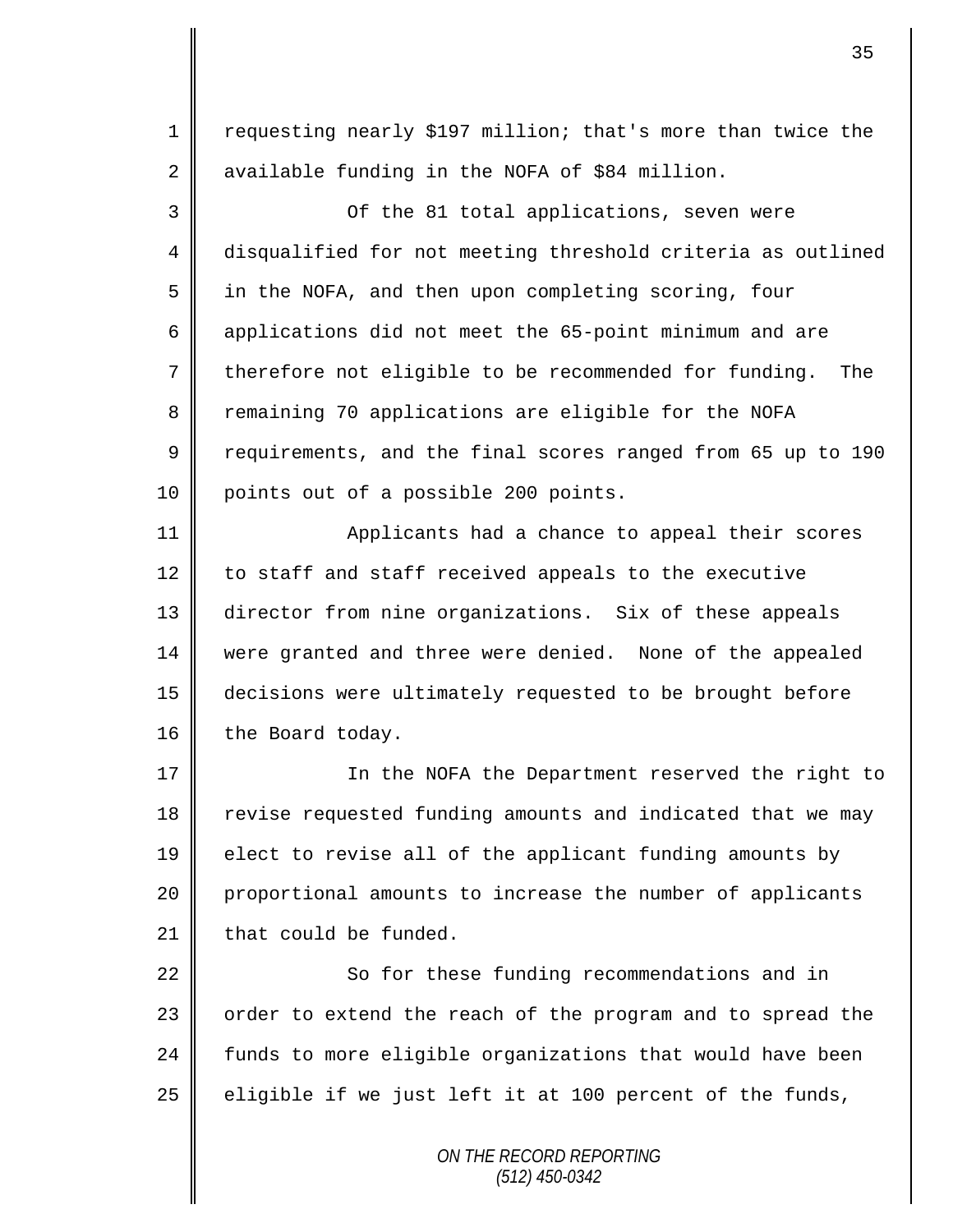1 || staff is recommending that all applicants' requested 2 funding be proportionally reduced by 32 percent. Using  $3 \parallel$  this approach, of the 70 eligible applications, staff is 4 able to recommend awards for the top 44 highest scoring 5 applications listed in attachment A.

6 These 44 recommended organizations, layered with 7 the 27 current ERA-1 Houston Stability Services 8 subrecipients and the ten sub-awardees of the Texas Access 9 | to Justice Foundation, will provide a strong network of 10 housing stability services providers to all of TDHCA's 13  $11$  state service regions, both in the urban and rural sub-12 region areas, covering a large majority of the counties in 13 | Texas.

14 This group of organizations includes a wide 15 variety of housing stability services providers, including 16 mental health providers, community action agencies, local 17 cities and municipalities, local homeless coalitions, and 18 | organizations that directly serve persons with disabilities 19 **and survivors of domestic violence.** 

20 || Consument Constants of this group there are 17 organizations that 21 are currently administering an ERA-1 Housing Stability 22 Services contract, so these organizations will not be able 23  $\parallel$  to access their ERA-2 award until they fully expend their 24  $\parallel$  ERA-1 award, and again, that ensures that we're meeting our 25 | full obligation and expenditure deadlines to Treasury.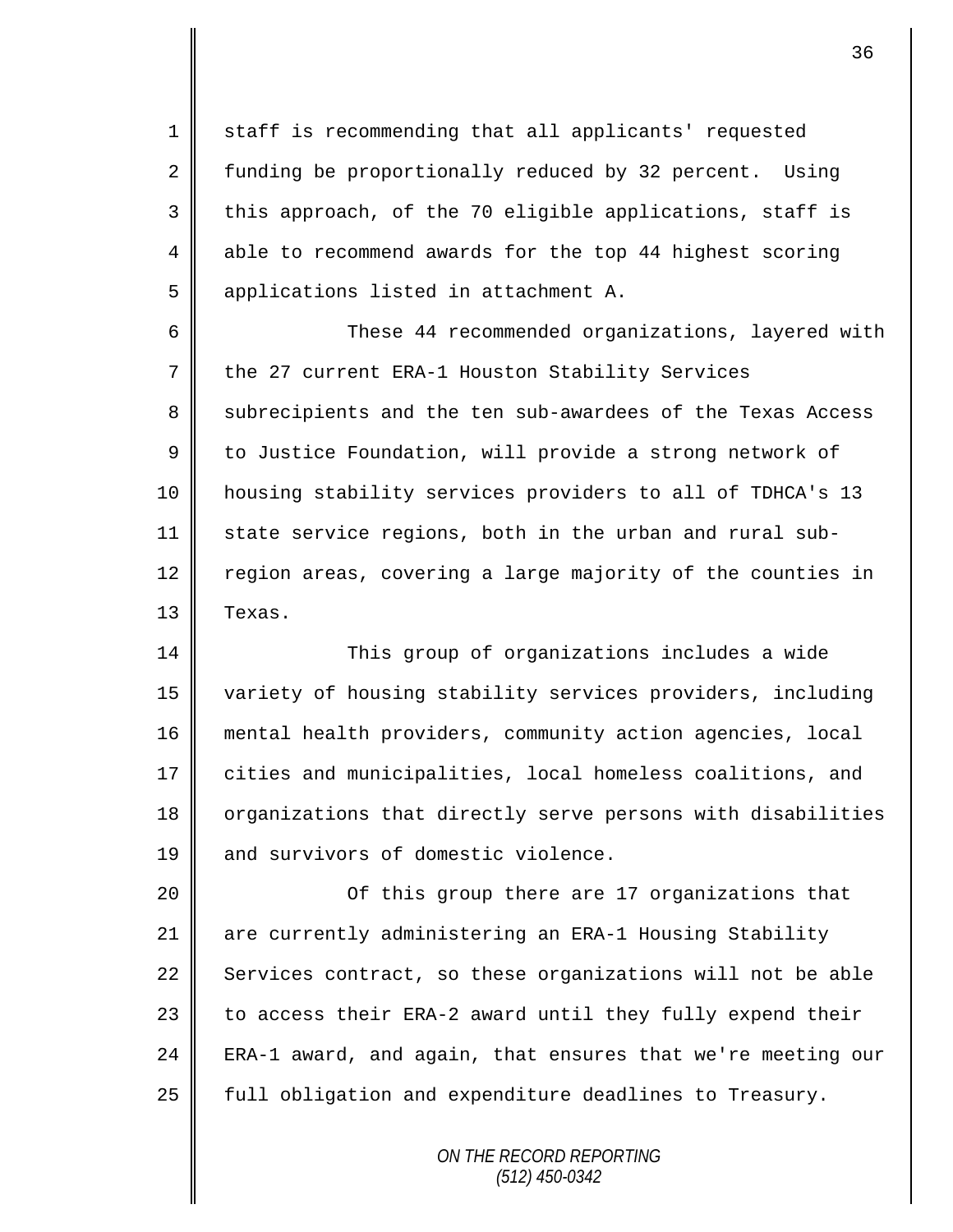*ON THE RECORD REPORTING (512) 450-0342* 1 So with your approval, staff will work very 2 quickly to enter into contracts with these 44 organizations 3  $\parallel$  so that those that are currently not administering an ERA-1 4 contract may start their service delivery as soon as 5 possible, and those that currently have ERA-1 Housing 6 Stability funds may quickly transition from ERA-1 to 2 7 || without a gap in service delivery. 8 With that, I'm happy to answer any questions.  $9 \parallel$  Thank you. 10 MR. VASQUEZ: Do any Board members have 11 questions on this item? 12 (No response.) 13 MR. VASQUEZ: And could you, just to help 14 | clarify, reiterate the 30 percent hold-back? 15 MS. TRACZ: Sure. So in the application we left 16 the provision that said if we receive a large number of 17 || applications we would reserve the right to reduce 18 everyone's funding amount proportionally by a certain 19 amount so that we could spread those funds farther down the 20 | list to more organizations. 21 So we found a good breaking point at 32 percent 22 that will capture  $-$  instead of just giving everyone 100 23 percent of their request, it only goes so far down the  $24$  | list, by reducing everyone by that 32 percent, we can go 25 much farther down the list and ensure vulnerable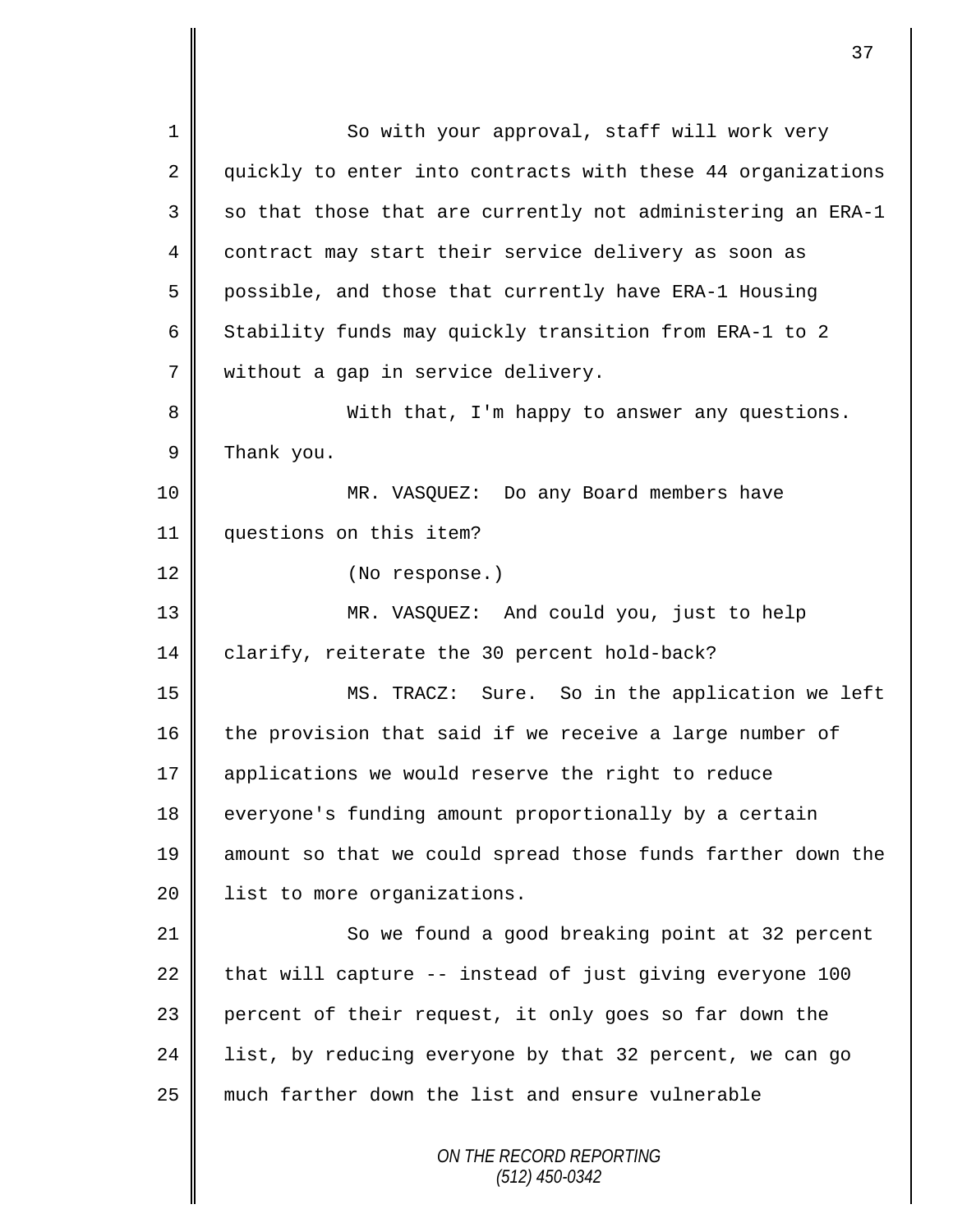1 populations are covered, coverages around the state. We're 2 providing services to large and small organizations that 3 || really have focused and niche service delivery. So instead 4 | of tiering our reduction, it was just a clear flat 5 | reduction of 32 percent.

6 || I would say that the threshold for funding 7 Trequests, applications could request up to \$12 million, or  $8 \parallel$  they could do \$100,000 or \$200,000 for a request, so we do 9 | have a really wide range of organizations that applied, 10 || large city homeless coalitions versus very small shelters 11 | that serve families. So with this 32 percent reduction, we  $12$  are able to reach a large population.

13 || MR. VASQUEZ: Great. Thanks.

14 Okay. Hearing no other questions from the Board 15 | or seeing no members of the public to comment, the chair 16 will entertain a motion on item  $7(c)$  of the agenda.

 MR. THOMAS: Mr. Chairman, I move the Board 18 grant the executive director and his designees the authority to enter into agreements with the 44 entities described in this item to provide eligible housing  $\parallel$  stabilization services, subject to the conditions and 22 | limitations as expressed in the Board action request on  $\parallel$  this item.

24 MR. VASOUEZ: Great. Thank you. 25 | Motion made by Mr. Thomas. Is there a second?

> *ON THE RECORD REPORTING (512) 450-0342*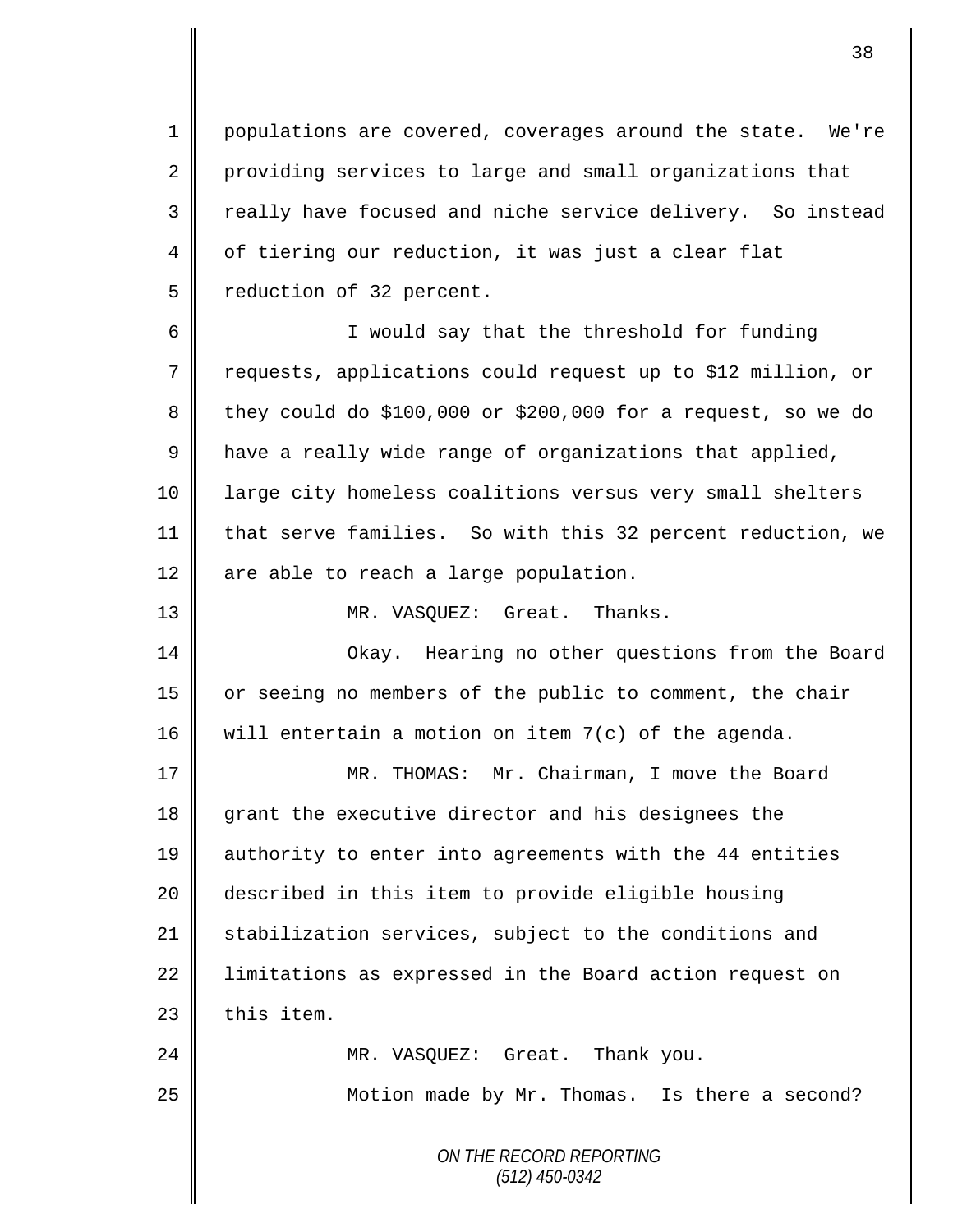|    | 39                                                          |
|----|-------------------------------------------------------------|
|    |                                                             |
| 1  | MR. BATCH: Second.                                          |
| 2  | MR. VASQUEZ: Seconded by Mr. Batch. All those               |
| 3  | in favor say aye.                                           |
| 4  | (A chorus of ayes.)                                         |
| 5  | MR. VASQUEZ: Any opposed?                                   |
| 6  | (No response.)                                              |
| 7  | Hearing none, the motion carries.<br>MR. VASOUEZ:           |
| 8  | MS. TRACZ: Thank you.                                       |
| 9  | MR. VASQUEZ: Thank you, Cate.                               |
| 10 | Moving on to item 8(a) of the agenda,                       |
| 11 | Presentation, discussion, and possible action regarding the |
| 12 | issuance of Multifamily Housing Revenue Bonds Series 2022,  |
| 13 | Resolution No. 22-017, and a determination notice of        |
| 14 | housing tax credits.                                        |
| 15 | Ms. Morales.                                                |
| 16 | MS. MORALES: Good morning. Teresa Morales,                  |
| 17 | director of Multifamily Bonds.                              |
| 18 | Item 8(a) involves a multifamily bond issuance              |
| 19 | for the acquisition and rehab of 50 units in Socorro,       |
| 20 | located in El Paso County. The transaction also involves    |
| 21 | the new construction of one residential building containing |
| 22 | two units which are being constructed to meet the           |
| 23 | Department's accessibility requirements in that there be at |
| 24 | least one accessible unit across all unit types.            |
| 25 | This transaction involves the issuance in an                |
|    | ON THE RECORD REPORTING<br>$(512)$ 450-0342                 |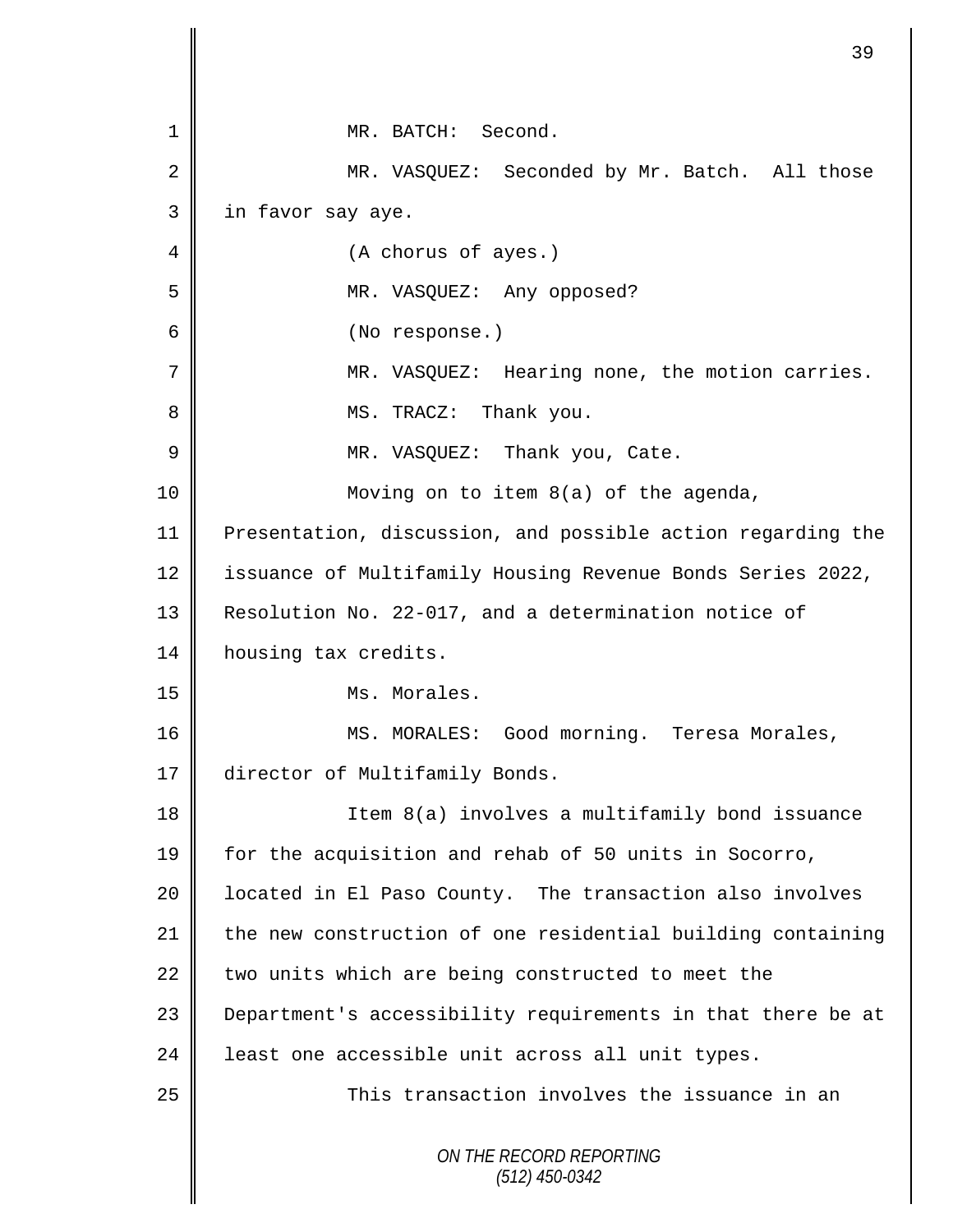*ON THE RECORD REPORTING (512) 450-0342* 1 || amount not to exceed \$6.5 million and utilizes an FHA 2  $\parallel$  221(d)(4) loan where the bonds will be cash collateralized 3 with the proceeds from ORIX Real Estate Capital, also known  $4 \parallel$  as Lument, as the FHA lender. 5 || As is required on bond transactions, staff  $6 \parallel$  conducted a public hearing, and there was no public comment 7 made; no letters of support or opposition have been 8 | submitted either. 9 This application is one of 21 that participated 10 || in the TDHCA bond lottery for 2022 and is the first to come 11 before you for consideration. There was only enough volume  $12$  cap to reserve seven applications, which will be before you 13 | in April and May. 14 **As a side note, there continues to be** 15 applications added to our waiting list. We are currently 16 four times oversubscribed with a total amount in requests 17 being \$740 million. 18 || Staff recommends approval of Bond Resolution No. 19 22-017 in an amount not to exceed \$6.5 million, and a 20 determination notice of 4 percent housing tax credits in 21 the amount of  $$460,618$ . 22 | MR. VASQUEZ: Great. Thank you. 23 || Any questions on this item? 24 || (No response.) 25 MR. VASQUEZ: This is kind of a smaller than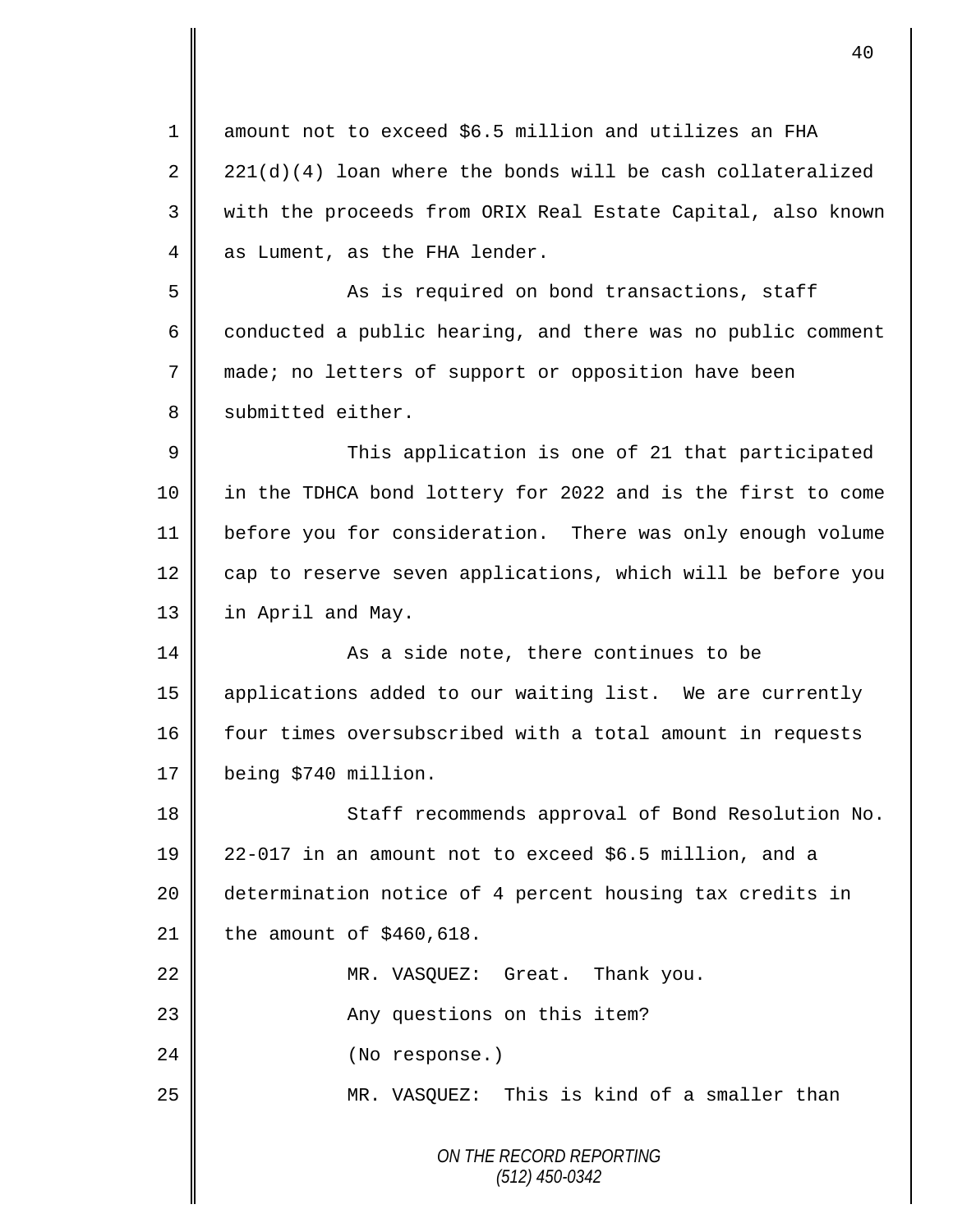*ON THE RECORD REPORTING (512) 450-0342* 1 | usual bond request. 2 MS. MORALES: Correct. Not the smallest we've 3 ever done. 4 MR. VASQUEZ: Okay. Hearing no questions, we'll 5  $\parallel$  entertain a motion on item 8(a) of the agenda. 6 MR. BATCH: Mr. Chairman, I move that the Board 7 | issue a determination notice of 4 percent housing tax 8 credits for Socorro Village and approve Resolution No. 22- $9 \parallel 017$  regarding the issuance of Tax Exempt Multifamily 10 Housing Revenue Bonds Series 2022, all expressed and 11 subject to the conditions in the Board action request on  $12 \parallel$  this item. 13 MR. VASQUEZ: Motion made by Mr. Batch. Is 14 there a second? 15 MR. BRADEN: Second. 16 MR. VASQUEZ: Seconded by Mr. Braden. All those 17  $\parallel$  in favor say aye. 18 (A chorus of ayes.) 19 MR. VASQUEZ: Any opposed? 20 || (No response.) 21 MR. VASQUEZ: Hearing none, motion carries. 22  $\parallel$  Moving on to item 8(b), which is a report item, 23 quarterly report relating to staff-issued determination 24 notices for 2021, non-competitive 4 percent housing tax  $25$  credit applications, with a summary of year-end activity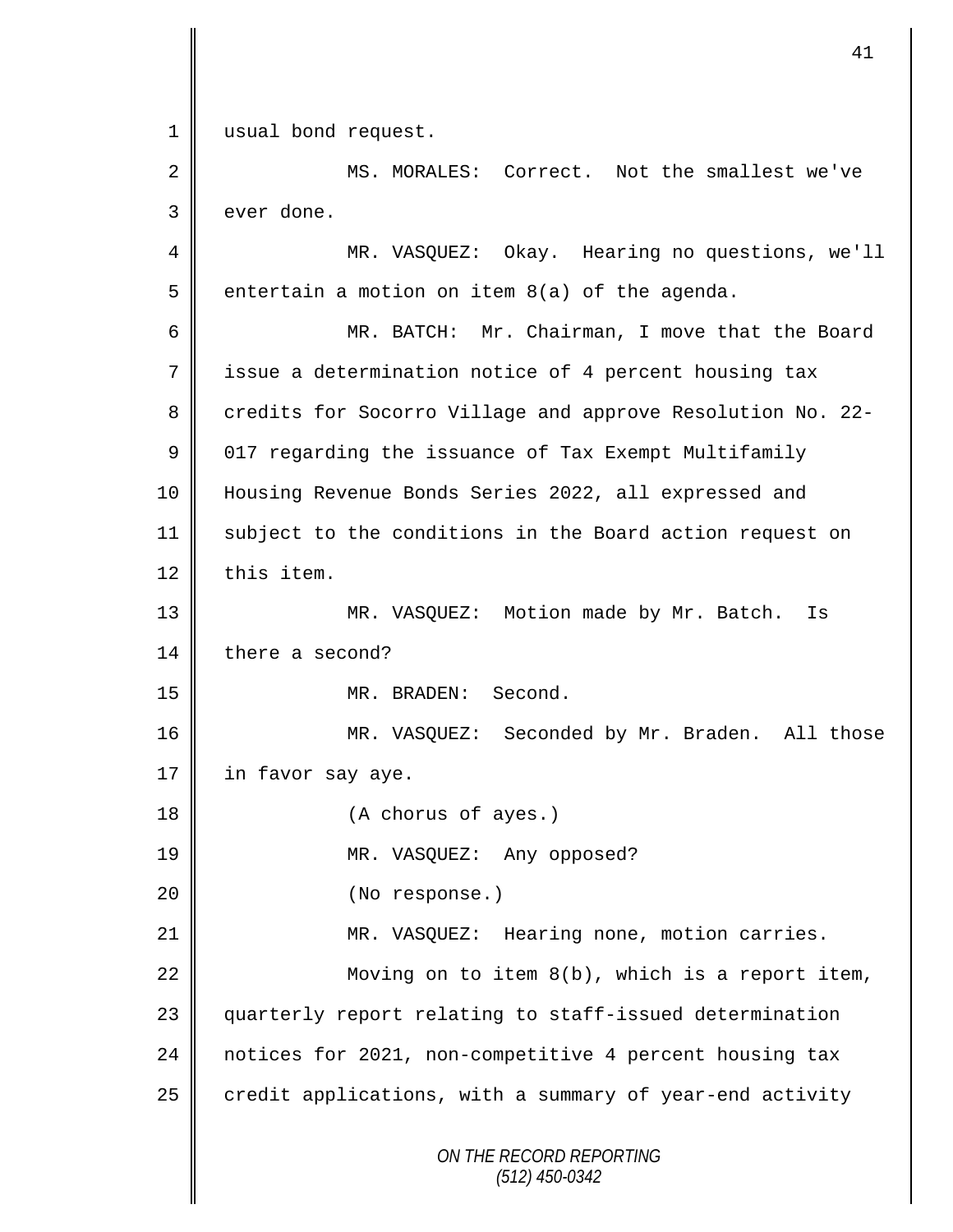1 and a 2022 program update. 2 | Ms. Morales. 3 || MS. MORALES: Teresa Morales again, director of 4 | Multifamily Bonds. 5 This is a report item that speaks to 4 percent 6 activity over the last quarter, so those applications from 7 December through February, specifically those where the 8 determination notice was issued administratively by staff.  $9 \parallel$  Exhibit A included in this agenda item reflects that 10 activity. 11 | Keep in mind that these are applications where 12 the Department was not serving as the bond issuer, and the 13 applications did not include a request for multifamily 14 direct loan funds. 15 Over the last quarter staff has issued ten 16 determination notices, which represents approximately 2,300 17 units and about \$19 million in annual 4 percent credits. 18 Since implementation of the policy in early 2021, staff has 19 || administratively issued 36 determination notices, 20 | representing 8,200 units and about \$71 million in annual 4 21 percent credits. 22 | Exhibit B in your materials highlights activity 23 for the 2021 calendar year. There are still about ten 24 | applications from 2021 that are pending closing or still 25  $\parallel$  under review by staff.

42

*ON THE RECORD REPORTING (512) 450-0342*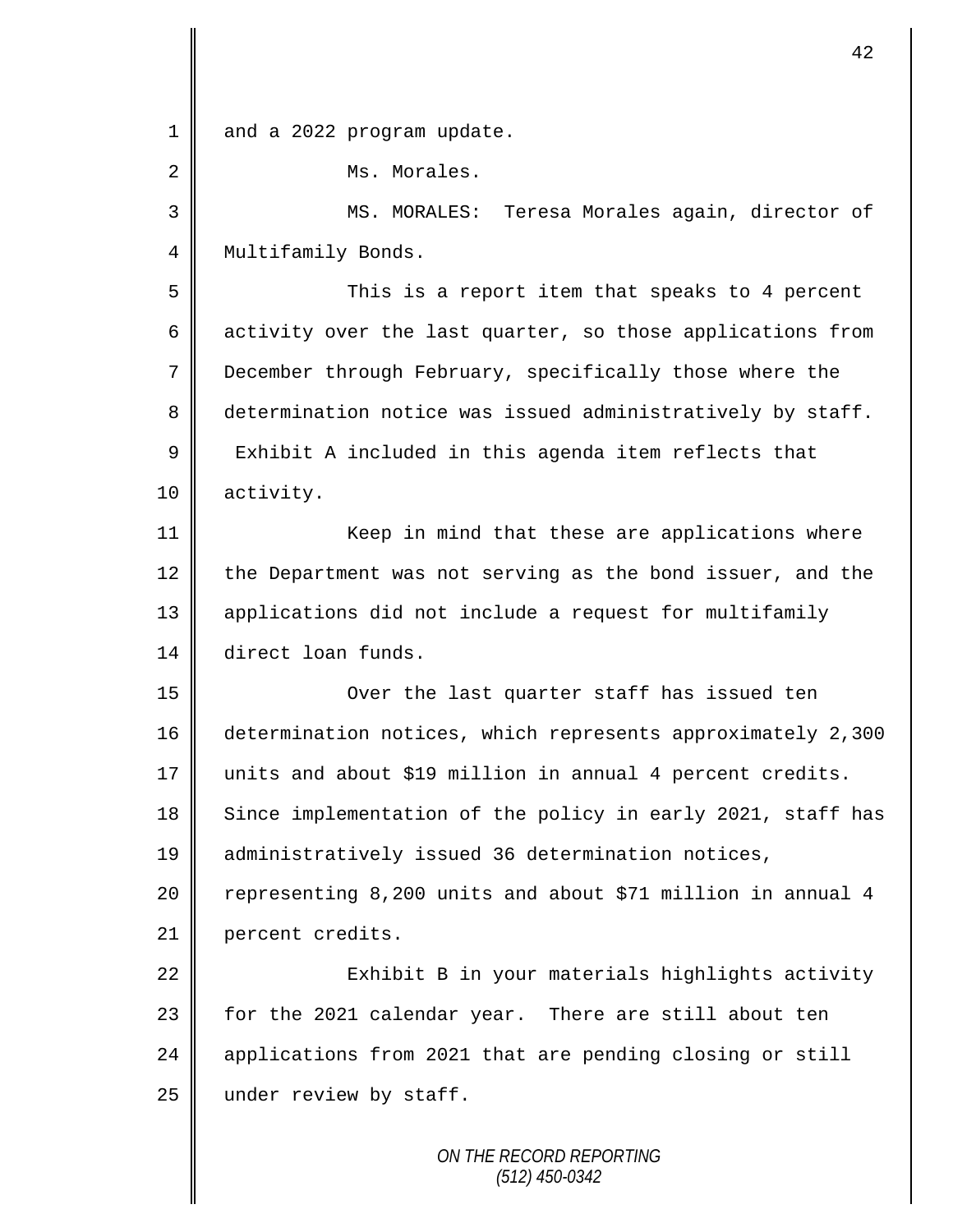1 Assuming all of these applications close under 2 their current bond reservation, the 4 percent program will 3 | have produced, either through preservation of existing 4 affordable housing or the new construction, 16,493 total 5 units in 2021, spread over 74 applications, and 6 approximately \$141 million in annual 4 percent credits.

7 This is on par with what we did in 2020, which 8 marks two consecutive years of unprecedented activity, and 9 during a pandemic.

10 Now let's talk about 2022. At the start of the 11 program year, the \$3.2 billion ceiling for private activity 12 bonds received requests that totaled \$6.2 billion. Based 13 | on the reservations that were issued with available volume 14 cap, we currently have about 40 applications that are at 15 various stages of the review process that total over 8,400 16 units. Considering the units produced last year, it's 17 anyone's guess as to where we'll end up, considering that 18 | it's only March.

19 || Running this program is not as easy as it may seem, and it's important that I articulate the amount of work and extensive coordination required. All that is  $\parallel$  happening behind the scenes that many do not realize  $\parallel$  because it isn't the star of the show on a Board agenda. 24 | You may be surprised to know that despite there

25 || not being a scoring component to 4 percent applications, it

*ON THE RECORD REPORTING (512) 450-0342*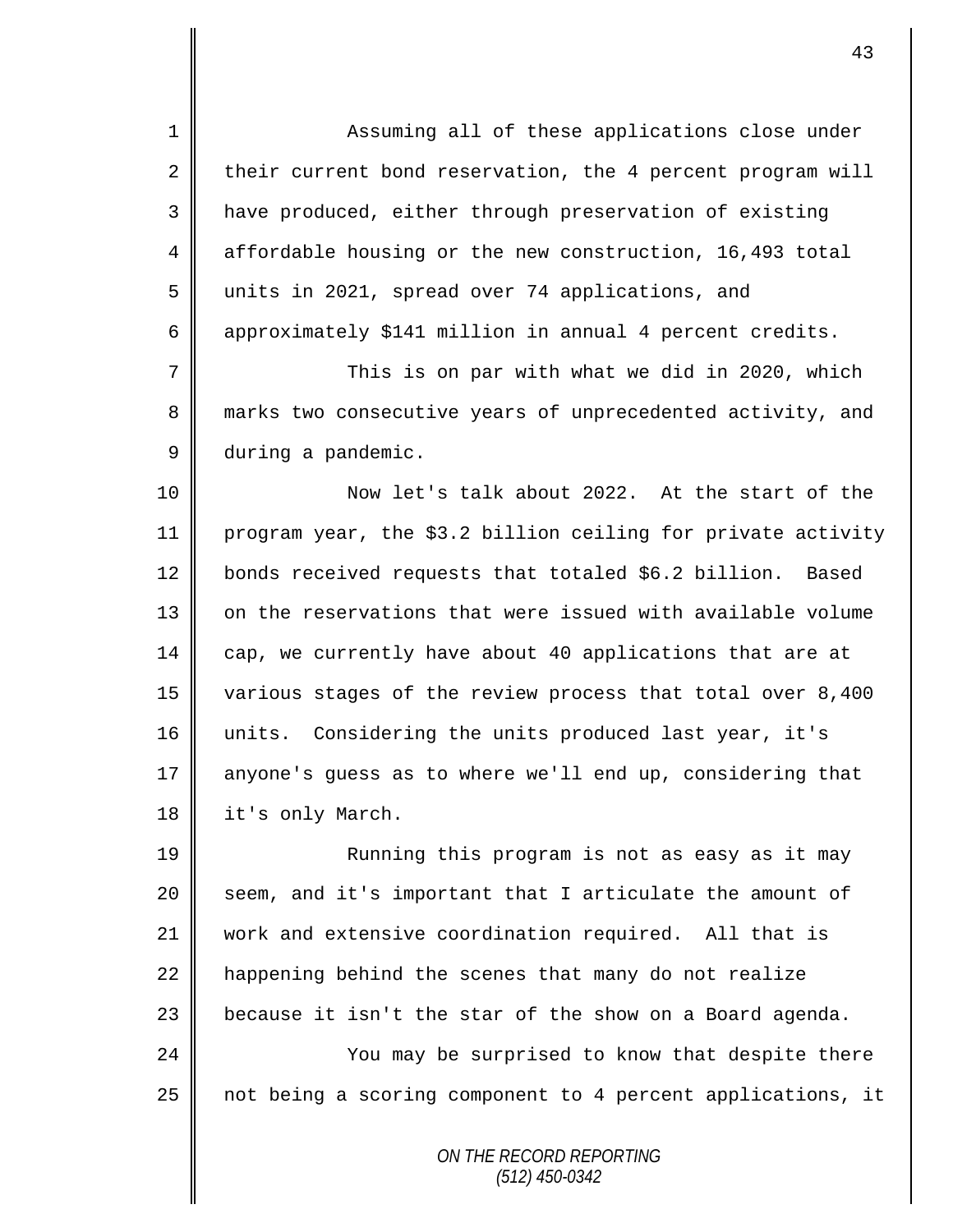1 || takes staff twice and sometimes three times as long to 2 Teview compared to a 9 percent application. They are, for 3 || lack of a better word, messy when they are submitted, and  $4 \parallel$  can actually be more complicated than a 9 percent deal.

 Last year we awarded 74 applications. Each was  $\parallel$  on a different timeline, each has its own set of issues to be worked out, and keeping all of that straight in your 8 head is a lot.

9 || You have to respect the work and the staff 10 | required of other divisions so that they have enough time 11 to do their part before getting to the point of an award. 12 This can be challenging when applicants are constantly 13 | changing material aspects of their application along the 14 way. It's understood to some degree, because we are 15 dealing with real estate, and real estate doesn't always 16 work on a nice and neat timeline.

17 Working with all parties, resolving issues in a 18 way that keep deals moving forward and doing so effectively 19 are in large part why we were able to work through as many 20 | applications as we did over the past two years. And in 21 case I didn't mention, the past two years have been during 22  $\parallel$  a pandemic when the majority, if not all of staff are 23 | working remotely.

24 || Staff recommends that you accept the report. 25 MR. VASQUEZ: Great. Thank you, Ms. Morales.

> *ON THE RECORD REPORTING (512) 450-0342*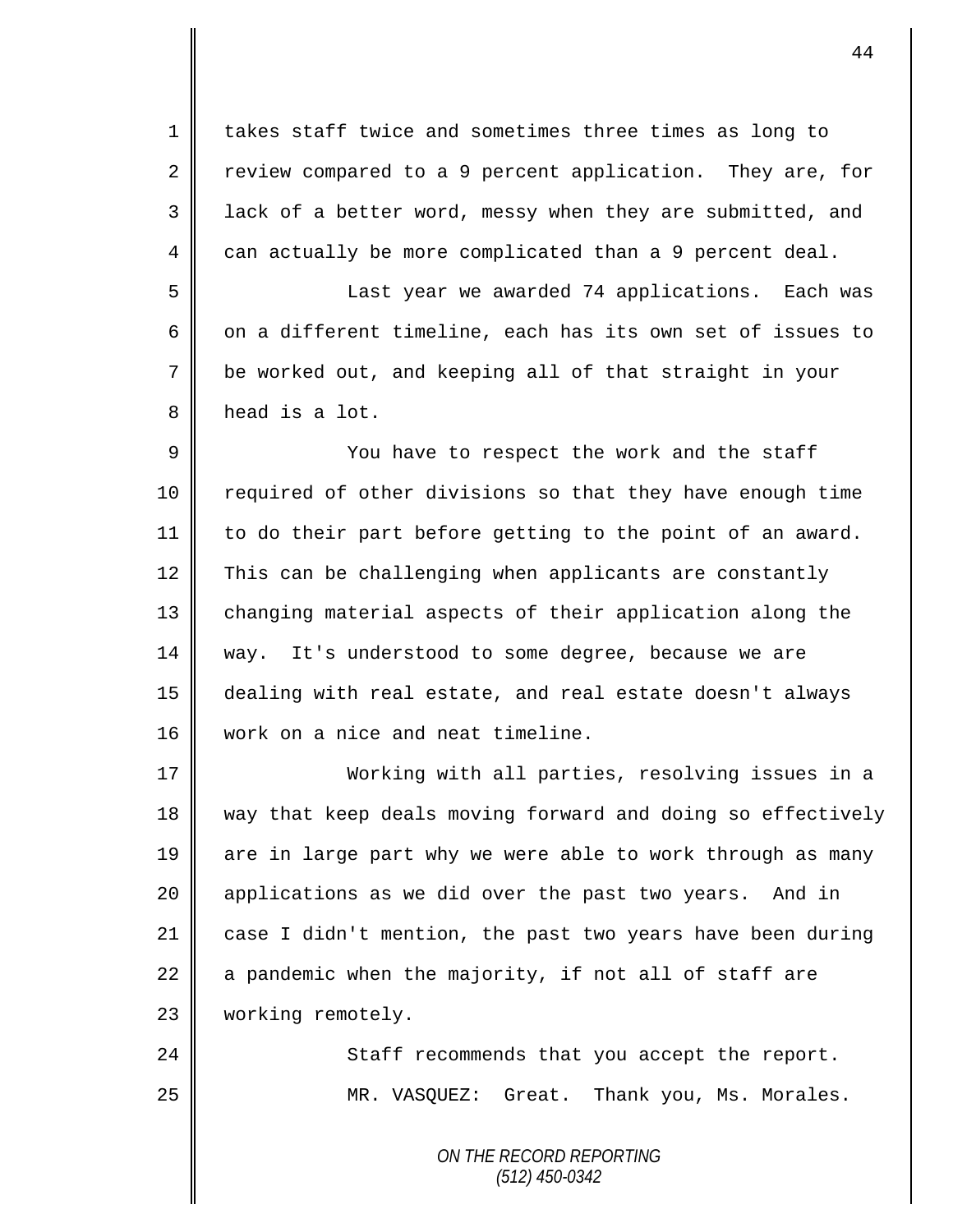*ON THE RECORD REPORTING (512) 450-0342* 1 Are there any questions from Board members on  $2 \parallel$  this report? 3 (No response.) 4 || MR. VASQUEZ: I think exceeding 16,000 units per 5 year under this program is amazing. It will never be 6 enough, but that definitely is a good step forward, and 7 hopefully we can continue that, exceed that even in 2022 8 and beyond. 9 || MS. MORALES: Absolutely. 10 Bobby. 11 | MR. WILKINSON: Are 9 percents ever going catch 12 | up with you? 13 MS. MORALES: I don't believe so. They're too 14 busy arguing about scoring. 15 (General laughter.) 16 MR. VASQUEZ: Great. Thank you for that report, 17 | Ms. Morales. 18 || Moving on to item 9, a report on the Texas 19 Homeownership activity report, with Lisa Johnson 20 presenting. 21 MS. JOHNSON: Good morning, everyone. Good 22 morning, Board. Bobby, I haven't seen you in a while, good  $23$  to see you and TDHCA staff. 24 I'm Lisa Johnson, business development officer 25 | for the Texas Homeownership Program Division, presenting to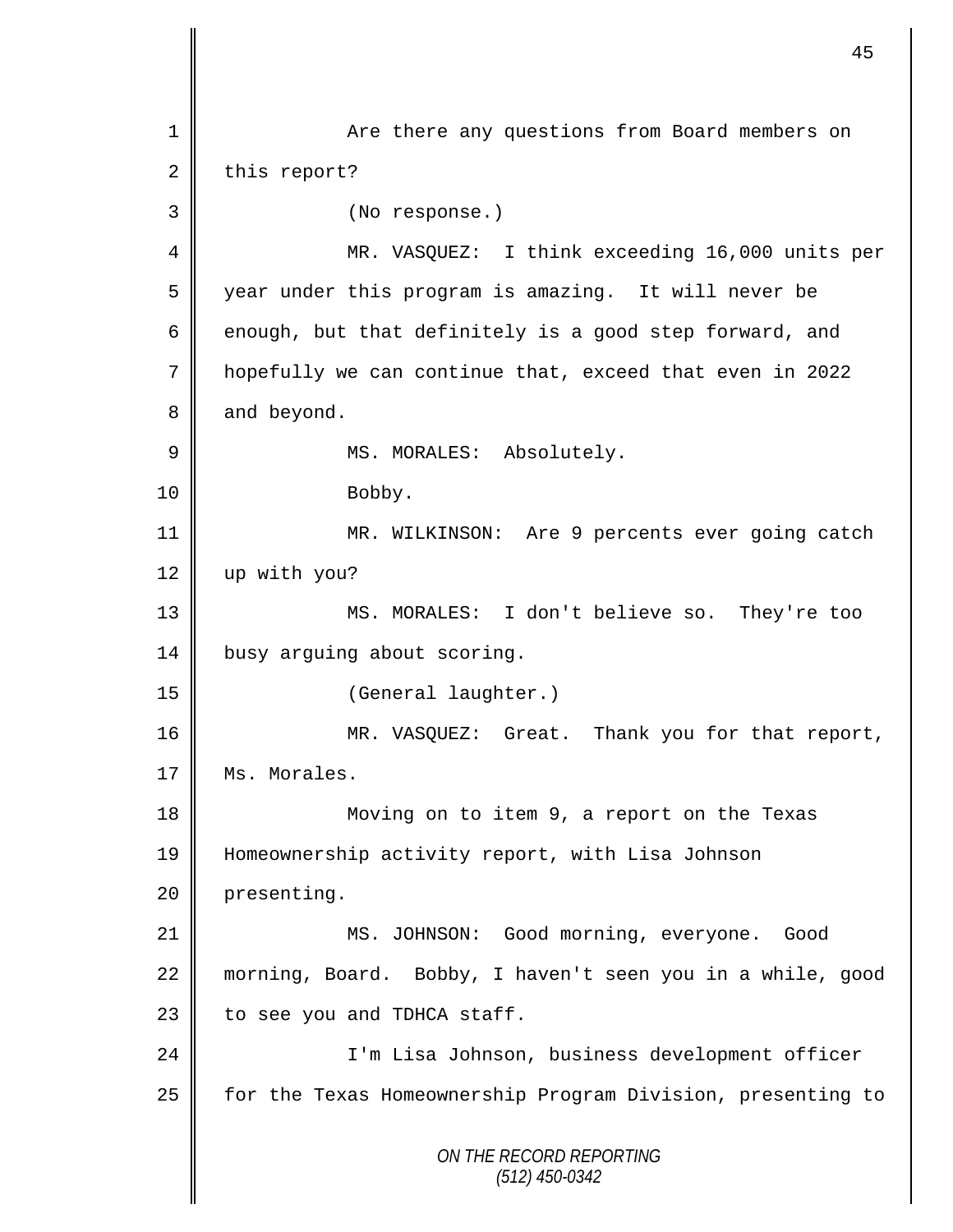*ON THE RECORD REPORTING (512) 450-0342* 1 you on item 9, Texas Homeownership activity report. 2 || As the designated housing finance agency for the 3 State of Texas, TDHCA has been granted legislative 4 authority to be in the mortgage business as a pass-through 5 | of funds. TDHCA also represents Texas on a national level 6 as a member of the National Council of State Housing 7 | Agencies, otherwise known as NCSHA. 8 To begin, I'd like to call your attention to a 9 very easy to follow report titled "2020 Housing Activity 10 Finance Report." I believe this is on page 306 of your 11 Board book. 12  $\parallel$  As I go through the report, I ask that you pay 13 particular attention to the addition of several important 14 assistance loan options that we now offer, including the 15 | three-year forgivable second lien for both the My First 16 Texas and My Choice Texas programs beginning on October 18  $17 \parallel$  of 2021, as well as the elimination of purchase price 18 limits for the My Choice Texas Program. We will discuss 19 the positive impact to the programs throughout this 20 **presentation**. 21 TDHCA is mandated by the state legislation to 22 | help those who are considered low to moderate incomes 23 | become homeowners. At the top right of the report you'll 24  $\parallel$  see that the number of Texas families we assisted in 2021 25 was 9,274 families assisted, representing a 35 percent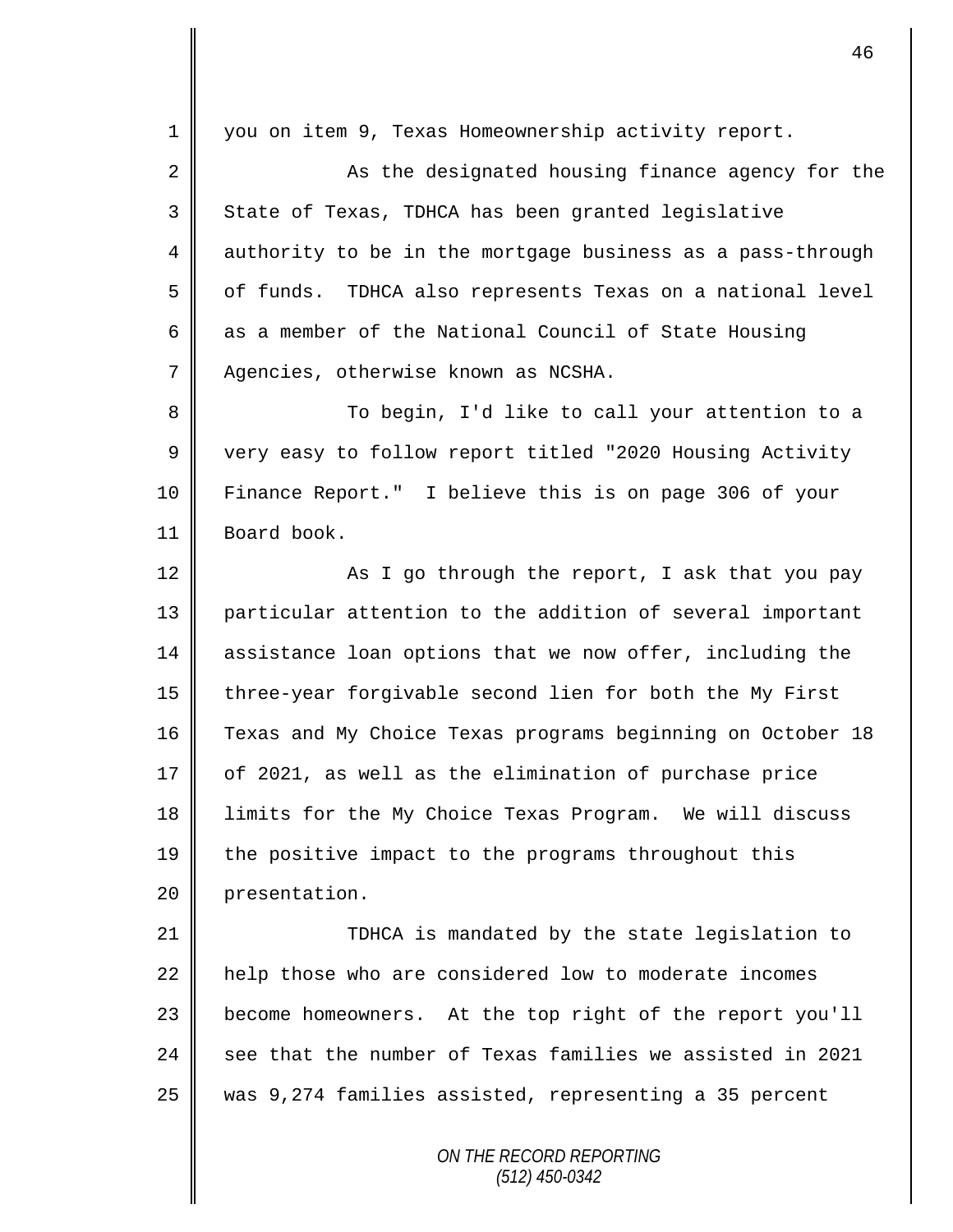1 decrease compared to 2020 numbers of 14,308 families 2 assisted.

3 Following down the left column, you will see the 4 | number of homes financed through our homeownership options 5 | is 8,425 homes financed, a 33 percent decrease from 12,657 6 homes financed in 2020. Our first mortgage loan volume  $7 \parallel$  totaled \$1.7 billion in 2021, a 29 percent decrease from 8 the 2020 volume of  $$2.4$  billion. We also issued 1,878 9 mortgage credit certificates, or MCCs, as they're commonly 10 known, and this is a 49 percent decrease compared to 2020. 11 The Texas real estate market remains a hot 12 | housing market that continues to push demand for the 13 || assistance and the education programs we offer. Homeowners 14 are facing unprecedented barriers to homeownership, 15 beginning with affordability, pandemic recovery, equal 16 access to credit, and rising interest rates, all which 17 | affect a borrower's capacity to qualify for a mortgage. 18 || As a pass-through for funds, we are able to make 19 mortgage loans possible by working with our Bond Finance 20 team to maintain interest rates as low as possible and 21 providing down payment assistance in the form of a zero 22 percent interest second mortgage with options for deferred 23 | repayment or forgiveness. 24 **A**fter extensive analysis and consideration, the 25 Homeownership and Bond Finance teams worked together to

> *ON THE RECORD REPORTING (512) 450-0342*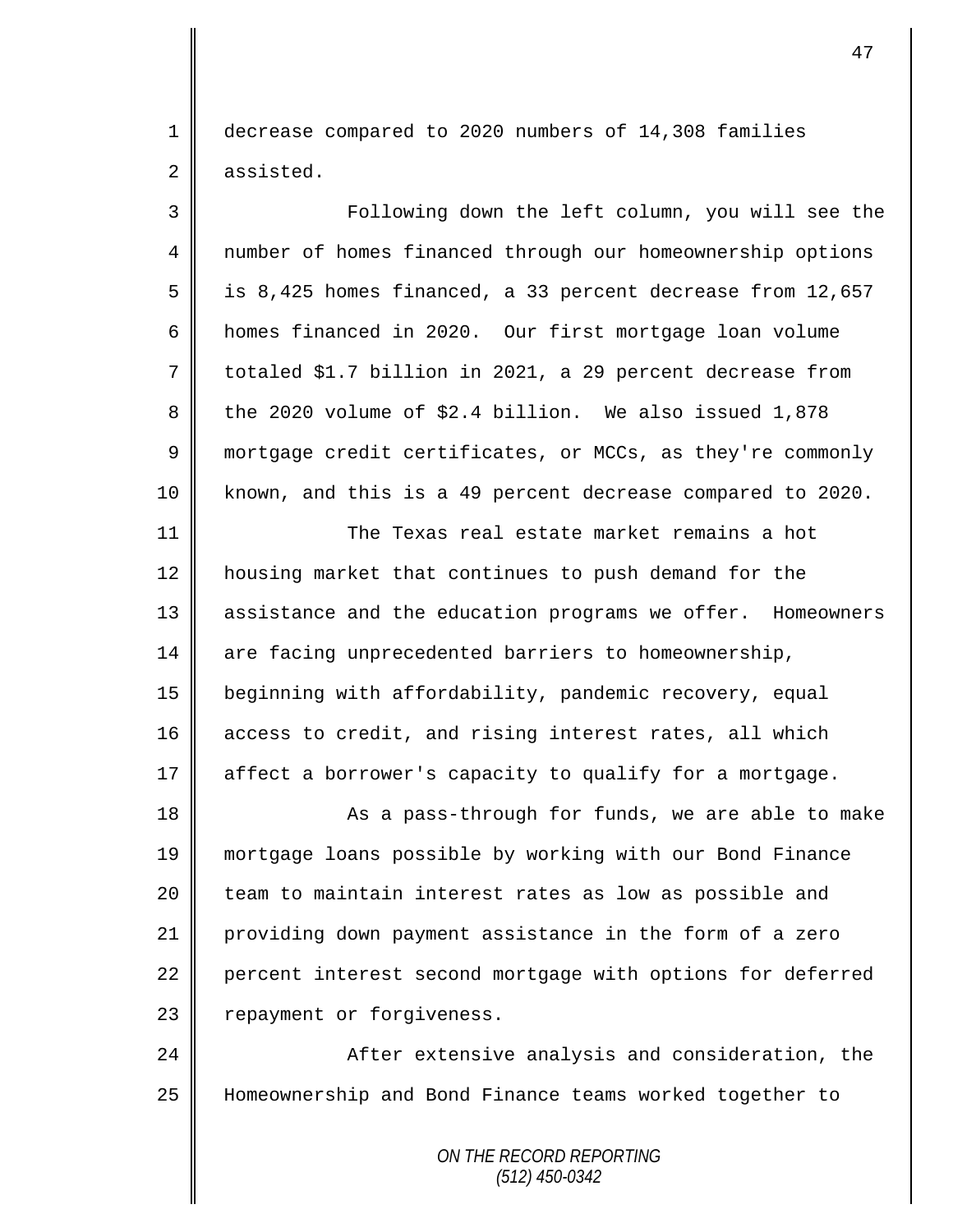1 address the current market demands for down payment 2 assistance by expanding our product line to a three-year 3 forgivable second lien, which has often become the 4 preferred down payment assistance option for homebuyers and 5 || is often recommended by their realtors, further driving the 6 demand for that product.

7 || Supporting that decision is data indicating that 8 some otherwise qualified candidates for a mortgage could 9 not qualify for down payment assistance because the sales 10 prices of the homes in their neighborhoods of choice were 11 higher than our purchase price limits. This is a statewide  $12 \parallel$  issue.

13 || Also, after careful analysis, we were able to 14 | eliminate the purchase price limits for the My Choice Texas 15 Program, partially with the knowledge that general 16 underwriting requirements demonstrated no remarkable 17 additional risk of becoming delinquent on mortgages to this 18 group of borrowers or investors.

19 These two additions to the Texas Homebuyer 20 Program have helped level the playing field amongst other 21 down payment assistance providers and allowed us to 22 | robustly attract more qualified homebuyers who need the 23  $\parallel$  extra help to bridge the gap to homeownership.

24 Moving on to the top right of the report, let's 25 | note some of the financial aspects of the people we served

> *ON THE RECORD REPORTING (512) 450-0342*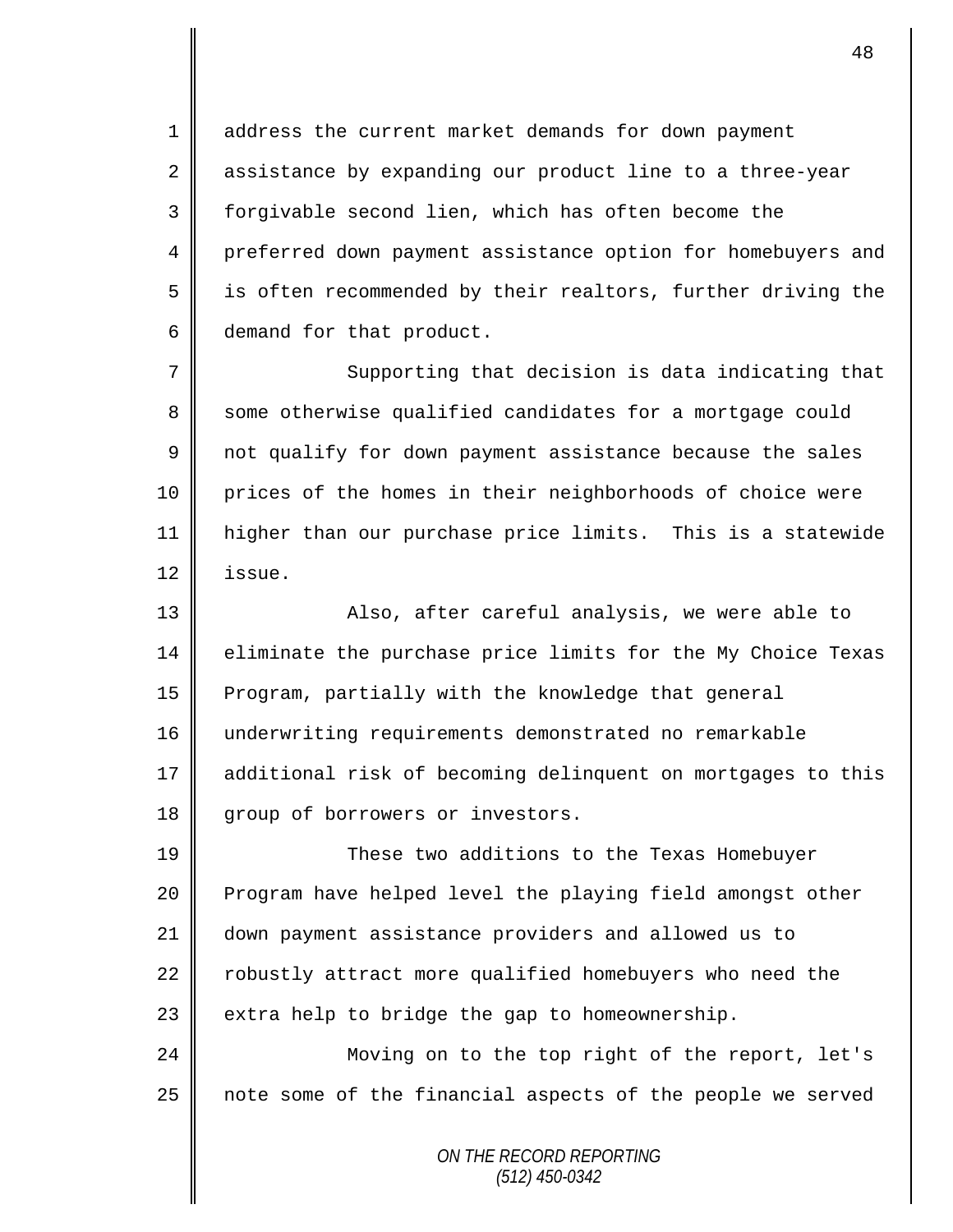1 | in 2021. The average household income was \$58,398 in 2021, 2 compared to \$57,890 in 2020.

3 || Although the income averages represent only an 4 approximately \$500 annual income increase, the increase to  $5 \parallel$  the average purchase prices of homes in Texas outweighs the 6  $\parallel$  small increases in income. In 2021 the average loan amount  $7 \parallel$  was \$204,707, compared to 2020 the average loan amount was  $8 \parallel$  \$191,055.

9 || In short, real estate prices are far outpacing 10 increases in income, making the dream of homeownership an 11 even less obtainable dream without our assistance. Combine  $12$  that with rapidly rising rent levels, Texans have never 13 been in greater need for assistance. Additional 14 demographic information is available on the next page 15 | titled "TDHCA Aggregate Loan Originations" for your review.

16 || Through our participation in NCSHA and discussions with our other HFA colleagues throughout the United States, as well as our partners in community development, we understand that the affordability gap is  $\parallel$  our number-one concern across the United States.

 We are working together with these partners to 22 share ideas and resources to push forward creative,  $\parallel$  collaborative initiatives that result in increased homeownership. We never stop looking for the next best  $\parallel$  idea.

> *ON THE RECORD REPORTING (512) 450-0342*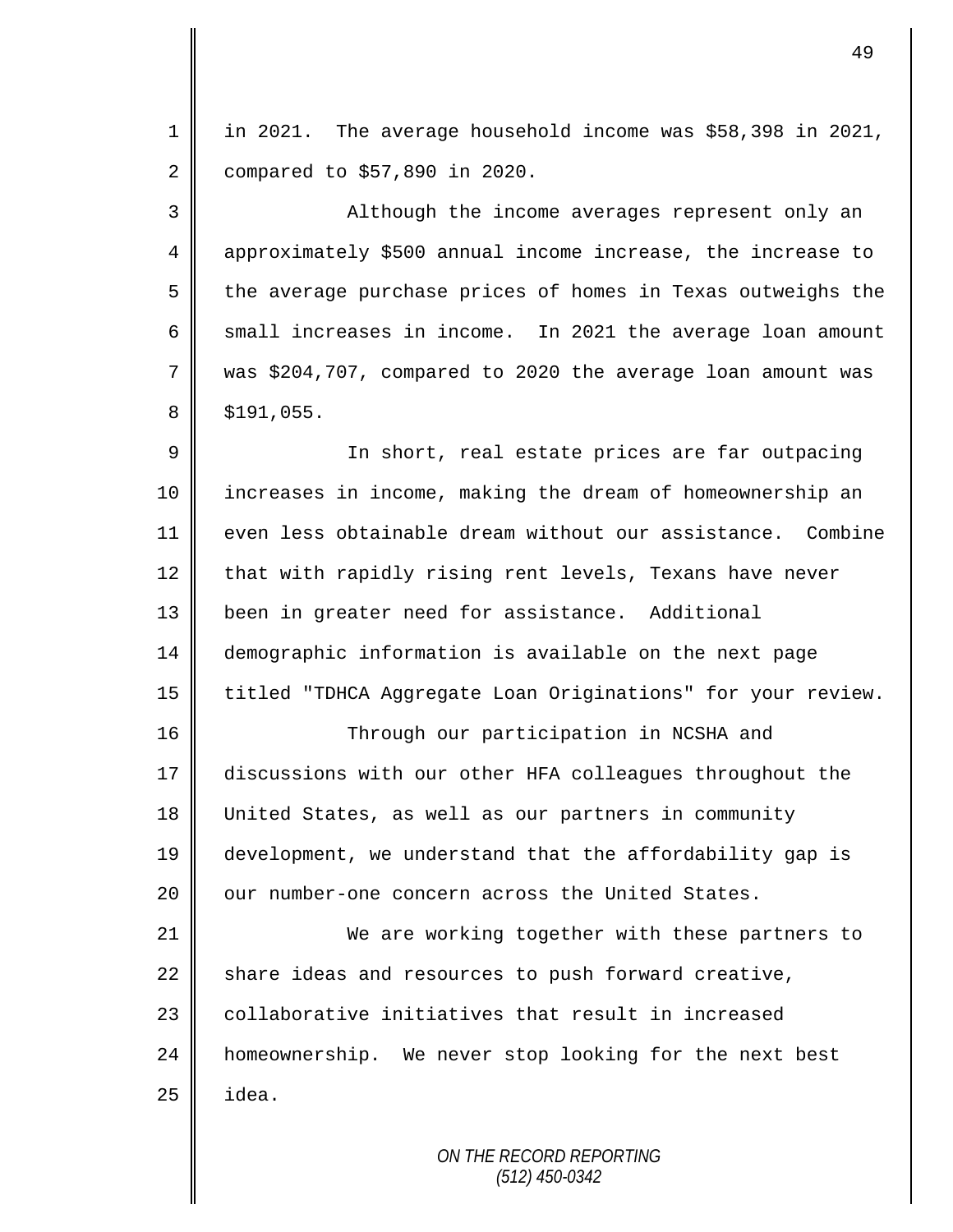1 The Texas Homeownership team stands ready to 2 meet the changing needs of the market, follow the data and 3 the trends, and to bring forth concepts and keep you 4 informed on homeownership matters. As government servants, 5 we appreciate your support to help us push forward 6 strategies that work, and for that, we thank you. 7 We have spent the last year working diligently 8 We with our marketing firm to launch our forward-facing Texas 9 | Homebuyer website with modules speaking to homebuyers, 10 | lenders, realtors and housing counselors. The website is a 11 | resource and teaching tool designed to help homebuyers and 12 | our lending partners provide access to homeownership more 13 | often. 14 || A very exciting long-term project we recently 15 completed is a colorful, fully animated video that 16 introduces the Texas Homebuyer Program to our communities 17 and addresses many challenges a future homebuyer faces like  $18$  credit scores and how to qualify for a mortgage. 19 This first custom video is now posted on the 20 TDHCA YouTube channel with English and Spanish versions --21 thank you, Michael  $-$  and is soon to have a permanent home 22 on the Texas Homebuyer website. We're excited for you to  $23$  see it and share it with your communities. 24 || Also, this year we continued our review of 25 homeownership outreach efforts with the help of our

> *ON THE RECORD REPORTING (512) 450-0342*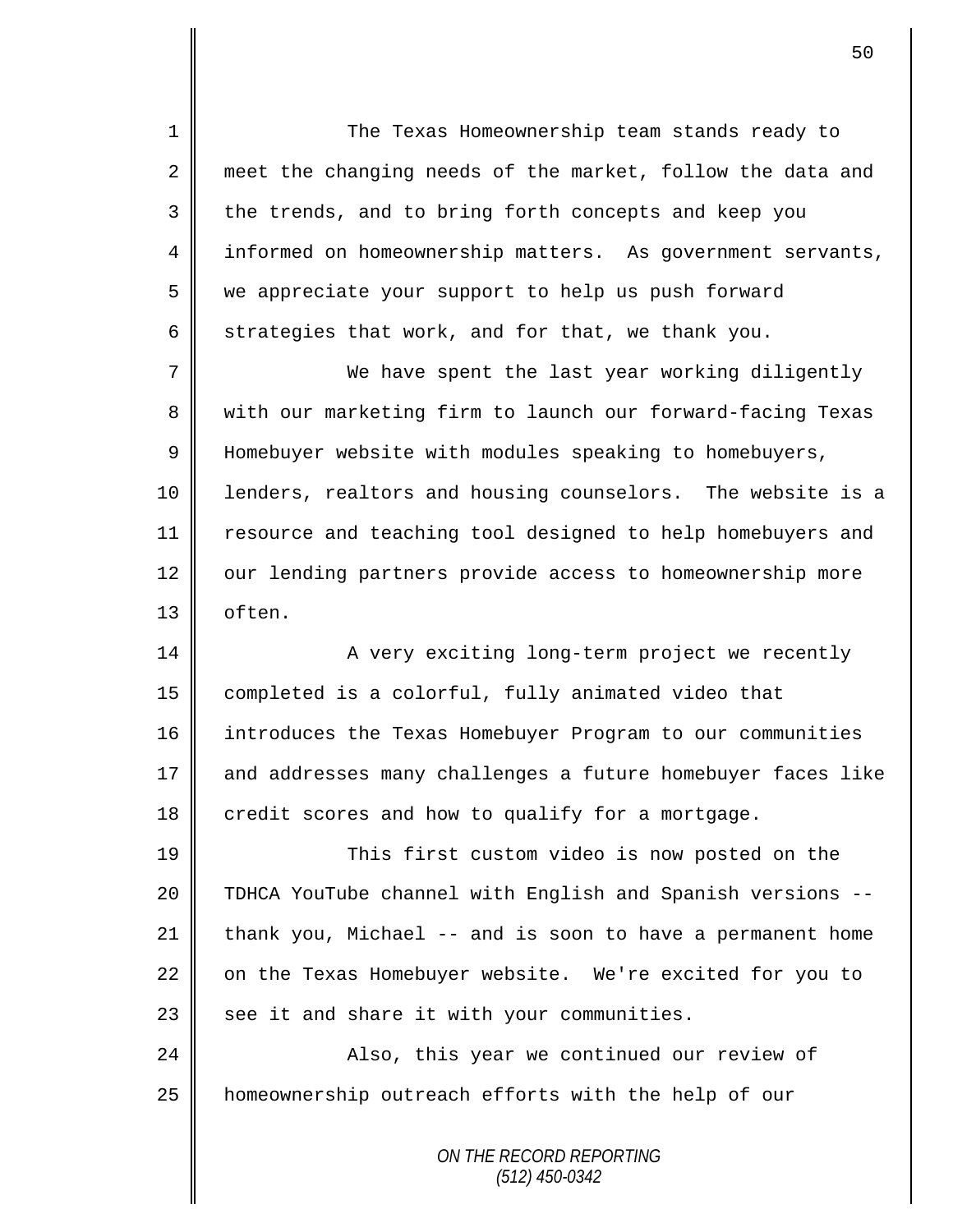marketing firm, who provided a comprehensive strategic 2 analysis outlining market and industry trends, competitive 3 advantages and challenges, insights and recommendations to help us robustly market the Texas Homebuyer Program by using various vertical niche marketing channels to maximize budget and results.

7 The reports include direct feedback from 8 | homebuyers, lenders and realtors, and we look forward to 9 giving you updates in the months to come as we work through 10 | the valuable information.

11 || Today I have the honor and privilege of being 12 able to come before you and report our successes and our 13 | challenges of the homeownership programs. Often, we as 14 Texans are wired to see success and the numbers that go up, 15 up, up on a chart, and with anything, numbers do fluctuate 16 for various reasons, and we work hard to evaluate that on a 17 | continual basis.

18 What we know to be absolute and consistent is 19 the positive impact the homeownership assistance program 20 || has on our homebuyers. They let us know every day, they're 21 very vocal in a very good way that our work makes a  $22$  difference in their lives and a huge difference in their 23 capacity to become a homeowner. It is a humble and  $24$  rewarding responsibility.

25 | The responsibility and effort is shared by our

*ON THE RECORD REPORTING (512) 450-0342*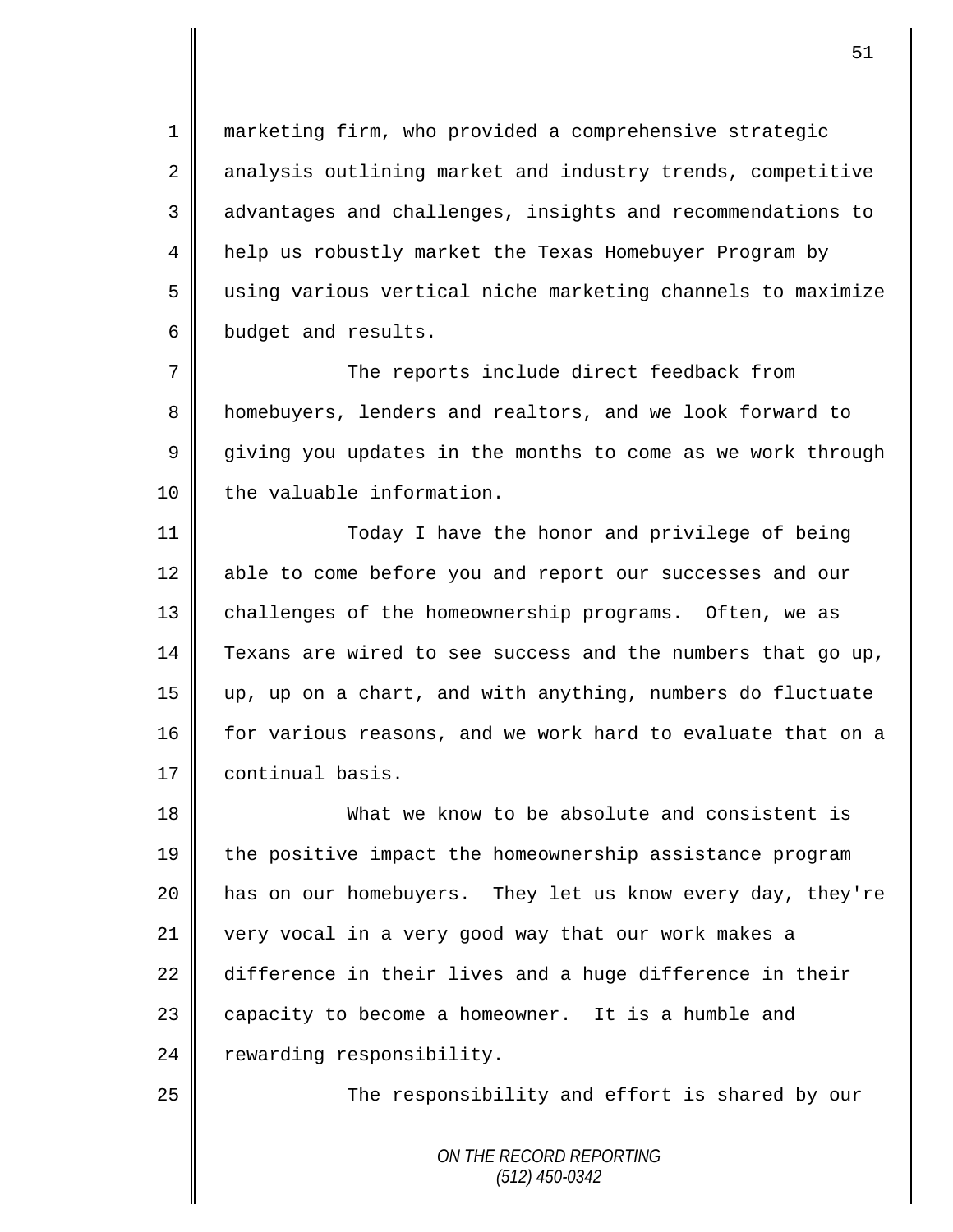1 amazing team of caring professionals who starts with our 2 director, Cathy Gutierrez, who inspires us to do whatever 3 || it takes within the rules to go the extra mile to think of  $4 \parallel$  even that one more new thing that we can do to help Texans 5 become homebuyers. We are blessed to have Cathy's 29 years 6  $\parallel$  of TDHCA service and institutional knowledge to guide us.

7 With recent transitions to the Homeownership 8 team, I am now officially serving as the business 9 development officer responsible for developing and 10 maintaining our relationships with lenders and realtors, 11 | lead our marketing outreach, and serve as the primary 12 trainer for both internal and external program training.

13 || As the HAF program was being built out this past 14 year, the Homeownership team was integrally involved and 15  $\parallel$  supported the efforts of the program before an official HAF  $16$  staff was hired and before Treasury had approved the HAF  $17 \parallel$  plan.

18 **During that process we were able to add an** 19 additional temporary staff member to help with the overflow 20 | of duties and maintain our well respected customer service 21 levels. Our temp, Diana Galaviz, accepted the temporary 22 assignment with the goal of helping Texans, learning as 23 much as she could, and hopefully join TDHCA full-time. We 24 are proud to announce Diana Galaviz is our new 25 | Homeownership coordinator.

> *ON THE RECORD REPORTING (512) 450-0342*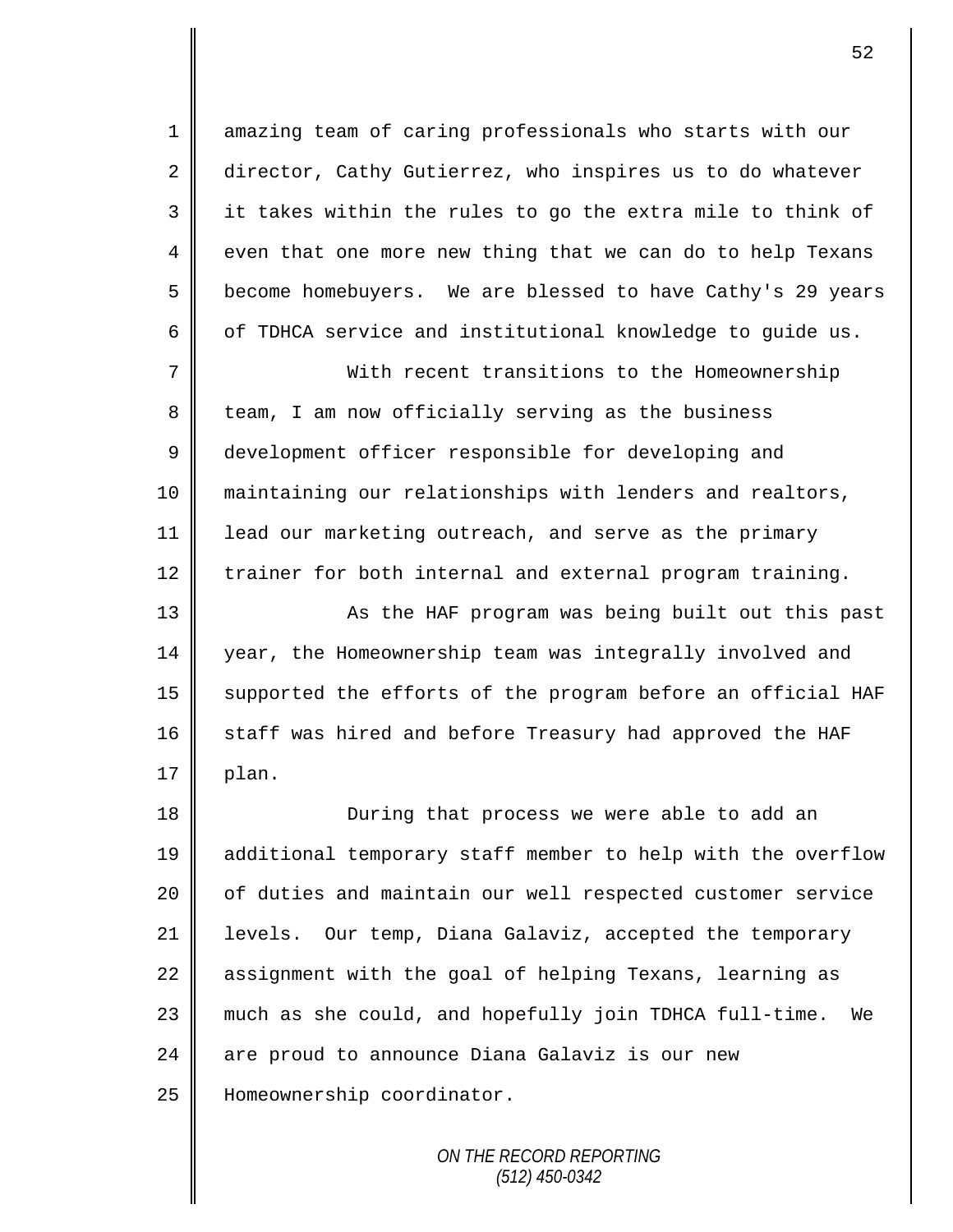1 || I am also pleased to publicly welcome our 2 colleague, Deanna Velez, who comes to Homeownership most 3 Tecently from Abby Versyp's team where she was the 4 administrator for the Amy Young Barrier Removal Program, 5 among many other roles in the Housing Trust Fund OCI 6 | Division, where she and I worked previously under Homero 7 Cabello's direction.

8 The Homeownership team has a collective goal to 9 cross-train all processes to provide stability and 10 preparation as opportunities and challenges arise for the 11 division. We share the often overused word "passion" to 12 truly make a difference and share the path to building 13 | family wealth by owning a home.

14 Equally important is the role of the Bond 15 Finance team, led by Monica Galuski and managed by Heather 16 Hodnett. Our divisions have worked hand in hand to provide 17 the necessary funds to ensure the finance piece of our 18 assistance is solid as a top priority.

19 || As often as the challenges, you know, we want to 20 **h** have new and fun things to do, we appreciate that that's 21 always there. It still allows us to explore new financing  $22$  | options to keep the Texas homebuyer program the preferred 23 Source of down payment assistance and education. Together 24 we are proud to be humble stewards of homebuyers' trust on  $25$  behalf of the State of Texas.

> *ON THE RECORD REPORTING (512) 450-0342*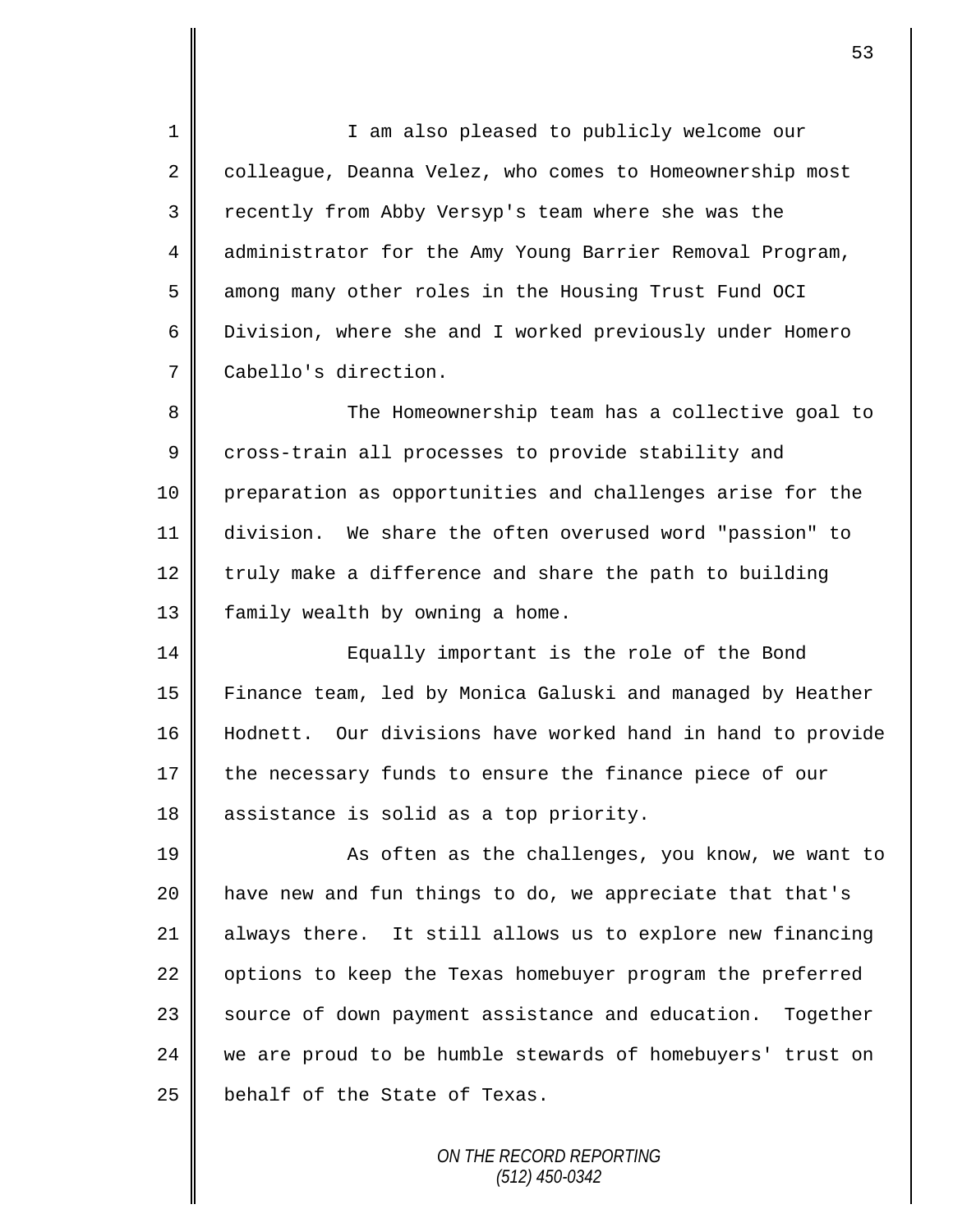*ON THE RECORD REPORTING (512) 450-0342* 1 || We hope this provides you with an update and 2 demonstration of the Homeownership team's commitment to 3 excellence and how important your contribution is as our 4 Board of Directors and executive team. As you exercise the 5 authority as the only housing finance agency in the State 6 | of Texas, it is a pleasure serving with your support. 7 || And with that, I will take any questions. 8 MR. VASQUEZ: Thank you for that report, Ms. 9 Johnson. 10 Do any Board members have questions? 11 MR. THOMAS: Yes, Mr. Chairman. 12 Ms. Johnson, thanks for that report. 13 || MS. JOHNSON: Yes, sir. 14 MR. THOMAS: I was looking at the data that you 15 provided, and when we're talking about the households 16 served and homes financed, obviously we're seeing the 17 affordability gap in most of the metropolitan areas in the  $18$  state and that continues to grow. 19 || But the statistics, year over year, we see a big 20 || percentage decrease in households served, homes financed, 21 first mortgages. And we dig a little deeper and why is  $22$  that trending so significantly down in the program when 23 we're trying to really encourage people to use this 24 | methodology to get into homeownership? 25 MS. JOHNSON: Sure. So really the trend is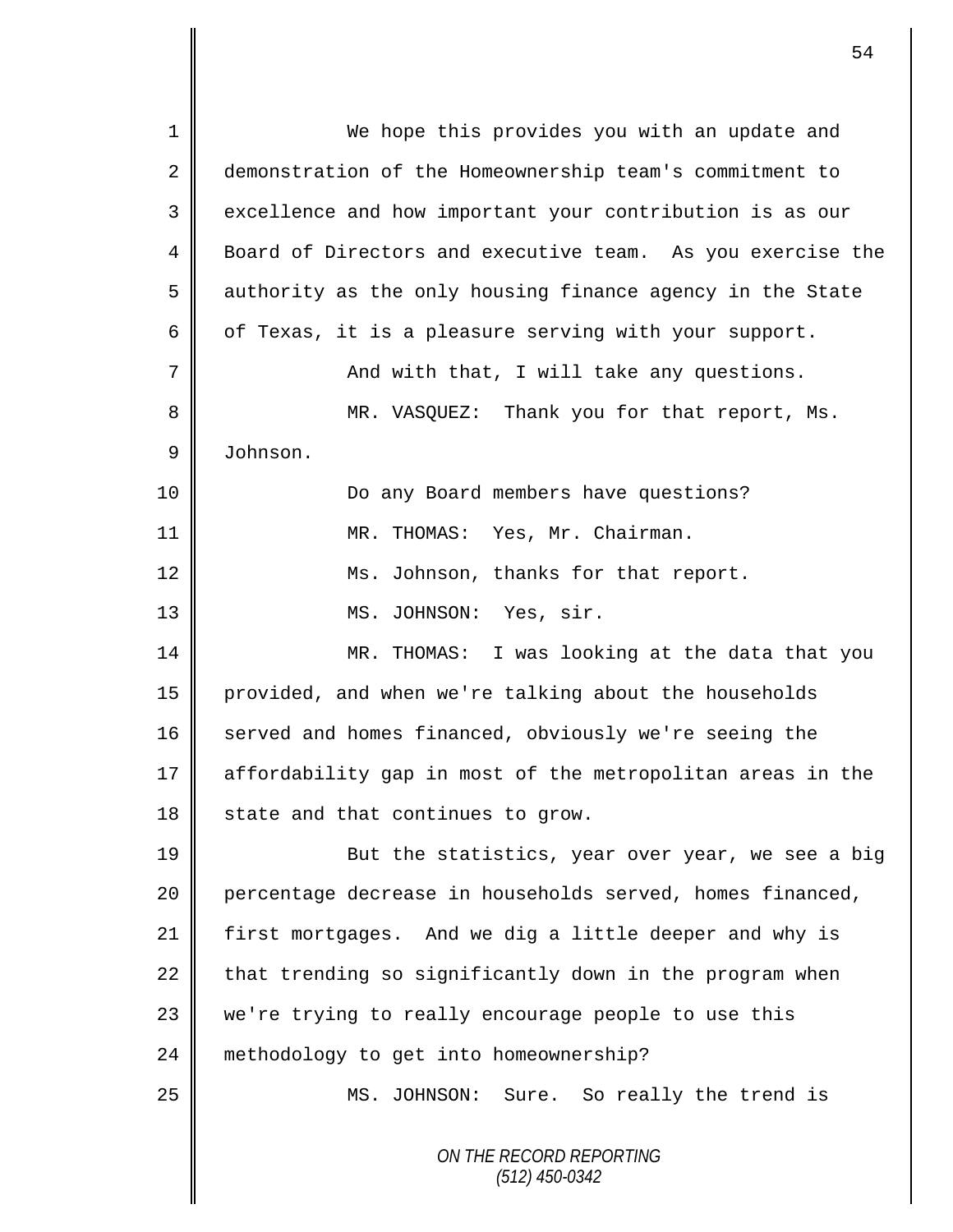*ON THE RECORD REPORTING (512) 450-0342* 1 down -- it's been up, up until this past year or so. 2 Affordability, strangely, is the number one  $-$ - there's 3 always more than one thing. Affordability is something 4 that's slowed the capacity of all homebuyers to even get to  $5 \parallel$  the point where they can qualify for a mortgage. 6 || So starting with lack of physical availability 7 | of homes, they're not building enough homes. We are seeing 8 there's additional data on more people are seeking out new 9 construction homes because of some of the demand and 10 | competition for resale homes. 11 || They can't win a bid for these houses so they're 12  $\parallel$  like, okay, at least I can maybe buy a new house, and 13 they're not building enough, so that's exacerbating the 14 fact, that's making it worse that prices are going up, the 15 less people are able to afford homes at this point. 16 COVID did not help at all. It threw a good 17 significant amount of people out of the market temporarily  $18$  till they got their job situation back straight, so that 19 impact it. 20 || And then thirdly, one of the reasons we were 21  $\parallel$  able to add our loan programs with the forgivable option 22  $\parallel$  and reducing the income and getting in the way of the 23  $\parallel$  purchase price limits is because the market required that. 24 We had direct feedback from everybody, from 25 homebuyers, lenders, and realtors in particular, they want,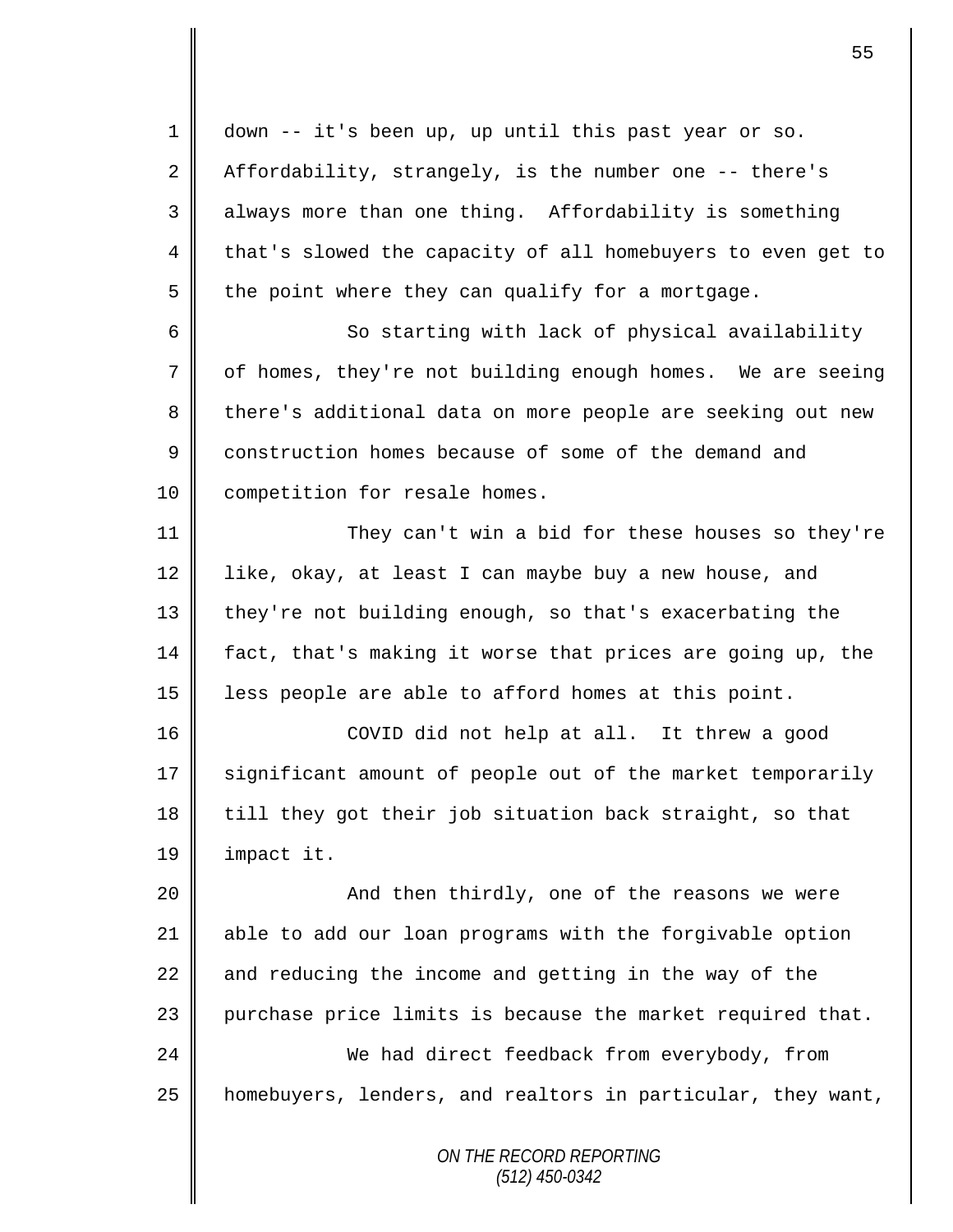1 at least as an option, a forgivable down payment assistance 2 option.

*ON THE RECORD REPORTING* 3 So we're competing against things like Bank of 4 | America, which have grants, like \$30,000 grants and things 5 1 like that, and other more local down payment assistance, 6 and they have had a forgivable option for quite some time, 7 || and we were not poised to do that before because we wanted 8 to make sure the financing piece was solid and would not 9 | impact us. We are very pleased to add that, and we feel 10 | like that's going to have a strong impact. 11 || To take that a little bit further, the stats are 12 showing that even with the forgivable option, since we 13 instituted it in October 18 of 2021, we're still getting 14 reservations almost 50/50. Part of that is because the 15 interest rates are a little bit lower on the deferred 16 | repayable. 17 | Does that answer your question? 18 MR. THOMAS: It does, and there's one follow-up 19 question. Do you feel still that the program is adequately 20 marketed to all either lenders or developers or people that 21 need to know so that this becomes kind of a known option 22  $\parallel$  for people in this particular income bracket? 23 || MS. JOHNSON: Sure. That's a great question. 24 We definitely always find room for improvement on that. 25 With our market analysis, that was one of the big things:

*(512) 450-0342*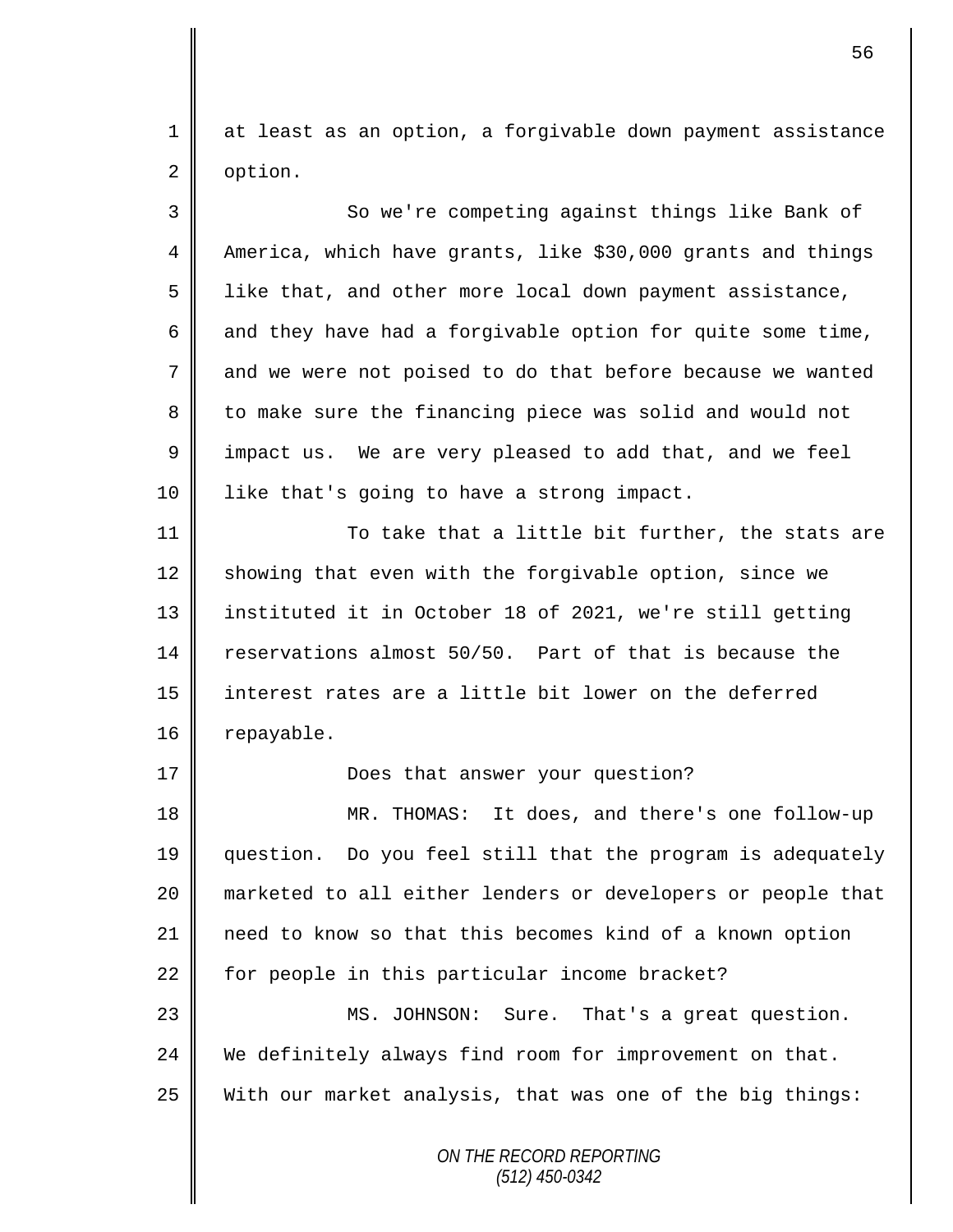1 what are missing, what can we do better?

2 || And we know in particular realtors we need to go 3 || much harder on direct education more than anything. 4 There's a lot of misinformation that's out there. For 5 || instance, we have people say things that aren't true about 6 down payment assistance, and they're giving advice to their 7 homebuyers, and so we try to avoid misinformation and 8 educate how it works.

9 And also, in particular with realtors we try to 10 || encourage them to let the lenders do the heavy lifting on 11 the data behind it and the choices. Sometimes we hear that 12  $\parallel$  a forgivable option is the only option and that's the way 13 | to go, and it may or may not be. There's interest rate 14 differences and things, and we want to have options and 15 have everybody be able to make their own decisions.

16 MR. THOMAS: I would particularly encourage like 17 | reaching out, targeting some groups like mortgage brokers 18 that have a diverse array of products and programs, because 19 they tend to have a pretty good knowledge of how to be able  $20$  | to position these programs appropriately for their base.

 MS. JOHNSON: I agree with you. I came from the  $\parallel$  broker side and often had to be more creative because I had  $\parallel$  to be, I had less resources, and I agree with you 100 24 percent.

25 We're working with our master servicer to open a

*ON THE RECORD REPORTING (512) 450-0342*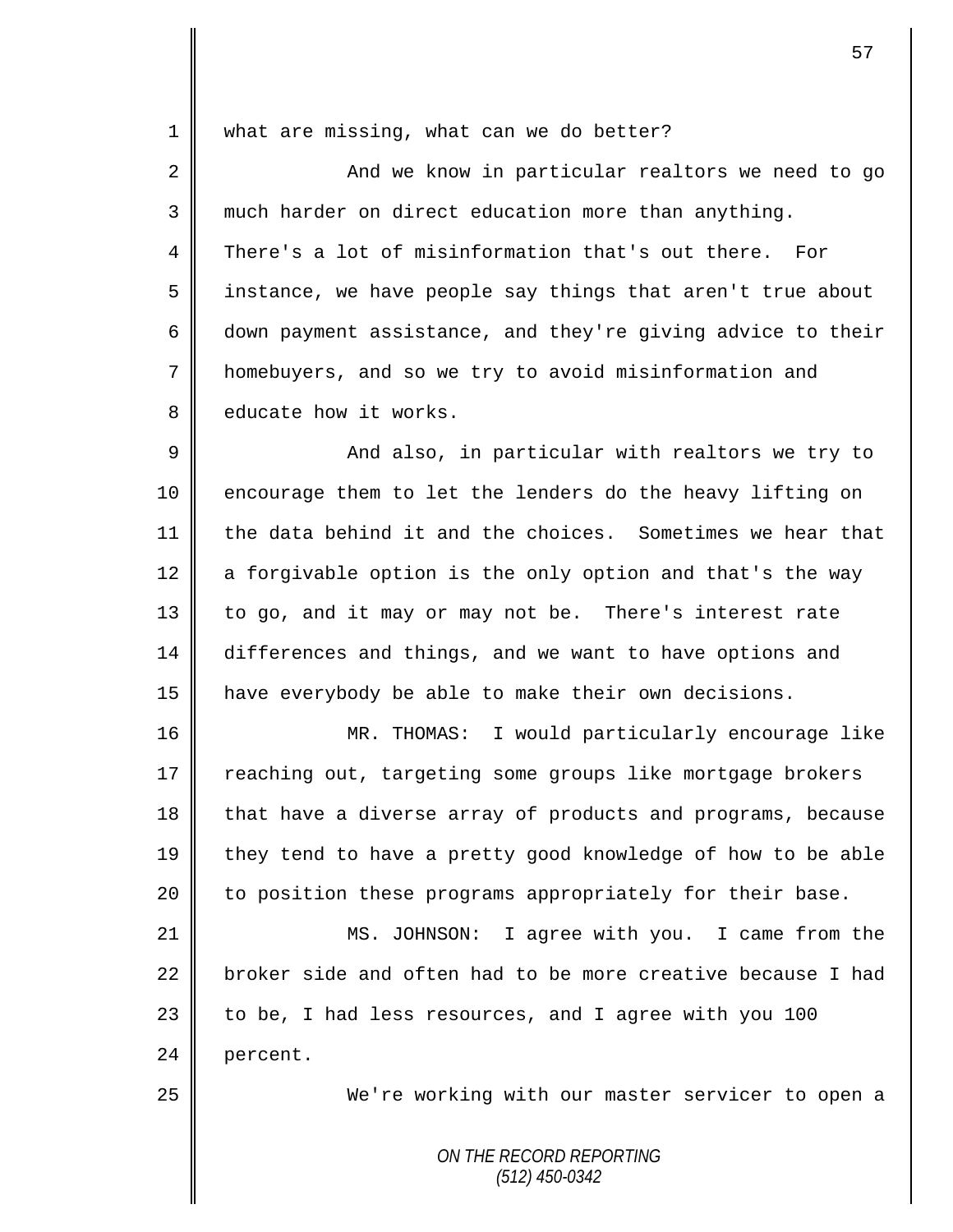*ON THE RECORD REPORTING (512) 450-0342* 1 whole broker channel. We do allow some brokers to send 2 their business through us, but they have to go through an 3 || approved lender, but we are trying to officially open a 4 | broker channel to open that just wide open and be easier to  $5 \parallel$  do. 6 MR. THOMAS: Great. Thank you. 7 || MS. JOHNSON: Thank you. 8 | MR. VASQUEZ: Mr. Marchant. 9 || MR. MARCHANT: Is the cap on the home price 10 | statutorily set? 11 MS. JOHNSON: The purchase price limits on the 12 My First Texas Home Program, which is a first-time 13 homebuyer program which is either financed with bond money 14 or mirrors the bond program, those do have purchase price 15 limits, and My Choice used to. My Choice is an option that 16 you don't have to be a first-time homebuyer, and so we were 17 able to eliminate the purchase price limits for that 18 | program. 19 MR. MARCHANT: So there's no purchase price 20 | limits? 21 | MS. JOHNSON: Correct. 22 | MR. MARCHANT: So we all know, I come from a 23 metropolitan area, and basically this program over a period  $24$  | of years will begin to gravitate into rural areas and low 25 income areas.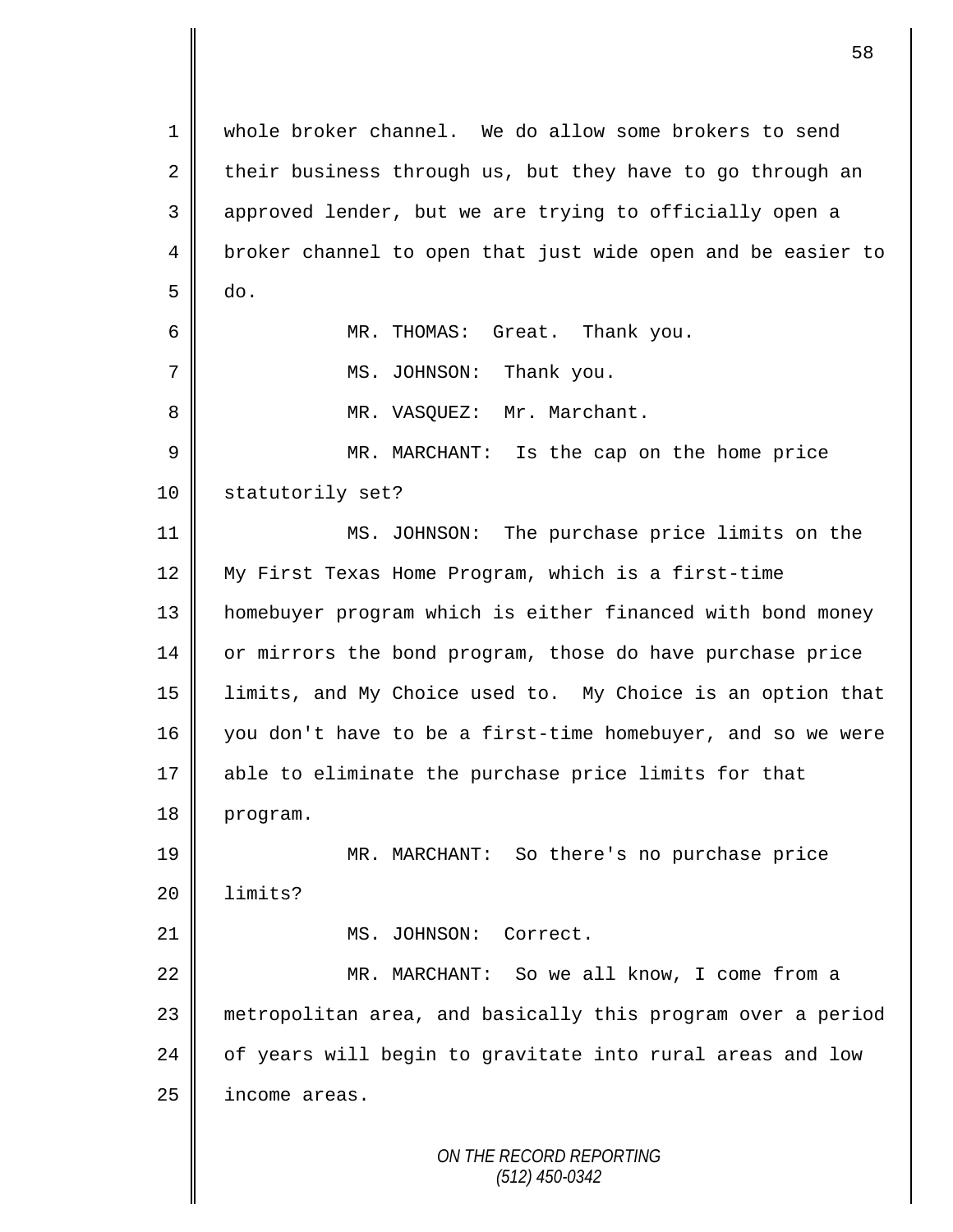|    | 59                                                          |
|----|-------------------------------------------------------------|
| 1  | MS. JOHNSON: Sure.                                          |
| 2  | MR. MARCHANT: And is that the specific goal or              |
| 3  | intention of the program, or is that just what it's going   |
| 4  | to become?                                                  |
| 5  | MS. JOHNSON: Time will tell. I mean, our                    |
| 6  | intention as a team is to cover the State of Texas the best |
| 7  | Obviously we have a small staff -- no excuses --<br>we can. |
| 8  | but we have to determine where the best use of the state's  |
| 9  | funds, where our marketing should go. And any feedback      |
| 10 | that y'all have, we welcome that.                           |
| 11 | We know that the bigger markets have more need,             |
| 12 | so to speak, because there's more people there, but we're   |
| 13 | certainly aware that there are people in smaller            |
| 14 | communities that need our help, and we do want to respond   |
| 15 | to that.                                                    |
| 16 | MR. MARCHANT: My point was the smaller                      |
| 17 | communities in the rural areas seem to have lower -- they   |
| 18 | will uniformly have a lower sales price, so if you have     |
| 19 | price caps --                                               |
| 20 | MS. JOHNSON: Oh, you're saying it doesn't help              |
| 21 | them necessarily?                                           |
| 22 | MR. MARCHANT: Well, it does help them more than             |
| 23 | it would somebody in Plano, Texas that the mean sales price |
| 24 | is 650-. So there are whole parts of the state that         |
| 25 | there's no participation in this program because of the     |
|    | ON THE RECORD REPORTING<br>$(512)$ 450-0342                 |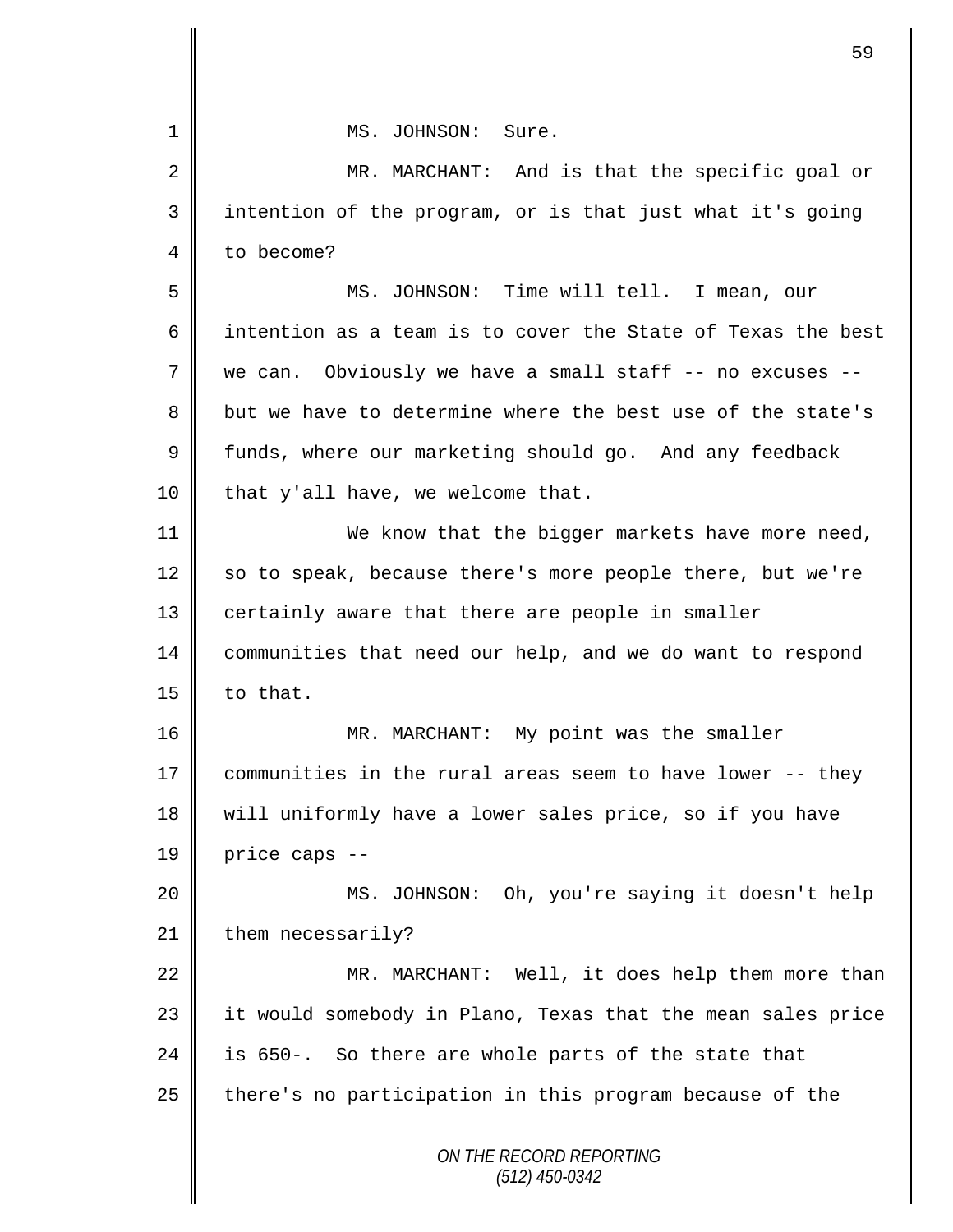1 average sale price.

| $\overline{2}$ | In metropolitan Dallas you might have parts of              |
|----------------|-------------------------------------------------------------|
| 3              | Dallas that would fall under the sales price that this      |
| $\overline{4}$ | program would help, but there are large swaths -- you know, |
| 5              | if you're marketing in North Dallas and spending any money  |
| 6              | marketing in some of these areas, you're marketing towards  |
| 7              | an audience of almost zero.                                 |
| 8              | So I mean, when you begin to talk to your                   |
| $\mathsf 9$    | marketing and the networking, you have to, in my opinion,   |
| 10             | focus it more on those areas that are most likely to be     |
| 11             | able to qualify and need the program.                       |
| 12             | MS. JOHNSON: Of course, of course, you're                   |
| 13             | right, and the idea is to use as much of the funds as we    |
| 14             | possibly can, still aware that there could be other people  |
| 15             | that need our help that are not in that big area.           |
| 16             | MR. MARCHANT: And when you get into those                   |
| 17             | areas, the marketing, the brokerage system, the network of  |
| 18             | brokers, the network of mortgage brokers, they're not as    |
| 19             | organized and sophisticated in talking to each other.       |
| 20             | MS. JOHNSON:<br>Correct.                                    |
| 21             | MR. MARCHANT: So I applaud you for the work                 |
| 22             | you're doing.                                               |
| 23             | MS. JOHNSON: Thank you.                                     |
| 24             | MR. MARCHANT: But the price is not statutorily              |
| 25             | set, you set the cap price per home?                        |
|                | ON THE RECORD REPORTING<br>$(512)$ 450-0342                 |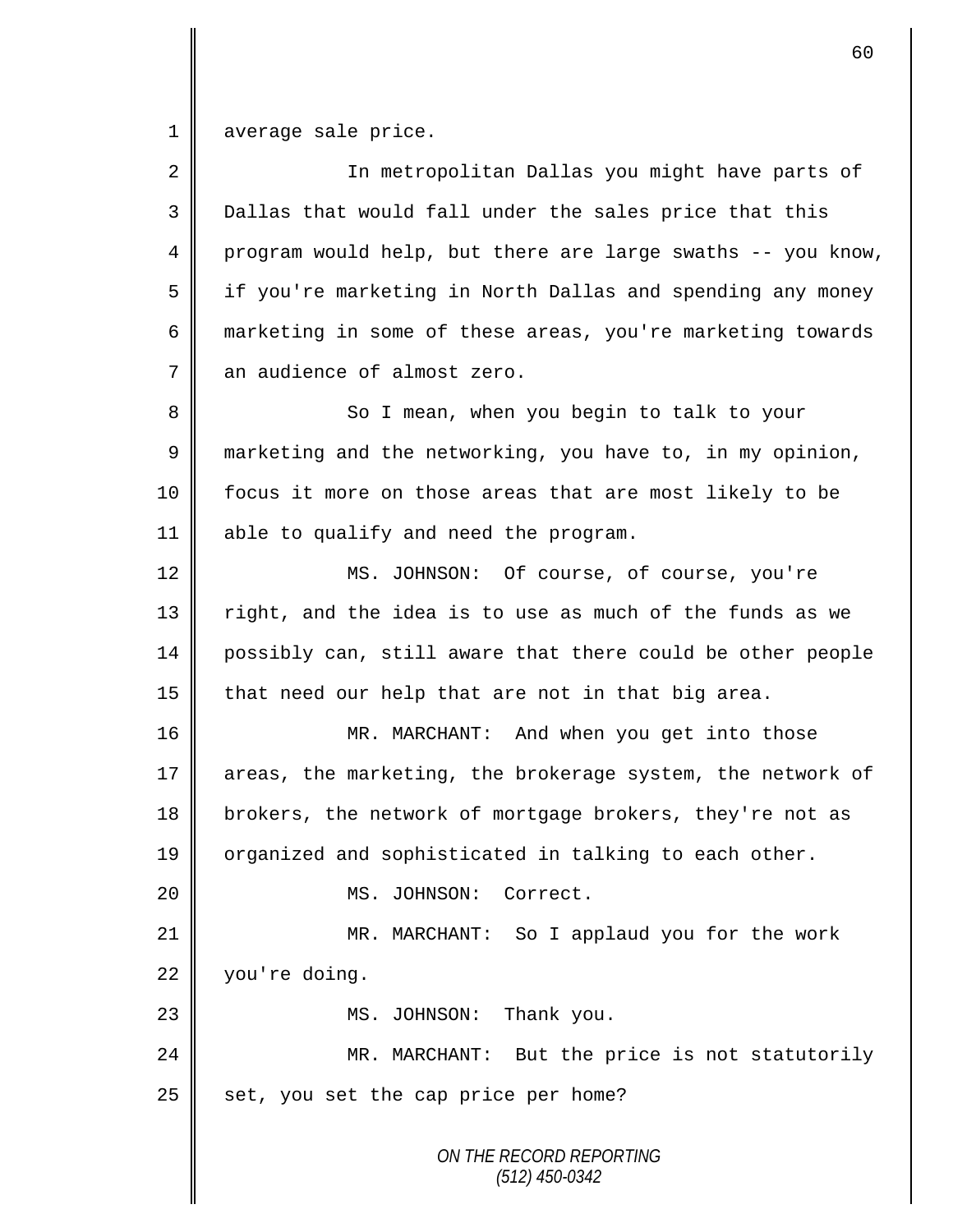| 1  | MS. JOHNSON: I don't know exactly how that                  |
|----|-------------------------------------------------------------|
| 2  | happens on the My First Texas Program, to be honest, but I  |
| 3  | would be happy to get back to you on how that happens.      |
| 4  | MR. MARCHANT:<br>Okay. Thank you.                           |
| 5  | MR. VASQUEZ: Ms. Galuski might have an answer               |
| б  | for you.                                                    |
| 7  | MS. GALUSKI: Good morning. Monica Galuski,                  |
| 8  | director of Bond Finance.                                   |
| 9  | Mr. Marchant, so we only have purchase price                |
| 10 | limits on the bond or bond-eligible, so tax-exempt bond     |
| 11 | proceeds or mortgage credit certificates, and those         |
| 12 | purchase price and income restrictions are set by the IRS.  |
| 13 | But with respect to everything that's financed              |
| 14 | on a taxable basis, which is a significant portion of our   |
| 15 | volume, that has no purchase price limits now, and we       |
| 16 | recently increased the income limits for those as well.     |
| 17 | We're still targeting low to moderate income, but there is  |
| 18 | a lot more flexibility on the taxable financing side.       |
| 19 | MR. MARCHANT: So do you mirror HUD and Fannie               |
| 20 | Mae and Freddie Mac, do you mirror those loan program caps? |
| 21 | MS. GALUSKI: Yes, on the taxable side.                      |
| 22 | Thank you.<br>MR. MARCHANT:                                 |
| 23 | Thank you.<br>MS. JOHNSON:                                  |
| 24 | MR. VASQUEZ: Any other questions for Ms.                    |
| 25 | Johnson on this report?                                     |
|    | ON THE RECORD REPORTING<br>$(512)$ 450-0342                 |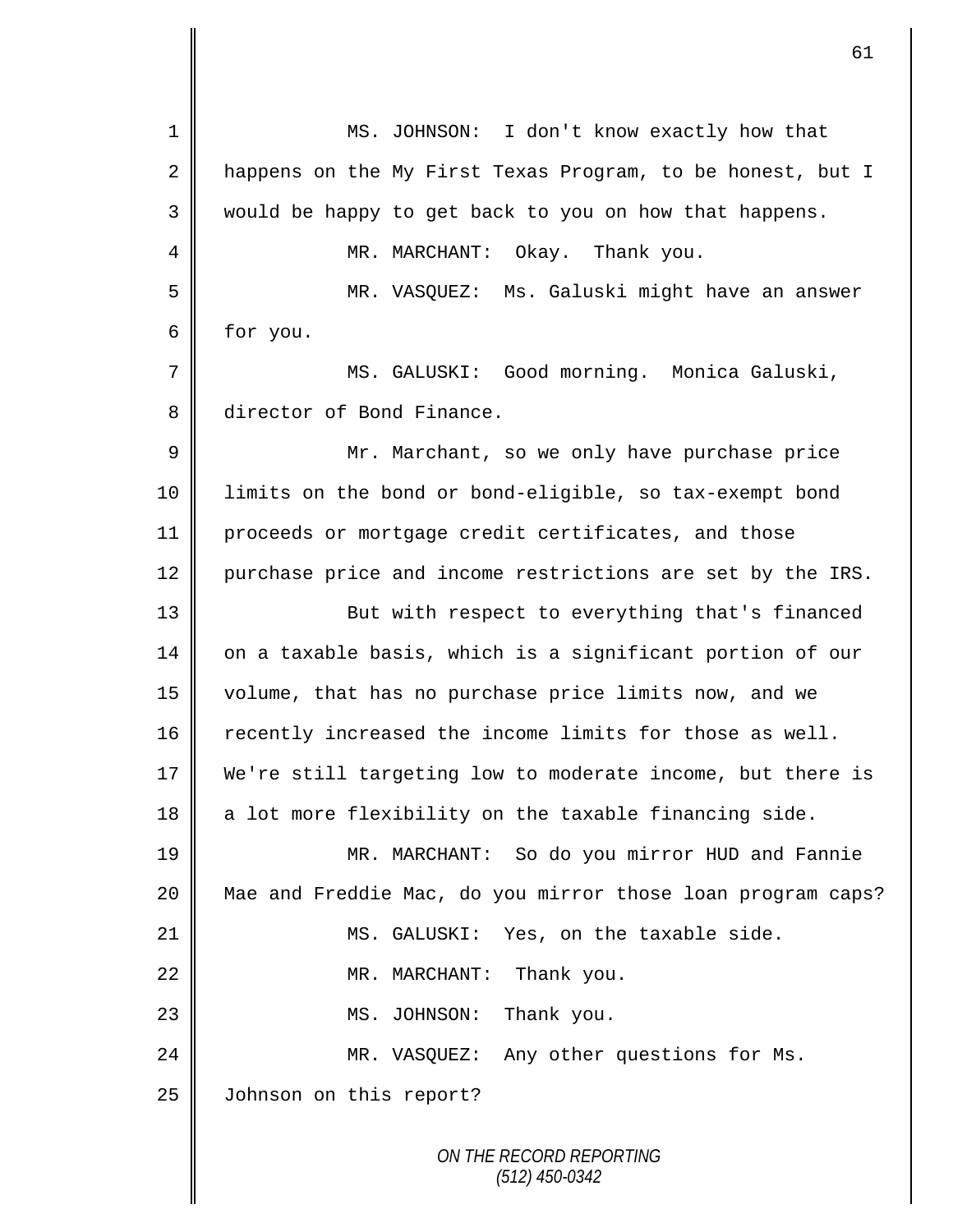*ON THE RECORD REPORTING (512) 450-0342* 1 || (No response.) 2 || MR. VASQUEZ: Hearing none, thank you for this 3 | report. Keep up the good work. 4 | MS. JOHNSON: Hope is alive. Thank you so much. 5 MR. VASQUEZ: And it was nice that we had an 6 | opportunity for Ms. Galuski to talk in this meeting. 7 | Moving on to agenda item 10 of the agenda, 8 Presentation, discussion, and possible action for approval 9 | to submit the HOME American Rescue Plan allocation plan, as 10 modified based on public comment, to the U.S. Department of 11 | Housing and Urban Development. 12 Ms. Cantu. 13 MS. CANTU: Yes. Thank you. Good afternoon, 14 Chairman Vasquez and Board members. I'm Naomi Cantu, 15 director of HOME ARP. I'm speaking on the item that 16 Chairman Vasquez already mentioned. 17 The Board approved the draft HOME ARP plan on 18 | January 13. The plan was made available for 17 days for 19 public comment, with two public hearings, one virtual and 20 one in person. 21 | The plan allocated \$132 million in rental 22 | housing and non-congregate shelter development or 23 | rehabilitation, nonprofit operating assistance and capacity 24 building, and administration. 25 Comment was received from 15 persons and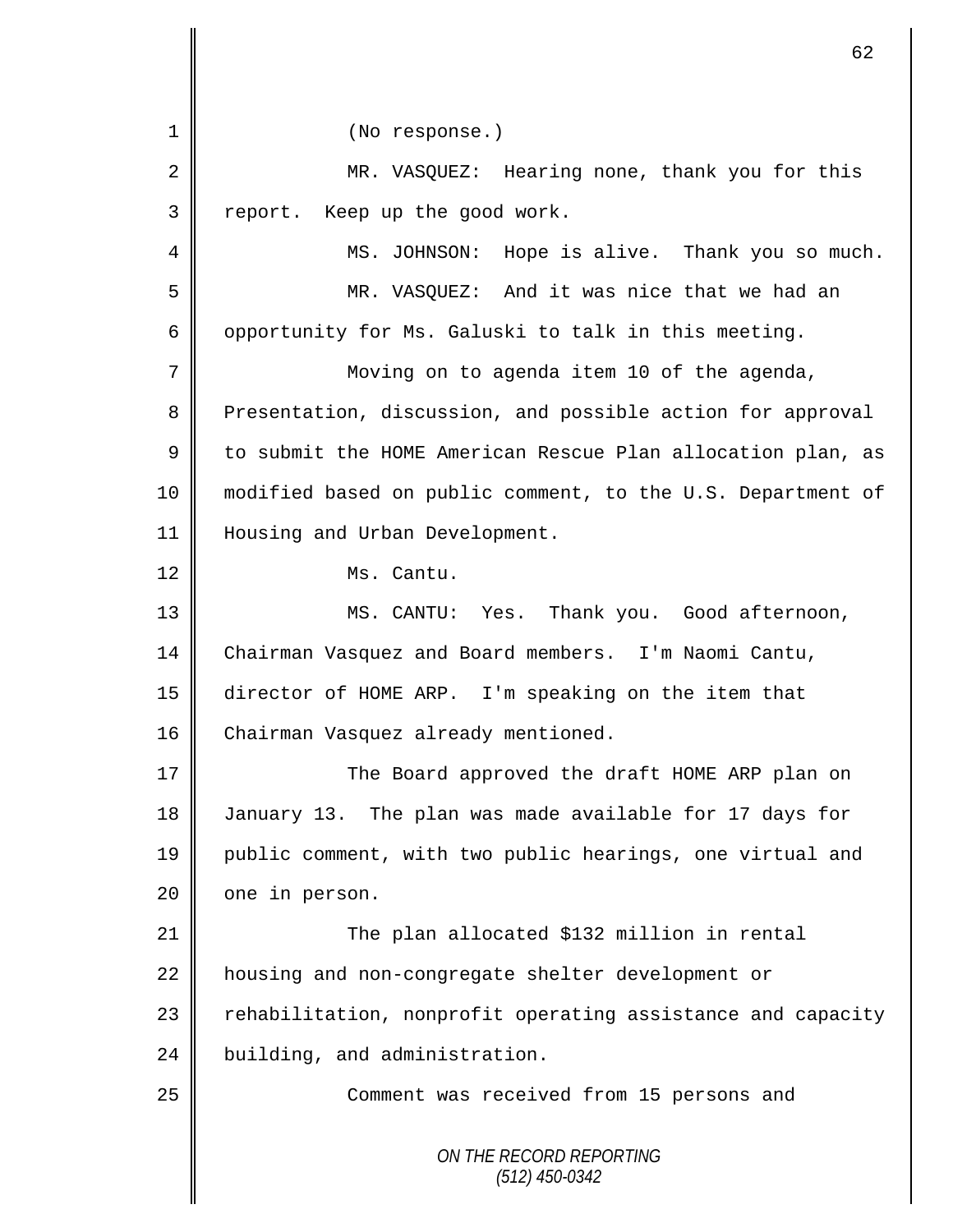1 || resulted in changes to the plan. I'm going to talk about a 2 few of those highlights, keeping it short.

3 || Some of the highlights include: increase in the 4 maximum request for rental housing from \$10 million to \$15 5 million. Clarification that the total request for HOME ARP 6  $\parallel$  funds would include capitalized operating costs. This 7 assistance supports units for up to 15 years if they are 8 Teserved for persons experiencing homelessness, at risk of 9 | homelessness, survivors of domestic violence, or those 10 | others unsafely housed.

11 || The final highlight is a streamlined early 12 | application process where applicants who were also awarded 13 || or have active applications with the National Housing Trust 14 Fund. This early application is for cases in which the 15 investment of National Housing Trust Funds would be at risk 16 due to commitment deadlines and cost increases during the 17 development process.

18 || One topic that received many comments and did 19 not result in a change to the plan was to move all or some  $20$  | of the funds from non-congregate shelter to rental housing 21 | to invest in longer-term solutions.

22 While we appreciated that perspective, it is 23 | important to provide equal opportunity for improvements in  $24$  shelters, not only rental units. The allocation plan 25 before you shows equal investment in shelter and rental

> *ON THE RECORD REPORTING (512) 450-0342*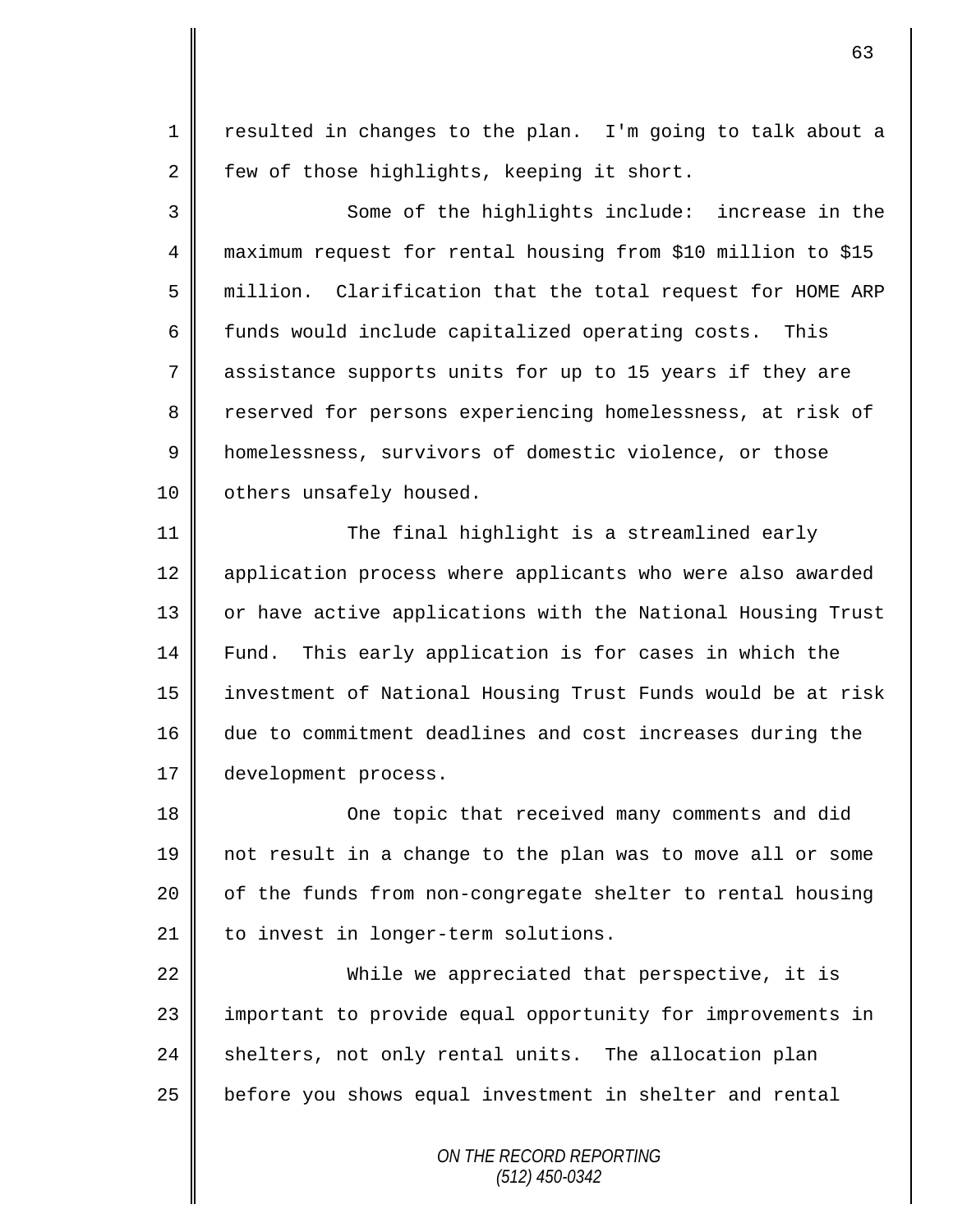*ON THE RECORD REPORTING (512) 450-0342* 1 | housing; however, we do have a provision that if there are 2 insufficient applications received to full award either the  $3$   $\parallel$  rental or the shelter component, the funds will be shifted 4 to the other category. 5 Copies of the written public comment are 6 | included in attachment A, and the final plan clean copy 7 with staff responses in attachment B. 8 || I am available for any questions. 9 || MR. VASQUEZ: Great. Thank you, Naomi. 10 || Board members or members of the public have 11 comment on this item? 12 || (No response.) 13 MR. VASQUEZ: It sounds like there was good 14 | feedback already. 15 MS. CANTU: And we welcome that feedback; it 16 creates a stronger plan. 17 || MR. VASQUEZ: Yes, definitely. 18 || MR. WILKINSON: Chairman, one comment? 19 || MR. VASQUEZ: Yes, please. 20 MR. WILKINSON: Exciting HOME ARP. So much of 21 these additional funds we've gotten from the federal 22 government have been for services, which you serve, you  $23$  spend it, that's great, but this should have a lasting 24 | impact on the homeless infrastructure in the state, and  $25$  we're excited to get to work on it.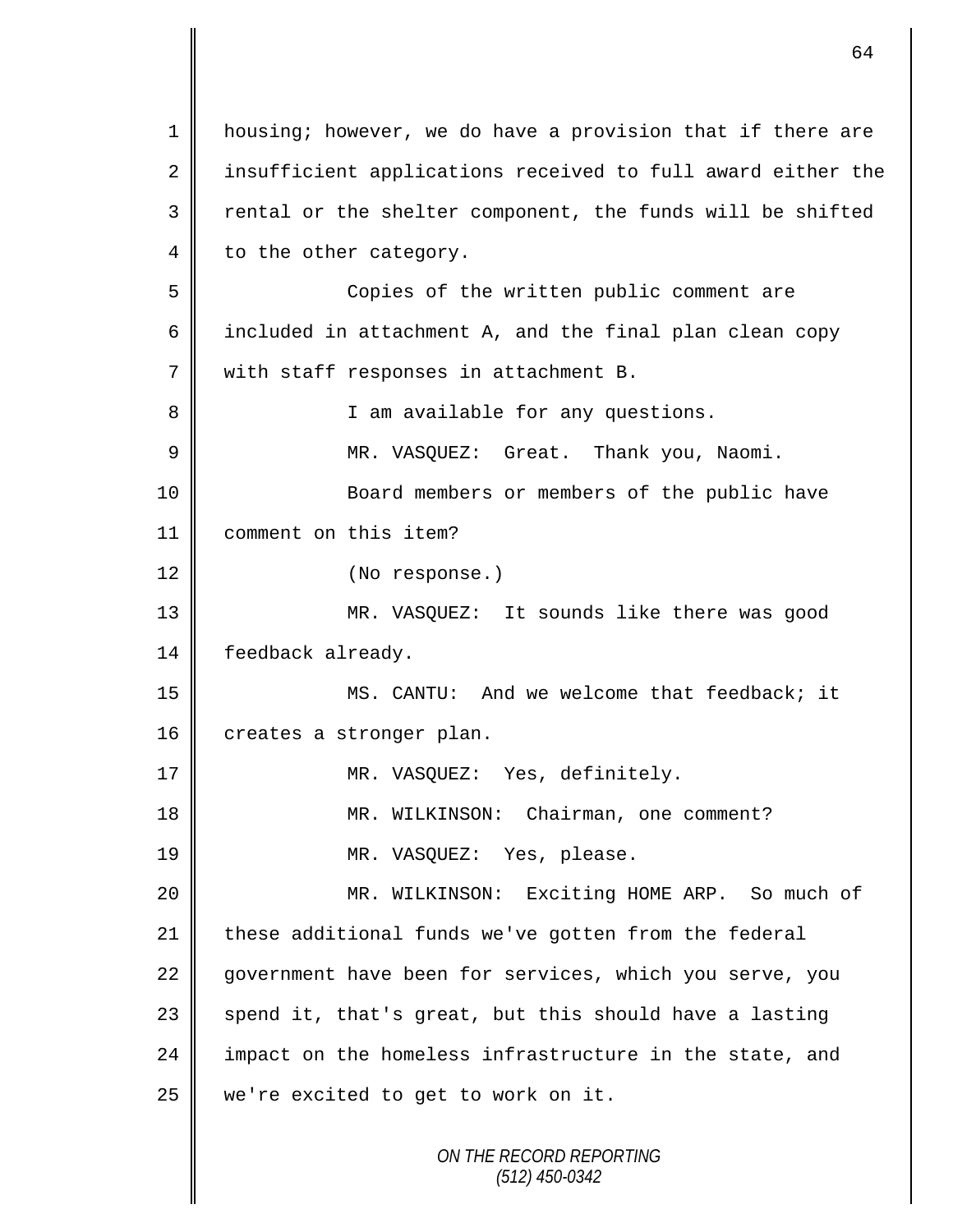*ON THE RECORD REPORTING (512) 450-0342* 1 MR. VASQUEZ: Great. Thank you, Bobby, and  $2 \parallel$  thank you, Naomi. 3 We will take a motion on item 10 of the agenda. 4 MR. BRADEN: Mr. Chair, I move the Board grant  $5 \parallel$  the executive director and his designees the authority to 6 Submit the HOME American Rescue Plan allocation plan on 7 behalf of the Department, as expressed in the Board action 8 | request on this item. 9 || MR. VASQUEZ: Great. Thank you. 10 || Motion made by Mr. Braden. Is there a second? 11 || MR. BATCH: Second, Mr. Chairman. 12 MR. VASQUEZ: Seconded by Mr. Batch. All those 13 | in favor say aye. 14 || (A chorus of ayes.) 15 MR. VASQUEZ: Any opposed? 16 || (No response.) 17 || MR. VASQUEZ: Hearing none, motion carries. 18 Thank you. 19 Moving to item 11, Presentation, discussion, and 20 possible action on the reprogramming of Program Year 2021 21 Community Services Block Grant administrative and 22 discretionary funds, with Mr. De Young making the 23 presentation. 24 MR. DE YOUNG: Good morning, Chair and members  $25$  of the Board. I'm Michael De Young, director of Community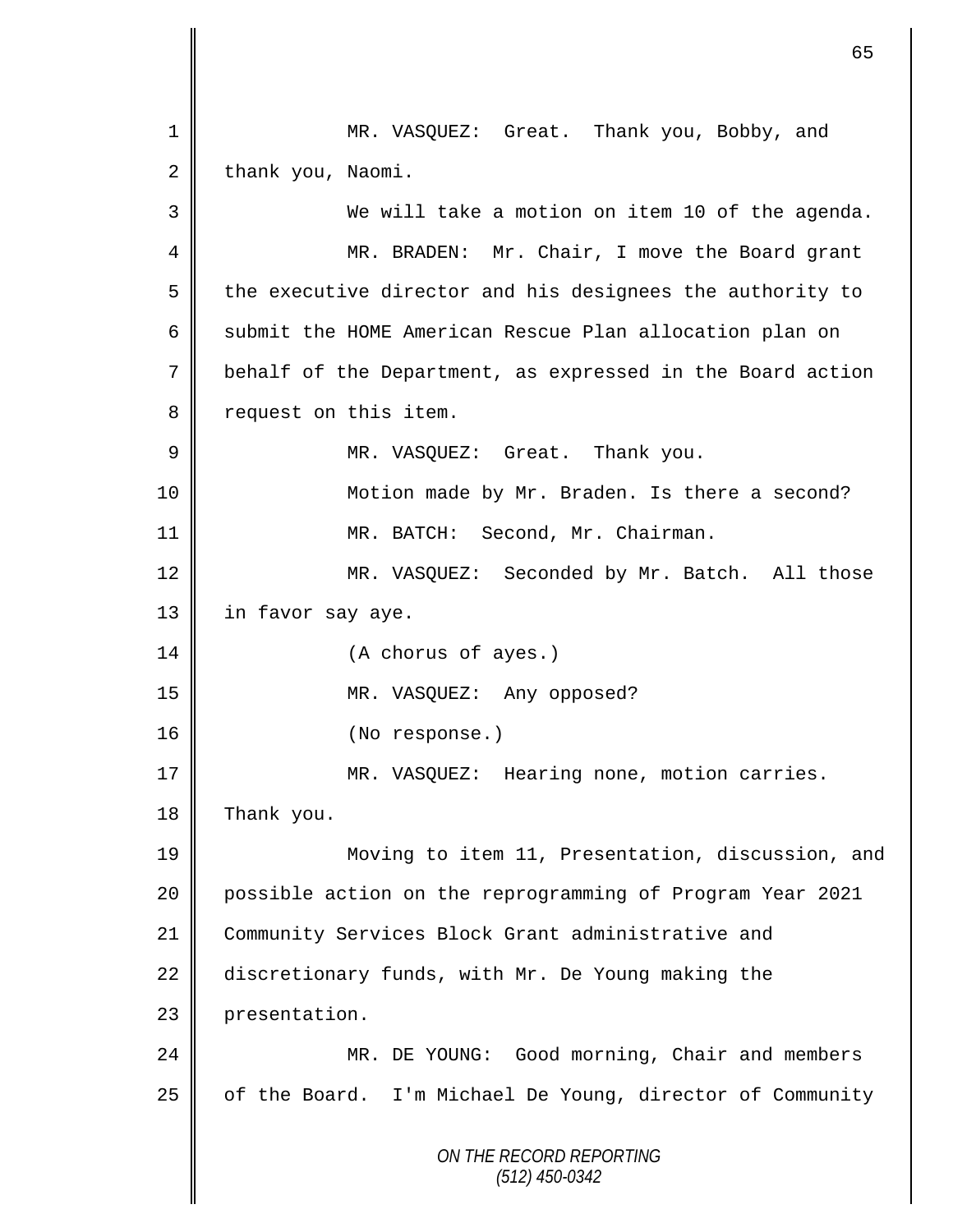1 Affairs.

| $\overline{2}$ | Item 11 is an administrative process that we do             |
|----------------|-------------------------------------------------------------|
| 3              | every year, we bring it before you. We're kind of going     |
| $\overline{4}$ | back to the previous year's CSBG allocation; we're          |
| 5              | collecting all the small pots of money that we haven't      |
| 6              | spent, whether it be subrecipients money or administrative  |
| 7              | money, and we're bundling it together and awarding it out   |
| 8              | for direct services to clients across the State of Texas.   |
| 9              | As a quick reminder, CSBG, we get the money from            |
| 10             | the U.S. Department of Health and Human                     |
| 11             | Services, about \$36 million a year. We're instructed by    |
| 12             | federal law to give 90 percent to our subrecipients, the 38 |
| 13             | subrecipients across the state, then we have 10 percent     |
| 14             | left, 5 percent is our admin, 5 percent is discretionary.   |
| 15             | We bring a Board item to you to put this money              |
| 16             | out for Native Americans. We do some intensive training     |
| 17             | and technical assistance with this, we subsidize some of    |
| 18             | our Section 8 costs with this 5 percent. At the conclusion  |
| 19             | of that first year we kind of pool all that money together, |
| 20             | take whatever admin we haven't spent from the previous      |
| 21             | year, put it into one item, and come back to you for        |
| 22             | approval.                                                   |
| 23             | So this year we're presenting this item to you,             |
| 24             | it's got about \$950,000, and these funds are set to expire |
| 25             | on September 30 of this year, so we're proposing awards to  |
|                | ON THE RECORD REPORTING                                     |

*(512) 450-0342*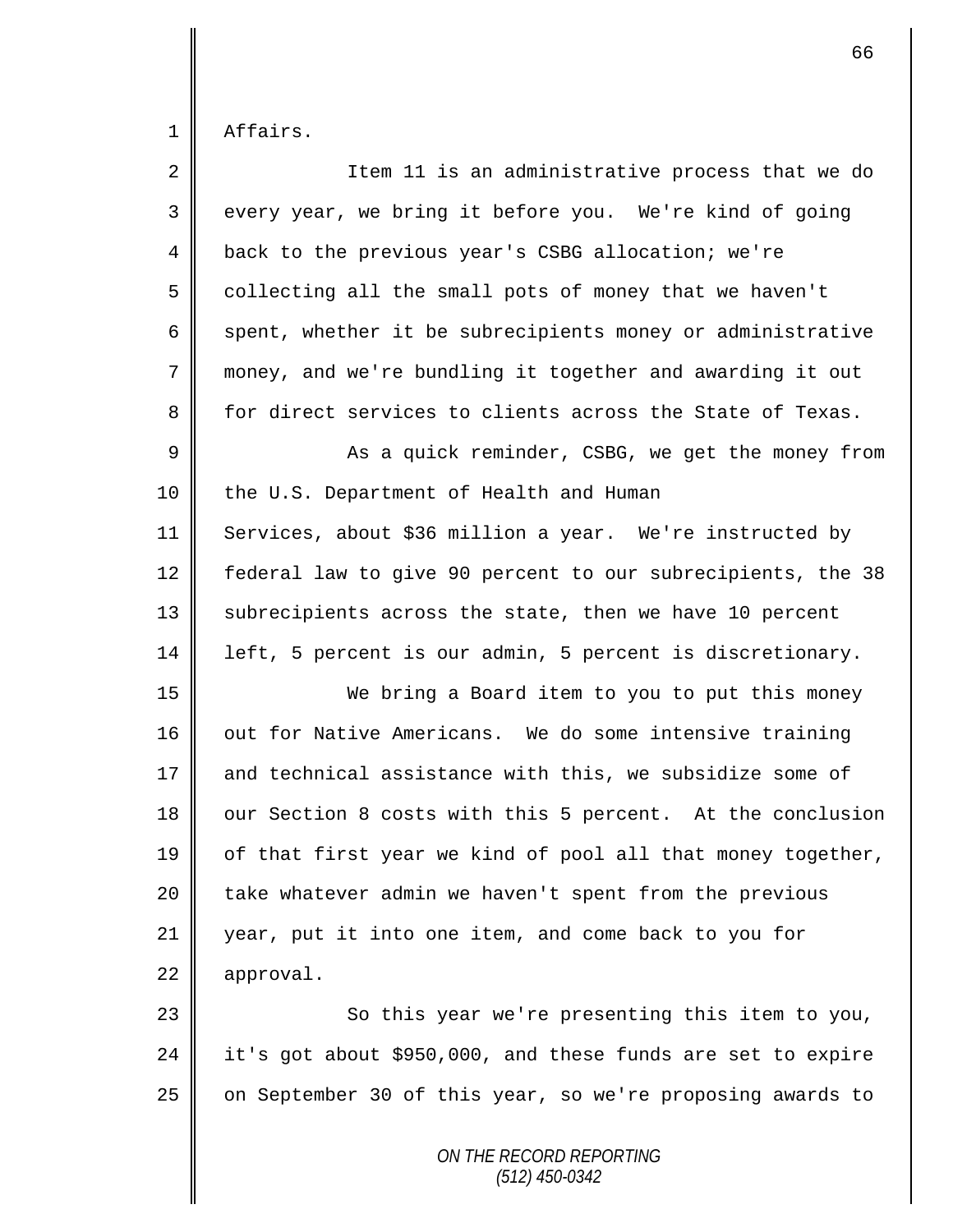*ON THE RECORD REPORTING (512) 450-0342* 1 24 agencies, and these awards would go out by formula. 2 There's a formula we use for all of our 3 programs. This one is driven by poverty, so 98 percent of 4 the dollars that you see going to each of these agencies is  $5 \parallel$  just driven by poverty, the number of people in their  $6 \parallel$  service area that are low income. 7 These funds are for direct services. These 8 agencies will spend these on families, households that need 9 assistance in addition to what they're receiving from their 10 | community action agency. 11 || This process has been pretty much the same way 12 for the last seven or eight years, it is very much an 13 || administrative process, and I'd be willing to answer any 14 questions that you might have about this. 15 MR. VASQUEZ: Great. Thank you, Michael. 16 | Do any Board members have questions for Mr. De 17 Voung on this? 18 || (No response.) 19 MR. VASQUEZ: Again, good to see us trying to  $20$  | use every penny and get it out there. 21 | So hearing no questions, I'll entertain a motion  $22$  on item 11 of the agenda. 23 MR. BATCH: Mr. Chairman, I move that the Board 24 approve the reprogramming of the remaining 2021 CSBG funds  $25$  and grant the executive director and his designees the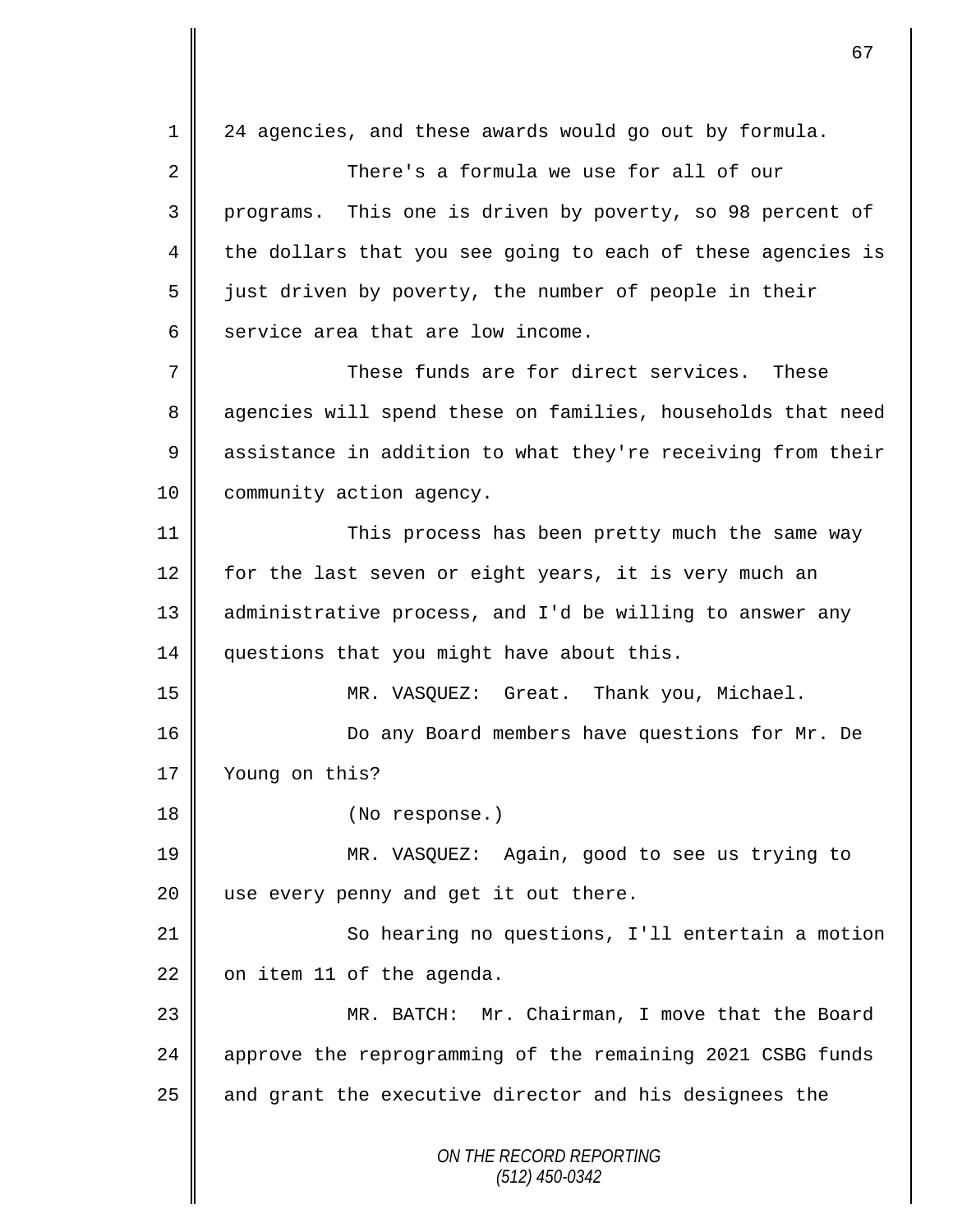*ON THE RECORD REPORTING (512) 450-0342* 1 || authority to enter into contracts for these funds with the 2 entities described in this item, all subject to the 3 | conditions and limitations as expressed in the Board action 4 | request on this item. 5 MR. VASQUEZ: Thank you. 6 || Motion made by Mr. Batch. Is there a second? 7 MR. THOMAS: Second, Mr. Chairman. 8 MR. VASQUEZ: Seconded by Mr. Thomas. All those 9 | in favor say aye. 10 || (A chorus of ayes.) 11 || MR. VASQUEZ: Any opposed? 12 || (No response.) 13 MR. VASQUEZ: Hearing none, motion carries. 14 | Thank you, Michael. 15 Moving on to 12(a), Presentation, discussion, 16 and possible action regarding an award from the Multifamily 17 | Director Loan Program 2021-3 NOFA, as amended. 18 Mr. Campbell. 19 MR. CAMPBELL: Good morning. Cody Campbell, 20 director of Multifamily Programs. As always, it is a 21 | pleasure to be here.  $22$   $\parallel$  The next item on your agenda is presentation, 23 discussion, and possible action regarding an award from the 24 | Multifamily Direct Loan 2021-3 NOFA, as amended. 25 || Connect South is a 2020 9 percent housing tax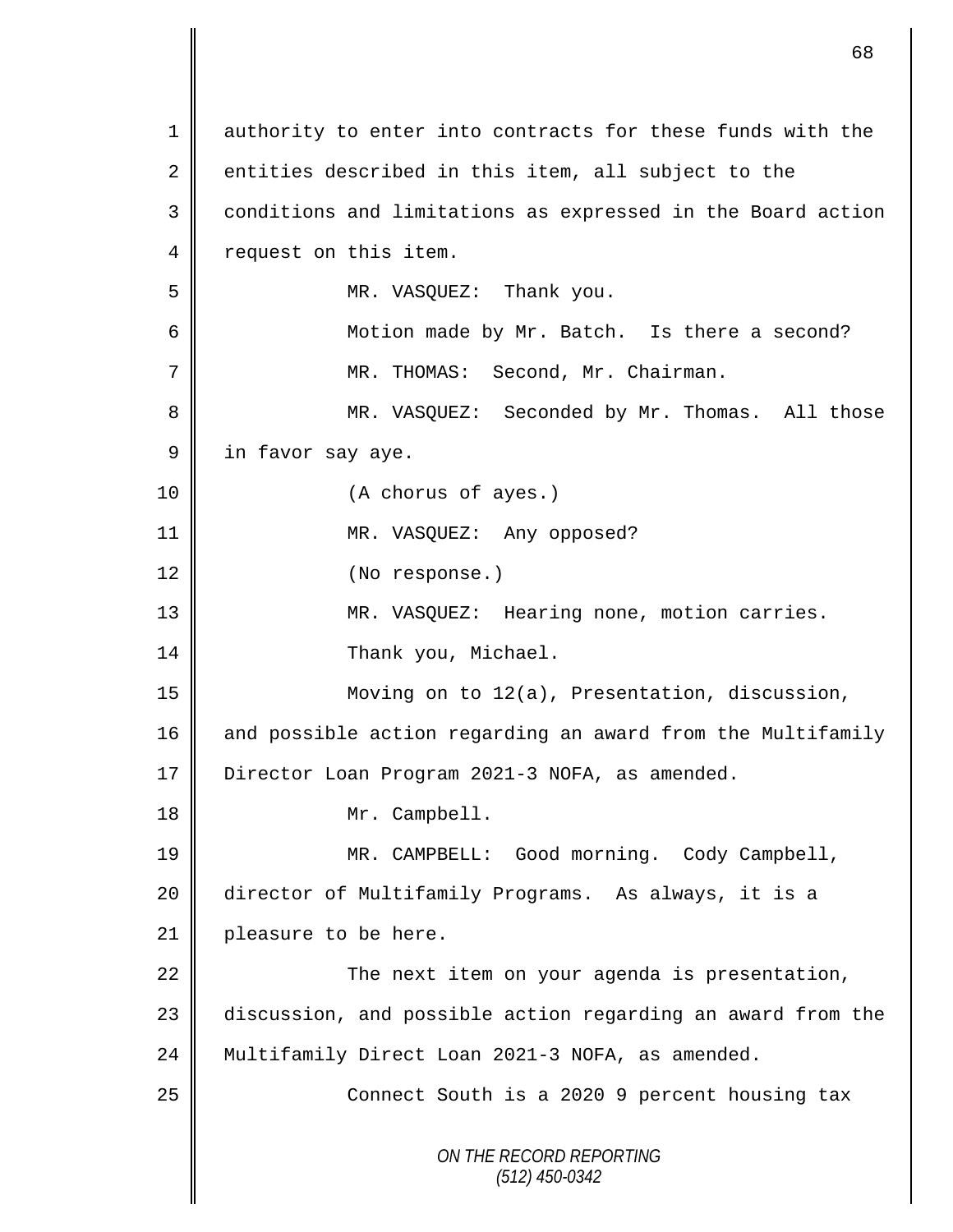1 credit award which has applied for an award of HOME funds 2 due to increased construction costs. The development 3 proposes the new construction of 77 units that will serve 4 the general population of Houston with one-, two-, and 5 three-bedroom units ranging from 30 percent to 60 percent 6 AMI for the income set-asides. The award of HOME funds 7 will result in 32 of those units being restricted by the 8 direct loan.

9 The applicant has represented increased 10 | construction costs for similar reasons as other requests 11 heard during this cycle. The big one is lumber; it seems 12 | like lumber is the perpetual antagonist of our current 13 developments.

14 Total building costs have increased by \$5.03 15 million; however, this was offset by reduced costs in other 16 areas. The big one was their financing cost. They reduced 17 their permanent loan from Capital One by about a million 18 dollars; that's a million dollars at 5 percent interest, so 19 it resulted in pretty significant savings that help offset  $20$  | that \$5.03 million in costs. Because of this, total 21 development costs total out to an increase of about \$4.38 22 million, which is further offset by an increase in funding 23 | from the City of Houston's CDBG Disaster Recovery funds. 24 Staff recommends an award of \$3 million in HOME 25 funds. This loan will have an 18-year term at zero percent

> *ON THE RECORD REPORTING (512) 450-0342*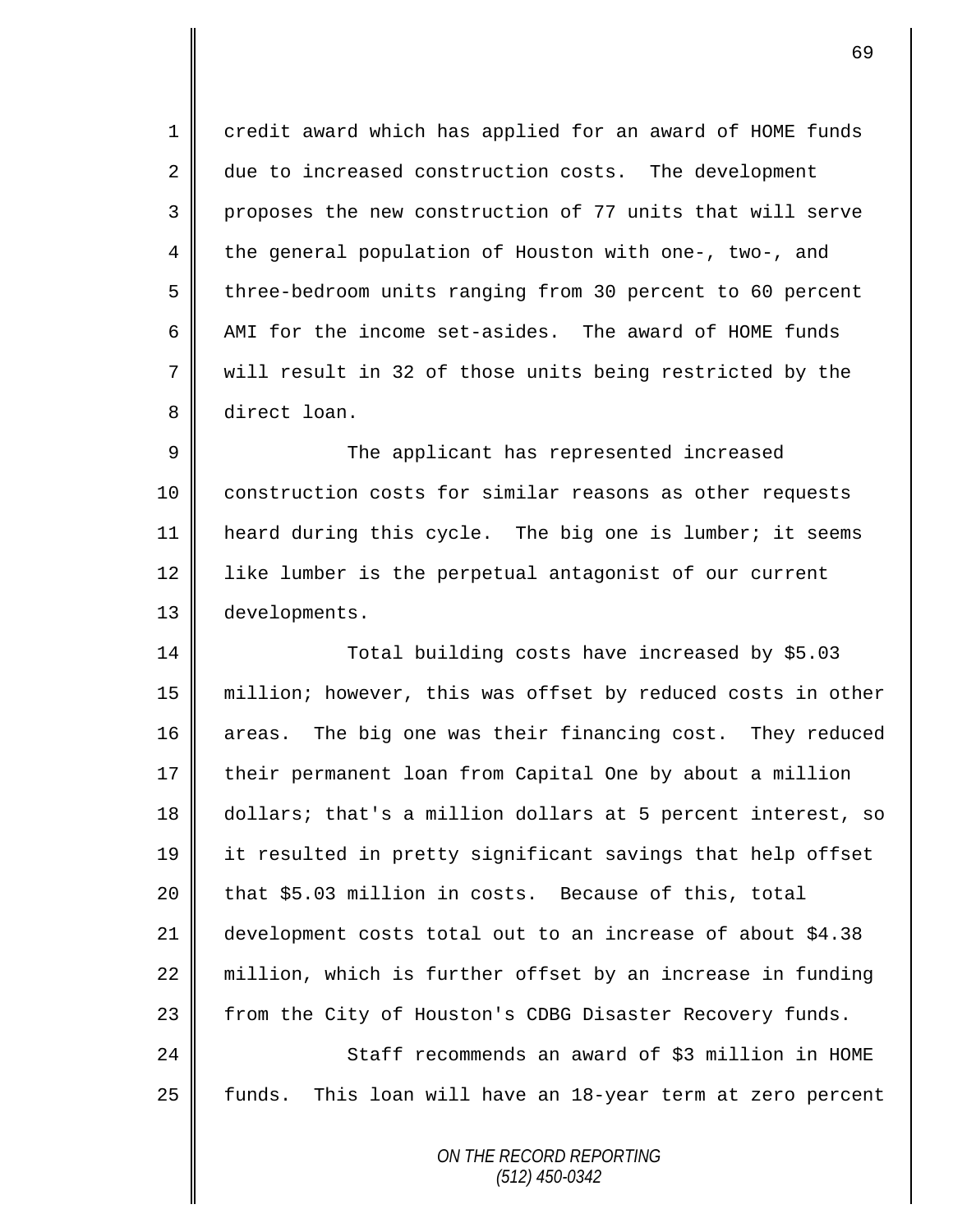*ON THE RECORD REPORTING (512) 450-0342* 1 || interest and will be structured as a deferred repayable  $2 \parallel$  loan. The federal affordability period will be 20 years,  $3 \parallel$  and the state affordability period will be 45 years. 4 Staff recommends approval, and I'm happy to 5 answer any questions that you have. 6 MR. VASQUEZ: Thank you, Mr. Campbell. 7 || Thave just an overall question. This talks 8 about the increase in the cost. What was the original 9 cost? What kind of percentage increase are we talking that  $10 \parallel$  this is? 11 MR. CAMPBELL: The original total building  $12 \parallel$  cost -- give me just a second -- so from the original 13 underwriting report, it looks like the original building 14 cost was right at \$8 million, and by the time they turned 15 in all their increases, just the building cost went up to 16 | \$12.5 million. 17 MR. VASQUEZ: So over a 50 percent increase in 18 | the construction cost. 19 MR. CAMPBELL: Yes, sir. That's just the 20  $\parallel$  building costs. So that was offset in some other areas, 21 some areas did go up just a bit. I've asked the applicant 22  $\parallel$  to be here today in case you have any questions about the  $23$  specifics of the increases, but it was a pretty hefty 24 | increase. 25 MR. VASQUEZ: If people are available to speak,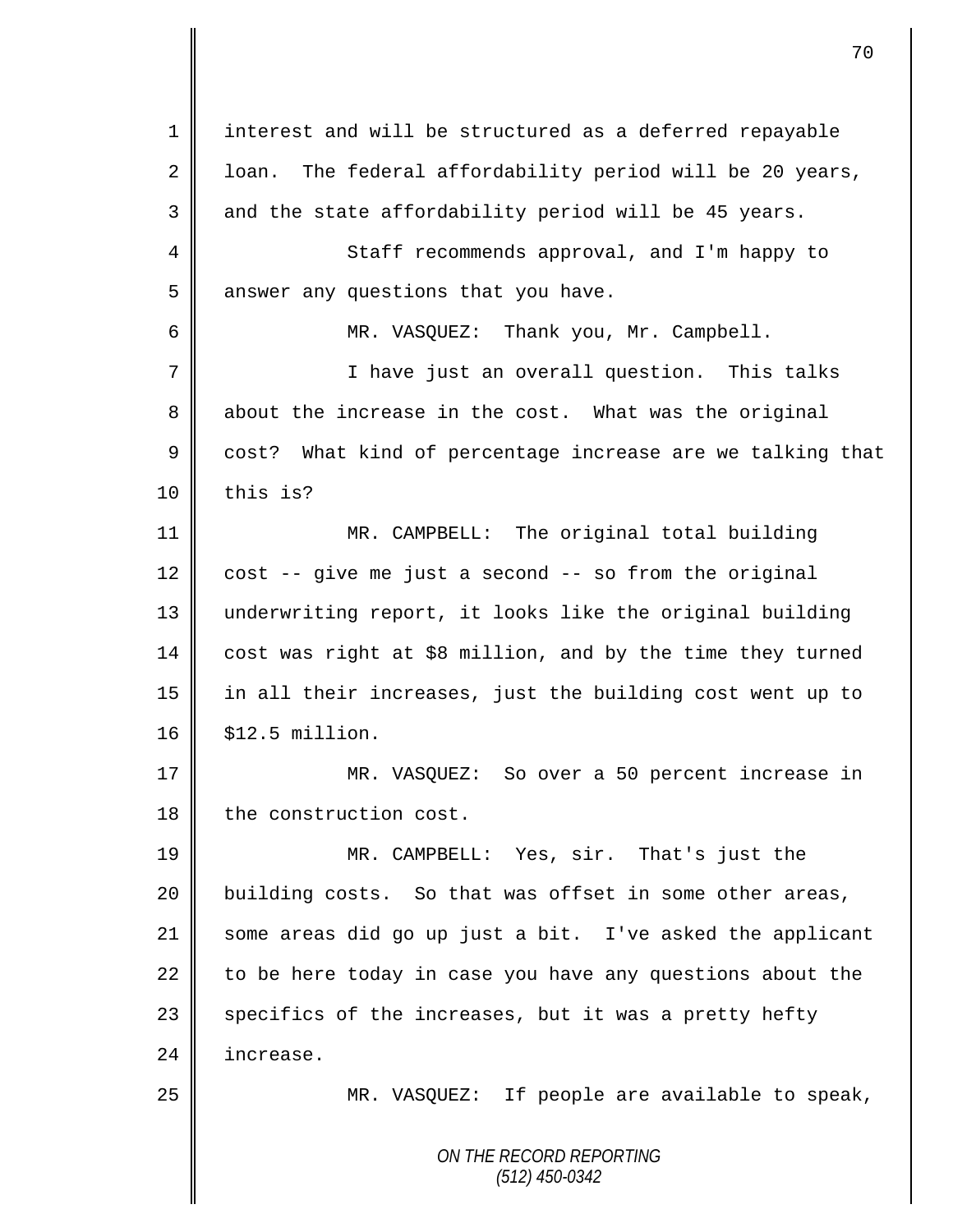|             | 71                                                          |
|-------------|-------------------------------------------------------------|
| $\mathbf 1$ | I'd love to hear how the building cost went up 50 percent.  |
| 2           | Again, Mr. Eccles gets upset with me, so we'd               |
| 3           | like to entertain a motion to accept public comment on this |
| 4           | item.<br>Anyone?                                            |
| 5           | MR. MARCHANT: I make a motion to hear public                |
| 6           | input.                                                      |
| 7           | MR. BATCH: Second.                                          |
| 8           | MR. VASQUEZ: Motion made by Mr. Marchant,                   |
| $\mathsf 9$ | seconded by Mr. Batch. All in favor say aye.                |
| 10          | (A chorus of ayes.)                                         |
| 11          | MR. VASQUEZ: Okay. Please introduce yourself.               |
| 12          | MS. ANDRE: Good morning and thank you. My name              |
| 13          | is Sarah Andre. I'm the owner of Structure Development.     |
| 14          | We provide consulting and development of services to a      |
| 15          | variety of clients focused on 9 percent tax credits, 4      |
| 16          | percent tax credits, and various other affordable housing   |
| 17          | solutions. I am the consultant for this project, and I do   |
| 18          | have the developer here and he'll introduce himself in a    |
| 19          | moment.                                                     |
| 20          | Overall costs have increased 44 percent. If you             |
| 21          | Google construction cost increases right now, which I       |
| 22          | invite you to do so, you will see 10, 12, 15, 20, 100       |
| 23          | articles on construction cost increases over the past two   |
| 24          | years.                                                      |
| 25          | Many of these, as you are well aware, are due to            |
|             | ON THE RECORD REPORTING<br>$(512)$ 450-0342                 |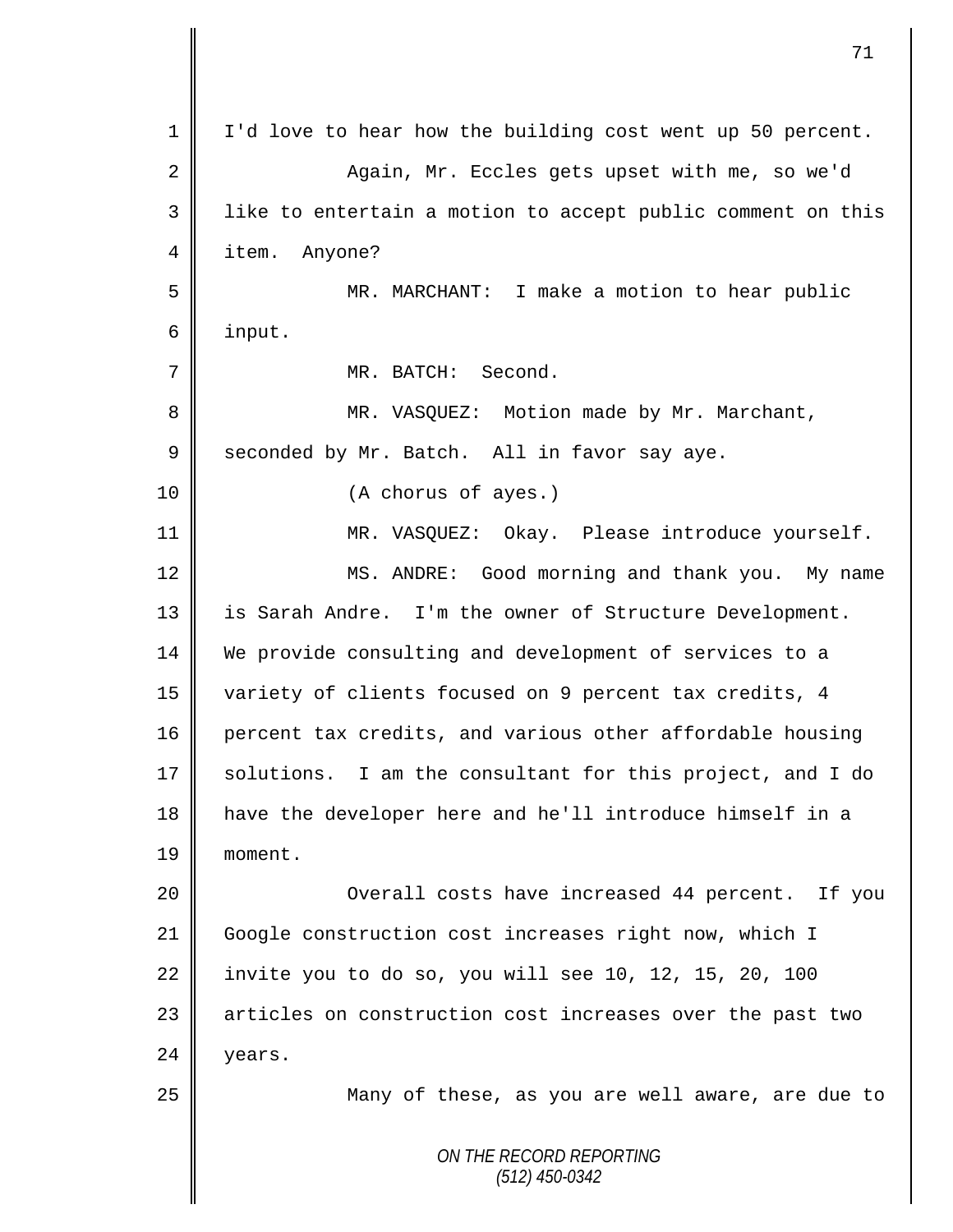1 commodities pricing. If you just look up lumber 2 commodities pricing, it goes like this, you know, we're  $3 \parallel$  just in this valley and trough cycle, unfortunately due to 4 | our supply chains and other factors that are beyond our 5 control.

6 In the construction costs there are several 7 items that went up 300, 500 and 600 percent, and those are 8 primarily concrete and lumber. Other costs are mildly up  $9 \parallel$  since the initial application. The development team has 10 worked their tails off to value engineer, seek other 11 | solutions, and rebid the project.

12 | So these are items that are, unfortunately, 13 | endemic to our industry right now, and I fear that this is 14 going to be one of the early applicants that you're going 15 || to see, and this is going to become kind of a broken record 16 | for you.

17 | During this meeting alone, I received an email 18 from another client who said, Help, we're right about to 19 close, and our prices have gone up; what's available; can 20 we apply for MFDL? So I'm sorry; you'll probably be seeing 21 || my face quite a bit.

22 | Anyway, I'd like to introduce Richard Sciortino. 23 | He's the developer.

24 MR. SCIORTINO: Good morning, Mr. Chairman, Mr. 25 | Director, Board members. Thank you for having me here and

> *ON THE RECORD REPORTING (512) 450-0342*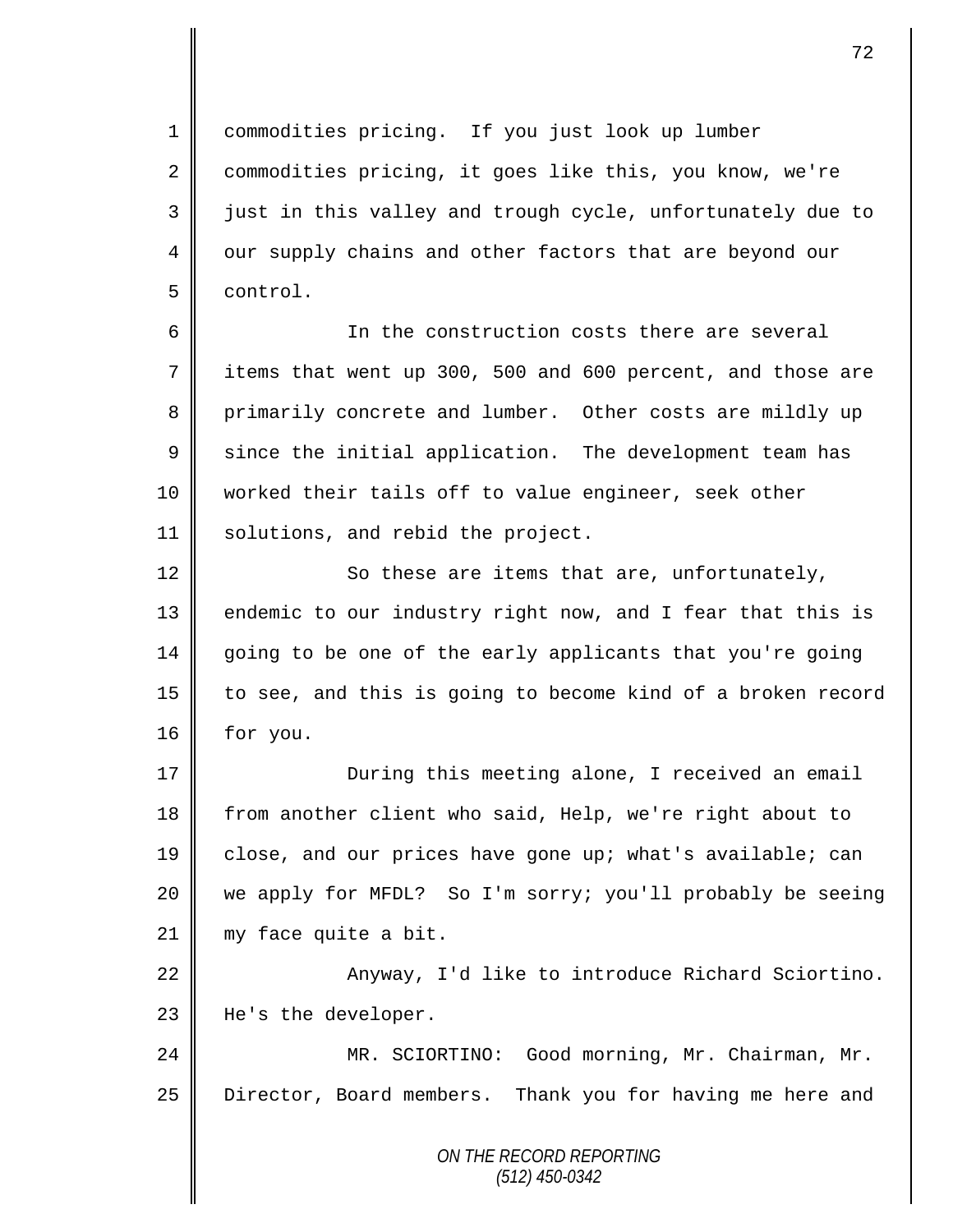*ON THE RECORD REPORTING (512) 450-0342* 1 | thank you for the opportunity to explain why we're here. 2 I I'm the principal at Brinshore Development, founded the 3 company about 30 years ago. We have over 20 projects under 4 construction in 11 different states right now. 5 || And I reached out to all of our general 6 contractors in all of those places  $-$  and these are major 7 markets from Denver and Salt Lake City and Chicago and 8 Washington, D.C., and smaller ones like Flagstaff, Arizona  $9 \parallel$  and Omaha and Milwaukee -- and we use third-party general 10 || contractors in almost all of those places. 11 || And we're hearing on the low side 35 percent, on 12 the low side, to as much as 60 percent in Omaha which has a 13 very small contracting field. So 44 percent this is a two-14 year period, the national average is somewhere right around 15 | that amount, and Houston has been very difficult. 16 || I will say that we estimated this in-house, we 17  $\parallel$  estimated this with a third-party contractor initially. We 18 bid it competitively, and the construction costs have been 19 incredibly volatile; it's almost impossible to predict 20 where they'll be. 21 Using professional estimators and whatnot, it is 22  $\parallel$  changing so quickly that even three months it's difficult 23  $\parallel$  to predict what the construction costs will be. So I will 24 say that it's a problem that we're seeing nationally, not  $25$   $\parallel$  just in this market, and it's unfortunate, but right now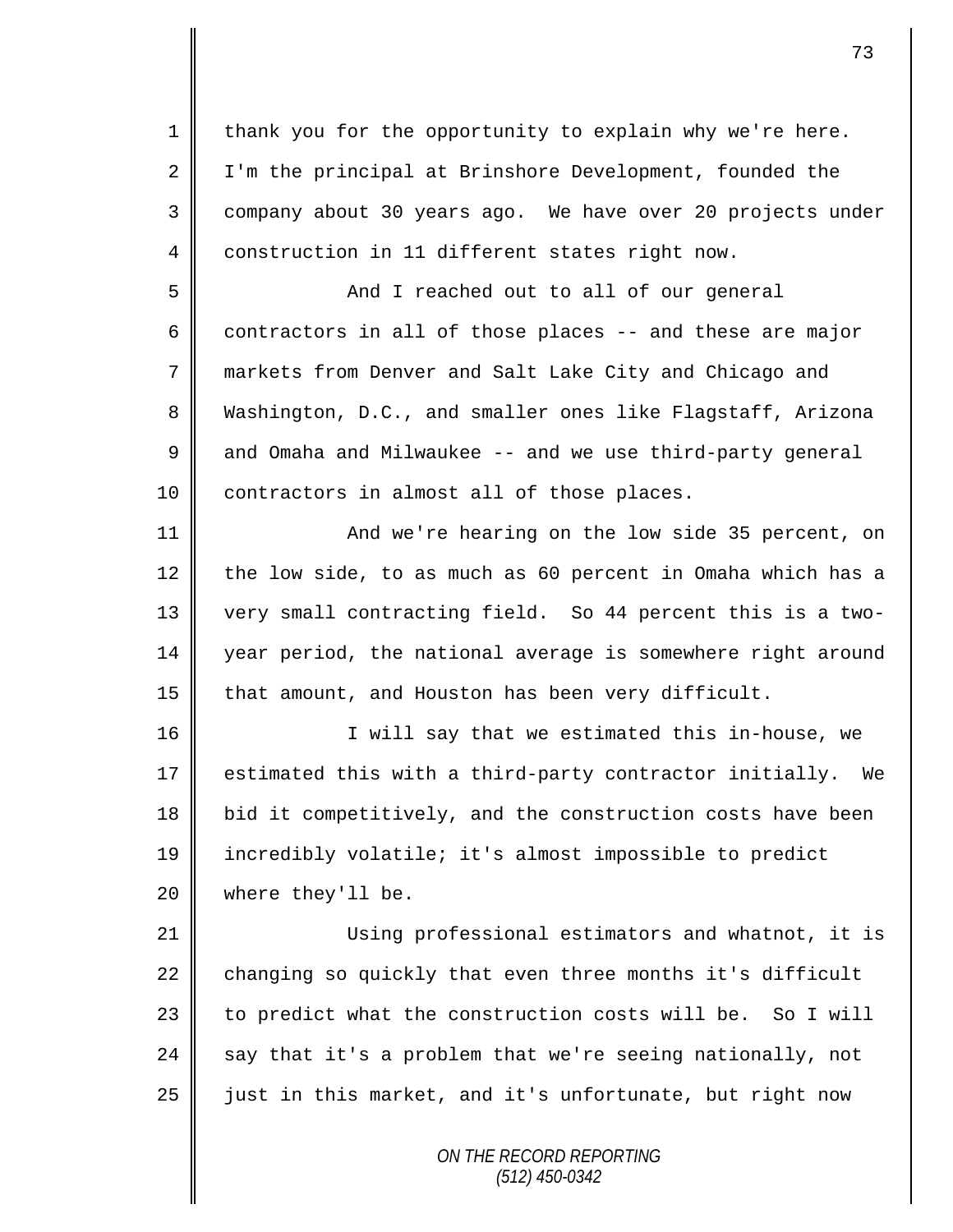1 what we're seeing is people building in inflation  $2 \parallel$  expectations going forward, so the pricing is anticipating  $3$  that there are going to be further increases. 4 We're hearing from suppliers that manufacturers  $5 \parallel$  are not living up to their end of the agreements, and so 6 suppliers are building in a contingency. And so it's just 7 sort of multiplying through the chain until it reaches us, 8 at which point we see these incredible price increases. 9 || I've been doing this for 30 years now, and I've 10 never seen volatility like this, nothing like this. It's 11 | really an unprecedented time. I don't want to be here 12 standing in front of you asking for money any more than you 13 want to see me here, but unfortunately, that's just where 14 we are. 15 MR. VASQUEZ: Okay. Thank you. 16 | The Show who can answer this. The write-up  $17$  says that the City of Houston is adding some additional 18 funds from their CDBG funds. How much are they stepping up 19 additionally for? 20 MS. ANDRE: Correct. They're stepping up \$2 21 million. Their initial commitment in our initial 22 application was  $$7-$  and we're at \$9.5 million with them  $23$  now, so \$2.5 million. 24 MR. VASQUEZ: So they've approved another \$2.5-  $25$  as well.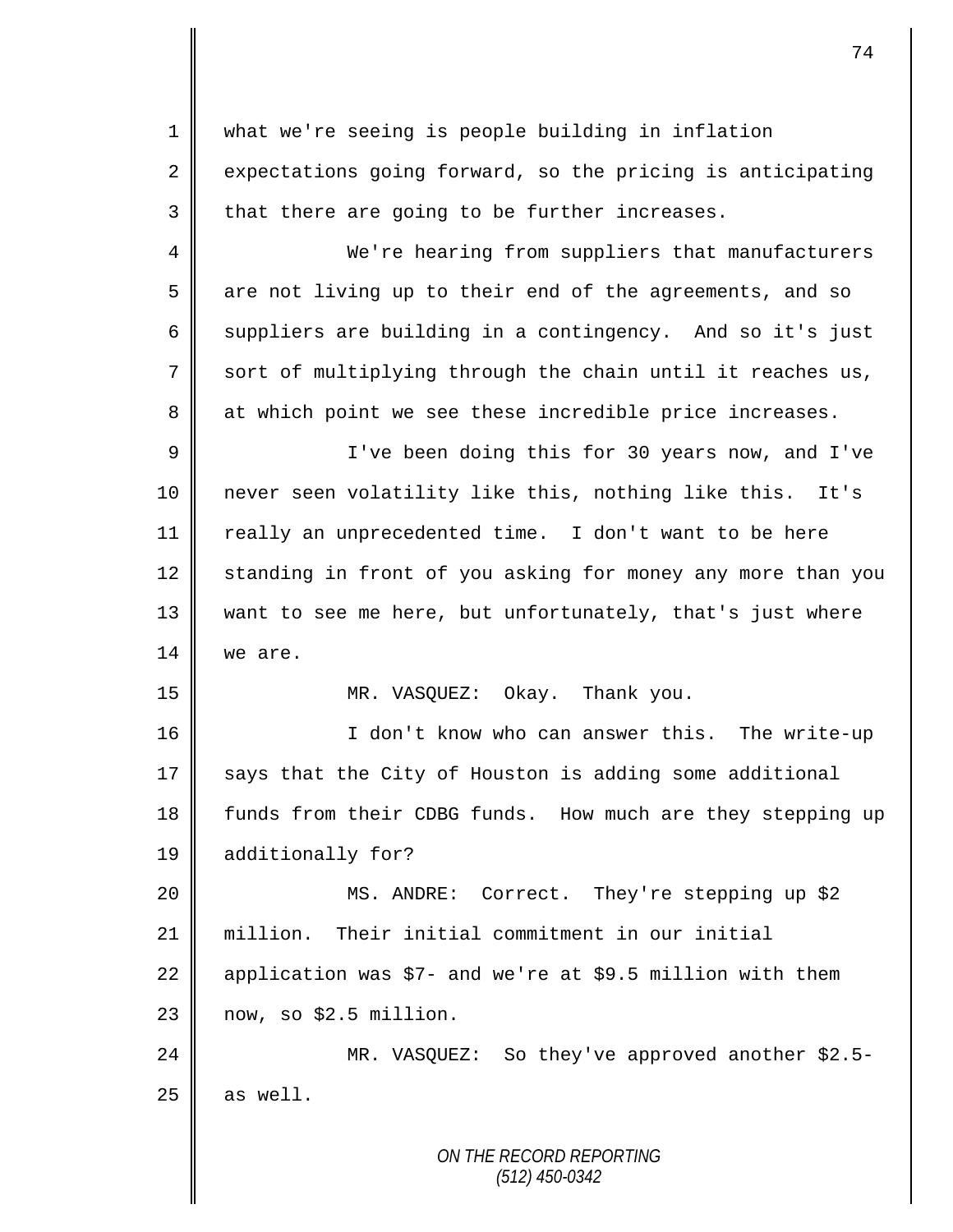*ON THE RECORD REPORTING (512) 450-0342* 1 MS. ANDRE: Yes, and they have the lion's share 2 | of the subsidy on this deal in terms of the \$9.5 million. 3 MR. VASQUEZ: Okay. Anyone have any other 4 questions? Mr. Marchant. 5 MR. MARCHANT: This is a question that I have 6 been wanting to ask but have not asked yet. When you come 7 in for the increased funding, what part of the development 8 fee and what part of the financial ownership structure goes 9 up or stays the same or is going down? I mean, in the 10 private sector if you underbid a project, I mean, some 11 projects are break-even. Have you ever had a break-even 12 project in your 30 years? 13 MR. SCIORTINO: Right now we've used up our 14 entire developer fee, is all I can say. 15 | MR. MARCHANT: And that's the question I have. 16 So are you finding  $-$  maybe this question is for our staff: 17 The are we finding that everybody is just trying to get out of 18 this mess and all future projects that you bring will have 19 all this baked in? 20 MS. ANDRE: Speaking as someone who touches a 21 number of different deals and works with a number of 22 different developers, I would hope so. 23 || Unfortunately, we thought we baked it in last  $24$  year, you know, but we thought we were coming out of COVID, 25 we thought supply chain issues would start freeing up, we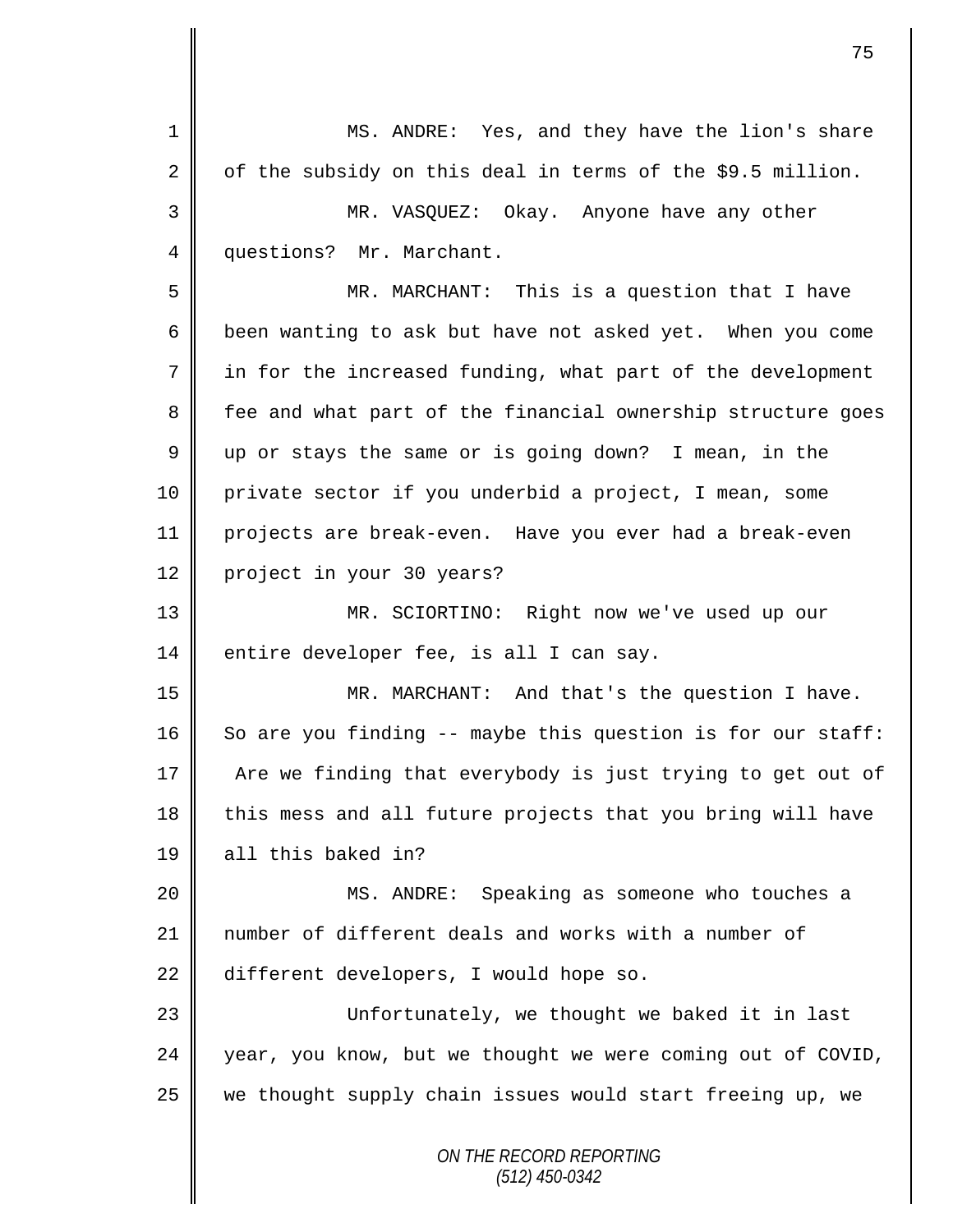*ON THE RECORD REPORTING (512) 450-0342* 1 | thought labor shortages would start freeing up, and they've  $2 \parallel$  only gotten maybe worse. So we are trying to bake that in  $3 \parallel$  most definitely, and we're not always successful. 4 || With regard to the developer fee, affordable 5 | housing is no different than market rate in that that 6 developer fee, while it is penciled higher in terms of the 7 percentage, it is really the backstop for your investors 8 and your lenders. 9 They do not release that fee until you have 10 provided the development that you've promised, and so it 11 can look very large on paper, but it is most often your 12 sort of contingency, your third contingency, if you will, 13 | after the contractor's contingency and the owner's 14 contingency. 15 || And in this deal specifically there was no 16 change in the fee; it stayed the exact same dollar amount  $17$  | and no increase whatsoever to the owners. 18 || MR. MARCHANT: I appreciate that explanation. 19 Thank you, Mr. Chairman. 20 **MR.** VASQUEZ: Thank you. 21 | Any other questions to staff or the applicant? 22 || MR. THOMAS: I did have one question, Mr.  $23$  Chairman, and this is for Cody. 24 || Cody, on the \$3 million that's being requested,  $25$  | it's structured in a second lien position loan with zero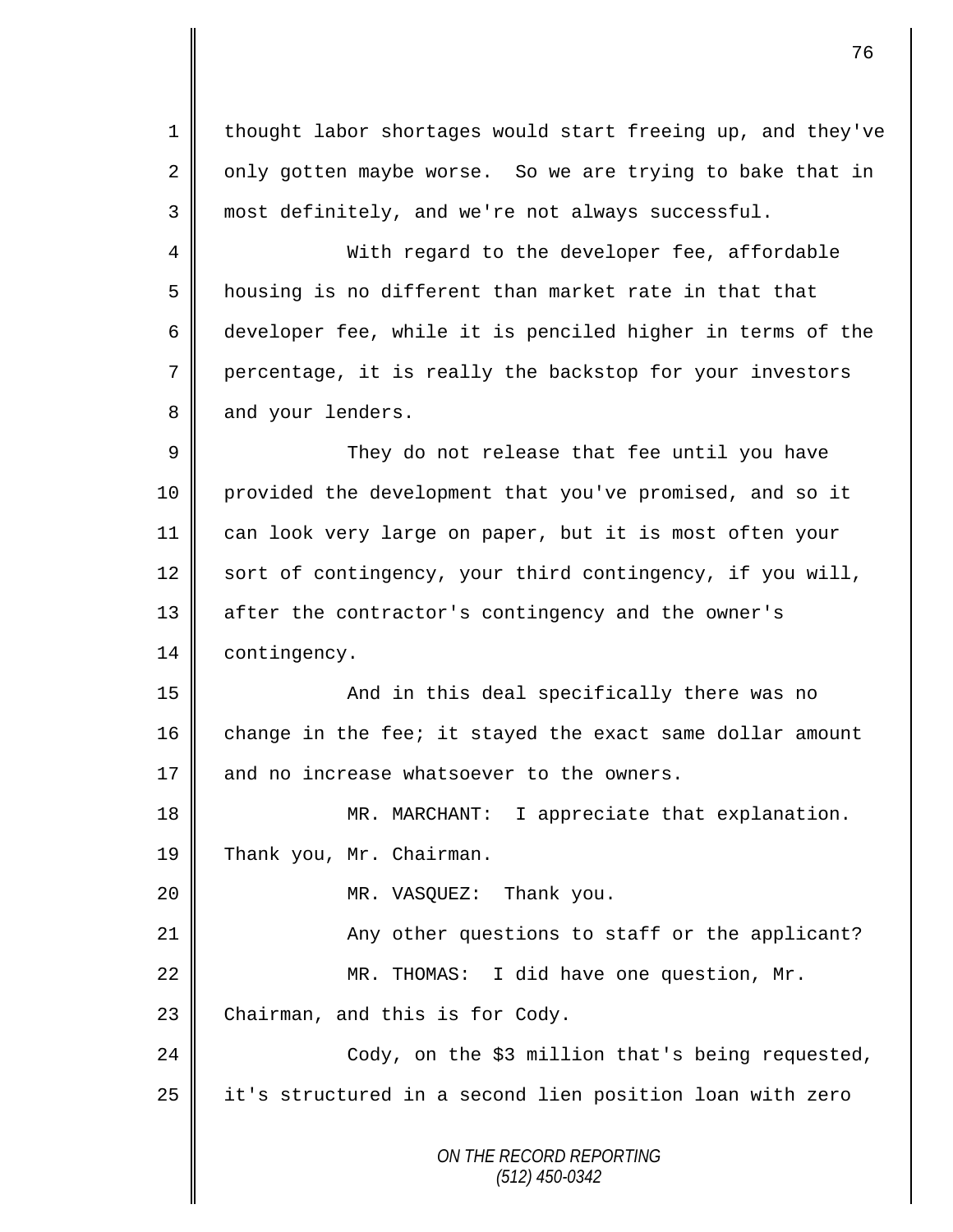*ON THE RECORD REPORTING (512) 450-0342* 1 || interest and no amortization. Is that customary for these  $2 \parallel$  types of things? 3 MR. CAMPBELL: So we got the 18-year term on it  $4 \parallel$  because we have to match the term of the superior lender,  $5 \parallel$  so yes, this is matching the requirements of the NOFA. 6 Yes, sir. 7 MR. THOMAS: Okay. Thank you. 8 MR. VASQUEZ: And being that this is an actual 9 Tepayable note, I'm better with that. 10 || MR. THOMAS: Right. 11 MR. CAMPBELL: Yes, sir. It will come back to  $12 \parallel \text{us.}$ 13 || MR. VASQUEZ: Okay. The chair would entertain a 14 | motion on item 12(a) of the agenda. 15 MR. BATCH: Mr. Chairman, I move that the Board 16 approve the 2021-3 NOFA application for Connect South 17 | Apartments, subject to the conditions and limitations as 18 expressed in the Board action request on this item. 19 || MR. VASQUEZ: Motion made by Mr. Batch. Is  $20$  there a second? 21 || MR. BRADEN: Second. 22 || MR. VASQUEZ: Seconded by Mr. Braden. All those  $23$  | in favor say aye. 24 | (A chorus of ayes.) 25 || MR. VASQUEZ: Any opposed?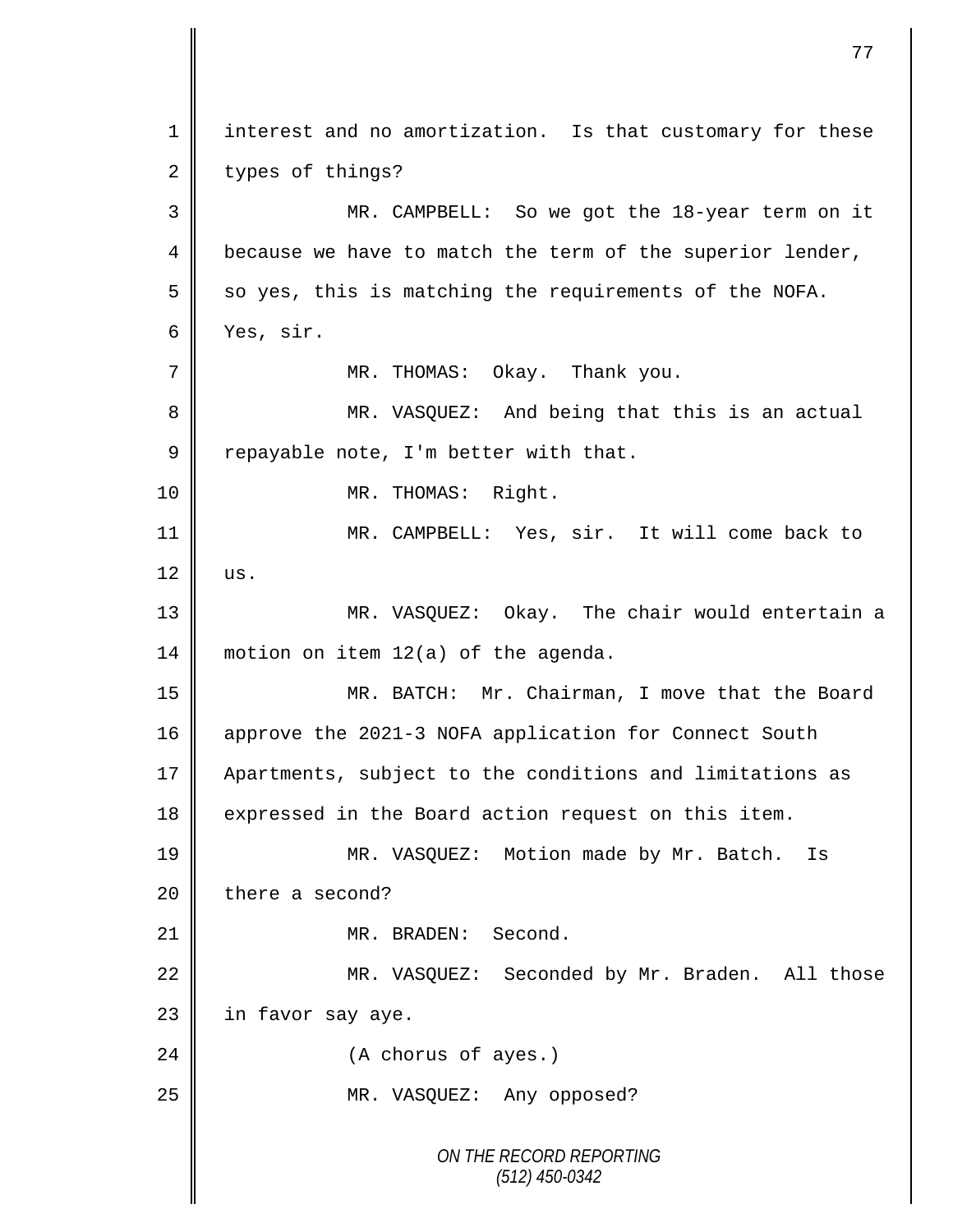| 1  | (No response.)                                               |
|----|--------------------------------------------------------------|
| 2  | MR. VASQUEZ: Hearing none, motion carries.                   |
| 3  | Item 12(b), Presentation, discussion, and                    |
| 4  | possible action regarding a waiver of 10 TAC Section         |
| 5  | 13.8(b)(6)(A) for Balcones Terrace, project #21513.          |
| 6  | Mr. Campbell, you're still up.                               |
| 7  | MR. CAMPBELL: The next item on your agenda                   |
| 8  | concerns a possible waiver of the provision of the           |
| 9  | Multifamily Direct Loan Rule, which requires that            |
| 10 | applicants have at least 10 percent equity in the            |
| 11 | development when a direct loan is the only source of         |
| 12 | permanent Department funding in the development.             |
| 13 | Balcones Terrace is a 2021 direct loan                       |
| 14 | application which proposes 123 supportive housing units in   |
| 15 | Austin. The most recent information submitted by the         |
| 16 | applicant indicates a total development cost of              |
| 17 | approximately \$24 million, with owner equity of about \$2.1 |
| 18 | million, which is 9 percent, so short of the 10 percent.     |
| 19 | The applicant has submitted a request for the                |
| 20 | Department to waive the equity requirement entirely, so in   |
| 21 | other words, they're not asking to just be able to have 9    |
| 22 | percent; they're asking to be able to have no equity in the  |
| 23 | deal.                                                        |
| 24 | Ordinarily, waivers must meet the requirements               |
| 25 | of 10 TAC 11.207, which establishes that waivers must        |
|    | ON THE RECORD REPORTING<br>$(512)$ 450-0342                  |
|    |                                                              |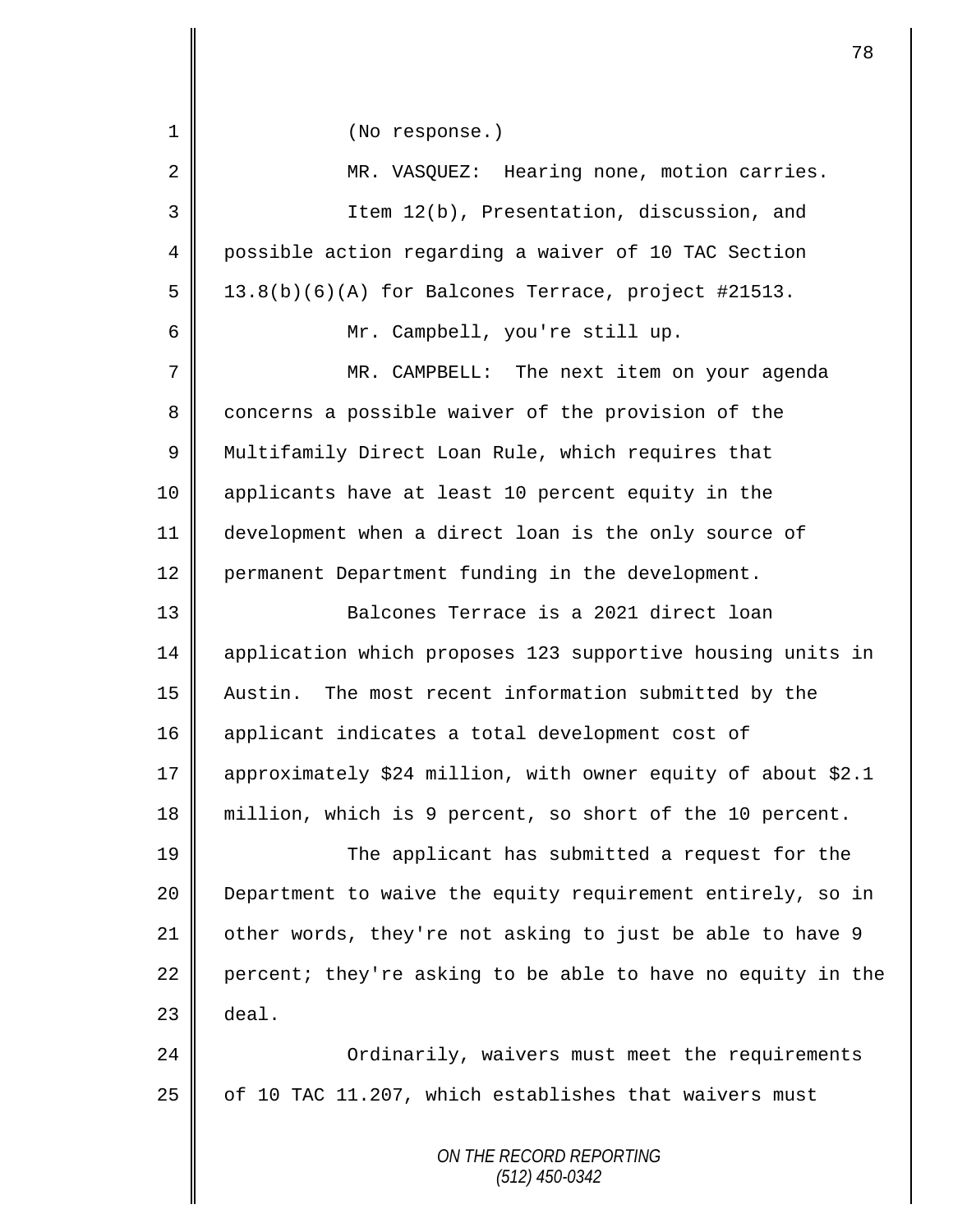1 demonstrate that the need for the request is either outside  $2 \parallel$  of the applicant's control or due to an overwhelming need 3 and that granting the waiver would better serve the 4 Department's policies and purposes. Those are the waiver 5 criteria that we talk about at almost every meeting, it 6 seems like.

7 However, the multifamily direct loan 8 Specifically exempts waiver requests related to equity from  $9 \parallel$  this requirement and instead requires that they must 10 specify that the proposed equity that will be provided and 11 why that reduced level of equity will be sufficient to 12 provide reasonable assurance that the owner will be able to 13 | complete and stabilize in a timely fashion.

14 The applicant proposes that the equity will be 15 Teduced after closing by sourcing other funding and has 16 indicated that most or all of the equity may be replaced by 17 | other sources.

18 So in other words, at closing they're still going to have their 9 percent, but then they're going to  $\parallel$  find other sources to fill that back in with so that they can pay themselves back.

22 | The request indicates that the development has 23  $\parallel$  received approximately \$16 million in funding from the City 24  $\parallel$  of Austin. In addition, the developer is acting as the 25 guarantor for the project and is therefore able to fund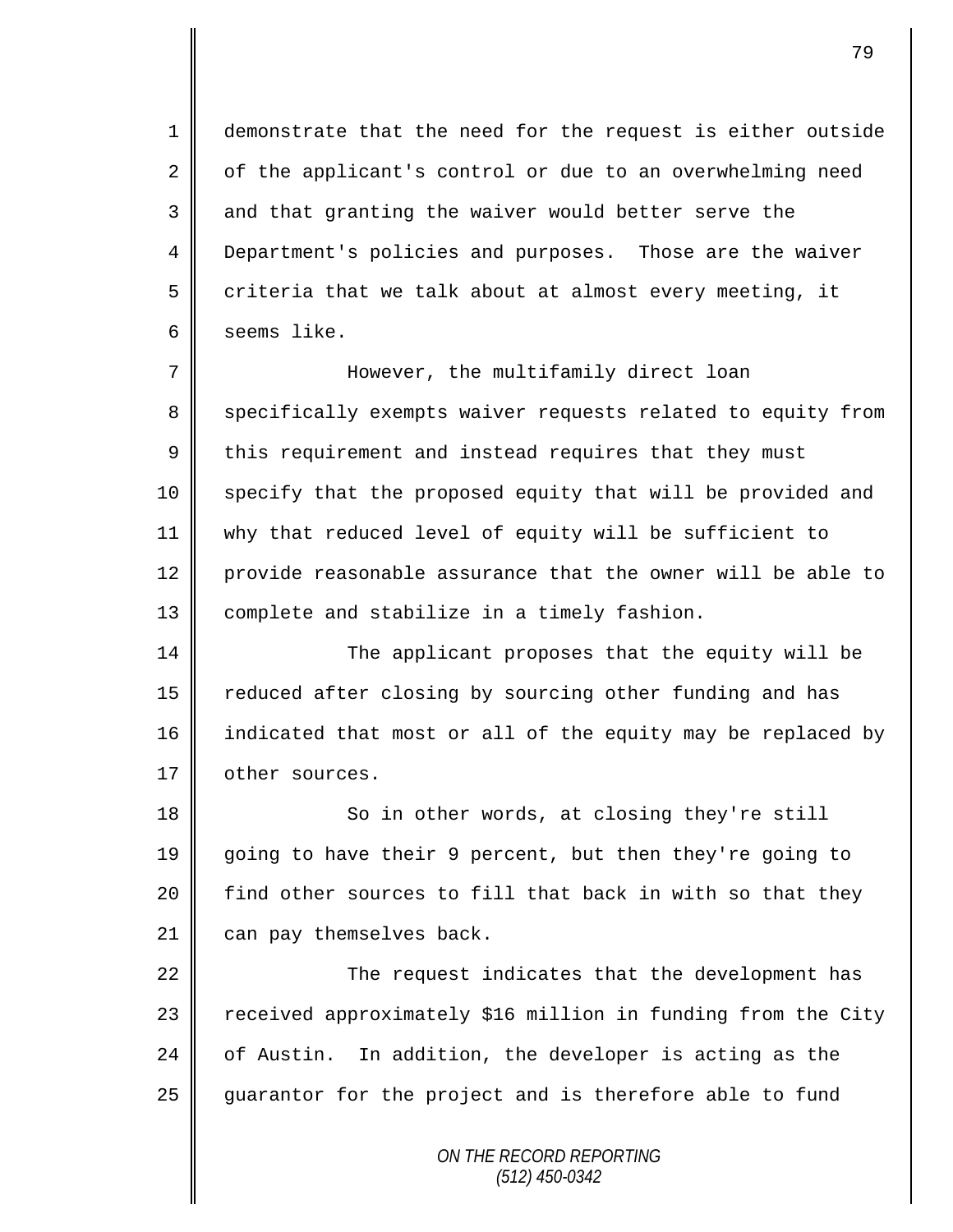*ON THE RECORD REPORTING (512) 450-0342* 1 | front load funds into the project if necessary. 2 Staff has reviewed the request and is reasonably 3 assured that the owner will be able to complete 4 construction and stabilize timely due to the additional 5 | funding from the City of Austin and due to the developer 6 acting as the guarantor on the project. Because of this, 7 staff recommends approval of the waiver, and I'm happy to 8 take any questions. 9 || MR. VASQUEZ: So can you clarify who is the 10 | owner and who is the developer? 11 MR. CAMPBELL: So it's Foundation Communities in 12 this case, and they have asked for this waiver to free up 13 that 9 percent that they would have invested in to the 14 project to do other nonprofit work. 15 MR. VASQUEZ: But they're still providing a 16 | guarantee of the project. 17 MR. CAMPBELL: Yes, sir, that is correct. 18 MR. VASQUEZ: Well, at least we know they're 19 going to be around for guaranteeing. 20 MR. CAMPBELL: Sure. 21 MR. VASQUEZ: Are there any other sources of 22  $\parallel$  kind of near equity or equity substitutes? 23 MR. CAMPBELL: So they have the \$16 million 24 that's coming in from the City of Austin that will be a  $25$  | loan, and what they've told me is that by the time they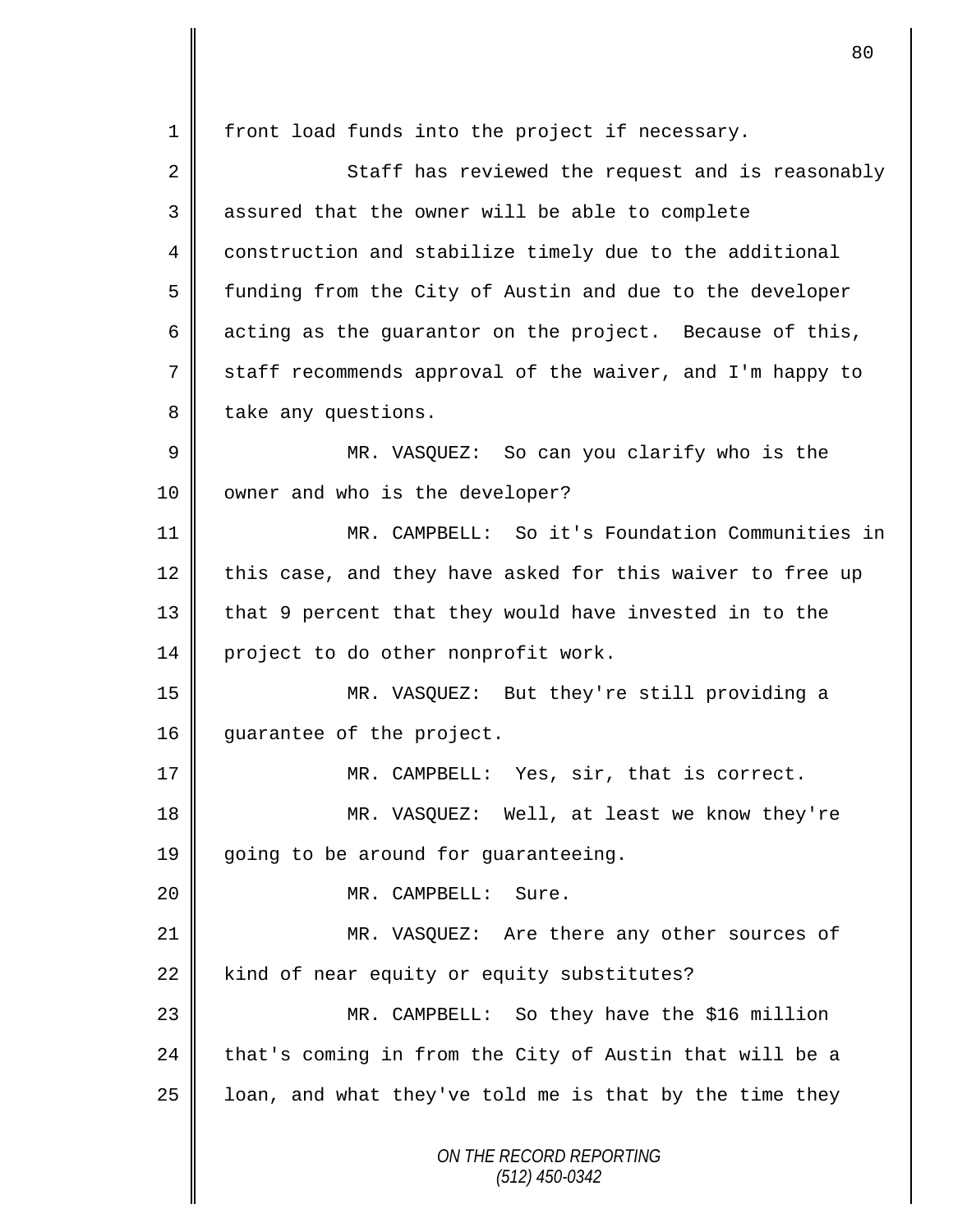*ON THE RECORD REPORTING (512) 450-0342* 1 | finish replacing all this money, they should end up with 2 about \$200,000 in equity that will be remaining. 3 || I believe that, yes, we have somebody here from 4 | Foundation Communities who might be able to give you more  $5 \parallel$  specifics of their long term plan, but that is funding that  $6 \parallel$  is going into the development as of now. 7 MR. VASQUEZ: Okay. Maybe we could have the 8 | Foundation Communities representative give us a little more 9 **background on how we're at this position.** 10 || MR. CAMPBELL: Certainly. 11 || MR. VASQUEZ: And please introduce yourself. 12 || MR. MARCHANT: I make a motion that we accept 13 | public input. 14 MR. VASOUEZ: Thank you, Mr. Marchant. 15 Is there a second? 16 MR. BATCH: Second. 17 MR. VASQUEZ: Mr. Batch seconds. All those in 18 favor say aye. 19 (A chorus of ayes.) 20 MR. VASQUEZ: Any opposed? 21 || (No response.) 22 MR. VASQUEZ: Mr. Eccles's motion carries. 23 MS. BUTLER: Good morning, y'all. Sabrina 24 Butler, director of real estate development for Foundation 25 Communities. Thank you for considering our waiver today.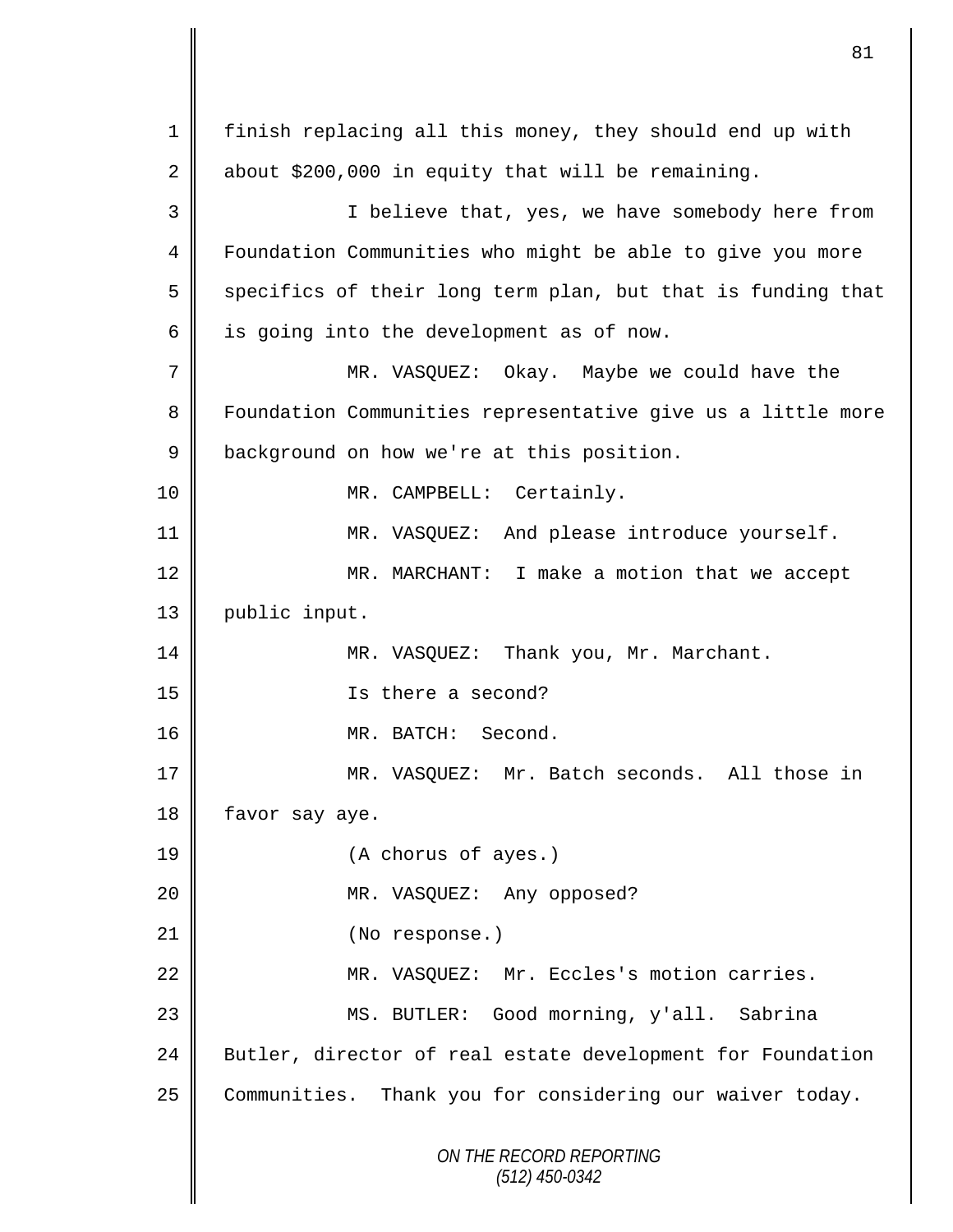1 So the plan with Balcones Terrace, this is one  $2 \parallel$  of the hotel conversions in the City of Austin you may have 3 heard about. We purchased the hotel with City of Austin 4 funding, and we will be converting it to housing for folks 5 | coming out of homelessness.

6 We're very grateful to be applying for MFDL 7 funds to support the cost of the rehab; the city covered  $8$  the cost of the acquisition itself.

9 || So as you heard on the last item of the agenda, 10 costs have gone up. We were hoping that the \$6 million we 11 requested in MFDL funds would be enough to cover both the 12 hard costs and the soft costs of the rehab, but costs have 13 gone up, so in our application we're showing \$2 million in 14 gap funds.

15 We're fortunate as a nonprofit to have some 16 funds that we have out of past projects that we use as sort 17 | of a revolving fund to help projects get started, while we 18 apply for other gap funding sources when we end up in a 19 || situation like this that are available uniquely to 20 nonprofits like us, so we have a pending application 21 already for Federal Capital Magnet Fund dollars.

22 We have not yet heard if we'll receive that 23 || funding. We'll be applying this spring for Federal Home 24 | Loan Bank Affordable Housing Program dollars.

25 | Those dollars, when we receive them, will have

*ON THE RECORD REPORTING (512) 450-0342*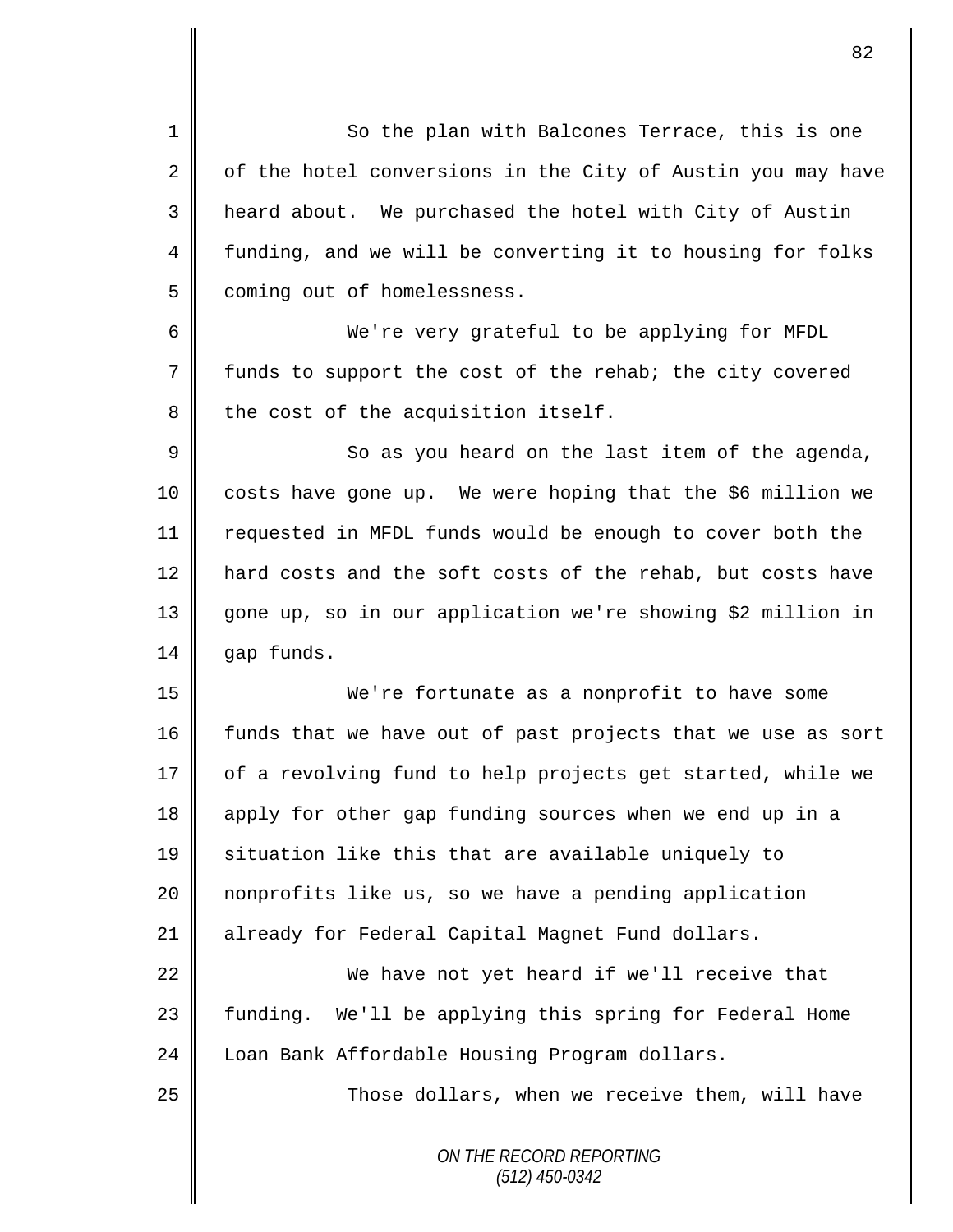1 to go in as direct loans with their own loan agreement to  $2 \parallel$  the project, and so what we would like to do is replace 3 || that \$2 million in Foundation Communities money with, for 4 example, if we get a million dollars from the Capital 5 Magnet Fund, we would be able to repay ourselves a million  $6 \parallel$  dollars that we put into our next project.

7 So we are a nonprofit. I think in looking at 8 the rule, my guess is I believe it's based in some federal  $9 \parallel$  rules, but wanting to see some owner equity, we call it 10 | owner equity in our applications because that's the TDHCA 11 | term but we're not a for-profit. It's not really equity; 12 we're just using our internal revolving loan fund, and we 13 need to get that money back in order to keep building 14 future projects. So I'm happy to answer any specific 15 questions about the source of funding.

16 | As Cody mentioned, we do have some grant funds 17 that will remain in the project kind of through Foundation 18 Communities, but we're hoping that we get down to that kind 19 of \$200,000 level and these other funding sources replace  $20$  | the rest.

21 We also are likely to apply to the City of 22 Austin. When we worked with the City of Austin on this 23 partnership, this deal is in partnership with the City of 24 Austin. They agreed we're doing this together, and so if  $25$  we ended up with a gap, you know, hopefully they're helping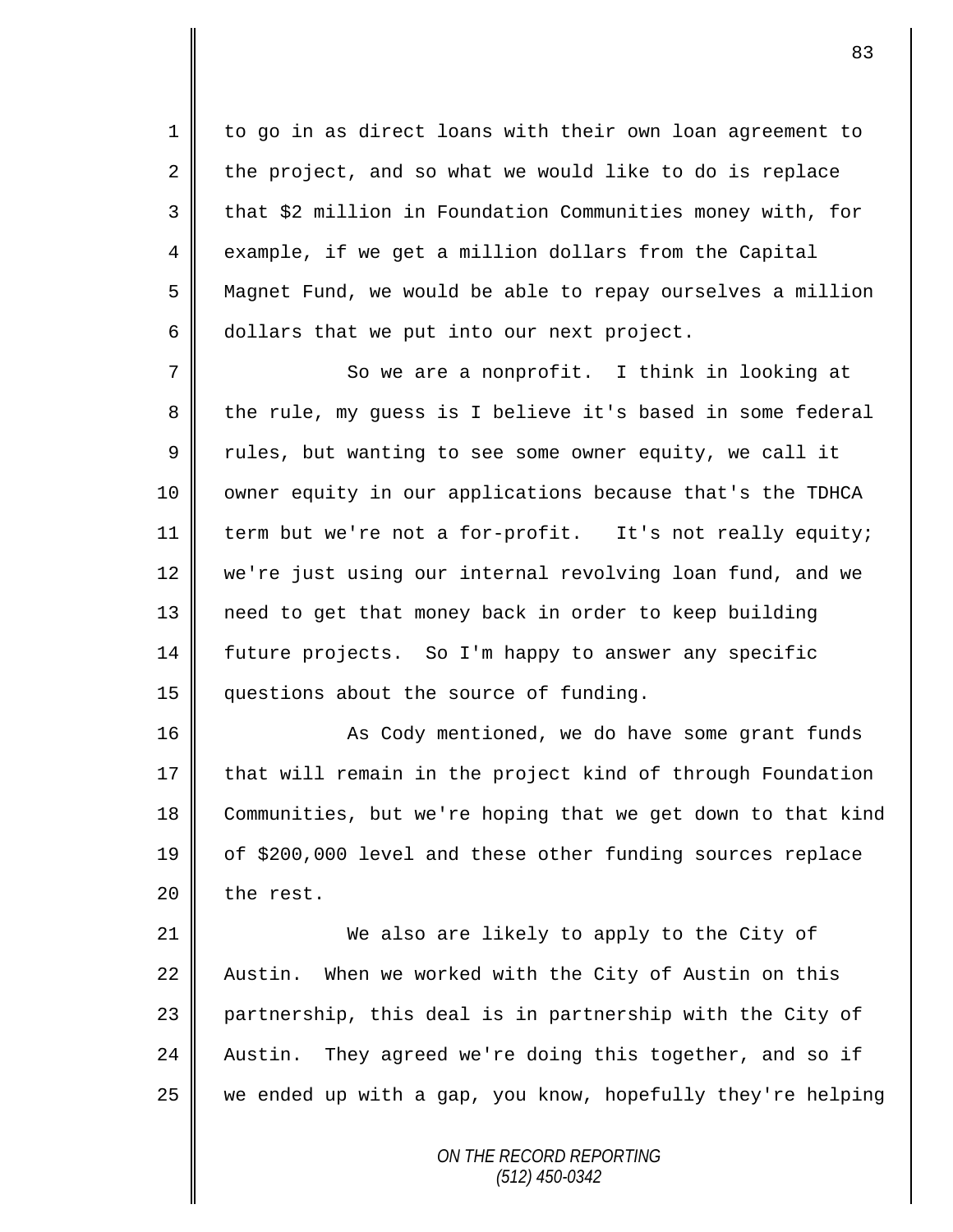| 1  | us to cover it, so if other funding sources don't come     |
|----|------------------------------------------------------------|
| 2  | through, we'd go to the city and ask them to come help us  |
| 3  | cover that gap, again so that we can pull our \$2 million  |
| 4  | back out and recycle that.                                 |
| 5  | But we are here as guarantor, as we all on all             |
| 6  | of our projects, so should we be in construction, if we    |
| 7  | have to close that gap and find ourselves with a new gap,  |
| 8  | we will absolutely be on the hook, and we'll fund that and |
| 9  | make sure we get the project done.                         |
| 10 | MR. VASQUEZ: Okay, great.                                  |
| 11 | Any Board members have any other questions?                |
| 12 | Mr. Marchant, go ahead.                                    |
| 13 | MR. MARCHANT: So the fact that you're a                    |
| 14 | guarantor, are there assets to back up being a guarantor?  |
| 15 | MS. BUTLER: Yeah. So the cash that we would                |
| 16 | pull out, we have a revolving loan fund. I think we are    |
| 17 | required to demonstrate to TDHCA when we start a new       |
| 18 | project that we've got sufficient liquidity in the bank,   |
| 19 | but yes, absolutely. We do have funds in the bank. We      |
| 20 | just eventually will not be able to do new deals if we     |
| 21 | aren't able to recycle those funds back out to another     |
| 22 | deal.                                                      |
| 23 | MR. MARCHANT: Thank you.                                   |
| 24 | MR. VASQUEZ: Okay, great. Thank you.                       |
| 25 | Anything else to add, Cody?                                |
|    | ON THE RECORD REPORTING<br>$(512)$ 450-0342                |

 $\overline{\mathsf{I}}$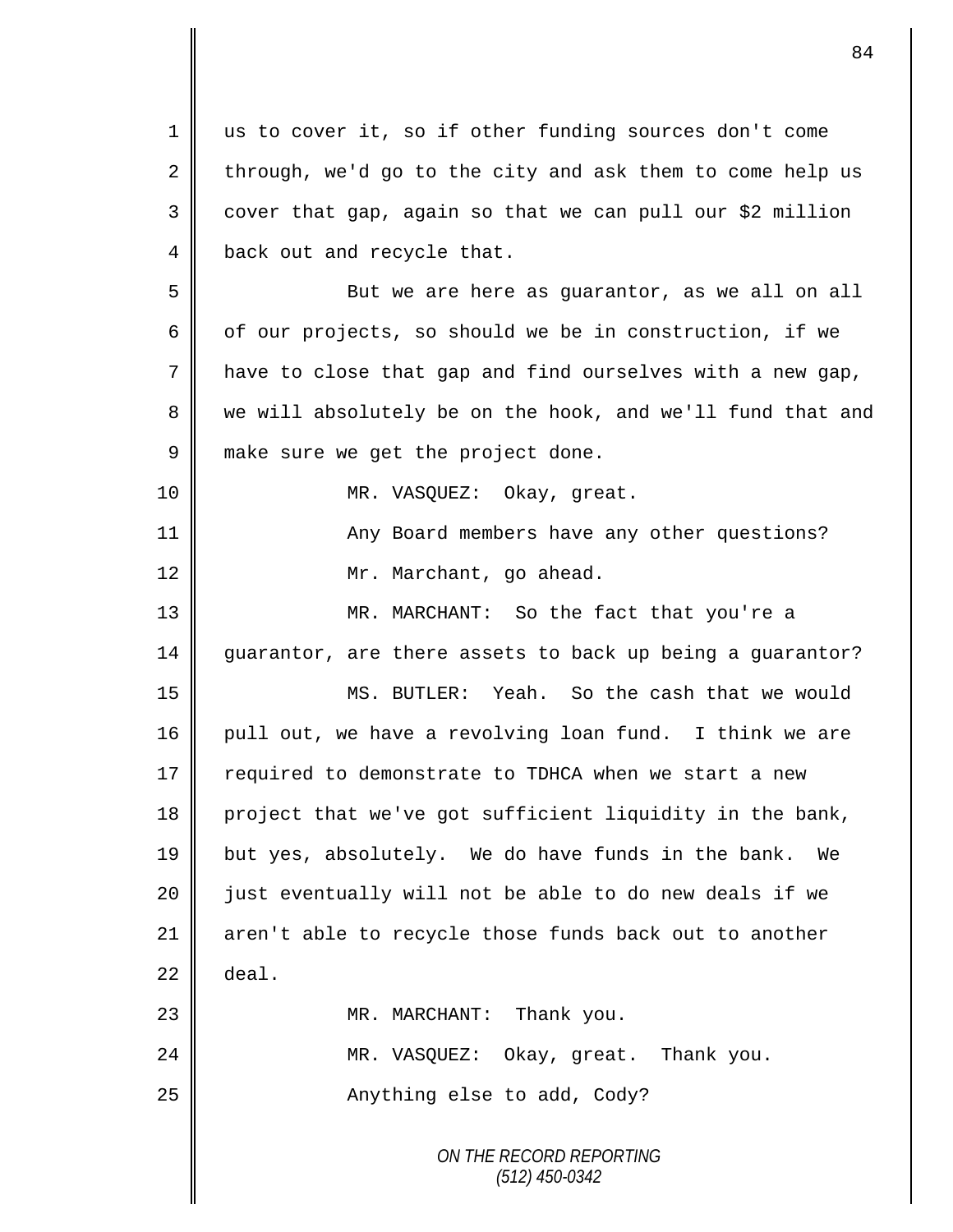*ON THE RECORD REPORTING (512) 450-0342* 1 || MR. CAMPBELL: No, sir. 2 MR. VASQUEZ: Okay. So on item 12(b) of the 3 | agenda, we'll entertain a motion. 4 MR. BRADEN: Mr. Chair, I move the Board grant 5 | the requested waiver of 10 TAC Section  $13.8(b)(6)(A)(I)$ 6 Tegarding the equity requirement for application #21513 7 Balcones Terrace. 8 || MR. VASQUEZ: Great. Motion made by Mr. Braden. 9 Is there a second? 10 || MR. THOMAS: Second, Mr. Chairman. 11 MR. VASQUEZ: Seconded by Mr. Thomas. All those 12 | in favor say aye. 13 || (A chorus of ayes.) 14 || MR. VASQUEZ: Any opposed? 15 (No response) 16 MR. VASQUEZ: Hearing none, motion carries. 17 || MR. CAMPBELL: Great. 18 | MR. VASQUEZ: 12(c), Presentation, discussion, 19 and possible action regarding a waiver of 10 Section 20 11.1002 of the 2022 QAP related to the program calendar for 21 Supplemental housing tax credits for Canal Lofts, project  $22 \parallel$  #20011 in Houston. 23 MR. CAMPBELL: The next item on your agenda 24 concerns a possible waiver of 11.1022 related to the 25 program calendar for supplemental tax credits for Canal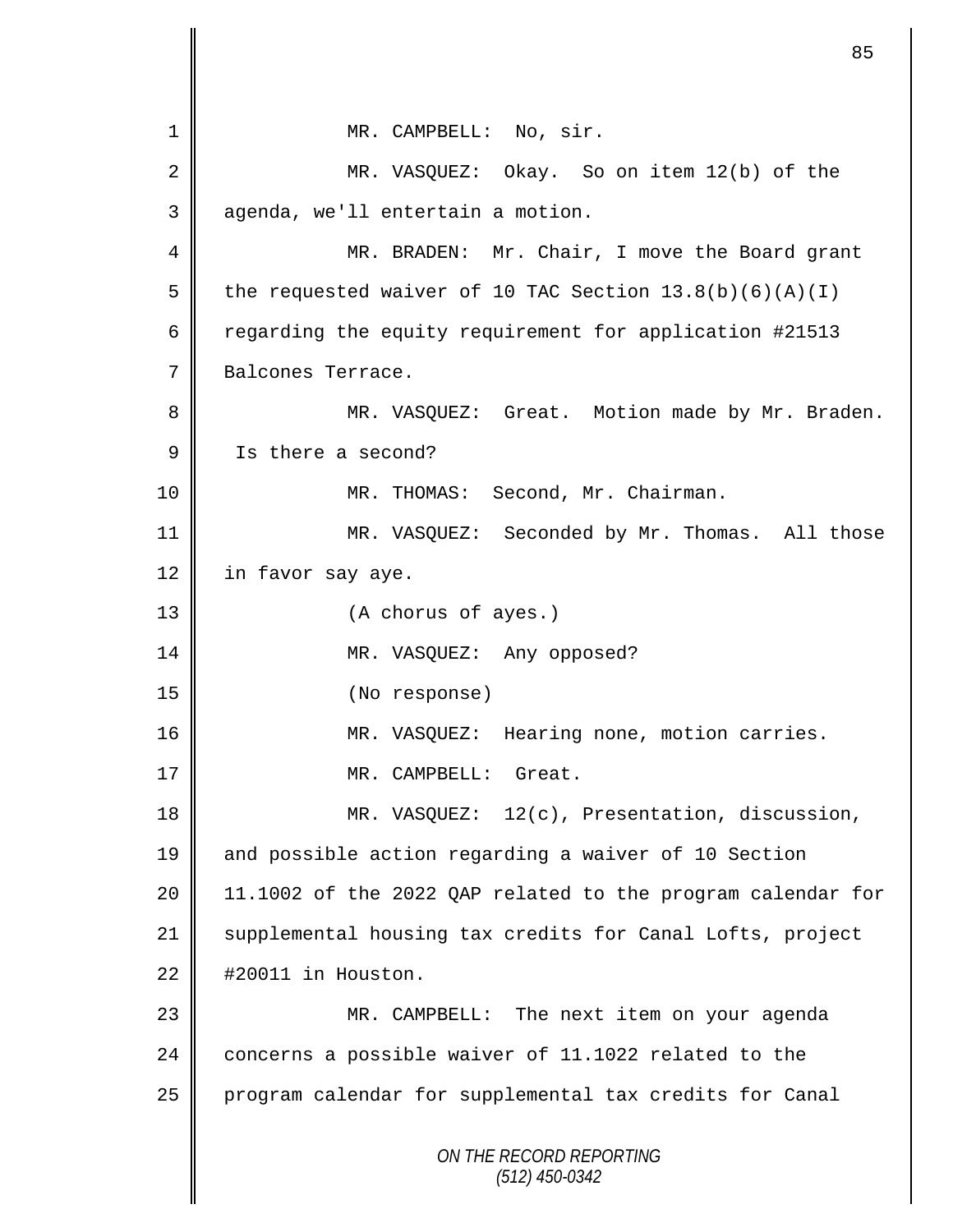1 Lofts in Houston. Canal Lofts is a 2020 awardee of housing 2 tax credit funds for the construction of 150 multifamily 3 units in Houston.

4 The 2022 OAP allows for developments which 5 Terratived awards of competitive tax credits in 2019 or 2020  $6 \parallel$  to request additional supplemental credits if the 7 applicants can demonstrate increased construction costs 8 Tesulting from the COVID-19 pandemic.

9  $\parallel$  The QAP -- and this is critical to this item --10 || establishes a deadline of December 10, 2021 to submit these 11 requests. The applicant for Canal Lofts timely filed a 12 | request for supplemental credits requesting \$105,000 in 13 || supplemental credits, which is 7 percent of the initial  $14 \parallel$  award.

15 The request did not comply with the requirements 16 | of the QAP which requires that the total and eligible 17 developer fees not be increased and that the deferred 18 developer fee not be decreased from the amount published in 19 the underwriting report for the original application.

20 || Mr. Marchant, I think that speaks somewhat to 21 what you were just asking about.

22 | The Department's Real Estate Analysis Division 23 || issued the underwriting report for the supplemental request 24 on February 4 of 2022. After adjusting the developer fee  $25$  to meet the requirements of the rule, the recommended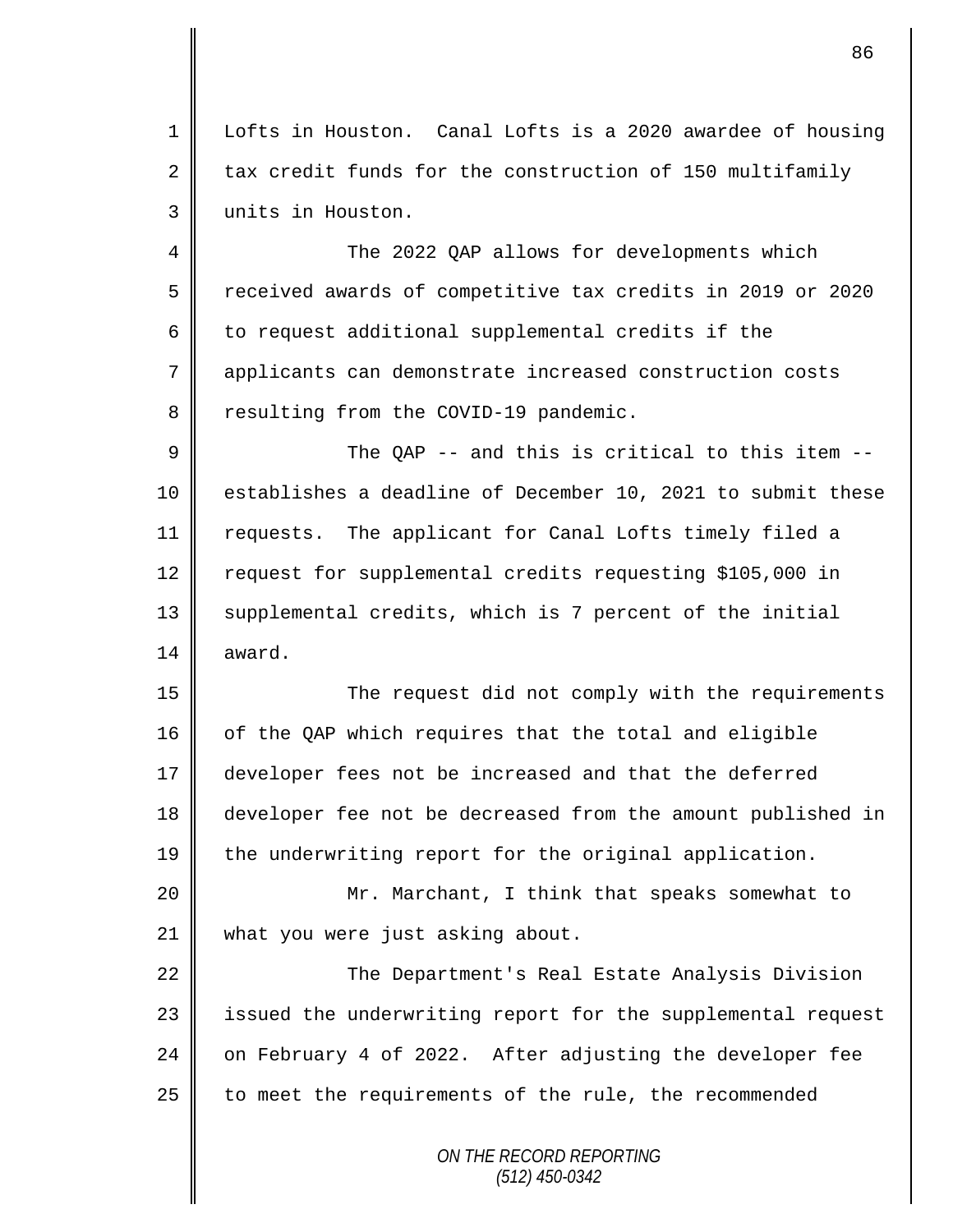1 supplemental credit amount in the report was approximately  $2 \parallel$  \$47,000, and remember they asked for \$105,000 up front. 3 The applicant appealed to this underwriting 4 report on February 10 of 2022, and as part of this appeal 5 submitted an additional contract change order totaling 6 | approximately \$296,000 for costs related to the property's 7 access system, gates, camera, Wi-Fi and electrical systems. 8 The appeal indicates that these costs were 9 contemplated in the original design of the development but 10 had mistakenly been omitted from the construction contract 11 and therefore not included in the request for supplemental 12 credits. 13 When including these costs, the development 14 supports a supplemental allocation of approximately \$78,000 15  $\parallel$  so we're still south of 7 percent so that's not the issue 16 in question here. 17 Since the additional costs were submitted after  $18$  the deadline for the request, the Department cannot include 19 them without a waiver of the program calendar established 20 || in 11.1002, and the Department has not allowed any other 21 applicants with supplemental requests to submit additional 22 documentation after the deadline except those which were 23 granted waivers to the 7 percent cap at previous meetings. 24 Waiver request requirements are established in  $25$  | 11.207 of the QAP and include that the request for the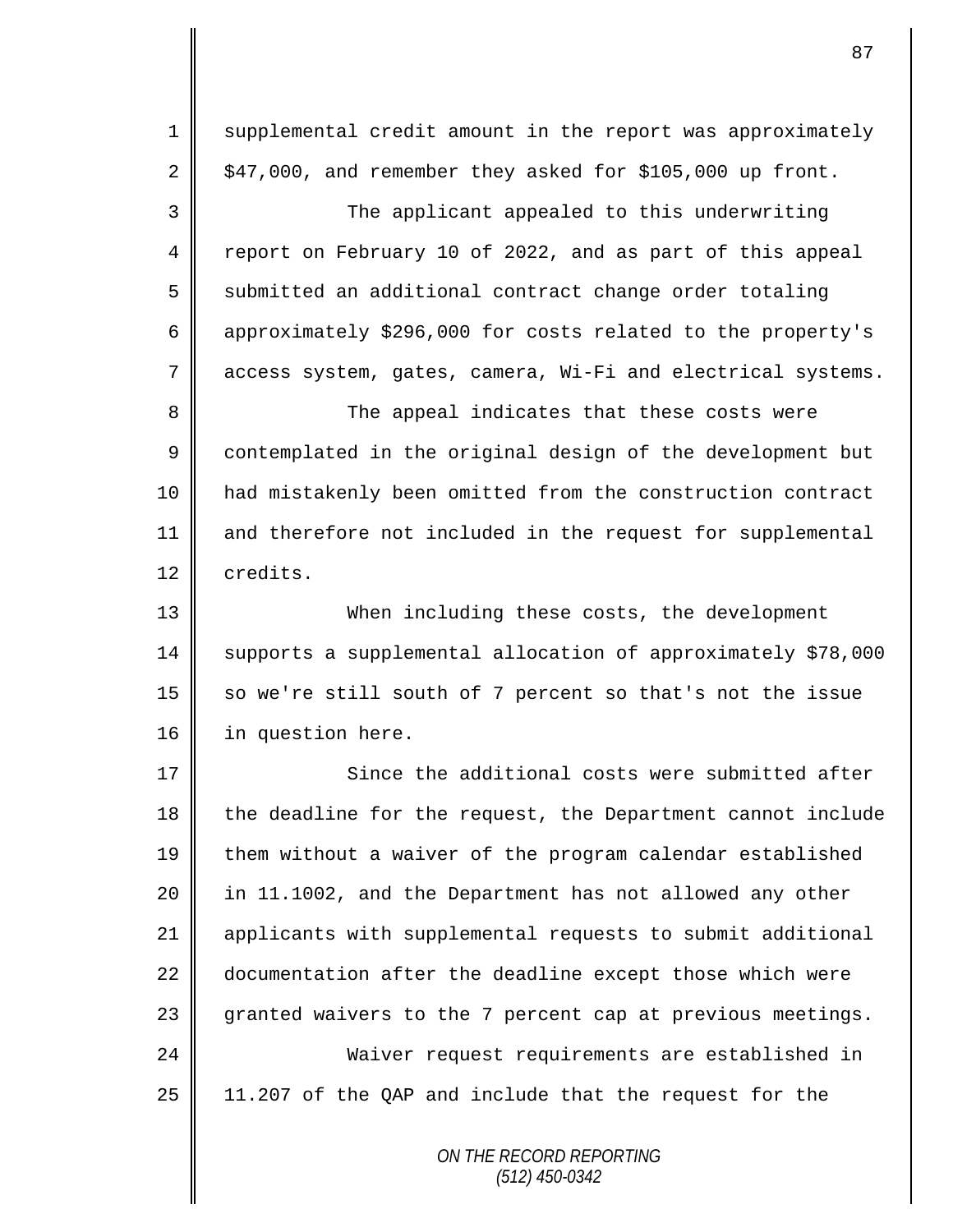1 waiver must be outside of the owner's control or due to an 2 | overwhelming need.

*ON THE RECORD REPORTING (512) 450-0342* 3 The costs in question were omitted by mistake 4 from the original request, and therefore staff is unable to  $5 \parallel$  conclude that the need for the waiver was beyond the 6 applicant's control. Accordingly, staff recommends denial  $7 \parallel$  of this waiver request, and I'm happy to take any 8 questions. 9 || MR. VASQUEZ: There are all kinds of components 10 | of this request that are just really irritating. 11 **Do any Board members have questions for Mr.** 12 Campbell on this? I believe we have a representative of 13 the developer that can also answer questions. 14 | MR. MARCHANT: Mr. Chairman, just a process 15 question. We have to vote on denials? They can't be done 16 administratively, or is there a process where they take it 17 above the staff? 18 || MR. WILKINSON: Staff denied, I denied, and now 19 he's appealing to the Board. 20 || MR. MARCHANT: Okay. 21 MR. VASQUEZ: So there are multiple steps to get 22 to where we are here, and we have the option to approve or  $23$  deny. 24 || Mr. Braden. 25 | MR. BRADEN: I have a question, and maybe it's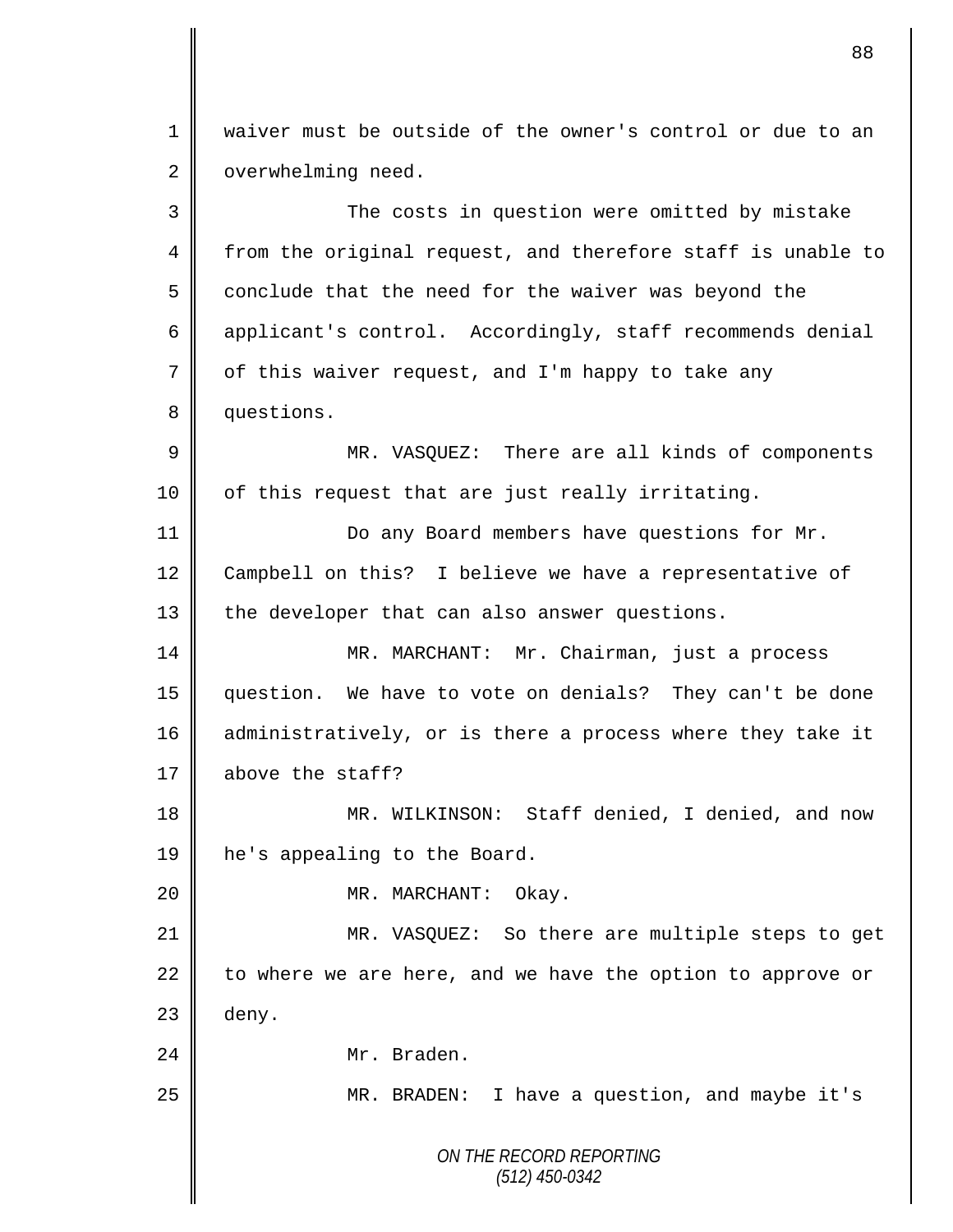*ON THE RECORD REPORTING (512) 450-0342* 1 | for you to answer. So applications were due in December of  $2 \mid 2021.$ 3 || MR. CAMPBELL: Yes, sir. 4 || MR. BRADEN: And the application that was made 5 did these incorrect things with respect to developer fees. 6 MR. CAMPBELL: Yes, sir. 7 || MR. BRADEN: Then the applicant appeals and 8 shows up with a January 20, 2022, letter that shows an  $9 \parallel$  increase in the cost and that's the real reason they really 10 want to increase this. 11 | Is there any explanation how if your application 12 is due in December, how is it a January 2022 change order 13 || gives you justification for an increase in December? 14 MR. VASQUEZ: Well, it's worse than that, 15 because then in February there were additional amounts that 16 | were brought to the Board. 17  $\parallel$  MR. CAMPBELL: It's all the same change order,  $18$  so the change order was dated in January and provided to us 19 in February in response to the underwriting report. 20 MR. BRADEN: So I understand that you're not 21 | able to answer that; that's okay. 22 | MR. CAMPBELL: I think there's somebody behind 23  $\parallel$  me that might be able to answer that. 24 MR. VASQUEZ: So Mr. Marchant makes a motion -- 25 MR. MARCHANT: I make a motion that we allow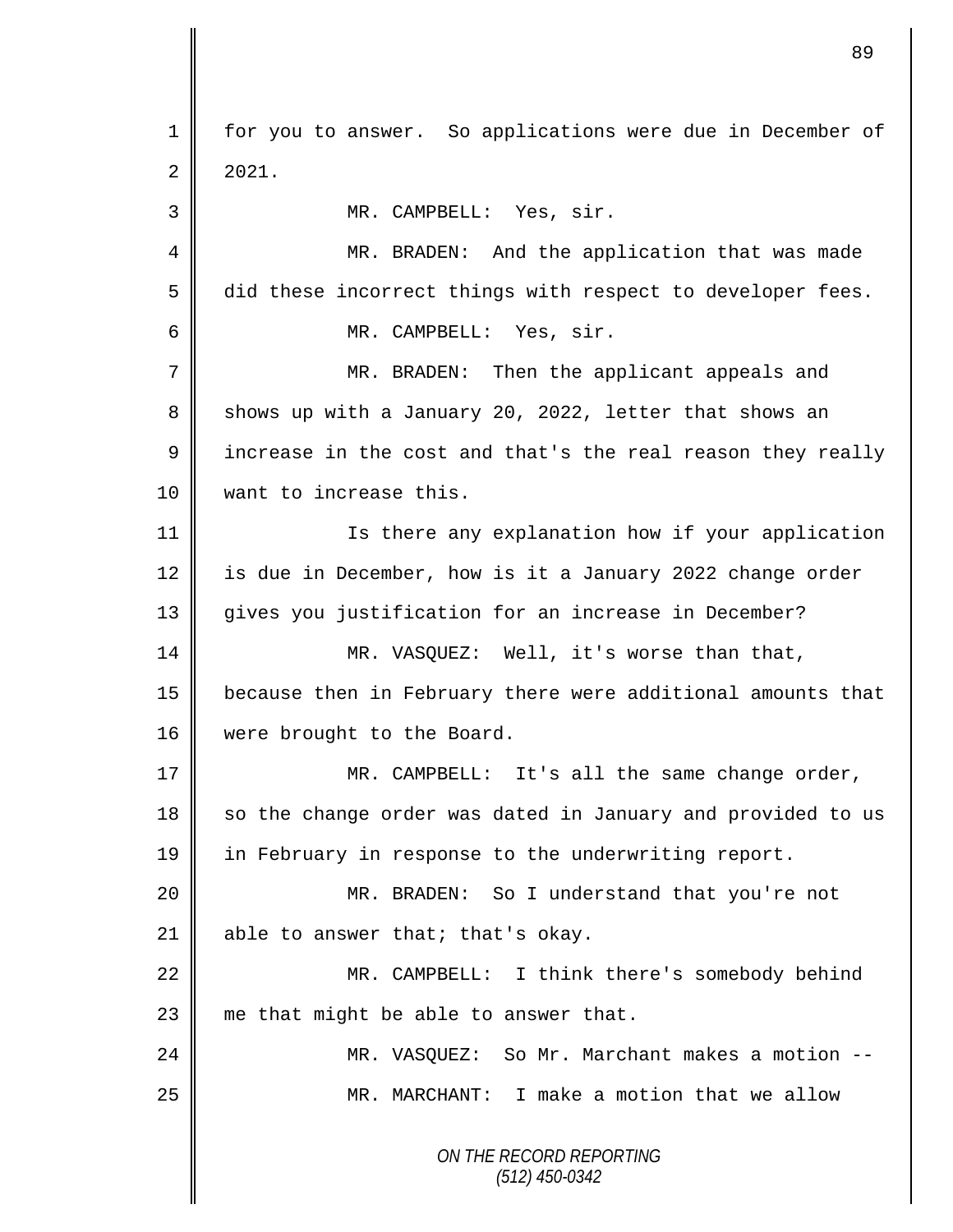*ON THE RECORD REPORTING (512) 450-0342* 1 | public input. 2 MR. BATCH: Second. 3 MR. VASQUEZ: And Mr. Batch seconds. All in 4 favor say aye. 5 (A chorus of ayes.) 6 MR. VASQUEZ: The Eccles rule has been approved. 7 || MS. ECCLES: It's in statute. 8 || (General talking and laughter.) 9 || MR. KELLEY: Good morning, Chairman Vasquez, 10 members of the Board, and Director Wilkinson. Thank you 11 very much for your time. I'm Nathan Kelley with Blazer 12 speaking on the appeal, and really I'm here to ask that you 13 grant our appeal and direct staff to accept this additional 14 documentation that we provided in support of the \$77,950 in 15 | supplemental tax credits. 16 As Mr. Campbell mentioned, on December 9 we 17 timely applied for \$105,000 in supplemental credits based  $18$  on all of the information I had available at that time. 19 **On January 6, 2022, I received notice from our**  $20$  contractor that we were going to be receiving an additional 21 change order. These were costs related to various security 22 measures that he noted, security-related components of the 23 | overall property. 24 || Had I known about that change order, obviously I  $25$  would have included it when I submitted the original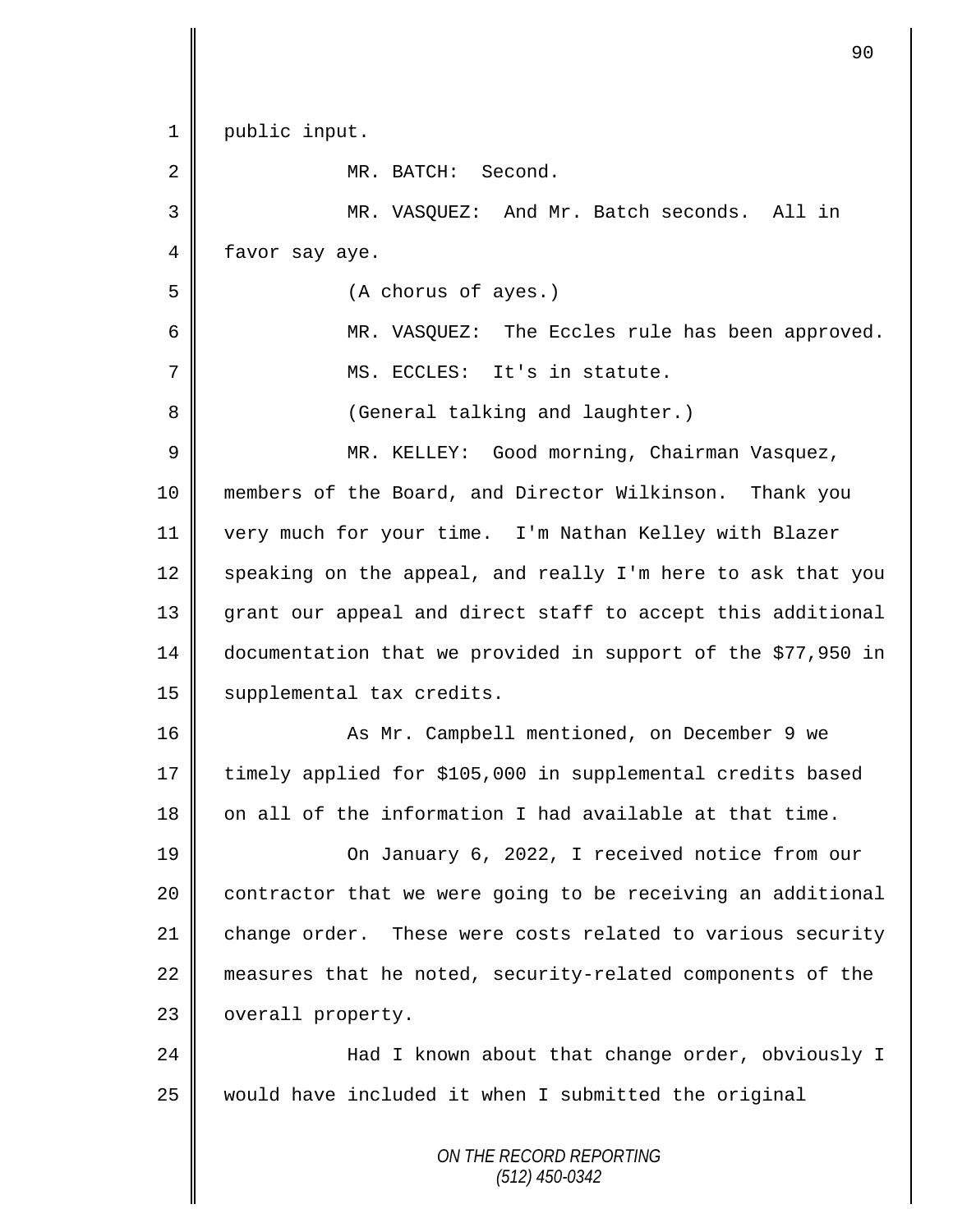1 application on December 9. There's no moving of chips  $2 \parallel$  around or shuffling of shells trying to game the system.

3 Honestly, I had a change order that I submitted 4 || with the application, had I known the other one was 5 forthcoming, I would have obviously included that one in 6 the application as well.

7 So after receiving staff's initial underwriting 8 Teport in early February that the recommended allocation 9 was 47,000 and change of supplemental credits, I provided 10 the additional change order documentation to staff, and 11 | really because of the post initial award timing of the 12 Supplemental credit allocation process, I hoped and asked 13 | that it be handled more as a request for information 14 process would as we worked through cost certification 15 applications and other interactions with the Department on 16 a regular basis.

17 | So to be clear, you know, what I'm asking is to 18 Substantiate, allow for additional documentation to 19 Substantiate the credit request that we initially made but 20 within the scope of that request being below the \$105,000, 21 acknowledging that we made the mistake in calculating the 22 difference in developer fee that you noted, Mr. Marchant, 23  $\parallel$  and recognizing that that fee be capped at what we 24  $\parallel$  originally submitted in our original underwriting package. 25 || So again, asking that the recommended allocation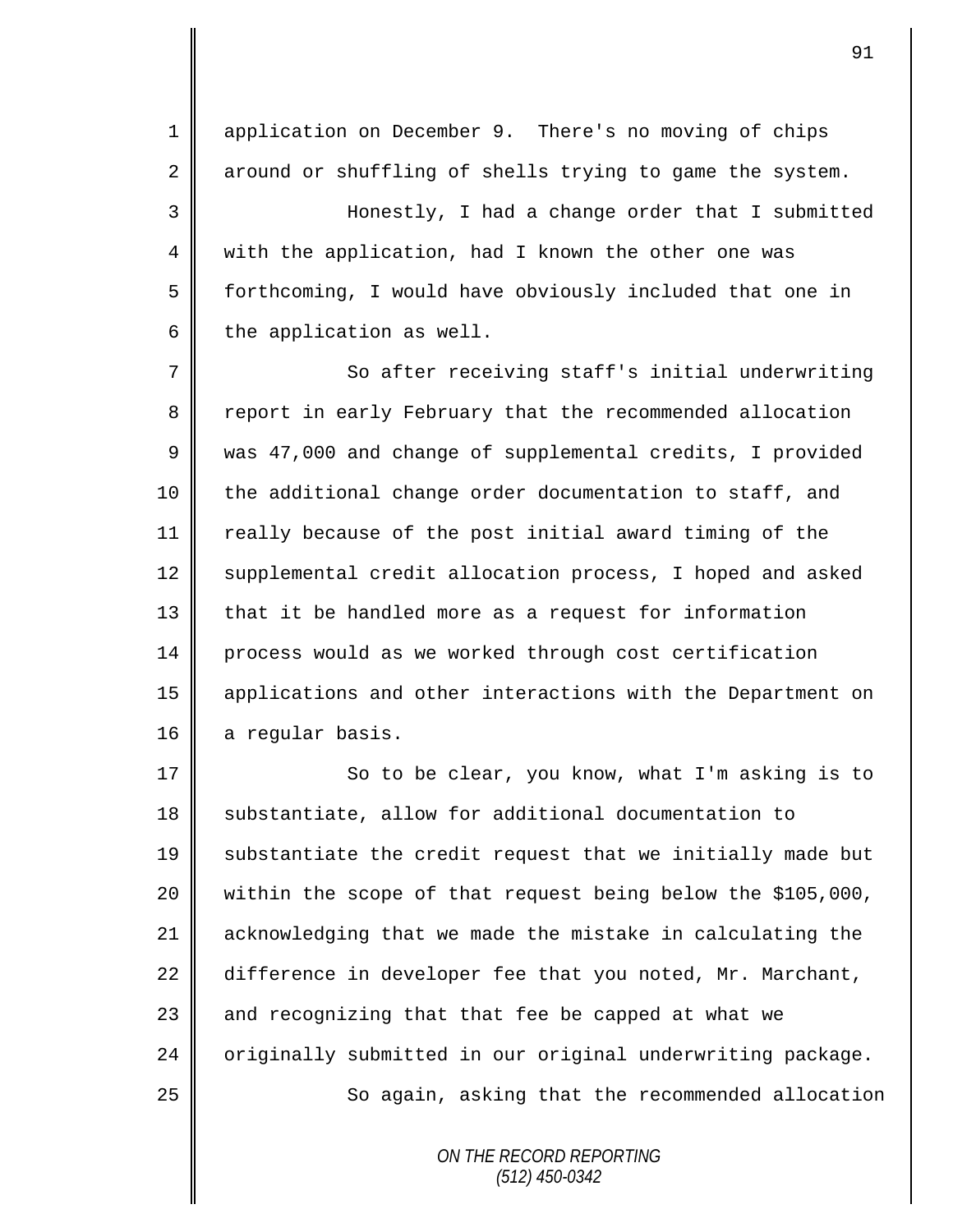*ON THE RECORD REPORTING (512) 450-0342* 1 be increased from 47,000 to 77,950, which is simply enough 2 to cover the additional \$296,155 change order received 3 January '22, but everything else with respect to the 4 **Department's analysis being equal.** 5 || So while the change order was in fact submitted 6  $\parallel$  after the original application deadline, it doesn't change  $7 \parallel$  the fact that it is a real cost to a project that's nearly 8 80 percent complete but still has a long road to get to 9 completion and stabilization. 10 || And it doesn't change the fact that our 11 supplemental credit application process was intended to aid 12 deals that have experienced significant cost increases. 13 || So as costs continue to rise, I respectfully 14 request that the Board grant our appeal and direct staff to 15 accept the additional documentation in support of the award 16 |  $\circ$  of \$77,950 in supplemental credits. 17 MR. VASQUEZ: Okay. Well, Mr. Kelley stand by. 18 || I have a question back for Cody. So the Board 19 action request is actually staff is recommending to deny 20 waiver of the calendar? 21 || MR. CAMPBELL: Yes, sir, that is correct. 22 || MR. VASQUEZ: If we were to instead approve that 23  $\parallel$  waiver, what is the credit amount that staff would 24 recommend? Is it the  $47,000$ , is it the  $77,000$ ? 25 MR. CAMPBELL: It is the approximately 47,000.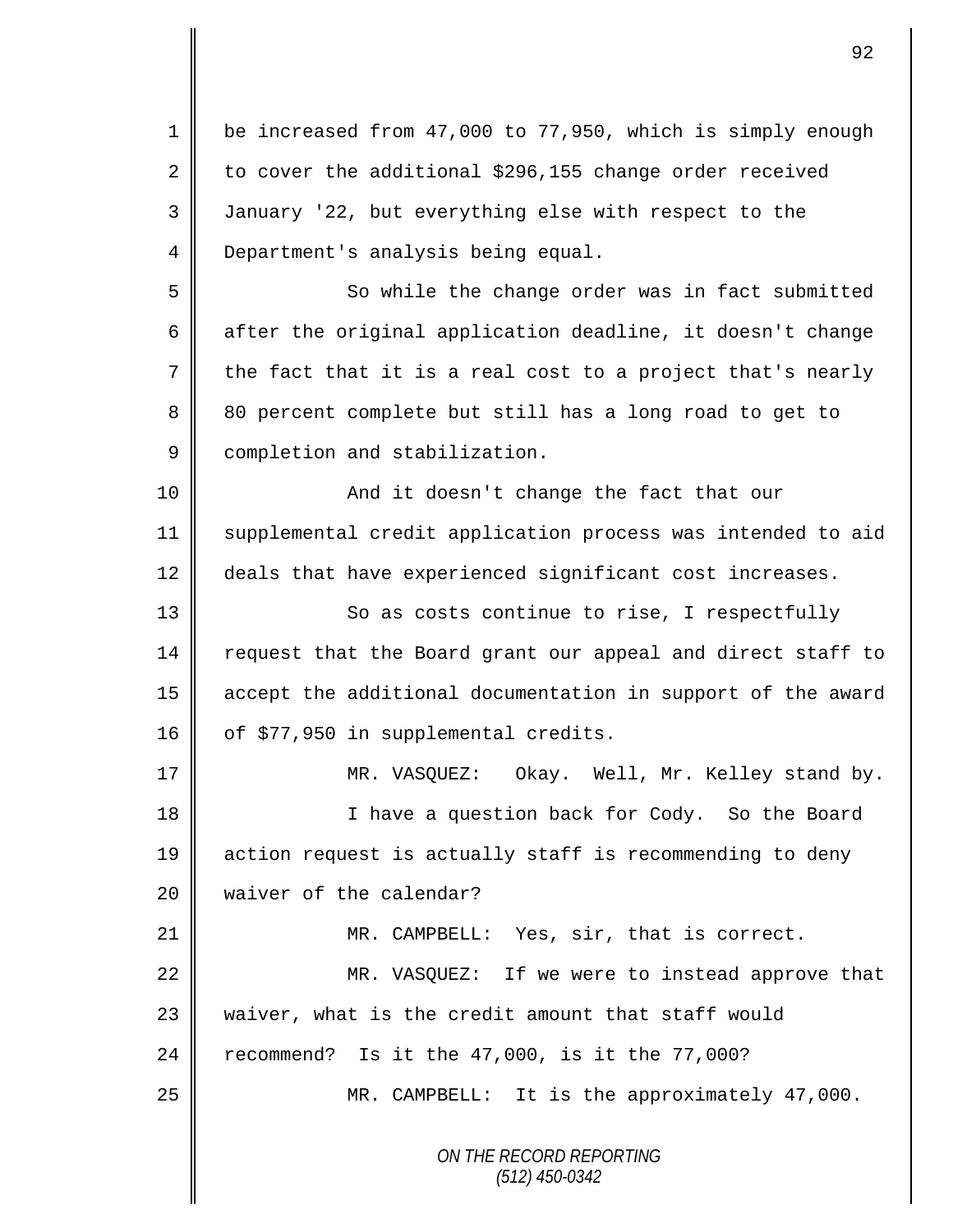*ON THE RECORD REPORTING (512) 450-0342* 1 || MR. VASQUEZ: 47,269. 2 MR. CAMPBELL: Yes, sir. That's what they can 3 | support without this additional change order. 4 || MR. VASQUEZ: Okay. So the 77,950, which is --5 MR. CAMPBELL: Is what they can support with the  $6 \parallel$  change order. Yes, sir. 7 MR. VASQUEZ: I'm sorry. So do the numbers 8 | support 47,269? 9 || MR. WILKINSON: So if the Board approves the 10 waiver, it would be 77-. 11 MR. CAMPBELL: Correct. 12 | MR. VASQUEZ: So the 47,269 is irrelevant. 13 MR. CAMPBELL: Well, that's what's on the table 14 | without the change order. Yes, sir, you are correct. 15 MR. VASQUEZ: That's a reduced recommended 16 | supplemental. I'm sorry; I misread that. 17 || So to satisfy Mr. Kelley, it would be a two 18 step, grant the waiver of the calendar and then a  $77,950$ 19 | supplemental credit. 20 || MR. CAMPBELL: Yes, sir. 21 MR. VASQUEZ: And are we able to -- is that 22  $\parallel$  officially before the Board at this point, or not? I mean, 23  $\parallel$  this may be a question to counsel. Can we do both, is what 24 | I'm saying, right now? 25 MR. WILKINSON: Were they already awarded the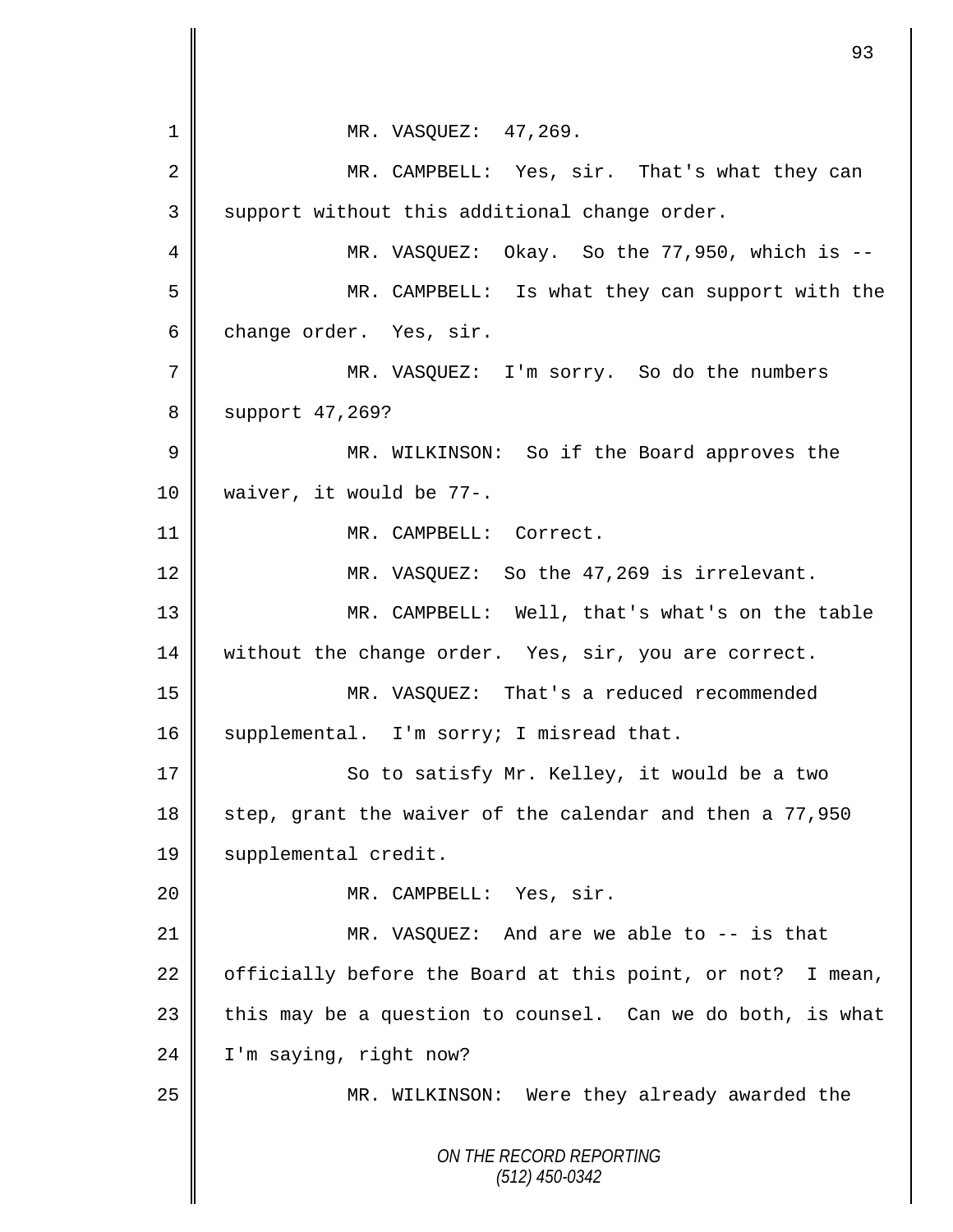| 1  | 47- last month?                                             |
|----|-------------------------------------------------------------|
| 2  | MR. VASQUEZ: No. There's no 47-.                            |
| 3  | MR. CAMPBELL: So between last month and this                |
| 4  | month, all 36 of our supplemental application requests have |
| 5  | been presented to the Board for approval pending            |
| 6  | underwriting, and so in this particular case we just kind   |
| 7  | of got the cart before the horse, we're doing the           |
| 8  | underwriting -- they have looked at the underwriting at     |
| 9  | this point.                                                 |
| 10 | So in granting the waiver we would still look at            |
| 11 | the approval that has been granted for the supplemental     |
| 12 | request, and we would set that supplemental allocation at   |
| 13 | whatever the underwriting can support. And the same         |
| 14 | process will apply to all of the other developments that    |
| 15 | have been approved for supplemental credit requests.        |
| 16 | MR. VASQUEZ: Okay. So this wasn't part of the               |
| 17 | prior approvals in prior meetings and then we're hitting    |
| 18 | the calendar waiver.                                        |
| 19 | MR. CAMPBELL: So this actually would have been              |
| 20 | approved in February pending underwriting because they      |
| 21 | didn't seek a waiver of the 7 percent cap, so the only ones |
| 22 | that are being presented today are the 13 that got that     |
| 23 | waiver of the 7 percent cap.                                |
| 24 | MR. WILKINSON: This will be the last Board                  |
| 25 | action necessary for this development.<br>Right?            |
|    | ON THE RECORD REPORTING<br>(512) 450-0342                   |

 $\mathbf{I}$ 

II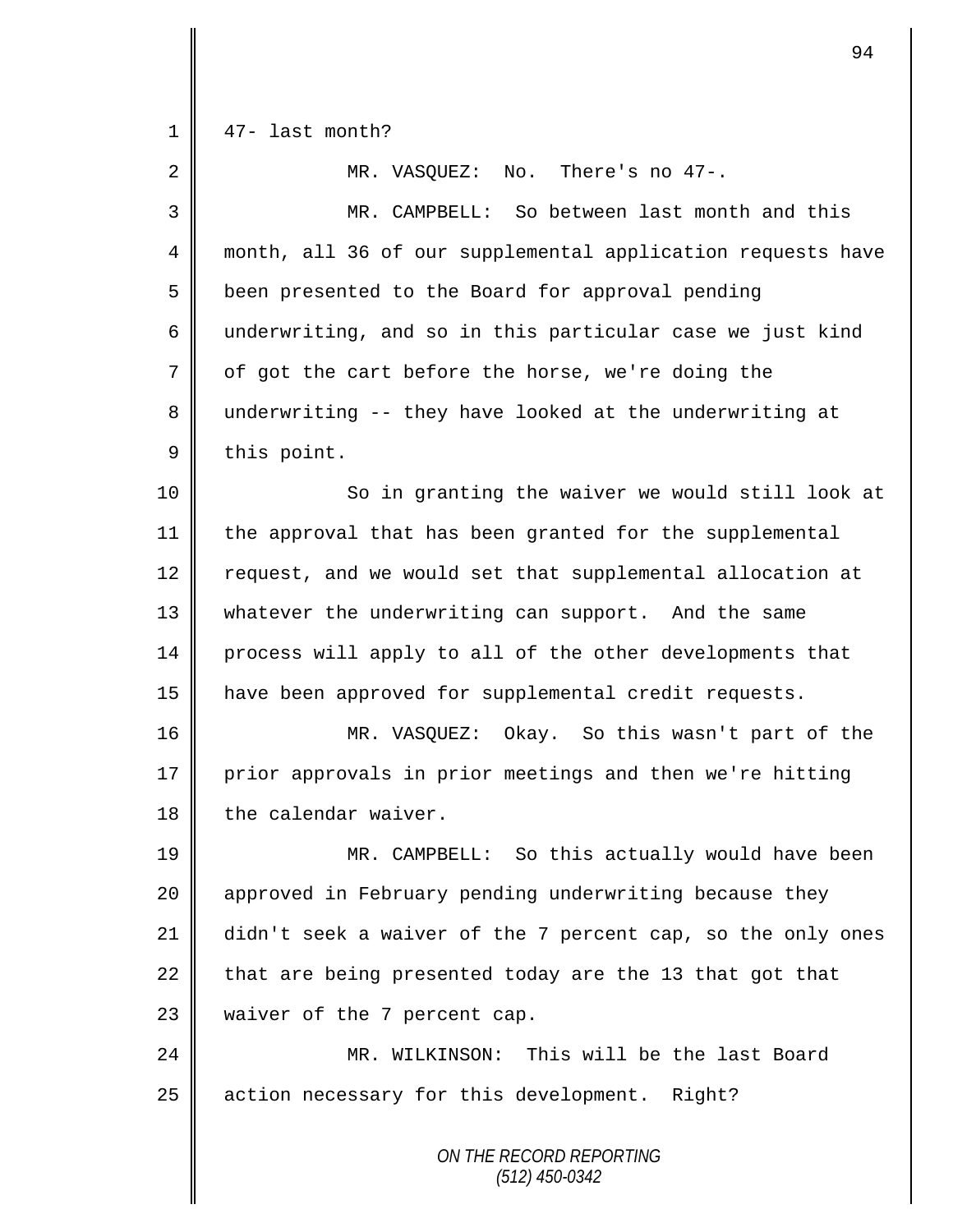|    | 95                                                          |
|----|-------------------------------------------------------------|
| 1  | MR. CAMPBELL: Correct. That is correct, sir.                |
| 2  | MR. BRADEN: So would it be 77- or 47-?                      |
| 3  | $77-$<br>MR. VASQUEZ:                                       |
| 4  | MR. WILKINSON: If you grant the waiver.                     |
| 5  | MR. CAMPBELL: And if you don't grant the                    |
| 6  | waiver, then it would be the reduced 40-something.          |
| 7  | MR. VASQUEZ: But again, just to clarify, we                 |
| 8  | effectively approved last month the 77,950, but then there  |
| 9  | was the calendar waiver issue, so the 77,950 got set aside? |
| 10 | We have some more clarification. Again, I'm just trying     |
| 11 | to make sure that we're doing this right.                   |
| 12 | Hello. Jeanna Adams, director of<br>MS. ADAMS:              |
| 13 | Real Estate Analysis.                                       |
| 14 | So last month you guys conditionally approved               |
| 15 | their request of \$105,000 in supplemental credits. We had  |
| 16 | issued our underwriting report for the 47,000, and that is  |
| 17 | what they are appealing.                                    |
| 18 | So you conditionally awarded 105- until we got              |
| 19 | to underwriting. We underwrote it, so you effectively       |
| 20 | approved the 47,000 based on our underwriting report. If    |
| 21 | you grant the waiver then you're waiving the calendar dates |
| 22 | and asking staff then to accept additional information, in  |
| 23 | which case we would then have to add that to our            |
| 24 | underwriting.                                               |
| 25 | We would re-issue an underwriting report if it              |
|    | ON THE RECORD REPORTING<br>$(512)$ 450-0342                 |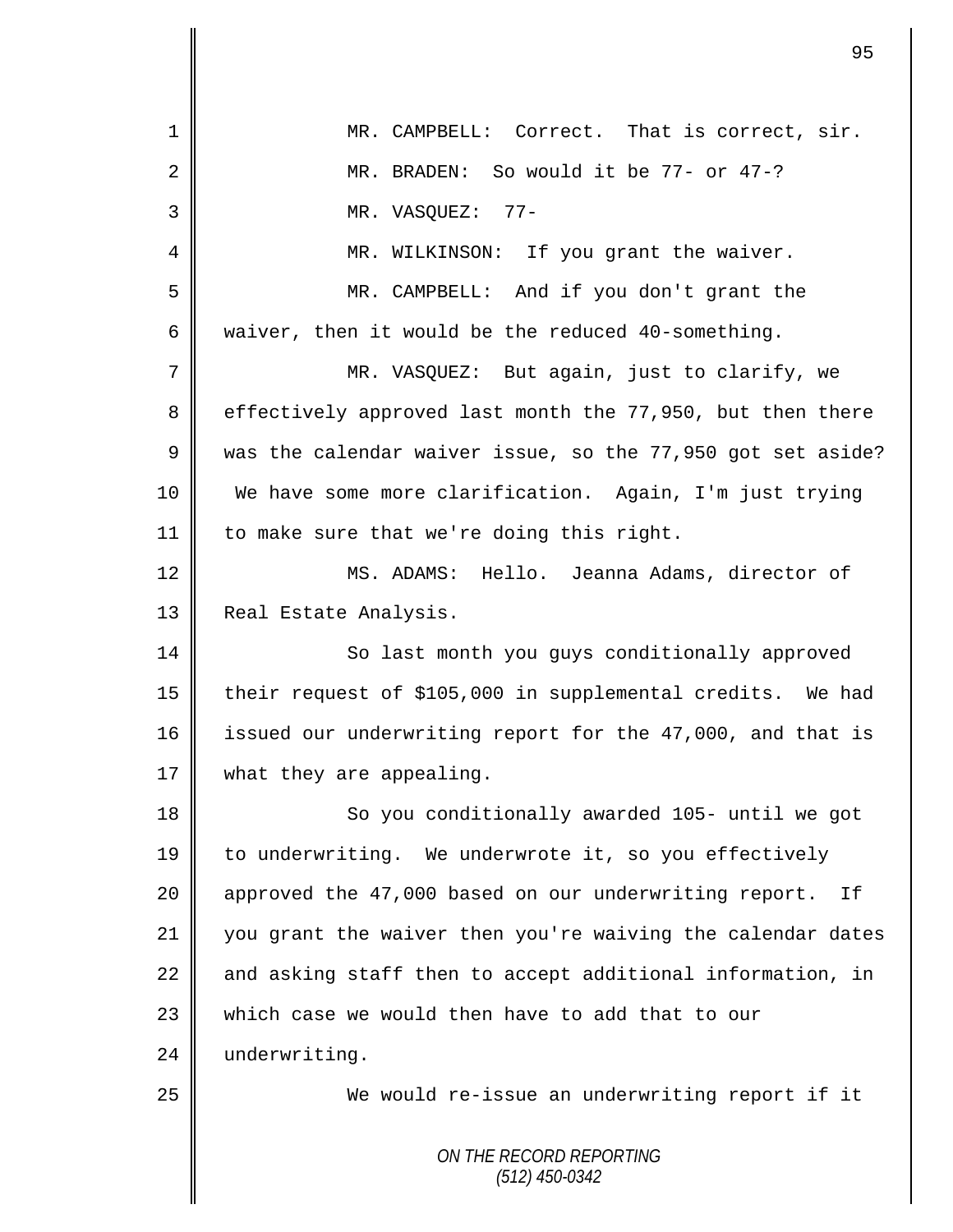*ON THE RECORD REPORTING (512) 450-0342* 1 supports the 77,000 they think it will, but we haven't 2 underwrote it, we're working on other things. So that's 3 || kind of you approved 105- conditioned on our underwriting, 4 our underwriting says 47,000. 5 If you do this waiver we would add in his change 6 | order and update our underwriting report to the 77-, but it 7 | would not have to come back to you. 8 | MR. VASQUEZ: Thank you. 9 MR. WILKINSON: So even with the waiver we're 10 | not going to get back to 105-. 11 MS. ADAMS: No, because the deferred fees 12 weren't taken into account at the very beginning. 13 MR. VASQUEZ: Thank you, Jeanna. That's what I 14 **Wanted** to hear. 15 MR. BRADEN: So if we denied this Board item, 16 they're still not going to end up with the 47,269 because  $17 \parallel$  of the calendar issue, or they would? 18 MS. ADAMS: If you deny this Board item, it 19 means that you're holding them to the same calendar date as 20 every other supplemental application, and our underwriting 21  $\parallel$  report that recommends \$47,000 in supplemental credits is 22 what they would be awarded. They would still get their  $23 \parallel 47,000.$ 24 MR. BRADEN: Two sixty-nine. Okay, that's  $25$  | helpful.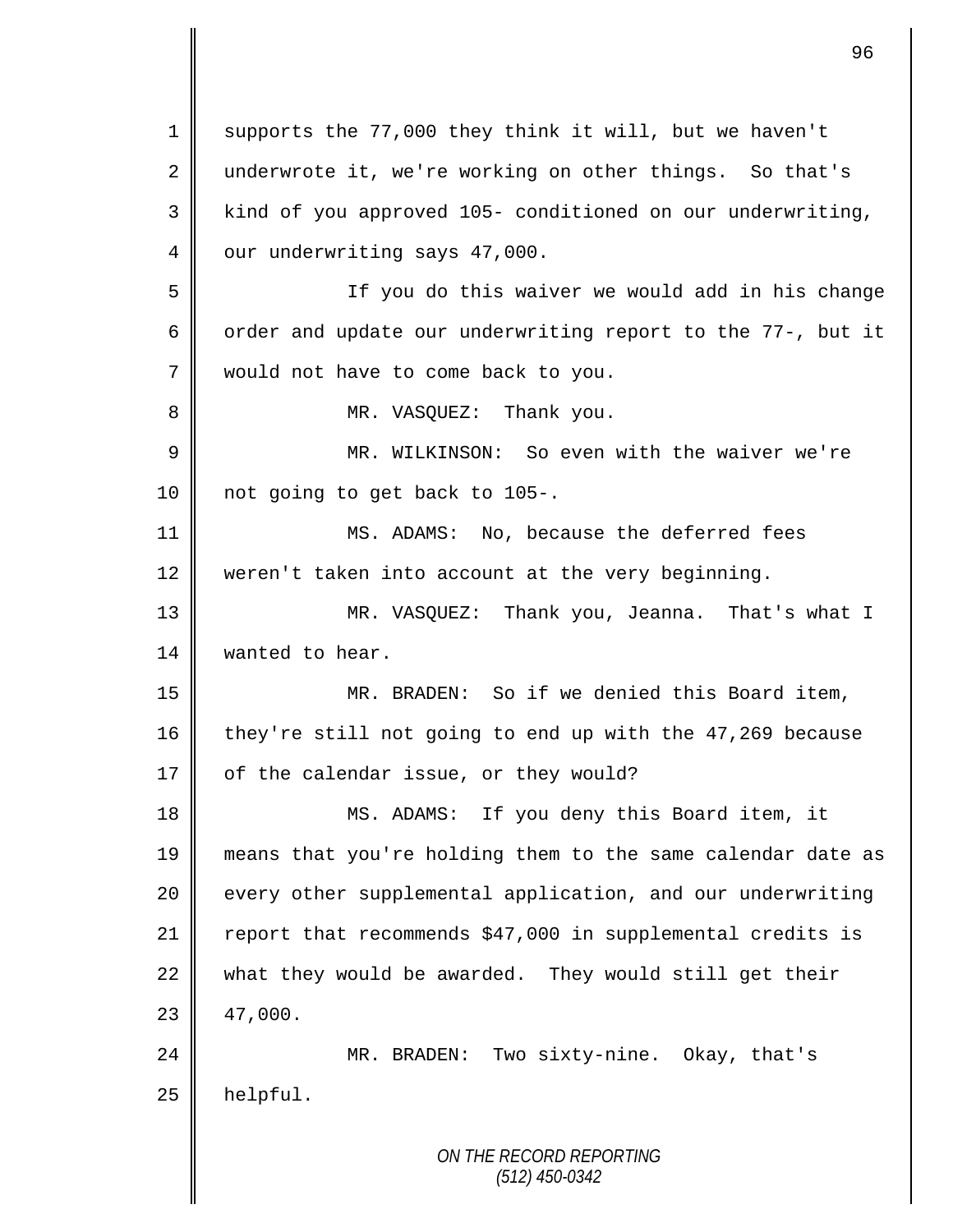*ON THE RECORD REPORTING (512) 450-0342* 1 || MR. VASOUEZ: Mr. Cabello. 2 MR. CABELLO: We've told other developers they  $3 \parallel$  could not submit additional information. If we allow this, 4 || we're going to open up more people coming forward, so just  $5 \parallel$  wanted to put that out there, that possibility. 6 MR. VASQUEZ: Okay. Thank you for that 7 clarification. 8 || MR. BATCH: Quick question. 9 || MR. VASQUEZ: Mr. Batch, you have a question. 10 MR. BATCH: So correct me if I'm wrong, but I 11 feel like the issue here is that the developer did not 12 Sufficiently factor in security costs measures into the 13 | original? 14 MR. CAMPBELL: They were contemplated in the 15 | original design of the development, but those costs were 16 not included in the costs that were provided to us to 17 || support their supplemental credit requests. 18 MR. BATCH: And so I guess the question, how 19 does that happen? 20 MR. KELLEY: So when our contractor takes a set 21  $\parallel$  of plans out to bid, they share it with all of our 22 | individual subcontractors. That contract comes back, it's  $23$  compiled and then executed. 24 **For whatever reason, the subcontractor's bid**  $25$  | that included the security measures, door contacts, gate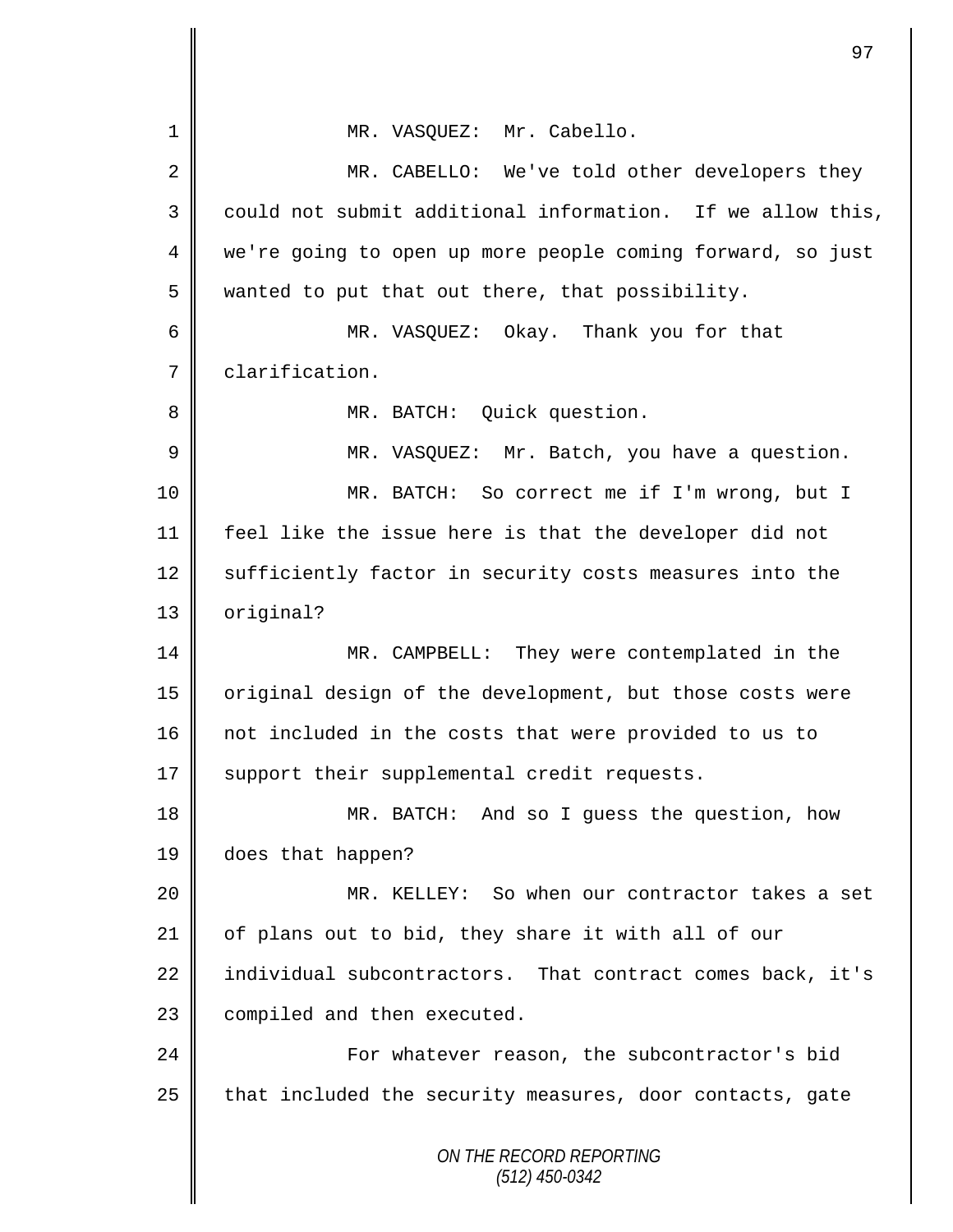1 || operators and some other things were just not included in  $2 \parallel$  that final bid package that got rolled into our initial 3 | construction contract.

4 MR. VASQUEZ: Okay. And then now that you have  $5 \parallel$  clarified all this, so right now what we are debating is 6  $\parallel$  effectively the difference between 47,000 of supplemental 7 credits versus 78,000 of supplemental credits.

8 || MR. CAMPBELL: Yes, sir.

9 | MR. MARCHANT: Mr. Chairman?

10 || MR. VASQUEZ: Mr. Marchant.

11 MR. MARCHANT: I think we actually are debating  $12$  a little bit more than that. And it's not personalities, 13 | it's not mistakes, it's if we don't back up our staff, 14 we're going to find ourselves here, like it's been said, 15 this thing is just going to open Pandora's Box.

16 My overarching question is when is this all 17 going to end? Because when we begin to -- I mean, we send 18 some kind of statement back through this year's awards; 19 we're just not the backstop for every mistake that's been 20 || made out there. So a little commentary.

21 | MR. VASOUEZ: Thank you, Mr. Marchant. 22 MR. BRADEN: And I agree, and I think the whole 23 || premise that you just substantiate your original request 24  $\parallel$  with something that occurred after the date you filed it  $25$  | just isn't valid.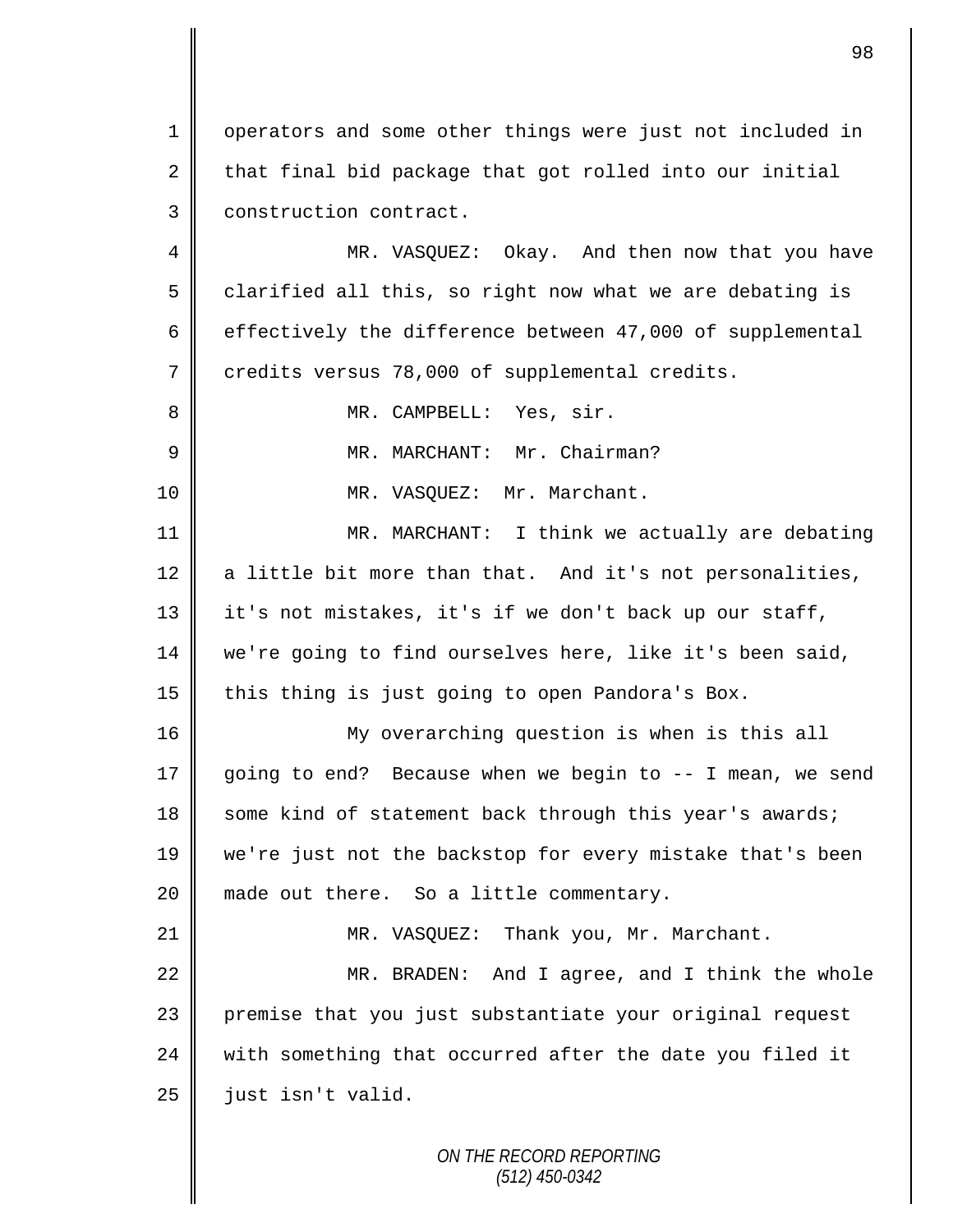*ON THE RECORD REPORTING (512) 450-0342* 1 || Part of your comments were, well, we're just 2 sort of backing up what we filed in December, but you're 3 | backing it with a change order that came around in January. 4 You're not; you're asking us to waive a deadline. 5 You made a filing in December because of a real 6 cost that you became aware of in January but you're asking 7 us to make a waiver with respect to that original and allow  $8 \parallel$  this sort of post-deadline filing to substantiate a cost. 9 We don't disagree with the cost necessarily. Obviously you 10 | incurred it, but we haven't done that. 11 MR. THOMAS: That's exactly my issue as well, 12 Member Braden. 13 || I feel for you: You got a new cost that you 14 would have included had you known that cost was coming but 15 you only learned about it after the fact. I think every 16 developer would love that if they could just include all 17 their costs when they learn them and bring it forward. I 18 mean, I think deadlines are there for a reason, and you've 19  $\parallel$  got to stand behind those deadlines. 20 || MR. VASQUEZ: As I started out the discussion 21 here, there's a lot of -- again, no personal offense 22 intended, but there's a lot of parts about this that are  $23$  | irritating that we're having to have this kind of 24 discussion. 25 I don't know if there's any final comment you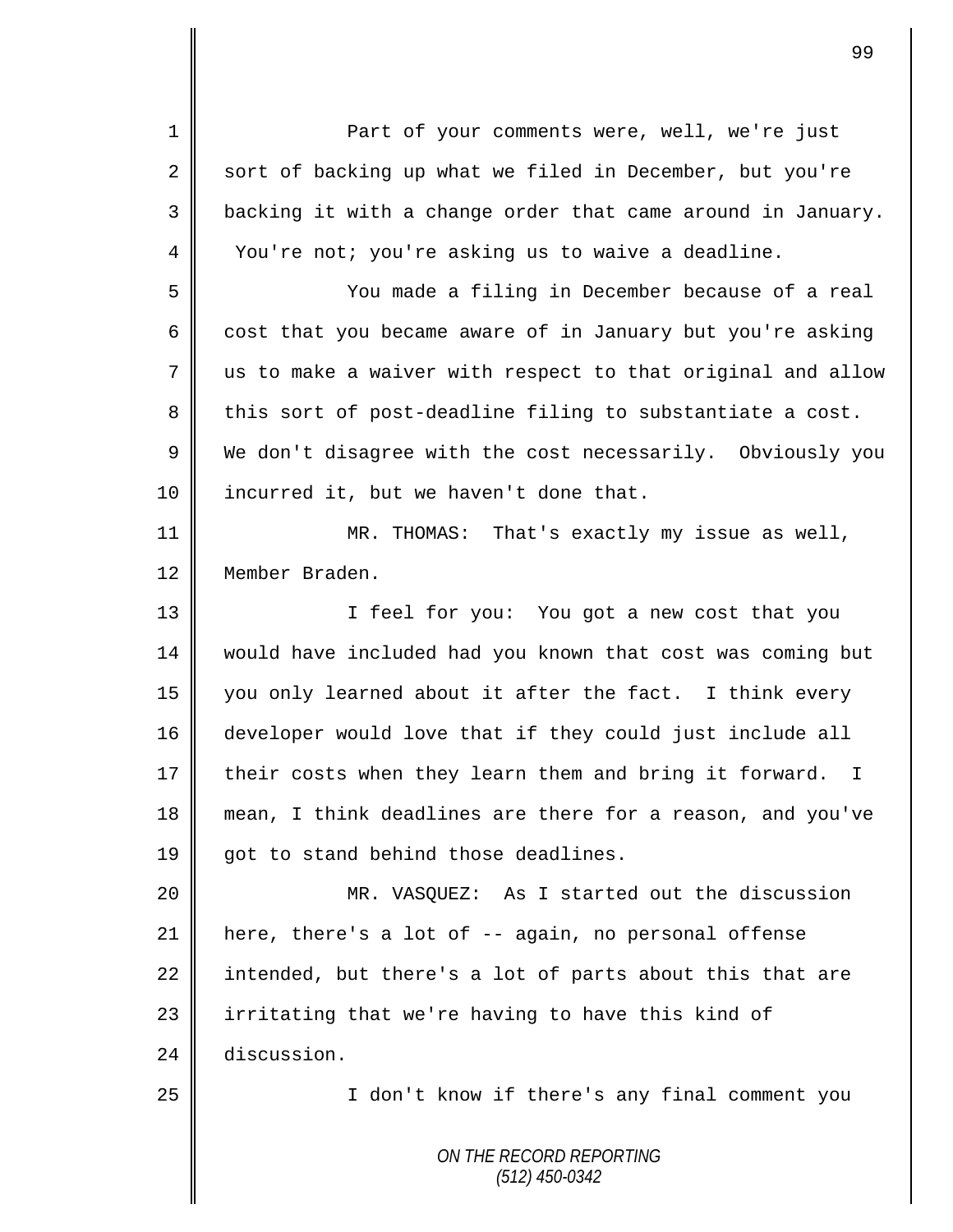*ON THE RECORD REPORTING* 1 want to add, but at this point I think I sense a consensus 2 | on this motion. 3 MR. KELLEY: I would just say that I appreciate 4 your individual consideration. I understand the  $5 \parallel$  perspective that it could open a Pandora's Box. 6 || Obviously this is a fluid process, it's a new 7 process, and we're just trying to do our best to work 8 through the process, understanding fully that we have a  $9 \parallel$  fixed application deadline, but real work on the ground as 10 | construction continues to progress impacts deals 11 significantly irrespective of a fixed deadline. 12 || So again, appreciate your consideration and just 13 would ask for some consideration of those boots on the 14 || ground facts. Thank you. 15 MR. VASQUEZ: Thank you, Nathan. 16 Okay. With that, I would like to entertain a 17 motion on item 12(c) of the agenda. 18 || MR. THOMAS: Mr. Chairman, I move the Board 19 accept staff's recommendation and deny the requested waiver 20  $\parallel$  of 10 TAC Section 11.1002 regarding the deadline for the 21 | requirement to submit complete requests for supplemental 22 | housing tax credits for #22969 Canal Lofts. 23 MR. VASQUEZ: Motion made by Mr. Thomas to 24 accept staff's recommendation to deny the waiver request. 25 | Is there a second?

100

*(512) 450-0342*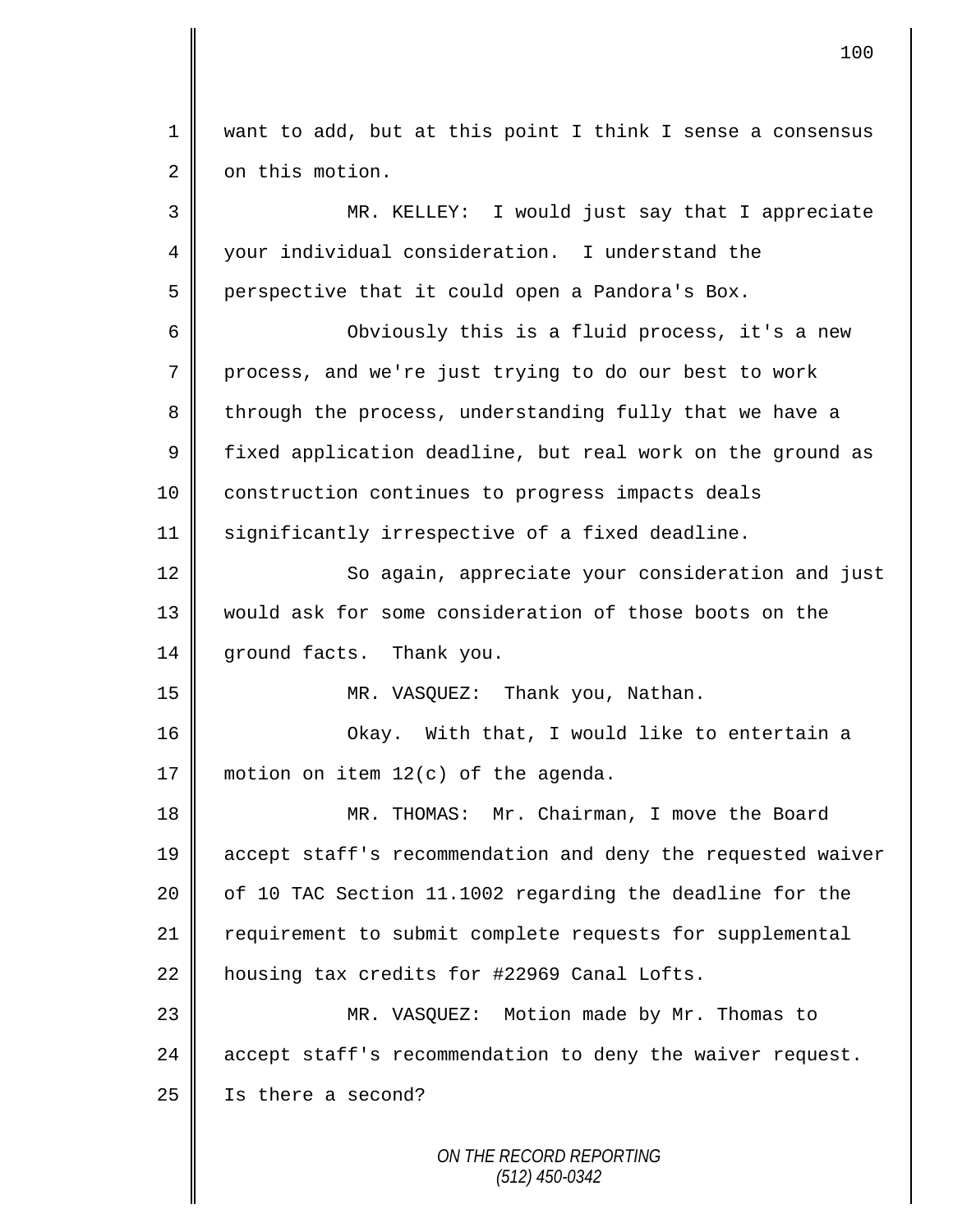|                | 101                                                         |
|----------------|-------------------------------------------------------------|
|                |                                                             |
| 1              | MR. MARCHANT: Second.                                       |
| $\overline{2}$ | MR. VASQUEZ: Seconded by Mr. Marchant. All                  |
| 3              | those in favor say aye.                                     |
| 4              | (A chorus of ayes.)                                         |
| 5              | MR. VASQUEZ: Any opposed?                                   |
| 6              | (No response.)                                              |
| 7              | MR. VASQUEZ: Hearing none, motion carries.                  |
| 8              | We still have one more here, item 12(d) on the              |
| $\mathsf 9$    | agenda, Presentation, discussion, and possible action       |
| $10 \,$        | regarding approval of supplemental housing tax credit       |
| 11             | requests for the 2022 competitive housing tax credit        |
| 12             | application round.                                          |
| 13             | MR. CAMPBELL: Thank you.                                    |
| 14             | This is very similar to an item that the Board              |
| 15             | heard last month. That item concerned 26 requests, and      |
| 16             | today's item is for the final 13.                           |
| 17             | This item includes 13 recommendations for award,            |
| 18             | all of which were granted a waiver of the 7 percent cap at  |
| 19             | the February Board meeting. The total of these              |
| 20             | recommendations is \$2,364,230, although the amounts may be |
| 21             | reduced through the Department's underwriting process, and  |
| 22             | as we have seen today, Jeanna and her staff are             |
| 23             | extraordinarily competent, and I have a high degree of      |
| 24             | faith in their ability to catch those things.               |
| 25             | Additionally, the Department staff may identify             |
|                | ON THE RECORD REPORTING<br>$(512)$ 450-0342                 |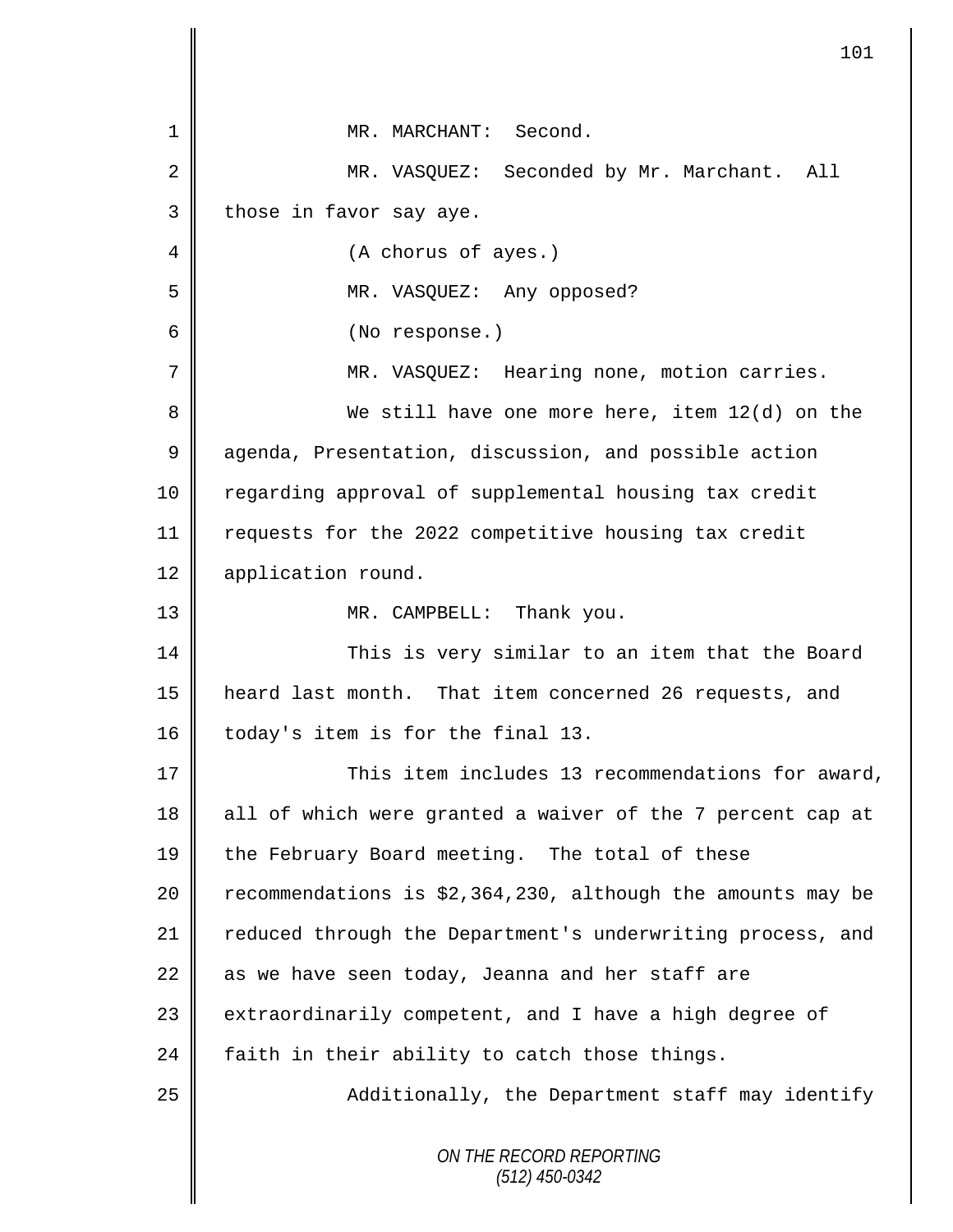1 individual costs which do not appear to be in line with the 2 intention of Subchapter F -- you heard a few of those at  $3 \parallel$  the meeting last month -- and staff will evaluate those on  $4 \parallel$  a case-by-case basis.

5 Included in your Board book is an attachment to 6  $\parallel$  this item which outlines all 36 of the supplemental  $7 \parallel$  requests that the Department received during this round. 8 Requests which are presented for approval at this meeting  $9 \parallel$  can be identified by the highlighted amounts in the credit 10 | request column.

11 All of the other requests were approved by the 12 Board at the February meeting. If the Board approves this 13 || item, there will be no remaining supplemental requests to 14 approve at future meetings.

15 If approved, the developments in question will 16 be treated following the Department's force majeure 17 procedures. This means that the development owners will 18 return the awarded credits and execution of a 2022 19 carryover allocation agreement will result in a new award 20 and a new placed-in-service deadline of December 31, 2024 21 for the developments with a new 10 percent test deadline of 22 July 1, 2023. The Board may impose deadlines that are  $23$   $\parallel$  earlier if it so chooses.

24 Staff recommends that the supplemental requests 25  $\parallel$  in this item be approved pending underwriting.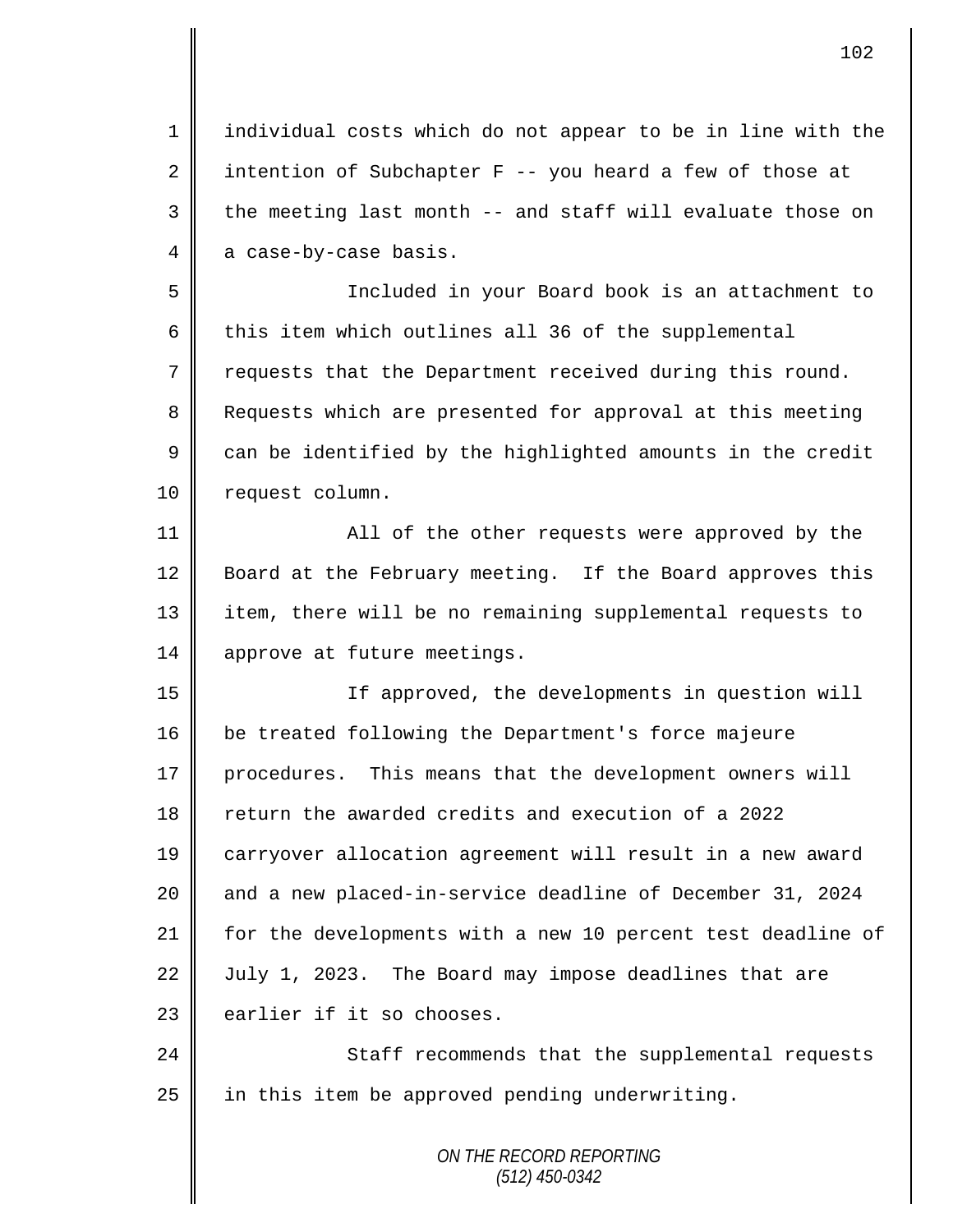|                | 103                                                         |
|----------------|-------------------------------------------------------------|
| $\mathbf 1$    | MR. VASQUEZ: Great. Thank you, Mr. Campbell.                |
|                |                                                             |
| $\overline{2}$ | Do any Board members have questions on item                 |
| 3              | $12(d)$ ?                                                   |
| 4              | (No response.)                                              |
| 5              | MR. VASQUEZ: Hearing none, I'll entertain a                 |
| 6              | motion on $12(d)$ .                                         |
| 7              | MR. BATCH: Mr. Chairman, I move that the Board              |
| 8              | approve the list of recommended requests for supplemental   |
| 9              | housing tax credits from the 2022 state competitive housing |
| $10$           | credit ceiling, subject to the conditions and limitations   |
| 11             | as expressed in the Board action request on this item.      |
| 12             | MR. VASQUEZ: Thank you.                                     |
| 13             | Motion made by Mr. Batch. Is there a second?                |
| 14             | MR. BRADEN: Second.                                         |
| 15             | MR. VASQUEZ: Seconded by Mr. Braden. All those              |
| 16             | in favor say aye.                                           |
| 17             | (A chorus of ayes.)                                         |
| 18             | MR. VASQUEZ: Any opposed?                                   |
| 19             | (No response.)                                              |
| 20             | MR. VASQUEZ: Hearing none, motion carries.                  |
| 21             | MR. CAMPBELL: Thank you.                                    |
| 22             | MR. VASQUEZ: Thank you, Cody.                               |
| 23             | So I believe that completes our posted agenda.              |
| 24             | The Board has addressed the posted agenda items. Now is     |
| 25             | the time of the meeting when members of the public can      |
|                | ON THE RECORD REPORTING<br>$(512)$ 450-0342                 |

 $\mathbb{I}$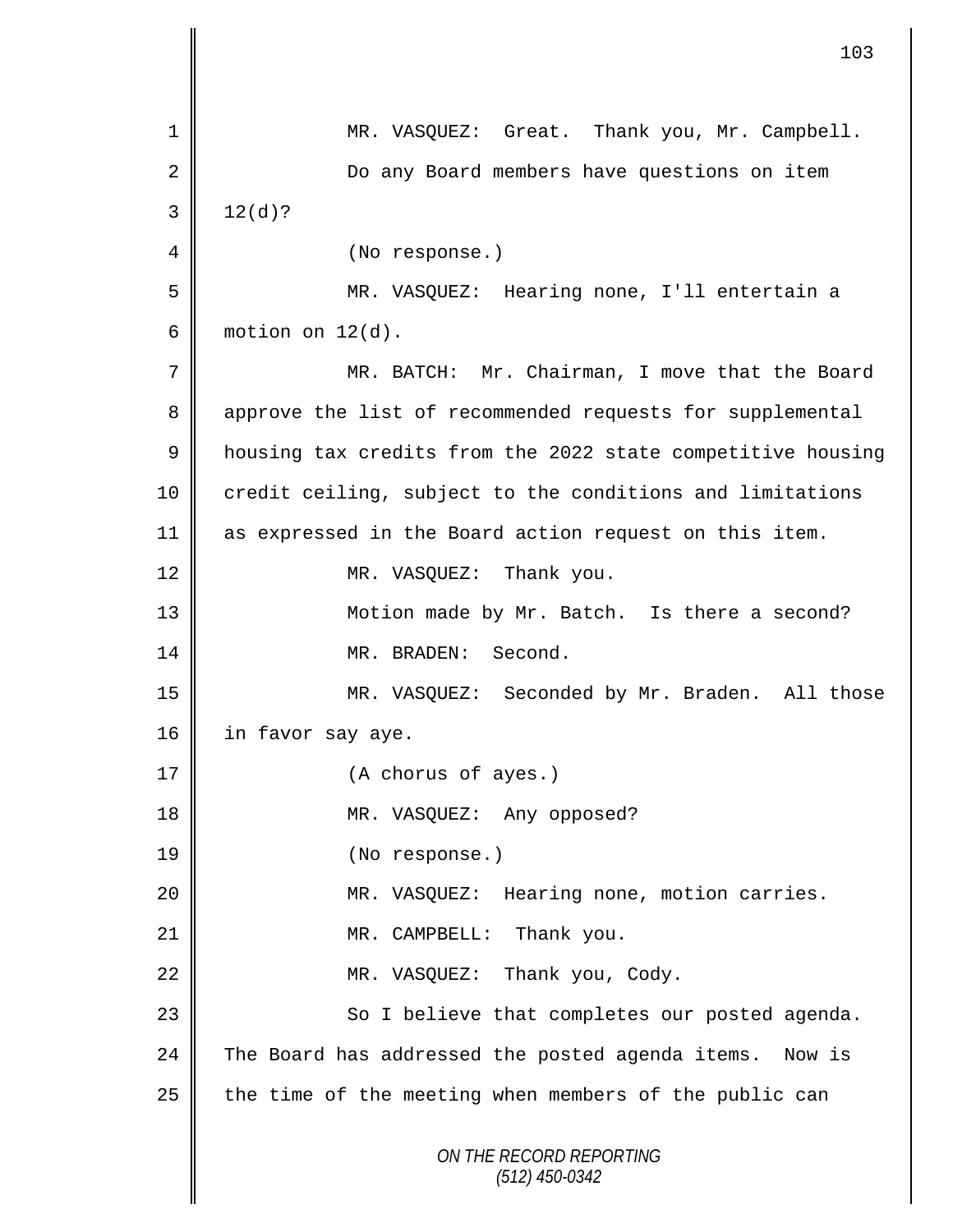*ON THE RECORD REPORTING*  $1 \parallel$  raise issues with the Board on matters of relevance to the 2 Department's business or request that the Board place  $3 \parallel$  specific items on future agendas for consideration. 4 || Is there anyone that would like to provide 5 | public comment at this time? 6 (No response.) 7 MR. VASQUEZ: Hearing none or seeing none, 8 before we actually wrap up, I just want to make a comment  $9 \parallel$  or an observation that we try to plow through these at a 10 || rapid pace but just letting everyone know there's been lots  $11$  | of work with the staff in consideration of these projects. 12 ||<br>But by my count, we've approved monies of \$24 13 million, \$84 million, \$132 million, and then some, and 14 those were for specific projects or specific programs, all 15 just in this meeting, and we say it really fast, it doesn't 16 seem like it's necessarily that much money, but we're 17 getting a lot of funding out into Texas and getting out 18 where it's needed. 19 So I kind of applaud staff and all the industry 20 participants and community action agencies and everything 21 || for helping us make that happen, the Texas Access to 22 Justice Foundation and the Supreme Court. 23 These numbers really add up and make a real 24 difference to people in the State of Texas, so even if we 25 | flash through it during the meeting, these are real

104

*(512) 450-0342*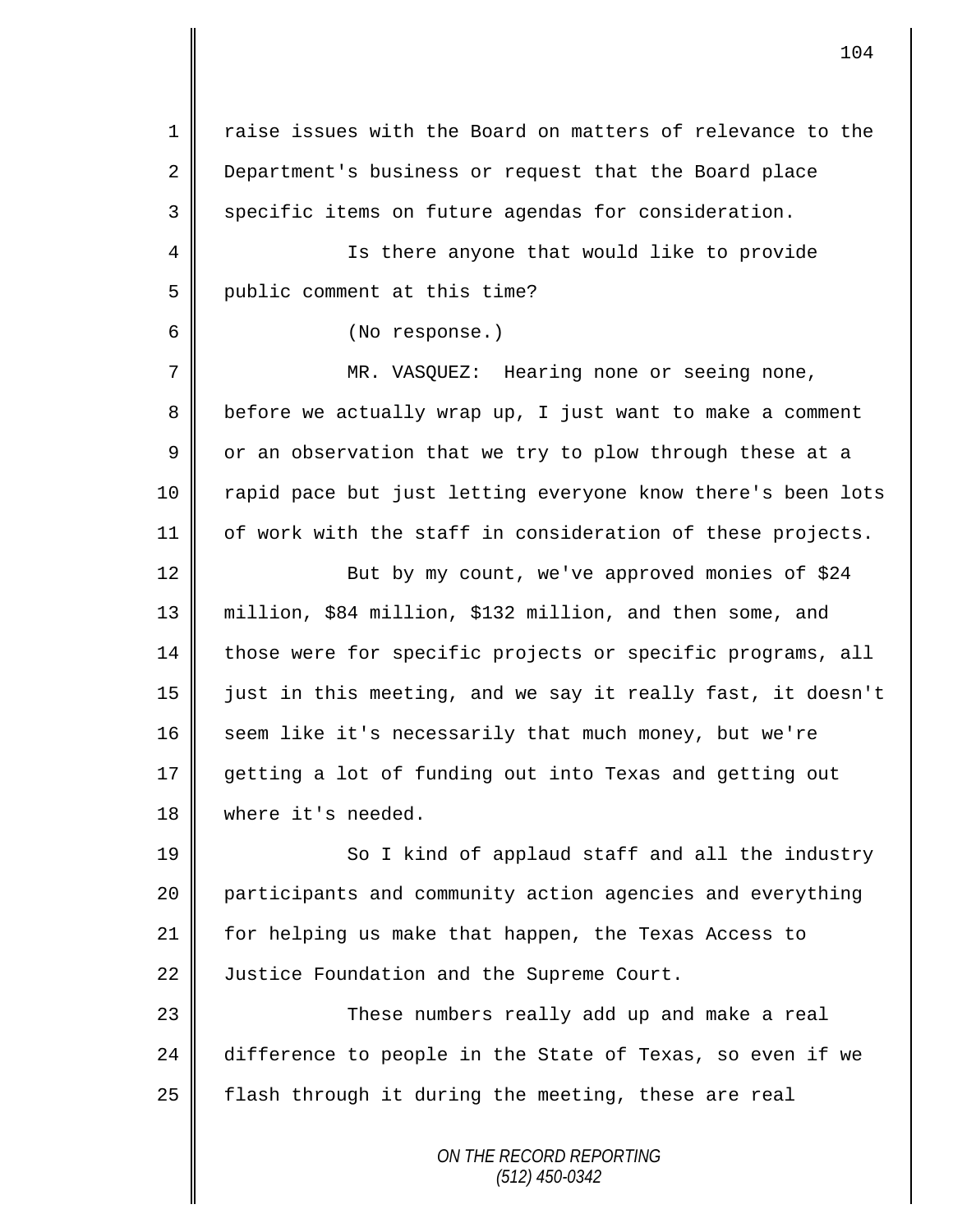*ON THE RECORD REPORTING (512) 450-0342* 1 || numbers, these are big numbers, and I just applaud everyone  $2 \parallel$  for making that happen. 3 MR. MARCHANT: Mr. Chairman, may I ask Cody a 4 question? 5 MR. VASQUEZ: Yes, if you turn on your 6 microphone. 7 || MR. MARCHANT: Yes. 8 || Cody, all of the supplementals that we have 9 approved that are subject to your underwriting, all of 10 | those people have the legal right to appeal your final 11 decision and bring that to us as a Board? 12 MR. CAMPBELL: So whenever we issue any type of 13 underwriting report, there is a right to appeal, and that 14 appeal first goes to Bobby. And if Bobby is unable to 15 grant the appeal, then the applicant has the right to 16 request that it be heard at the Board. 17 **MR. MARCHANT:** How big is that universe right 18 now? 19 MR. CAMPBELL: So it's 36 total applications for 20 | supplemental credits that are going to be underwritten. I 21 believe Underwriting has about ten of those left to get 22 through, and then in the 9 percent round we have a total of 23 || 127 applications. Not all of those will make it to 24 Underwriting. We have the full list of 127 and we identify 25 which of those are going to be priority and are likely to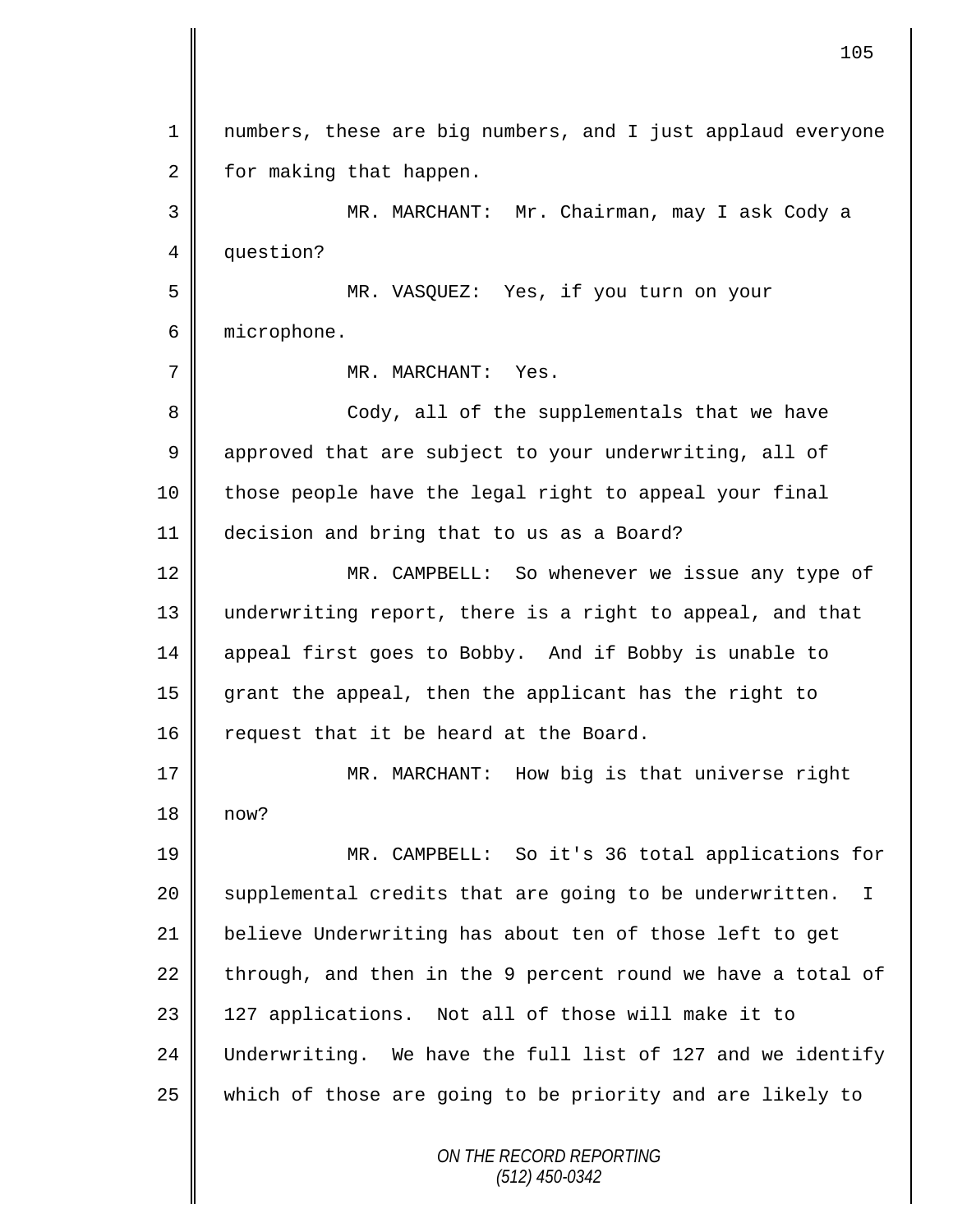*ON THE RECORD REPORTING (512) 450-0342* 1 be approved. 2 MR. MARCHANT: But those are new projects. 3 MR. CAMPBELL: Yes. 4 MR. MARCHANT: The universe I'm talking about  $5 \parallel$  are the pandemic --6 MR. VASQUEZ: The supplemental requests. 7 MR. MARCHANT: The supplemental. How big is 8 that universe? 9 MR. CAMPBELL: Thirty-six requests. 10 || MR. MARCHANT: Okay. Thank you. 11 || MR. CAMPBELL: Certainly. 12 MR. BRADEN: And to follow up on Mr. Marchant's 13 question, when we took this final action by the Board 14 today, I was going to make the comment now we're done with 15 | the supplementals, but you're indicating that there might  $16$  still be appeals that are coming as part of the 17 | underwriting process? 18 | MR. CAMPBELL: It could be possible, yes, sir. 19 MR. BRADEN: So I thought we were done with it. 20 || (General laughter.) 21 MR. VASQUEZ: Almost there, we might be there.  $22$   $\parallel$  Okay. Well, with that, thanks, Cody. And thank  $23$  | you to everyone for participating today. 24 The next scheduled meeting of the Board is 25 Thursday, April 14 at this same location. Stay tuned for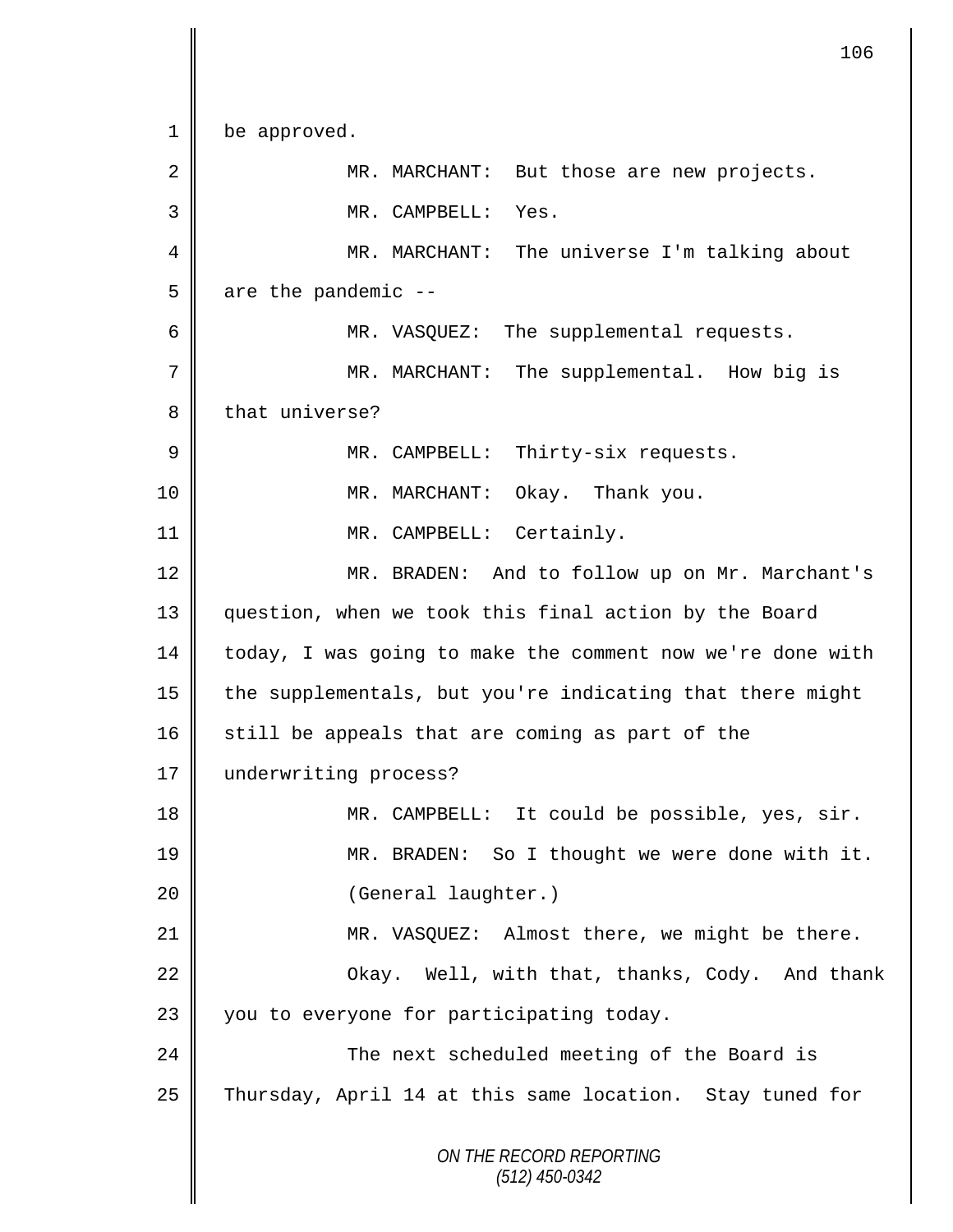*ON THE RECORD REPORTING (512) 450-0342* 1 | the actual start time. Depending on the length of the  $2 \parallel$  agenda, it will be 9:00 a.m. or 10:00 a.m.; we will make  $3$  that public. 4 So it is now 12:12 p.m., and the meeting stands  $5 \parallel$  adjourned. 6  $\parallel$  (Whereupon, at 12:12 p.m., the meeting was  $7 \parallel$  adjourned.)